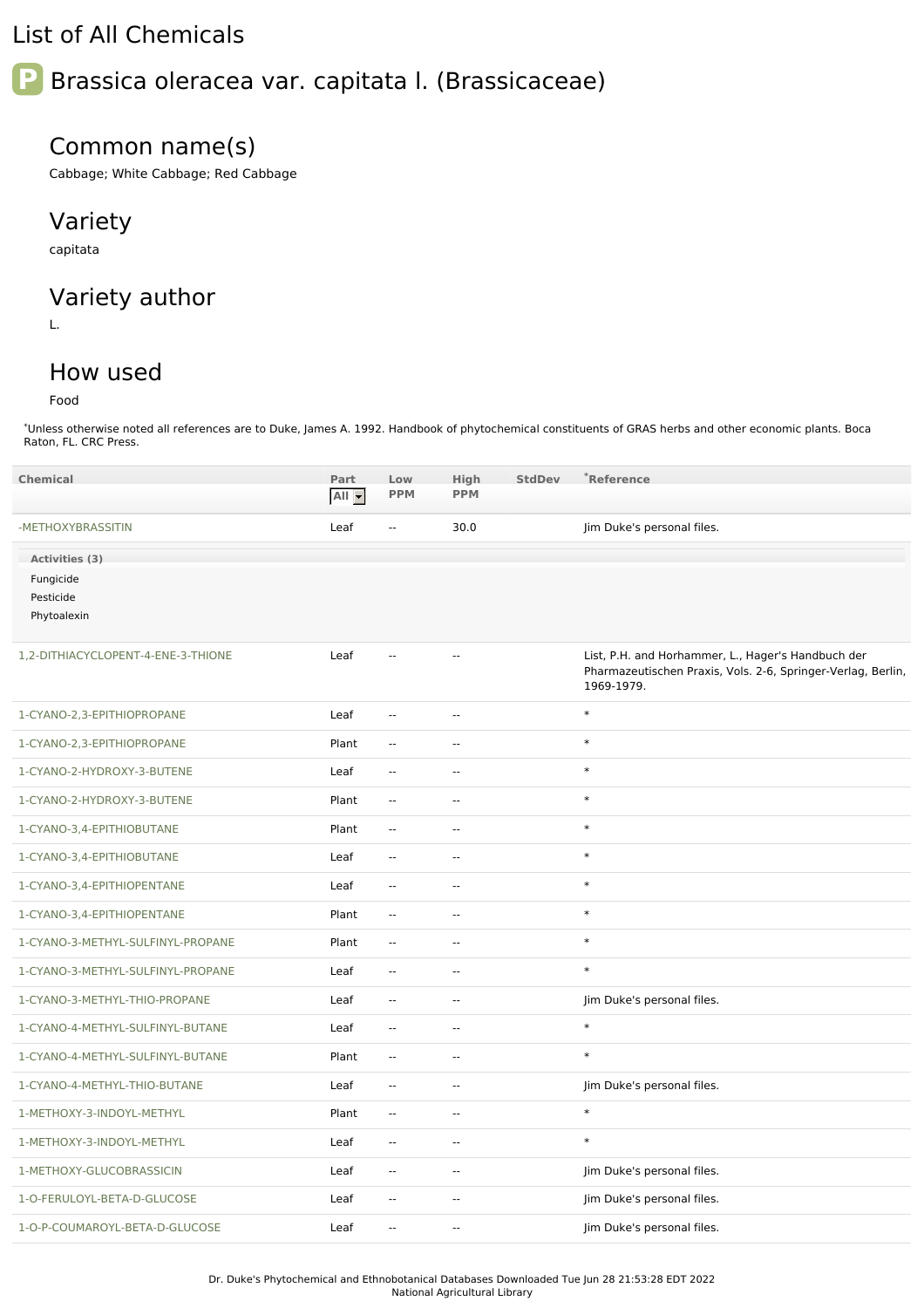| 1-O-SINAPOYL-BETA-D-GLUCOSE                                                                                           | Leaf  | $\overline{\phantom{a}}$                     | $\overline{a}$           | Jim Duke's personal files.         |
|-----------------------------------------------------------------------------------------------------------------------|-------|----------------------------------------------|--------------------------|------------------------------------|
| 2 HYDROXY-4-PENTENYLISOTHIOCYANATE                                                                                    | Leaf  | $\sim$                                       | н.                       | $\ast$                             |
| 2,4,5-TRITHISHEXANE                                                                                                   | Leaf  | $\overline{\phantom{a}}$                     | $\overline{\phantom{a}}$ | Wealth of India.                   |
| 2-BUTANONE                                                                                                            | Leaf  | $\overline{\phantom{a}}$                     | $\overline{a}$           | Wealth of India.                   |
| 2-HYDROXY-1-CYANO-BUT-3-ENE                                                                                           | Leaf  | $\overline{\phantom{a}}$                     | $\overline{a}$           | Jim Duke's personal files.         |
| 2-HYDROXY-3-BUTENYL-GLUCOSINOLATE                                                                                     | Leaf  | $\overline{\phantom{a}}$                     | $\overline{\phantom{a}}$ | $\ast$                             |
| 2-METHOXY-PHENOL                                                                                                      | Leaf  | $\overline{\phantom{a}}$                     | $\overline{\phantom{a}}$ | $\ast$                             |
| 2-METHOXY-PHENOL                                                                                                      | Plant | $\sim$                                       | $\overline{\phantom{a}}$ | $\ast$                             |
| 2-METHYL-THIO-PROPYL-GLUCOSINOLATE                                                                                    | Leaf  | $\overline{\phantom{a}}$                     | ۰.                       | $\ast$                             |
| 2-PHENETHYL-CYANIDE                                                                                                   | Leaf  | $\overline{\phantom{a}}$                     | $\overline{\phantom{a}}$ | Wealth of India.                   |
| 2-PHENYL-ETHYL-GLUSOSINOLATE                                                                                          | Leaf  | $\overline{\phantom{a}}$                     | $\overline{\phantom{a}}$ | USDA's Ag Handbook 8 and sequelae) |
| 2-PROPENYL-GLUCOSINOLATE                                                                                              | Leaf  | $\sim$                                       | $\overline{\phantom{a}}$ | $\ast$                             |
| 2-PROPENYL-GLUCOSINOLATE                                                                                              | Plant | $\overline{\phantom{a}}$                     | $\overline{\phantom{a}}$ | $\ast$                             |
| 3-(METHYLTHIO)-PROPYL-ISOTHIOCYANATE                                                                                  | Leaf  | $\sim$                                       | $\overline{\phantom{a}}$ | $\ast$                             |
| 3-BUTENYL-GLUCOSINOLATE                                                                                               | Leaf  | $\sim$                                       | н.                       | $\ast$                             |
| 3-BUTENYL-ISOTHIOCYANATE                                                                                              | Leaf  | $\overline{\phantom{a}}$                     | $\overline{\phantom{a}}$ | $\ast$                             |
| Activities (1)                                                                                                        |       |                                              |                          |                                    |
| Antimutagenic                                                                                                         |       | Economic & Medicinal Plant Research, 6: 235. |                          |                                    |
| 3-HYDROXY-METHYL-INDOLE                                                                                               | Leaf  | $\overline{\phantom{a}}$                     | $\overline{a}$           | $\ast$                             |
| 3-INDOYL-ACETONITRILE                                                                                                 | Leaf  | $\sim$ $\sim$                                | $\overline{a}$           | Wealth of India.                   |
| 3-INDOYL-METHYL-GLUCOSINOLATE                                                                                         | Plant | $\overline{\phantom{a}}$                     | $\overline{\phantom{a}}$ | $\ast$                             |
| 3-INDOYL-METHYL-GLUCOSINOLATE                                                                                         | Leaf  | $\overline{\phantom{a}}$                     | $\overline{\phantom{a}}$ | $\ast$                             |
| 3-METHYL-SULFINYL-PROPYL-GLUCOSINOLATE                                                                                | Leaf  | $\sim$                                       | $\overline{\phantom{a}}$ | $\ast$                             |
| 3-METHYL-SULFINYL-PROPYL-ISOTHIOCYANATE                                                                               | Leaf  | $-1$                                         | $\overline{a}$           | $\ast$                             |
| 3-METHYL-THIO-PROPYL-CYANIDE                                                                                          | Leaf  | $\overline{\phantom{m}}$                     |                          | Wealth of India.                   |
| 3-O-(2-O-{BETA-D-GLUCOPYRANOSYL}-6-O-(4-O-<br>{BETA-D-GLUCOPYRANOSYL}-5-O-BETA-D-<br>GLUCOPYRANOSYL)CYANIDIN          | Leaf  | $\overline{\phantom{a}}$                     | 16.0                     | Jim Duke's personal files.         |
| 3-O-(2-O-{BETA-D-GLUCOPYRANOSYL}-6-O-(4-O-<br>{BETA-D-GLUCOPYRANOSYL}TRANS-<br>FERULYL)CYANIDIN                       | Leaf  | --                                           | 0.5                      | Jim Duke's personal files.         |
| 3-O-(2-O-{BETA-D-GLUCOPYRANOSYL}-6-O-(4-O-<br>{BETA-D-GLUCOPYRANOSYL}TRANS-P-<br>COUMARYL)CYANIDIN                    | Leaf  | $\overline{\phantom{a}}$                     | 0.3                      | Jim Duke's personal files.         |
| 3-O-(6-O-{TRANS-FERULYL)-2-O-BETA-D-<br>GLUCOPYRANOSYL}CYANIDIN                                                       | Leaf  | --                                           | 0.2                      | Jim Duke's personal files.         |
| 3-O-(6-O-{TRANS-P-COUMAROYL)-2-O-BETA-D-<br>GLUCOPYRANOSYL}CYANIDIN                                                   | Leaf  | $\overline{\phantom{a}}$                     | 27.0                     | Jim Duke's personal files.         |
| 3-O-(6-O-{TRANS-SINAPL}-2-O-(BETA-D-<br>GLUCOPYRANOSYL)-BETA-D-GLUCOPYRANOSYL5-O-<br>(BETA-D-GLUCOPYRANOSYL)-CYANIDIN | Leaf  | $\overline{\phantom{a}}$                     | 0.1                      | Jim Duke's personal files.         |
| 3-PENTANONE                                                                                                           | Leaf  | $\overline{\phantom{a}}$                     | $\overline{a}$           | Wealth of India.                   |
| 4-(METHYLTHIO)-BUTYL-ISOTHIOCYANATE                                                                                   | Leaf  | $\overline{\phantom{a}}$                     | $\overline{\phantom{a}}$ | $\ast$                             |
| 4-CAFFOYLQUINIC-ACID                                                                                                  | Plant | $\overline{\phantom{a}}$                     | $\overline{\phantom{a}}$ | $\ast$                             |
| 4-CAFFOYLQUINIC-ACID                                                                                                  | Leaf  | $\sim$                                       | $\overline{\phantom{a}}$ | $\ast$                             |
| 4-EPITHIOBUTANE                                                                                                       | Leaf  | $\overline{\phantom{a}}$                     | $\overline{\phantom{a}}$ | Wealth of India.                   |
| 4-HYDROXY-GLUCOBRASSICIN                                                                                              | Leaf  | $\overline{\phantom{a}}$                     | н,                       | Jim Duke's personal files.         |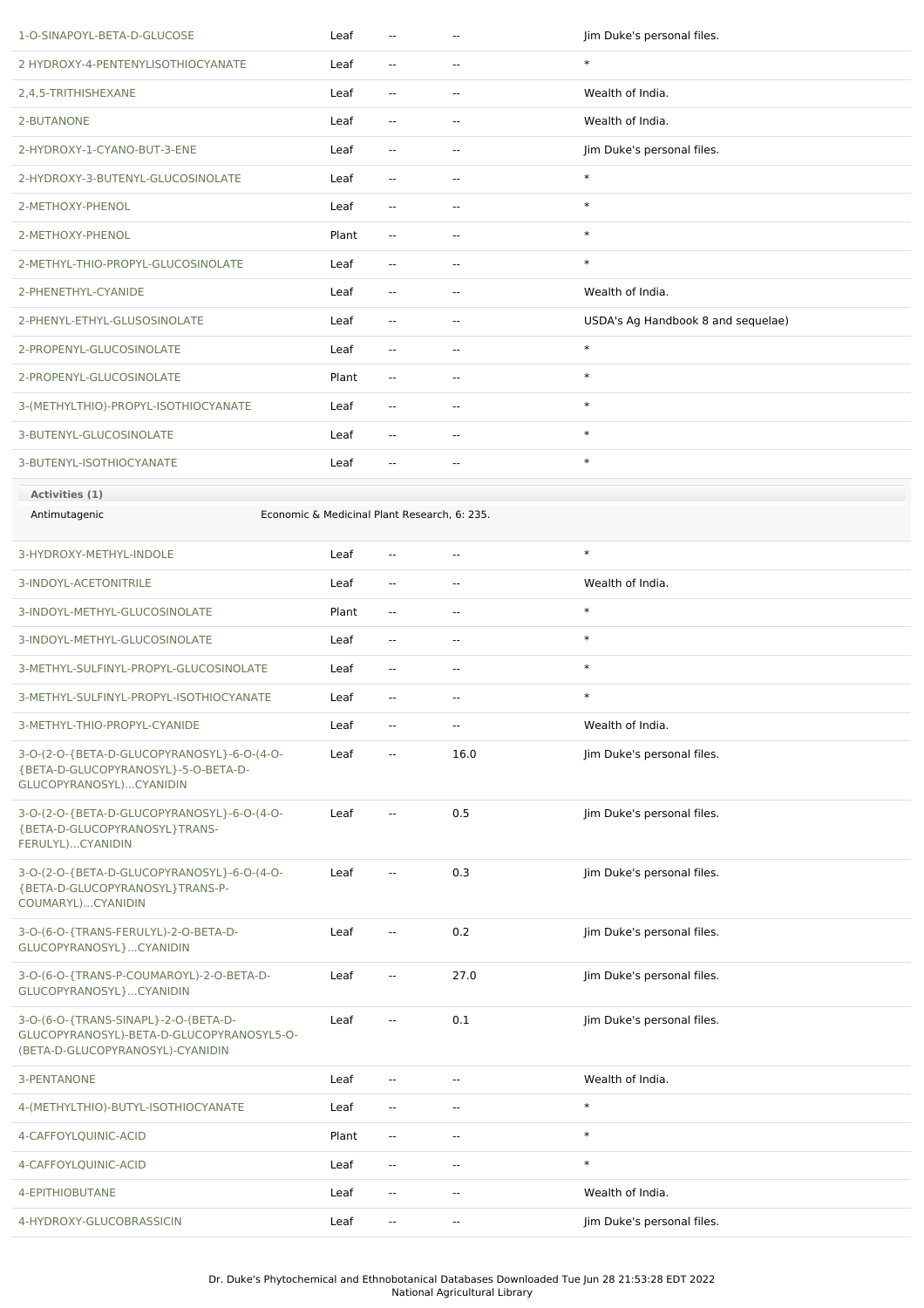| Activities (1)<br>Quinone-Reductase-<br>Inducer 100 uM                                                                       |                                              |                                        | Fahey, J. W., Zhang, Y., Talalay, P. 1997. Broccoli Sprouts: An Exceptionally Rich Source of Inducers of Enzymes that Protects Against Chemical Carcinogens. Proc. Nat. Acad. Sci., 94: 10367-10372. |
|------------------------------------------------------------------------------------------------------------------------------|----------------------------------------------|----------------------------------------|------------------------------------------------------------------------------------------------------------------------------------------------------------------------------------------------------|
| 4-HYDROXY-INDO-3-YL-METHYL-GLUCOSINOLATE                                                                                     | Seed<br>--                                   | $\overline{\phantom{a}}$               | Jim Duke's personal files.                                                                                                                                                                           |
| 4-HYDROXY-INDOYL-3-YL-METHYL-GLUCOSINOLATE                                                                                   | Leaf<br>$\sim$ $-$                           | $\sim$                                 | Jim Duke's personal files.                                                                                                                                                                           |
| 4-METHOXYBRASSININ                                                                                                           | Leaf<br>$\overline{\phantom{a}}$             | 1.0                                    | Jim Duke's personal files.                                                                                                                                                                           |
| Activities (3)                                                                                                               |                                              |                                        |                                                                                                                                                                                                      |
| Fungicide<br>Pesticide<br>Phytoalexin                                                                                        |                                              |                                        |                                                                                                                                                                                                      |
| 4-METHYL-SULFINYL-BUTYL-GLUCOSINOLATE                                                                                        | Leaf<br>$\overline{\phantom{a}}$             | $\sim$                                 | $\ast$                                                                                                                                                                                               |
| 4-METHYL-SULFINYL-BUTYL-ISOTHIOCYANATE                                                                                       | Leaf<br>--                                   | $\overline{\phantom{a}}$               | $\ast$                                                                                                                                                                                               |
| 4-METHYL-THIO-BUTYL-CYANIDE                                                                                                  | Leaf<br>$\overline{\phantom{a}}$             | $\sim$                                 | Wealth of India.                                                                                                                                                                                     |
| 4-METHYL-THIO-BUTYL-GLUCOSINOLATE                                                                                            | Leaf<br>$\sim$ $-$                           | $\sim$                                 | $\ast$                                                                                                                                                                                               |
| 4-P-COUMAROYLQUINIC-ACID                                                                                                     | Plant<br>$\overline{\phantom{a}}$            | $\overline{\phantom{a}}$               | $\ast$                                                                                                                                                                                               |
| 4-P-COUMAROYLQUINIC-ACID                                                                                                     | Leaf<br>--                                   | $\overline{\phantom{a}}$               | $\ast$                                                                                                                                                                                               |
| 4-PENTENYL-CYANIDE                                                                                                           | Leaf<br>--                                   | --                                     | $\ast$                                                                                                                                                                                               |
| 4-PENTENYL-ISOTHIOCYANATE                                                                                                    | Leaf<br>--                                   | --                                     | $\ast$                                                                                                                                                                                               |
| Activities (1)<br>Antimutagenic                                                                                              | Economic & Medicinal Plant Research, 6: 235. |                                        |                                                                                                                                                                                                      |
| 4-PENTENYL-ISOTHIOCYANATE                                                                                                    | Plant<br>$-$                                 | $\sim$                                 | $\ast$                                                                                                                                                                                               |
| Activities (1)                                                                                                               |                                              |                                        |                                                                                                                                                                                                      |
| Antimutagenic                                                                                                                | Economic & Medicinal Plant Research, 6: 235. |                                        |                                                                                                                                                                                                      |
| 5-FERULOYLQUINIC-ACID                                                                                                        | Plant<br>۰.                                  | $\overline{\phantom{a}}$               | $\ast$                                                                                                                                                                                               |
| 5-FERULOYLQUINIC-ACID                                                                                                        | Leaf<br>$\overline{\phantom{a}}$             | $\sim$                                 | $\ast$                                                                                                                                                                                               |
| 5-P-COUMAROYLQUINIC-ACID                                                                                                     | Plant<br>$\overline{\phantom{a}}$            | $\sim$                                 | $\ast$                                                                                                                                                                                               |
| 5-P-COUMAROYLQUINIC-ACID                                                                                                     | Leaf<br>$\overline{\phantom{a}}$             | $\overline{\phantom{a}}$               | $\ast$                                                                                                                                                                                               |
| 5-VINYLOXAZOLIDINE-2-THIONE                                                                                                  | Plant<br>--                                  | $\overline{\phantom{a}}$               | $\ast$                                                                                                                                                                                               |
| 5-VINYLOXAZOLIDINE-2-THIONE                                                                                                  | Leaf<br>$\overline{\phantom{a}}$             | $\overline{\phantom{a}}$               | $\ast$                                                                                                                                                                                               |
| <b>ACETALDEHYDE</b>                                                                                                          | Leaf<br>$\overline{\phantom{a}}$             | $\overline{\phantom{a}}$               | Wealth of India.                                                                                                                                                                                     |
| Activities (6)                                                                                                               |                                              |                                        |                                                                                                                                                                                                      |
| Addictive 8 ug/kg<br>Fungicide<br>Perfumery FEMA 4-25<br>Pesticide<br>Respiraparalytic<br>Tyrosinase-Inhibitor ID50=43 ug/ml | Science News, 145: 294.                      |                                        | Aloe Research Council - Duke writeup of non-peer reviewd book by Coats and draft by Henry                                                                                                            |
| <b>ACETONE</b>                                                                                                               | Leaf<br>$\overline{\phantom{a}}$             | $\overline{\phantom{a}}$               | Wealth of India.                                                                                                                                                                                     |
| Activities (3)                                                                                                               |                                              |                                        |                                                                                                                                                                                                      |
| Allergenic                                                                                                                   |                                              |                                        |                                                                                                                                                                                                      |
| <b>CNS-Depressant</b><br>Narcotic                                                                                            |                                              | Martindale's 29th<br>Martindale's 29th |                                                                                                                                                                                                      |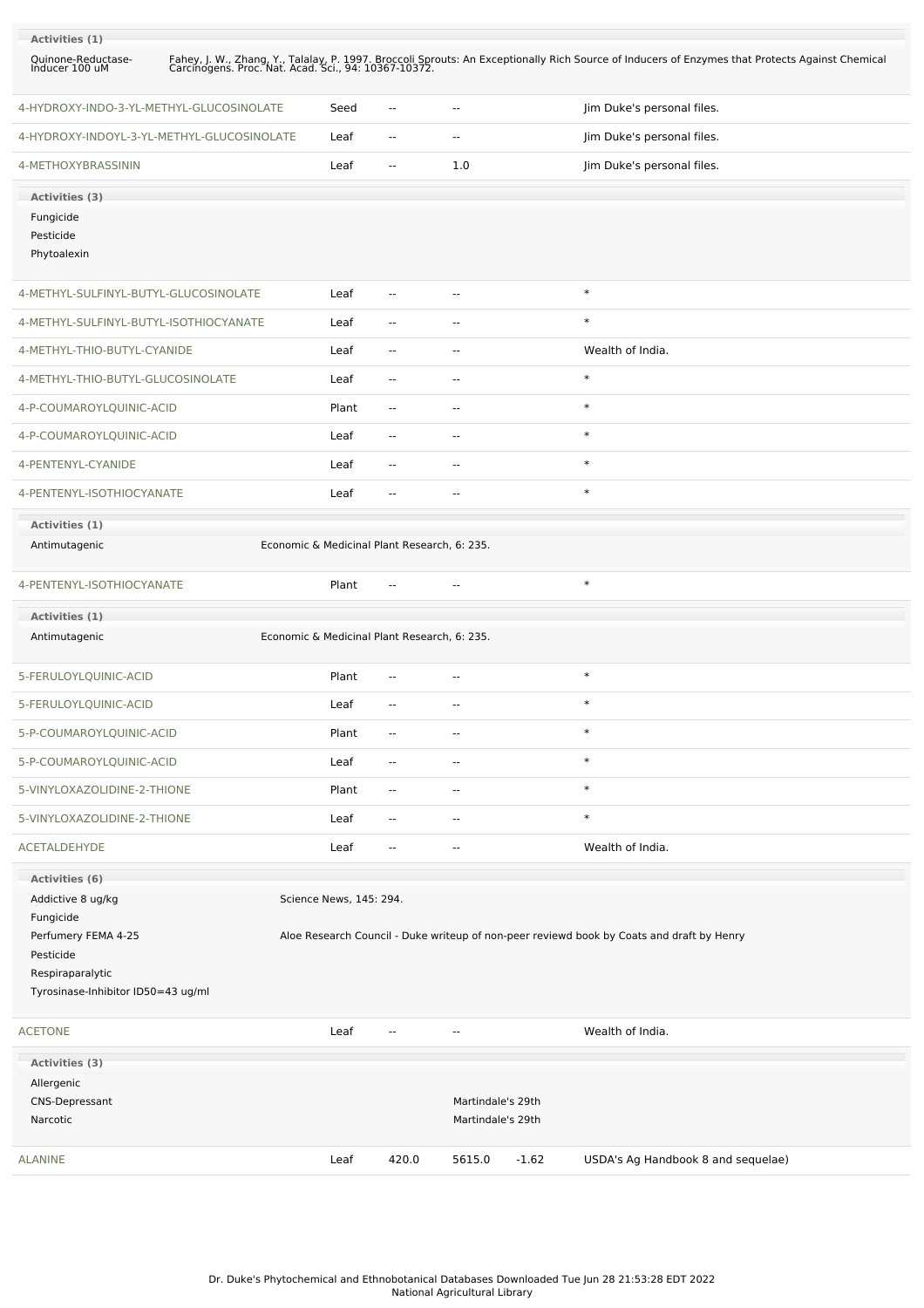| Activities (3)                             |                                                                                           |       |                          |                |                                                                                                                                                                                                                                  |
|--------------------------------------------|-------------------------------------------------------------------------------------------|-------|--------------------------|----------------|----------------------------------------------------------------------------------------------------------------------------------------------------------------------------------------------------------------------------------|
| Antioxidant                                |                                                                                           |       |                          |                | Larson, R.A. 1987. Review Article Number 30. The Antioxidants of Higher Plants. Phytochemistry. 27: 969-978.                                                                                                                     |
| Cancer-Preventive                          | Stitt, P. A. Why George Should Eat Broccoli. Dougherty Co, Milwaukee, WI, 1990, 399 pp.   |       |                          |                |                                                                                                                                                                                                                                  |
| Oxidant                                    |                                                                                           |       |                          |                | Larson, R.A. 1987. Review Article Number 30. The Antioxidants of Higher Plants. Phytochemistry. 27: 969-978.                                                                                                                     |
| <b>ALKYL-NITRILES</b>                      |                                                                                           | Leaf  |                          |                | $\ast$                                                                                                                                                                                                                           |
| <b>ALLYL-CYANIDE</b>                       |                                                                                           | Plant | $\overline{a}$           |                | $\ast$                                                                                                                                                                                                                           |
| ALLYL-CYANIDE                              |                                                                                           | Leaf  | $\overline{\phantom{a}}$ | $\overline{a}$ | $\ast$                                                                                                                                                                                                                           |
| ALLYL-GLUCOSINOLATE                        |                                                                                           | Seed  | $\overline{a}$           |                | Jim Duke's personal files.                                                                                                                                                                                                       |
| ALLYL-ISOTHIOCYANATE                       |                                                                                           | Leaf  | $\sim$ $\sim$            | 20.0           | Jim Duke's personal files.                                                                                                                                                                                                       |
| Activities (16)                            |                                                                                           |       |                          |                |                                                                                                                                                                                                                                  |
| Allergenic                                 |                                                                                           |       |                          |                |                                                                                                                                                                                                                                  |
| Antiasthmatic                              |                                                                                           |       |                          |                |                                                                                                                                                                                                                                  |
| Antifeedant                                | pp.                                                                                       |       |                          |                | Jeffery B. Harborne and H. Baxter, eds. 1983. Phytochemical Dictionary. A Handbook of Bioactive Compounds from Plants. Taylor & Frost, London. 791                                                                               |
| Antimutagenic                              | Economic & Medicinal Plant Research, 6: 235.                                              |       |                          |                |                                                                                                                                                                                                                                  |
| Antiseptic                                 |                                                                                           |       |                          |                |                                                                                                                                                                                                                                  |
| Cancer-<br>Preventive                      | Stitt, P. A. Why George Should Eat Broccoli. Dougherty Co, Milwaukee, WI, 1990, 399 pp.   |       |                          |                |                                                                                                                                                                                                                                  |
| Counterirritant                            |                                                                                           |       |                          |                | Nigg, H.N. and Seigler, D.S., eds. 1992. Phytochemical Resources for Medicine and Agriculture. Plenum Press, New York. 445 pp.                                                                                                   |
| Decongestant                               |                                                                                           |       |                          |                | Nigg, H.N. and Seigler, D.S., eds. 1992. Phytochemical Resources for Medicine and Agriculture. Plenum Press, New York. 445 pp.                                                                                                   |
| Embryotoxic                                |                                                                                           |       |                          |                | Nigg, H.N. and Seigler, D.S., eds. 1992. Phytochemical Resources for Medicine and Agriculture. Plenum Press, New York. 445 pp.                                                                                                   |
| <b>Fungicide</b><br>$MIC=1.8-3.5$<br>ug/ml |                                                                                           |       |                          |                |                                                                                                                                                                                                                                  |
| Herbicide<br>$IC100 = 0.4$ mM              |                                                                                           |       |                          |                | Lydon, J. & Duke, S., The potential of pesticides from plants, pp. 1-41 in Craker, L. & Simon, J., eds, Herbs, Spices & Medicinal Plants: Recent Advances<br>in Botany, Horticulture, & Pharmacology, v. 4, Oryx Press, Phoenix, |
| Insectiphile                               | pp.                                                                                       |       |                          |                | Jeffery B. Harborne and H. Baxter, eds. 1983. Phytochemical Dictionary. A Handbook of Bioactive Compounds from Plants. Taylor & Frost, London. 791                                                                               |
| Mutagenic                                  |                                                                                           |       |                          |                | Nigg, H.N. and Seigler, D.S., eds. 1992. Phytochemical Resources for Medicine and Agriculture. Plenum Press, New York. 445 pp.                                                                                                   |
| Nematiovistat 50<br>ug/ml                  |                                                                                           |       |                          |                | Nigg, H.N. and Seigler, D.S., eds. 1992. Phytochemical Resources for Medicine and Agriculture. Plenum Press, New York. 445 pp.                                                                                                   |
| Pesticide                                  |                                                                                           |       |                          |                |                                                                                                                                                                                                                                  |
| Spice FEMA 1-80<br>ppm                     | Aloe Research Council - Duke writeup of non-peer reviewd book by Coats and draft by Henry |       |                          |                |                                                                                                                                                                                                                                  |

| ALPHA-AMYLASE                                       |                                                                                         | Leaf  |       | $-$    |         | Wealth of India.                                                                                                                         |
|-----------------------------------------------------|-----------------------------------------------------------------------------------------|-------|-------|--------|---------|------------------------------------------------------------------------------------------------------------------------------------------|
| ALPHA-LINOLENIC-ACID                                |                                                                                         | Leaf  | 460.0 | 6150.0 | $-0.16$ | USDA's Ag Handbook 8 and sequelae)                                                                                                       |
| Activities (15)                                     |                                                                                         |       |       |        |         |                                                                                                                                          |
| 5-Alpha-Reductase-Inhibitor                         |                                                                                         |       |       |        |         |                                                                                                                                          |
| Antiaggregant                                       |                                                                                         |       |       |        |         | Cunane, S. and Thompson, L. U., eds. 1995. Flaxseed in Human Nutrition. AOCS Press, Champaign IL. 384 pp.                                |
| Antihypertensive                                    |                                                                                         |       |       |        |         |                                                                                                                                          |
| Antiinflammatory IC50=42 uM                         |                                                                                         |       |       |        |         |                                                                                                                                          |
| Antileukotriene-D4 IC50=42 uM                       |                                                                                         |       |       |        |         |                                                                                                                                          |
| Antimenorrhagic                                     | (Looseleaf).                                                                            |       |       |        |         | Pizzorno, J.E. and Murray, M.T. 1985. A Textbook of Natural Medicine. John Bastyr College Publications, Seattle, Washington              |
| Antimetastatic                                      |                                                                                         |       |       |        |         | Cunane, S. and Thompson, L. U., eds. 1995. Flaxseed in Human Nutrition. AOCS Press, Champaign IL. 384 pp.                                |
| Antiprostatitic                                     | (Looseleaf).                                                                            |       |       |        |         | Pizzorno, J.E. and Murray, M.T. 1985. A Textbook of Natural Medicine. John Bastyr College Publications, Seattle, Washington              |
| Cancer-Preventive                                   | Stitt, P. A. Why George Should Eat Broccoli. Dougherty Co, Milwaukee, WI, 1990, 399 pp. |       |       |        |         |                                                                                                                                          |
| Hypotensive                                         |                                                                                         |       |       |        |         | Cunane, S. and Thompson, L. U., eds. 1995. Flaxseed in Human Nutrition. AOCS Press, Champaign IL. 384 pp.                                |
| Immunostimulant 0.12 ml/man/day                     |                                                                                         |       |       |        |         | Cunane, S. and Thompson, L. U., eds. 1995. Flaxseed in Human Nutrition. AOCS Press, Champaign IL. 384 pp.                                |
| Lymphocytogenic 0.5 ug/ml                           |                                                                                         |       |       |        |         | Cunane, S. and Thompson, L. U., eds. 1995. Flaxseed in Human Nutrition. AOCS Press, Champaign IL. 384 pp.                                |
| Propecic                                            |                                                                                         |       |       |        |         |                                                                                                                                          |
| Prostaglandin-Synthesis-Inhibitor<br>39.5 g/day/hmn | Essential Fatty Acids, 54(6): 451-455. ARS, USDA.                                       |       |       |        |         | Ferretti, A., Flanagan, V. P. 1996. Antithromboxane Activity of Dietary Alpha-linolenic Acid: A Pilot Study. Prostaglandins Leukotrienes |
| Vasodilator                                         |                                                                                         |       |       |        |         |                                                                                                                                          |
| ALPHA-TERPINENE                                     |                                                                                         | Shoot |       | 14.0   | $-0.44$ | $\ast$                                                                                                                                   |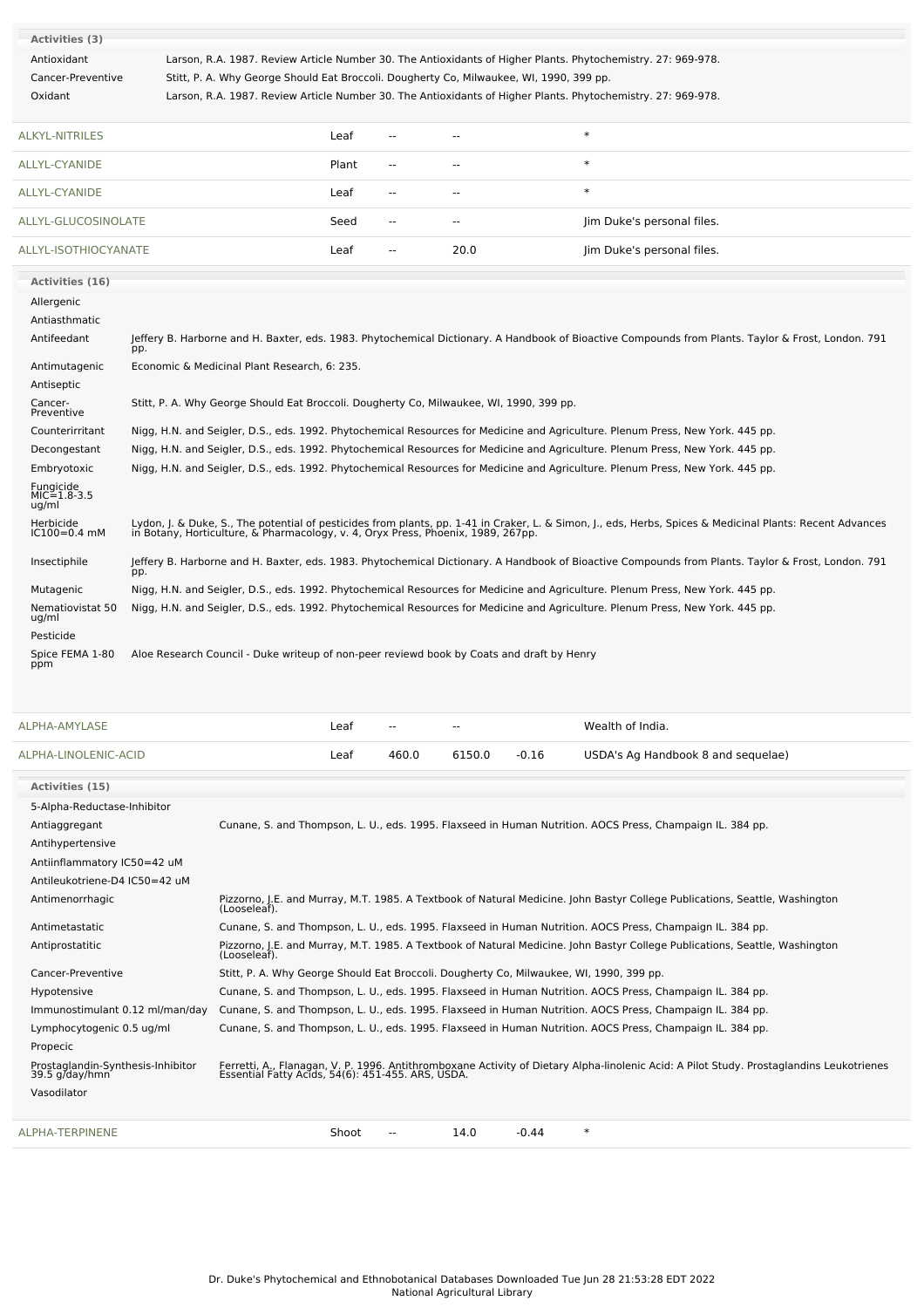| <b>Activities (13)</b>                        |                |                                                                                           |       |                          |       |         |                                                                                                                                                                                                                                   |
|-----------------------------------------------|----------------|-------------------------------------------------------------------------------------------|-------|--------------------------|-------|---------|-----------------------------------------------------------------------------------------------------------------------------------------------------------------------------------------------------------------------------------|
| ACE-Inhibitor 100 ug/ml (weak<br>activity)    |                |                                                                                           |       |                          |       |         |                                                                                                                                                                                                                                   |
| Acaricide                                     |                |                                                                                           |       |                          |       |         |                                                                                                                                                                                                                                   |
| Aldose-Reductase-Inhibitor 100<br>ug/ml       |                | $(20): 95-101.$                                                                           |       |                          |       |         | Okamura, K., Iwakami, S., Matsunaga, T. 1992. Biological Activity of Monoterpenes from Trees. Toyama-Ken Yakuji Kenkyusho Nenpo,                                                                                                  |
| Antiacetylcholinesterase IC50=1.0             |                |                                                                                           |       |                          |       |         |                                                                                                                                                                                                                                   |
| mM<br>Antinitrosaminic                        |                |                                                                                           |       |                          |       |         |                                                                                                                                                                                                                                   |
| Antispasmodic                                 |                |                                                                                           |       |                          |       |         |                                                                                                                                                                                                                                   |
| FLavor FEMA 1-40                              |                |                                                                                           |       |                          |       |         | Aloe Research Council - Duke writeup of non-peer reviewd book by Coats and draft by Henry                                                                                                                                         |
| Insecticide 0.86 uM/fly                       |                |                                                                                           |       |                          |       |         |                                                                                                                                                                                                                                   |
| Insectifuge                                   |                |                                                                                           |       |                          |       |         |                                                                                                                                                                                                                                   |
| P450-2B1-Inhibitor IC50=0.76 uM               |                |                                                                                           |       |                          |       |         |                                                                                                                                                                                                                                   |
| Perfumery                                     |                |                                                                                           |       |                          |       |         | Aloe Research Council - Duke writeup of non-peer reviewd book by Coats and draft by Henry                                                                                                                                         |
| Pesticide                                     |                |                                                                                           |       |                          |       |         |                                                                                                                                                                                                                                   |
| Spasmogenic                                   |                |                                                                                           |       |                          |       |         |                                                                                                                                                                                                                                   |
| ALPHA-TERPINEOL                               |                |                                                                                           | Shoot | $\overline{a}$           | 3.6   | $-0.28$ | $\ast$                                                                                                                                                                                                                            |
| <b>Activities (23)</b>                        |                |                                                                                           |       |                          |       |         |                                                                                                                                                                                                                                   |
| ACE-Inhibitor 100<br>ug/ml (weak<br>ačtivity) |                |                                                                                           |       |                          |       |         |                                                                                                                                                                                                                                   |
| Aldose-Reductase-<br>Inhibitor 100 ug/ml      |                |                                                                                           |       |                          |       |         | Okamura, K., Iwakami, S., Matsunaga, T. 1992. Biological Activity of Monoterpenes from Trees. Toyama-Ken Yakuji Kenkyusho Nenpo, (20): 95-101.                                                                                    |
| Allelopathic                                  |                |                                                                                           |       |                          |       |         | Wright,C.W.(Ed)2002.Medicinal&Aromatic Plants-Industrial Profiles.Artemisia.344pp.Maffei,M.(Ed)2002.Vetiveria.The Genus<br>Vetiveria.Taylor&Francis.NY,NY.191pp.Southwell,I.,Lowe,R.(Eds)1999.Tea Tree.The Genus Melaleuca.Harwoo |
| Antiacne                                      |                |                                                                                           |       |                          |       |         |                                                                                                                                                                                                                                   |
| Antibacterial<br>$MIC=800-1,600$<br>ug/ml     | 41: 1102-1105. |                                                                                           |       |                          |       |         | Muroi, H. and Kubo, I. 1993. Combination Effects of Antibacterial Compounds in Green Tea Flavor against Streptococcus mutans. J. Agric. Food Chem.                                                                                |
| Anticancer                                    |                | Joseph, J., Nadeau, D. and Underwood, A. 2001. The Color Code. Hyperion, NY.              |       |                          |       |         |                                                                                                                                                                                                                                   |
| Anticariogenic<br>MIC=800-1,600<br>ug/ml      | 41: 1102-1105. |                                                                                           |       |                          |       |         | Muroi, H. and Kubo, I. 1993. Combination Effects of Antibacterial Compounds in Green Tea Flavor against Streptococcus mutans. J. Agric. Food Chem.                                                                                |
| Antiinflammatory                              |                |                                                                                           |       |                          |       |         |                                                                                                                                                                                                                                   |
| Antiproliferant                               |                |                                                                                           |       |                          |       |         |                                                                                                                                                                                                                                   |
| Antiseptic                                    | 791 pp.        |                                                                                           |       |                          |       |         | Jeffery B. Harborne and H. Baxter, eds. 1983. Phytochemical Dictionary. A Handbook of Bioactive Compounds from Plants. Taylor & Frost, London.                                                                                    |
| Cicatrizant<br>$ED50 = 240$ ug/g<br>mus       |                |                                                                                           |       |                          |       |         |                                                                                                                                                                                                                                   |
| FLavor FEMA 5-40                              |                | Aloe Research Council - Duke writeup of non-peer reviewd book by Coats and draft by Henry |       |                          |       |         |                                                                                                                                                                                                                                   |
| Insecticide 1.29<br>uM/fly                    |                |                                                                                           |       |                          |       |         |                                                                                                                                                                                                                                   |
| Interleukin-6-<br>Inhibitor                   |                |                                                                                           |       |                          |       |         |                                                                                                                                                                                                                                   |
| Mosquitofuge >                                |                |                                                                                           |       |                          |       |         |                                                                                                                                                                                                                                   |
| Deet <sup>®</sup><br>Motor-Depressant         |                |                                                                                           |       |                          |       |         |                                                                                                                                                                                                                                   |
| Nematicide MLC=1<br>mg/ml                     |                | Shoyakugaku Zasshi, 44: 183.                                                              |       |                          |       |         | Buchbauer et al, e.g.Buchbauer et al,1993.Therapeutic properties of essential oils and fragrances. Chap.12 in Teranishi,R, Buttery,R.G and<br>Sugisawa,H. Eds. Bioactive Volatile Compounds from Plants. ACS Symposium Series 525 |
| Perfumery                                     |                |                                                                                           |       |                          |       |         | Jeffery B. Harborne and H. Baxter, eds. 1983. Phytochemical Dictionary. A Handbook of Bioactive Compounds from Plants. Taylor & Frost, London.                                                                                    |
| Pesticide                                     | 791 pp.        |                                                                                           |       |                          |       |         |                                                                                                                                                                                                                                   |
| Sedative                                      |                |                                                                                           |       |                          |       |         | Buchbauer et al, e.g.Buchbauer et al,1993.Therapeutic properties of essential oils and fragrances. Chap.12 in Teranishi,R, Buttery,R.G and<br>Sugisawa,H. Eds. Bioactive Volatile Compounds from Plants. ACS Symposium Series 525 |
| Termiticide<br>$IC100=5$ mg/g                 |                |                                                                                           |       |                          |       |         |                                                                                                                                                                                                                                   |
| Transdermal                                   |                |                                                                                           |       |                          |       |         |                                                                                                                                                                                                                                   |
| Vulnerary<br>ED50=240 ug/g<br>mus             |                |                                                                                           |       |                          |       |         |                                                                                                                                                                                                                                   |
| ALPHA-THUJENE                                 |                |                                                                                           | Shoot | $\overline{\phantom{a}}$ | 18.0  | $-0.23$ | $\ast$                                                                                                                                                                                                                            |
| ALPHA-TOCOPHEROL                              |                |                                                                                           | Leaf  | 0.4                      | 170.0 | $-0.55$ | $\ast$                                                                                                                                                                                                                            |
|                                               |                |                                                                                           |       |                          |       |         |                                                                                                                                                                                                                                   |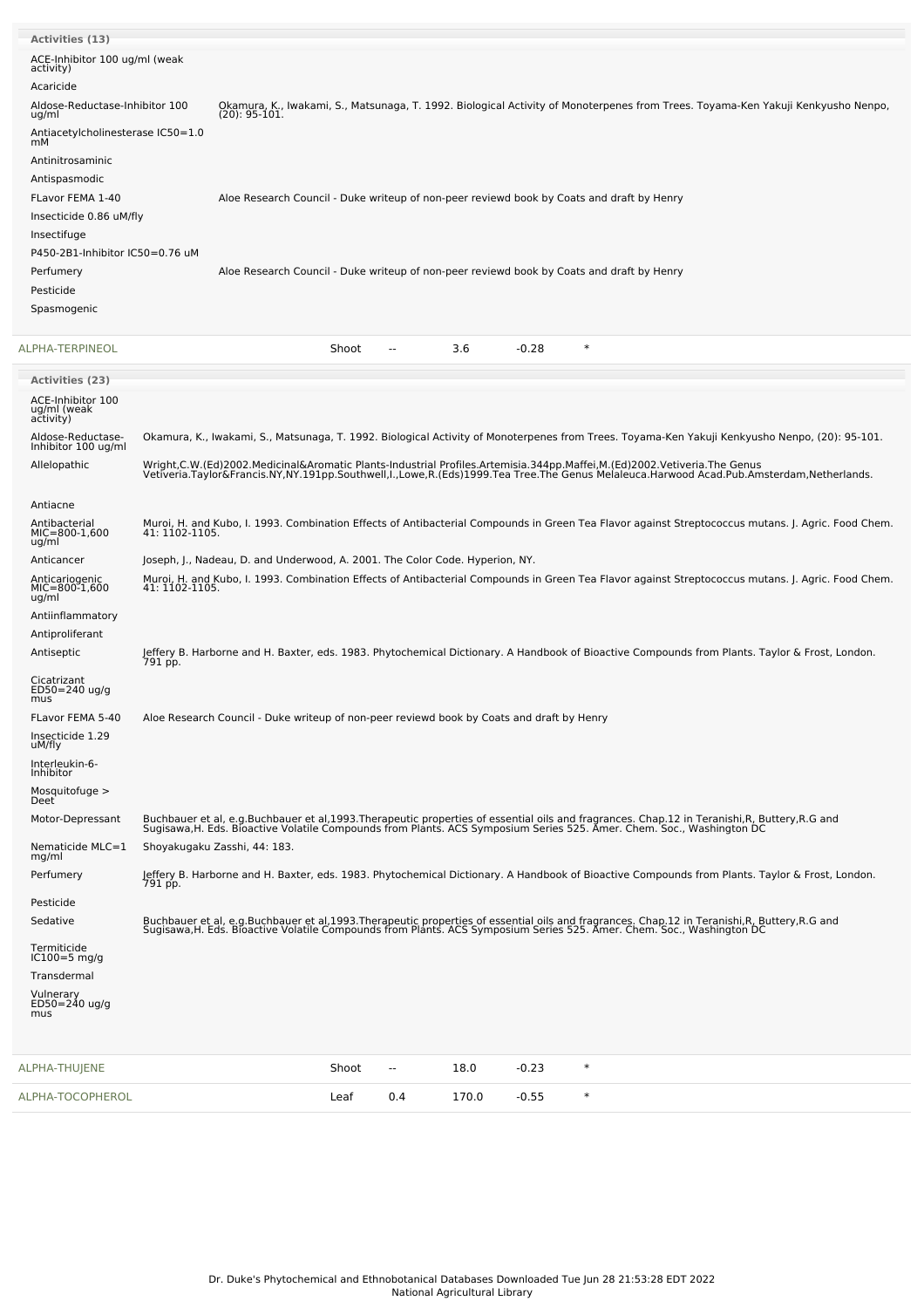| Activities (32)                                                                                                                                                                                                                                                                                                                                                                                     |                                                                                                                                                                 |                    |                          |                          |      |                                                                                                                                                                 |
|-----------------------------------------------------------------------------------------------------------------------------------------------------------------------------------------------------------------------------------------------------------------------------------------------------------------------------------------------------------------------------------------------------|-----------------------------------------------------------------------------------------------------------------------------------------------------------------|--------------------|--------------------------|--------------------------|------|-----------------------------------------------------------------------------------------------------------------------------------------------------------------|
| Antialzheimeran<br>Antianginal                                                                                                                                                                                                                                                                                                                                                                      |                                                                                                                                                                 |                    |                          |                          |      |                                                                                                                                                                 |
| Antiarthritic<br>Antiasthmatic<br>Antiatherosclerotic                                                                                                                                                                                                                                                                                                                                               | pp.                                                                                                                                                             |                    |                          |                          |      | Soumyanath, A. Ed. 2006. Traditional Medicines for Modern Times - Antidiabetic Plants. CRC Press, Taylor & Francis Group. Boca Raton, FL. 314                   |
| Anticancer<br>Anticataract                                                                                                                                                                                                                                                                                                                                                                          |                                                                                                                                                                 |                    |                          |                          |      |                                                                                                                                                                 |
| Anticonvulsant Synergen<br>Antidementia<br>Antidiabetic                                                                                                                                                                                                                                                                                                                                             |                                                                                                                                                                 |                    |                          |                          |      | Soumyanath, A. Ed. 2006. Traditional Medicines for Modern Times - Antidiabetic Plants. CRC Press, Taylor & Francis Group. Boca Raton, FL. 314                   |
| Antiinfarctal                                                                                                                                                                                                                                                                                                                                                                                       | pp.                                                                                                                                                             |                    |                          |                          |      | Soumyanath, A. Ed. 2006. Traditional Medicines for Modern Times - Antidiabetic Plants. CRC Press, Taylor & Francis Group. Boca Raton, FL. 314                   |
| Antiinfertility<br>Antiischemic                                                                                                                                                                                                                                                                                                                                                                     | pp.                                                                                                                                                             |                    |                          |                          |      |                                                                                                                                                                 |
| Antimaculitic<br>Antimutagenic<br>Antineuropathic<br>Antioxidant 5 x quercetin<br>Antioxidant IC34=10 uM<br>Antiparkinsonian<br>Antiradicular 5 x<br>quercetin<br>Antiretinotic<br>Antirheumatic<br>Antistroke<br>Antitumor<br>Antitumor (Bladder)<br>Antitumor (Prostate)<br>Antitumor (Stomach)<br>Antitumor-Promoter<br>Cancer-Preventive<br>Cardioprotective<br>Circulotonic<br>Immunomodulator | Economic & Medicinal Plant Research, 6: 235.                                                                                                                    |                    |                          |                          |      |                                                                                                                                                                 |
| ALUMINUM                                                                                                                                                                                                                                                                                                                                                                                            |                                                                                                                                                                 | Leaf               | 1.0                      | 4350.0                   | 3.89 | $\ast$                                                                                                                                                          |
| Activities (5)                                                                                                                                                                                                                                                                                                                                                                                      |                                                                                                                                                                 |                    |                          |                          |      |                                                                                                                                                                 |
| Antisilicotic<br>Antivaginitic<br>Candidicide<br>Encephalopathic<br>Pesticide                                                                                                                                                                                                                                                                                                                       | Medicinal and Poisonous Plants of the Tropics. Leeuwenberg, A.J.M., ed. Pudoc, Wageningen. 1987.<br>Martindale's 28th<br>Martindale's 28th<br>Martindale's 29th |                    |                          |                          |      |                                                                                                                                                                 |
| ALUMINUM                                                                                                                                                                                                                                                                                                                                                                                            |                                                                                                                                                                 | Plant              | $\overline{\phantom{a}}$ | $\overline{\phantom{a}}$ |      | $\ast$                                                                                                                                                          |
| <b>Activities (5)</b><br>Antisilicotic<br>Antivaginitic<br>Candidicide<br>Encephalopathic<br>Pesticide                                                                                                                                                                                                                                                                                              | Medicinal and Poisonous Plants of the Tropics. Leeuwenberg, A.J.M., ed. Pudoc, Wageningen. 1987.<br>Martindale's 28th<br>Martindale's 28th<br>Martindale's 29th |                    |                          |                          |      |                                                                                                                                                                 |
| AMMONIA                                                                                                                                                                                                                                                                                                                                                                                             |                                                                                                                                                                 | Leaf               | 3800.0                   | 11060.0                  | 0.16 | Jim Duke's personal files.                                                                                                                                      |
| AMMONIA(NH3)                                                                                                                                                                                                                                                                                                                                                                                        |                                                                                                                                                                 | Leaf               | 3800.0                   | 11060.0                  | 1.0  | $\ast$                                                                                                                                                          |
| ANILINE                                                                                                                                                                                                                                                                                                                                                                                             |                                                                                                                                                                 | Leaf               | 1.0                      | 4.0                      | 1.0  | Jim Duke's personal files.                                                                                                                                      |
| ANTHERAXANTHIN                                                                                                                                                                                                                                                                                                                                                                                      |                                                                                                                                                                 | Leaf               | $\overline{\phantom{a}}$ | $\overline{\phantom{a}}$ |      | Jim Duke's personal files.                                                                                                                                      |
| Activities (1)                                                                                                                                                                                                                                                                                                                                                                                      |                                                                                                                                                                 |                    |                          |                          |      |                                                                                                                                                                 |
|                                                                                                                                                                                                                                                                                                                                                                                                     |                                                                                                                                                                 |                    |                          |                          |      | Colorant Jeffery B. Harborne and H. Baxter, eds. 1983. Phytochemical Dictionary. A Handbook of Bioactive Compounds from Plants. Taylor & Frost, London. 791 pp. |
| ANTHOXANTHINS                                                                                                                                                                                                                                                                                                                                                                                       |                                                                                                                                                                 | Sprout<br>Seedling | $\overline{\phantom{a}}$ |                          |      | Jim Duke's personal files.                                                                                                                                      |
|                                                                                                                                                                                                                                                                                                                                                                                                     |                                                                                                                                                                 |                    |                          |                          |      |                                                                                                                                                                 |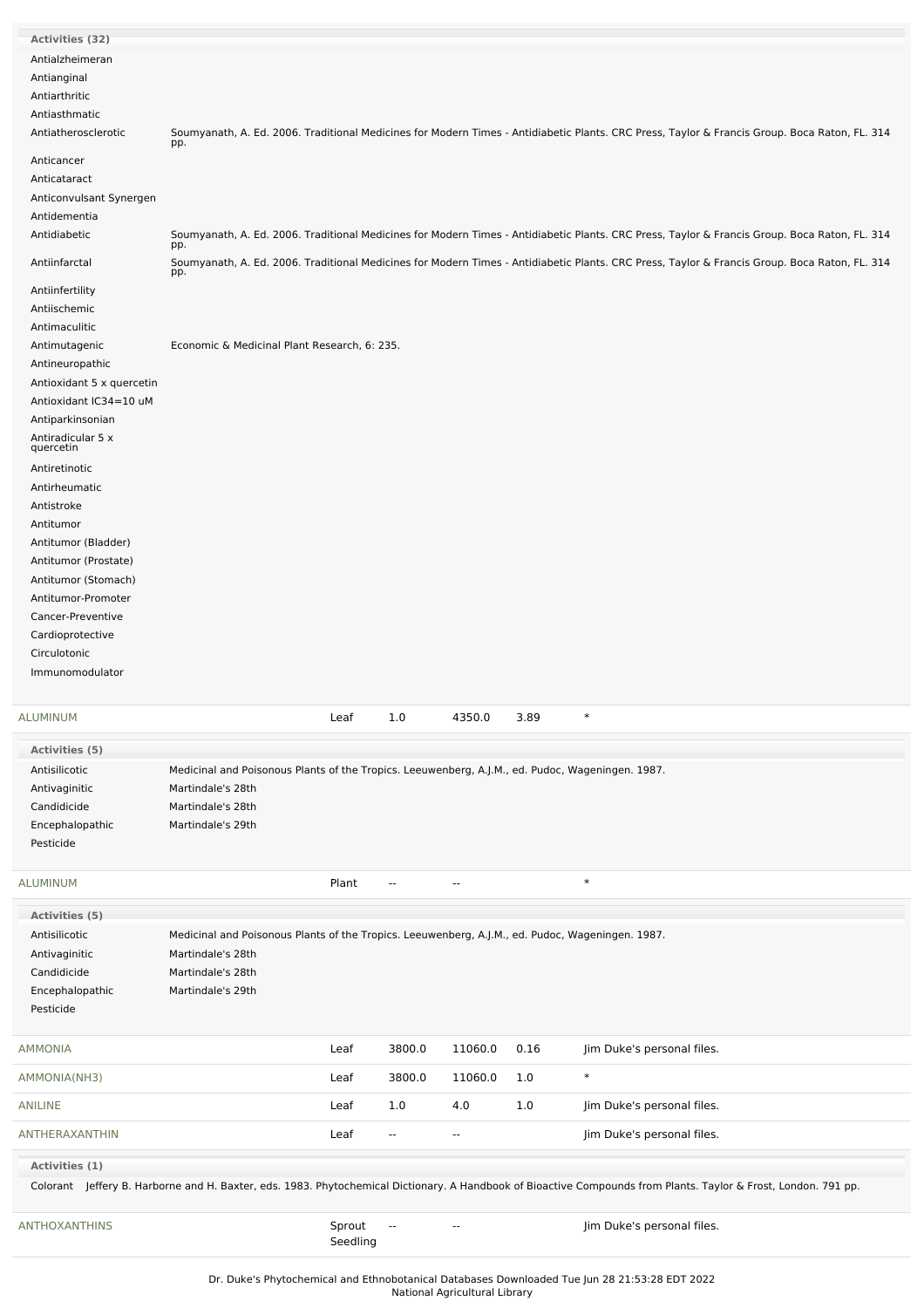| ARGININE                                     |                   |                                                                                                           | Leaf | 690.0 | 9225.0 | -0.69   | USDA's Ag Handbook 8 and sequelae)                                                                                                                                                                     |
|----------------------------------------------|-------------------|-----------------------------------------------------------------------------------------------------------|------|-------|--------|---------|--------------------------------------------------------------------------------------------------------------------------------------------------------------------------------------------------------|
| <b>Activities (14)</b>                       |                   |                                                                                                           |      |       |        |         |                                                                                                                                                                                                        |
| Antidiabetic?                                |                   |                                                                                                           |      |       |        |         | Wichtl, M. 1984. Teedrogen. Ein Handbuch fur Apotheker und Arzte. Wissenschaftliche Verlagsgesellscharft. mbH Stuttgart. 393 pp.                                                                       |
| Antiencephalopathic                          | Martindale's 29th |                                                                                                           |      |       |        |         |                                                                                                                                                                                                        |
| Antihepatitic                                |                   | Martindale's 29th                                                                                         |      |       |        |         |                                                                                                                                                                                                        |
| Antihypertensive                             |                   |                                                                                                           |      |       |        |         |                                                                                                                                                                                                        |
| Antiimpotence                                |                   |                                                                                                           |      |       |        |         |                                                                                                                                                                                                        |
| Antiinfertility 4<br>g/day                   |                   | Werbach, M. 1993. Healing with Food. Harper Collins, New York, 443 pp.                                    |      |       |        |         |                                                                                                                                                                                                        |
| Antioxidant?                                 |                   |                                                                                                           |      |       |        |         |                                                                                                                                                                                                        |
| Aphrodisiac 3 g/day                          |                   |                                                                                                           |      |       |        |         |                                                                                                                                                                                                        |
| Diuretic                                     |                   |                                                                                                           |      |       |        |         |                                                                                                                                                                                                        |
| Hypoammonemic                                | 791 pp.           |                                                                                                           |      |       |        |         | Jeffery B. Harborne and H. Baxter, eds. 1983. Phytochemical Dictionary. A Handbook of Bioactive Compounds from Plants. Taylor & Frost, London.                                                         |
| NO-Genic                                     |                   |                                                                                                           |      |       |        |         |                                                                                                                                                                                                        |
| Pituitary-Stimulant                          |                   |                                                                                                           |      |       |        |         |                                                                                                                                                                                                        |
| Spermigenic 4<br>g/day                       |                   | Werbach, M. 1993. Healing with Food. Harper Collins, New York, 443 pp.                                    |      |       |        |         |                                                                                                                                                                                                        |
| Vasodilator                                  |                   |                                                                                                           |      |       |        |         |                                                                                                                                                                                                        |
|                                              |                   |                                                                                                           |      |       |        |         |                                                                                                                                                                                                        |
| <b>ARSENIC</b>                               |                   |                                                                                                           | Leaf | 0.004 | 0.007  | $-0.83$ | $\ast$                                                                                                                                                                                                 |
| <b>Activities (2)</b>                        |                   |                                                                                                           |      |       |        |         |                                                                                                                                                                                                        |
| Anorexic                                     |                   | Forest H. Nielsen, USDA, Grand Forks, various publications.                                               |      |       |        |         |                                                                                                                                                                                                        |
| Pesticide                                    |                   |                                                                                                           |      |       |        |         |                                                                                                                                                                                                        |
|                                              |                   |                                                                                                           |      |       |        |         |                                                                                                                                                                                                        |
| ASCORBIC-ACID                                |                   |                                                                                                           | Leaf | 190.0 | 6774.0 | 0.18    | $\ast$                                                                                                                                                                                                 |
| <b>Activities (112)</b>                      |                   |                                                                                                           |      |       |        |         |                                                                                                                                                                                                        |
| Acidulant FEMA 6,000                         |                   | Aloe Research Council - Duke writeup of non-peer reviewd book by Coats and draft by Henry                 |      |       |        |         |                                                                                                                                                                                                        |
| Aldose-Reductase-Inhibitor                   |                   |                                                                                                           |      |       |        |         | Challem, J., Berkson, Burt, and Smith, Melissa Dianne. 2000. Syndrome X - The complete nutritional program to prevent and reservse<br>insulin resistance. John Wiley & Sons, New York. 272 pp. \$24.95 |
| Analgesic 5-10 g/day                         |                   |                                                                                                           |      |       |        |         |                                                                                                                                                                                                        |
| Angiotensin-Receptor-Blocker                 |                   |                                                                                                           |      |       |        |         |                                                                                                                                                                                                        |
| AntiAGE 2,000 mg/day                         |                   |                                                                                                           |      |       |        |         | Challem, J., Berkson, Burt, and Smith, Melissa Dianne. 2000. Syndrome X - The complete nutritional program to prevent and reservse insulin resistance. John Wiley & Sons, New York. 272 pp. \$24.95    |
| AntiCFS 500-1,000 mg                         |                   |                                                                                                           |      |       |        |         |                                                                                                                                                                                                        |
| AntiCTS 1,000 mg 3x/day                      |                   |                                                                                                           |      |       |        |         |                                                                                                                                                                                                        |
| AntiCrohn's 50-100<br>mg/day/orl/man         |                   | Martindale's 29th                                                                                         |      |       |        |         |                                                                                                                                                                                                        |
| AntiLyme 500-2,000 mg                        |                   |                                                                                                           |      |       |        |         |                                                                                                                                                                                                        |
| AntiRaynaud's 500 mg 1-<br>2x/day            |                   |                                                                                                           |      |       |        |         |                                                                                                                                                                                                        |
| Antiaggregant                                |                   |                                                                                                           |      |       |        |         |                                                                                                                                                                                                        |
|                                              |                   |                                                                                                           |      |       |        |         | Challem, J., Berkson, Burt, and Smith, Melissa Dianne. 2000. Syndrome X - The complete nutritional program to prevent and reservse<br>insulin resistance. John Wiley & Sons, New York. 272 pp. \$24.95 |
| Antiaging 400 mg/day<br>Antiallergic         |                   |                                                                                                           |      |       |        |         |                                                                                                                                                                                                        |
| Antialzheimeran 2,000-6,000<br>mg/day        |                   |                                                                                                           |      |       |        |         |                                                                                                                                                                                                        |
| Antiarthritic 0.2-1 g/day                    |                   |                                                                                                           |      |       |        |         |                                                                                                                                                                                                        |
| Antiasthmatic 1,000 mg/day                   |                   | Werbach, M. 1993. Healing with Food. Harper Collins, New York, 443 pp.                                    |      |       |        |         |                                                                                                                                                                                                        |
| Antiatherosclerotic                          |                   |                                                                                                           |      |       |        |         |                                                                                                                                                                                                        |
| Antibacterial                                |                   | Davies, S., and Stewart, A. 1990. Nutritional Medicine. Avon Books, New York. 509pp.                      |      |       |        |         |                                                                                                                                                                                                        |
| Anticataract 350 mg/day                      |                   | Werbach, M. 1993. Healing with Food. Harper Collins, New York, 443 pp.                                    |      |       |        |         |                                                                                                                                                                                                        |
| Anticataract 400 mg/day                      |                   |                                                                                                           |      |       |        |         | Challem, J., Berkson, Burt, and Smith, Melissa Dianne. 2000. Syndrome X - The complete nutritional program to prevent and reservse insulin resistance. John Wiley & Sons, New York. 272 pp. \$24.95    |
| Anticataract 1 g 3x/day                      |                   |                                                                                                           |      |       |        |         |                                                                                                                                                                                                        |
| Anticervicaldysplasic 1,000-<br>2,000 mg/day |                   |                                                                                                           |      |       |        |         |                                                                                                                                                                                                        |
| Anticlimacteric 500-5,000                    |                   |                                                                                                           |      |       |        |         |                                                                                                                                                                                                        |
| mg/day<br>Anticold 1-2 g/man/day             |                   |                                                                                                           |      |       |        |         |                                                                                                                                                                                                        |
| Antidecubitic 500                            |                   | Martindale's 28th                                                                                         |      |       |        |         |                                                                                                                                                                                                        |
| mg/man/2x/day                                |                   |                                                                                                           |      |       |        |         |                                                                                                                                                                                                        |
| Antidementia                                 |                   |                                                                                                           |      |       |        |         |                                                                                                                                                                                                        |
| Antidepressant 2,000 mg/day<br>Antidiabetic  |                   | Werbach, M. 1993. Healing with Food. Harper Collins, New York, 443 pp.                                    |      |       |        |         |                                                                                                                                                                                                        |
|                                              |                   |                                                                                                           |      |       |        |         | Challem, J., Berkson, Burt, and Smith, Melissa Dianne. 2000. Syndrome X - The complete nutritional program to prevent and reservse<br>insulin resistance. John Wiley & Sons, New York. 272 pp. \$24.95 |
| Antidote (Aluminum)                          |                   | Economic & Medicinal Plant Research, 6: 189.                                                              |      |       |        |         |                                                                                                                                                                                                        |
| Antidote (Cadmium)                           |                   | Davies, S., and Stewart, A. 1990. Nutritional Medicine. Avon Books, New York. 509pp.                      |      |       |        |         |                                                                                                                                                                                                        |
| Antidote (Lead)<br>Antidote (Paraquat)       |                   | Davies, S., and Stewart, A. 1990. Nutritional Medicine. Avon Books, New York. 509pp.<br>Martindale's 28th |      |       |        |         |                                                                                                                                                                                                        |
|                                              |                   |                                                                                                           |      |       |        |         |                                                                                                                                                                                                        |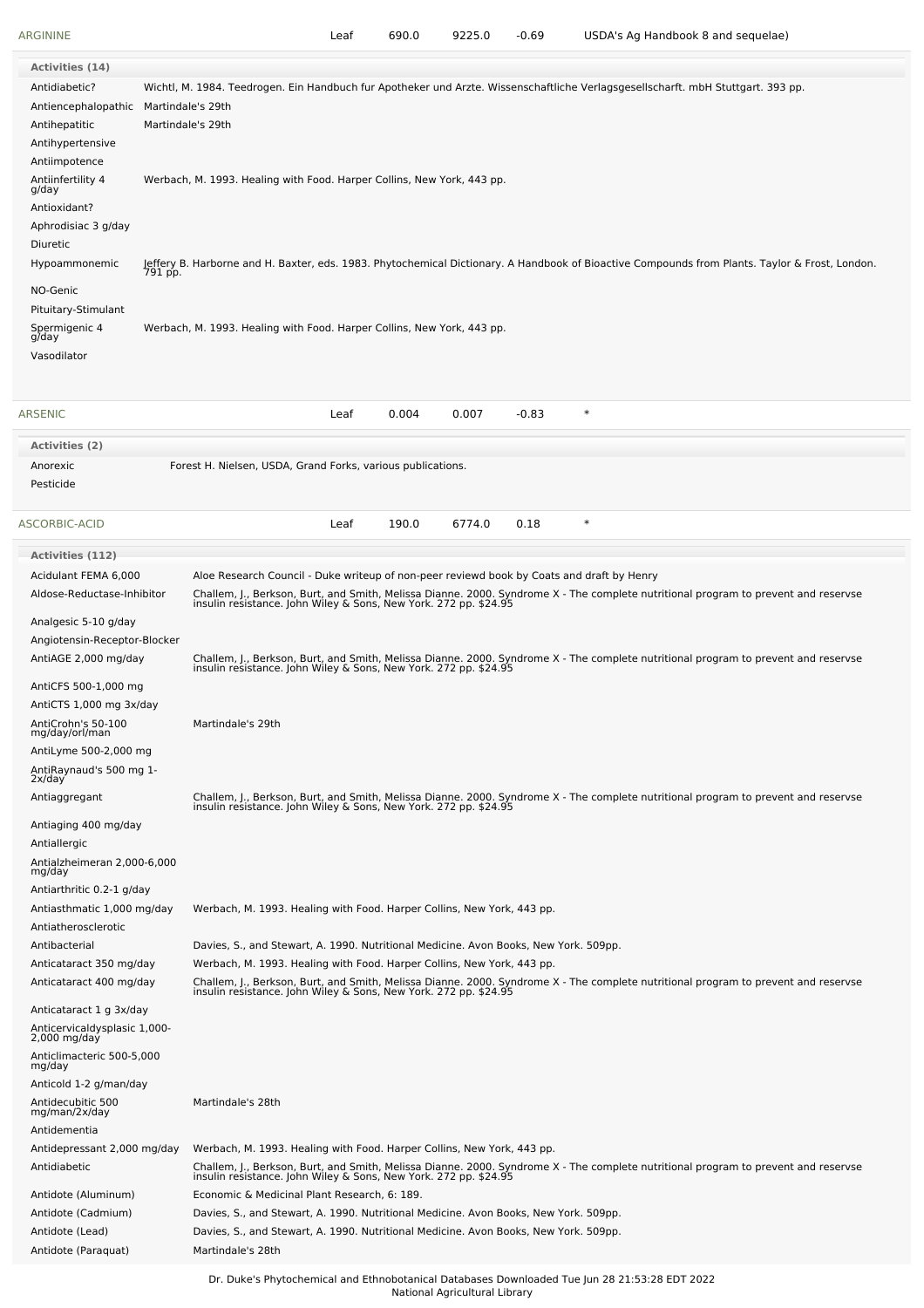| Antieczemic 3.5-5 g/day                 | Werbach, M. 1993. Healing with Food. Harper Collins, New York, 443 pp.                                                                                                                                 |
|-----------------------------------------|--------------------------------------------------------------------------------------------------------------------------------------------------------------------------------------------------------|
| Antiedemic 1 g/man/day                  | Davies, S., and Stewart, A. 1990. Nutritional Medicine. Avon Books, New York. 509pp.                                                                                                                   |
| Antiencephalitic                        | Davies, S., and Stewart, A. 1990. Nutritional Medicine. Avon Books, New York. 509pp.                                                                                                                   |
| Antiendometriotic 2,000<br>mg/day       |                                                                                                                                                                                                        |
| Antifatigue 500-1,000 mg                |                                                                                                                                                                                                        |
| Antifibrotic 1,000-2,000 mg             |                                                                                                                                                                                                        |
| Antigallstone 1,000-3,000<br>mg/day     |                                                                                                                                                                                                        |
| Antigastritic                           |                                                                                                                                                                                                        |
| Antigingivitic                          |                                                                                                                                                                                                        |
| Antiglaucomic 2 g/day                   | Werbach, M. 1993. Healing with Food. Harper Collins, New York, 443 pp.                                                                                                                                 |
| Antihangover 1,000 mg                   |                                                                                                                                                                                                        |
| Antihemorrhagic 1 g/man/day             | Davies, S., and Stewart, A. 1990. Nutritional Medicine. Avon Books, New York. 509pp.                                                                                                                   |
| Antihepatitic 2-6 g/man/day             | Davies, S., and Stewart, A. 1990. Nutritional Medicine. Avon Books, New York. 509pp.                                                                                                                   |
| Antihepatotoxic                         | Economic & Medicinal Plant Research, 6: 189.                                                                                                                                                           |
| Antiherpetic 1-5 g/day                  |                                                                                                                                                                                                        |
| Antihistaminic 2 g/day orl<br>man       |                                                                                                                                                                                                        |
| Antihypertensive                        |                                                                                                                                                                                                        |
| Antiinfertility 1 g/day                 | Werbach, M. 1993. Healing with Food. Harper Collins, New York, 443 pp.                                                                                                                                 |
| Antiinflammatory                        | Pizzorno, J.E. and Murray, M.T. 1985. A Textbook of Natural Medicine. John Bastyr College Publications, Seattle, Washington (Looseleaf).                                                               |
| Antilepric 1.5 g/man/day                | Martindale's 28th                                                                                                                                                                                      |
| Antilithic 1,000-3,000 mg/day           |                                                                                                                                                                                                        |
| Antimaculitic                           |                                                                                                                                                                                                        |
| Antimeasles                             | Davies, S., and Stewart, A. 1990. Nutritional Medicine. Avon Books, New York. 509pp.                                                                                                                   |
| Antimenopausal 500-5,000                |                                                                                                                                                                                                        |
| mg/day                                  | Martindale's 29th                                                                                                                                                                                      |
| Antimigraine<br>Antimutagenic           | Economic & Medicinal Plant Research, 6: 235.                                                                                                                                                           |
| Antineuramidase                         |                                                                                                                                                                                                        |
| Antinitrosic 1 g/man/day                | Martindale's 28th                                                                                                                                                                                      |
| Antiobesity 1 g 3x/day                  | Werbach, M. 1993. Healing with Food. Harper Collins, New York, 443 pp.                                                                                                                                 |
| Antiorchitic                            | Davies, S., and Stewart, A. 1990. Nutritional Medicine. Avon Books, New York. 509pp.                                                                                                                   |
| Antiosteoarthritic 1 g 2x/day           | Werbach, M. 1993. Healing with Food. Harper Collins, New York, 443 pp.                                                                                                                                 |
| Antiosteoporotic 500 mg/day             |                                                                                                                                                                                                        |
| Antioxidant 100 ppm                     |                                                                                                                                                                                                        |
| Antiparkinsonian 1 g 2-3x/day           |                                                                                                                                                                                                        |
| Antiparotitic                           | Davies, S., and Stewart, A. 1990. Nutritional Medicine. Avon Books, New York. 509pp.                                                                                                                   |
| Antiperiodontitic 1 g 2x/day            | Werbach, M. 1993. Healing with Food. Harper Collins, New York, 443 pp.                                                                                                                                 |
| Antipneumonic                           | Pizzorno, J.E. and Murray, M.T. 1985. A Textbook of Natural Medicine. John Bastyr College Publications, Seattle, Washington (Looseleaf).                                                               |
| Antipodriac                             | Davies, S., and Stewart, A. 1990. Nutritional Medicine. Avon Books, New York. 509pp.                                                                                                                   |
| Antipoliomyelitic                       | Davies, S., and Stewart, A. 1990. Nutritional Medicine. Avon Books, New York. 509pp.                                                                                                                   |
| Antipyretic                             | Economic & Medicinal Plant Research, 6: 189.                                                                                                                                                           |
| Antiradicular                           | Challem, J., Berkson, Burt, and Smith, Melissa Dianne. 2000. Syndrome X - The complete nutritional program to prevent and reservse<br>insulin resistance. John Wiley & Sons, New York. 272 pp. \$24.95 |
| Antiretinotic                           |                                                                                                                                                                                                        |
| Antirheumatic                           |                                                                                                                                                                                                        |
| Antirhinitic 1,000 mg 3x/day            |                                                                                                                                                                                                        |
| Antiscorbutic 10 mg/man/day             | Martindale's 28th                                                                                                                                                                                      |
| Antiseptic MIC=3.3-217<br>mg/ml         | Martindale's 28th                                                                                                                                                                                      |
|                                         |                                                                                                                                                                                                        |
| Antiseptic 4-8 g/day                    | Challem, J., Berkson, Burt, and Smith, Melissa Dianne. 2000. Syndrome X - The complete nutritional program to prevent and reservse<br>insulin resistance. John Wiley & Sons, New York. 272 pp. \$24.95 |
| Antishingles                            | Davies, S., and Stewart, A. 1990. Nutritional Medicine. Avon Books, New York. 509pp.                                                                                                                   |
| Antispasmodic 500-5,000                 |                                                                                                                                                                                                        |
| mg/day<br>Antistress 500-1,000 mg       |                                                                                                                                                                                                        |
| Antisyndrome-X 1-4 g/day                |                                                                                                                                                                                                        |
|                                         | Challem, J., Berkson, Burt, and Smith, Melissa Dianne. 2000. Syndrome X - The complete nutritional program to prevent and reservse insulin resistance. John Wiley & Sons, New York. 272 pp. \$24.95    |
| Antitumor (Gastric)                     |                                                                                                                                                                                                        |
| Antitumor (Lung)                        |                                                                                                                                                                                                        |
| Antiulcer                               |                                                                                                                                                                                                        |
| Antiviral 1-5 g/day                     |                                                                                                                                                                                                        |
| Apoptotic 1-10 mM                       |                                                                                                                                                                                                        |
| Asthma-preventive 1,000<br>mg/day/orl   | Pizzorno, J.E. and Murray, M.T. 1985. A Textbook of Natural Medicine. John Bastyr College Publications, Seattle, Washington (Looseleaf).                                                               |
| Beta-Adrenergic Receptor                |                                                                                                                                                                                                        |
| Blocker<br>Beta-Glucuronidase-Inhibitor |                                                                                                                                                                                                        |
| 1.5 g/day/man                           |                                                                                                                                                                                                        |
| Calcium-Antagonist                      |                                                                                                                                                                                                        |
|                                         |                                                                                                                                                                                                        |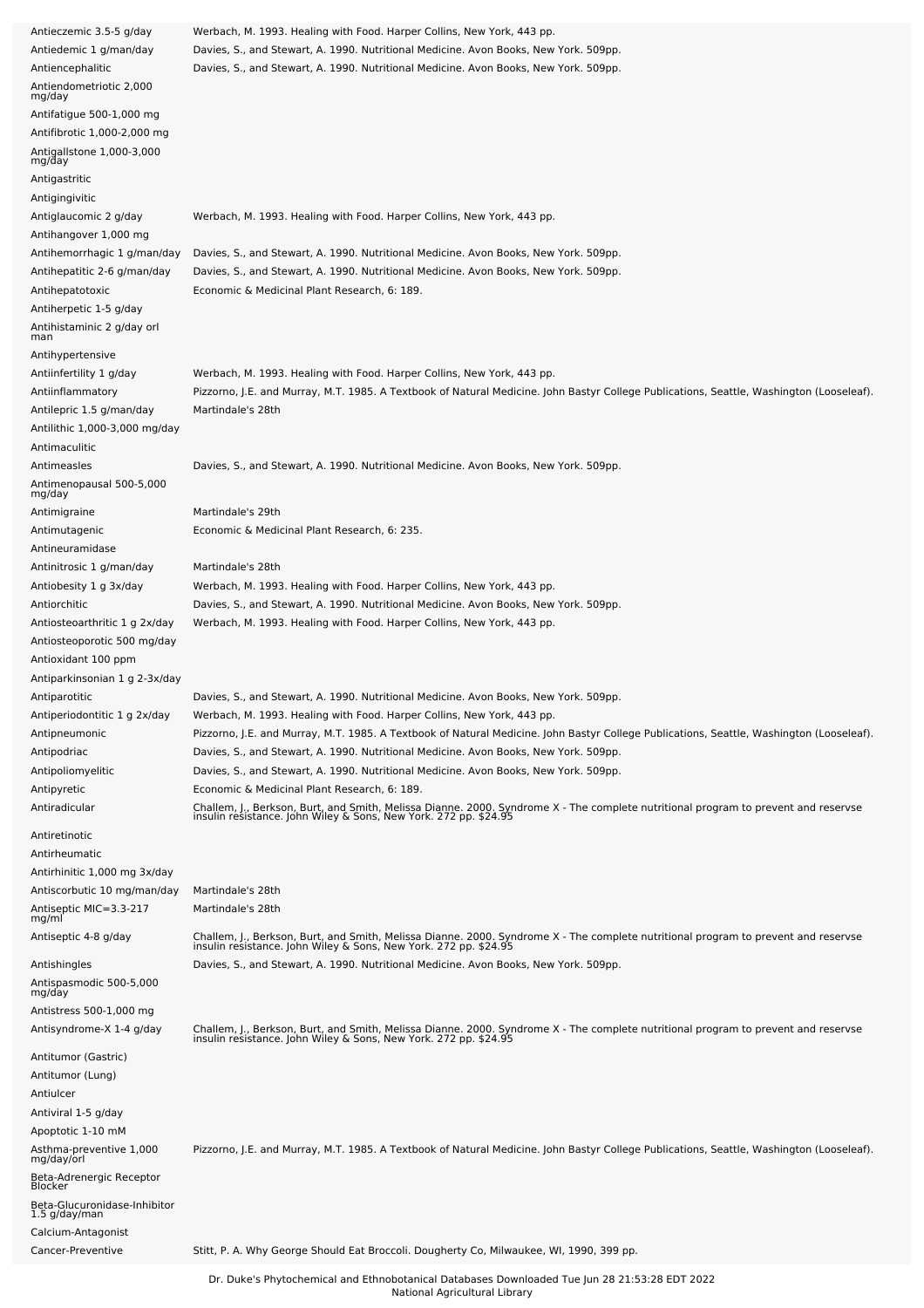| Cardioprotective<br>Cold-preventive 1-2 g/day<br>Davies, S., and Stewart, A. 1990. Nutritional Medicine. Avon Books, New York. 509pp.<br>Collagenic<br>Detoxicant<br>Diuretic 700 mg/man/orl<br>Fistula-Preventive<br>Pizzorno, J.E. and Murray, M.T. 1985. A Textbook of Natural Medicine. John Bastyr College Publications, Seattle, Washington (Looseleaf).<br>Hypocholesterolemic 300-<br>Davies, S., and Stewart, A. 1990. Nutritional Medicine. Avon Books, New York. 509pp.<br>$1,000$ mg/day<br>Challem, J., Berkson, Burt, and Smith, Melissa Dianne. 2000. Syndrome X - The complete nutritional program to prevent and reservse<br>insulin resistance. John Wiley & Sons, New York. 272 pp. \$24.95<br>Hypoglycemic<br>Hypotensive 1,000<br>mg/man/day<br>Immunomodulator<br>Challem, J., Berkson, Burt, and Smith, Melissa Dianne. 2000. Syndrome X - The complete nutritional program to prevent and reservse<br>insulin resistance. John Wiley & Sons, New York. 272 pp. \$24.95<br>Immunostimulant<br>Pizzorno, J.E. and Murray, M.T. 1985. A Textbook of Natural Medicine. John Bastyr College Publications, Seattle, Washington (Looseleaf).<br>Interferonogenic<br>Davies, S., and Stewart, A. 1990. Nutritional Medicine. Avon Books, New York. 509pp.<br>Lithogenic<br>Mucolytic 1 g/woman/day<br>Martindale's 28th<br>Pesticide<br>Davies, S., and Stewart, A. 1990. Nutritional Medicine. Avon Books, New York. 509pp.<br>Uricosuric 4 g/man/day<br>Urinary-Acidulant<br>Martindale's 29th<br>Vasodilator<br>Pizzorno, J.E. and Murray, M.T. 1985. A Textbook of Natural Medicine. John Bastyr College Publications, Seattle, Washington (Looseleaf).<br>Vulnerary<br>6000.0<br>$\ast$<br>ASH<br>Leaf<br>98072.0<br>$-0.37$<br>Leaf<br>1190.0<br>15910.0<br>$-0.7$<br>ASPARTIC-ACID<br>USDA's Ag Handbook 8 and sequelae)<br>Activities (3)<br>Antimorphinic<br>Martindale's 28th<br>Neuroexcitant<br>Martindale's 28th<br>Roborant<br>Merck 11th Edition<br>87.0<br>$-0.81$<br>$\ast$<br>1.0<br>BARIUM<br>Leaf<br>$\ast$<br>BENZOPHENONE<br>Leaf<br>$\sim$<br>--<br>Activities (1)<br>Aloe Research Council - Duke writeup of non-peer reviewd book by Coats and draft by Henry<br>FLavor FEMA 1-2<br><b>BENZYL-AMINE</b><br>Leaf<br>2.8<br>3.3<br>$-0.9$<br>Jim Duke's personal files.<br>$\ast$<br>BENZYL-GLUCOSINOLATE<br>Leaf<br>$\overline{a}$<br>$\overline{a}$<br>$\ast$<br>BENZYL-ISOTHIOCYANATE<br>Leaf |  |  |  |  |
|-----------------------------------------------------------------------------------------------------------------------------------------------------------------------------------------------------------------------------------------------------------------------------------------------------------------------------------------------------------------------------------------------------------------------------------------------------------------------------------------------------------------------------------------------------------------------------------------------------------------------------------------------------------------------------------------------------------------------------------------------------------------------------------------------------------------------------------------------------------------------------------------------------------------------------------------------------------------------------------------------------------------------------------------------------------------------------------------------------------------------------------------------------------------------------------------------------------------------------------------------------------------------------------------------------------------------------------------------------------------------------------------------------------------------------------------------------------------------------------------------------------------------------------------------------------------------------------------------------------------------------------------------------------------------------------------------------------------------------------------------------------------------------------------------------------------------------------------------------------------------------------------------------------------------------------------------------------------------------------------------------------------------------------------------------------------------------------------------------------------------------------------------------------------------------------------------------------------------------------------------------------------------------------------------------------------------------------------------------------------------------------------------------------------------------------------|--|--|--|--|
|                                                                                                                                                                                                                                                                                                                                                                                                                                                                                                                                                                                                                                                                                                                                                                                                                                                                                                                                                                                                                                                                                                                                                                                                                                                                                                                                                                                                                                                                                                                                                                                                                                                                                                                                                                                                                                                                                                                                                                                                                                                                                                                                                                                                                                                                                                                                                                                                                                         |  |  |  |  |
|                                                                                                                                                                                                                                                                                                                                                                                                                                                                                                                                                                                                                                                                                                                                                                                                                                                                                                                                                                                                                                                                                                                                                                                                                                                                                                                                                                                                                                                                                                                                                                                                                                                                                                                                                                                                                                                                                                                                                                                                                                                                                                                                                                                                                                                                                                                                                                                                                                         |  |  |  |  |
|                                                                                                                                                                                                                                                                                                                                                                                                                                                                                                                                                                                                                                                                                                                                                                                                                                                                                                                                                                                                                                                                                                                                                                                                                                                                                                                                                                                                                                                                                                                                                                                                                                                                                                                                                                                                                                                                                                                                                                                                                                                                                                                                                                                                                                                                                                                                                                                                                                         |  |  |  |  |
|                                                                                                                                                                                                                                                                                                                                                                                                                                                                                                                                                                                                                                                                                                                                                                                                                                                                                                                                                                                                                                                                                                                                                                                                                                                                                                                                                                                                                                                                                                                                                                                                                                                                                                                                                                                                                                                                                                                                                                                                                                                                                                                                                                                                                                                                                                                                                                                                                                         |  |  |  |  |
|                                                                                                                                                                                                                                                                                                                                                                                                                                                                                                                                                                                                                                                                                                                                                                                                                                                                                                                                                                                                                                                                                                                                                                                                                                                                                                                                                                                                                                                                                                                                                                                                                                                                                                                                                                                                                                                                                                                                                                                                                                                                                                                                                                                                                                                                                                                                                                                                                                         |  |  |  |  |
|                                                                                                                                                                                                                                                                                                                                                                                                                                                                                                                                                                                                                                                                                                                                                                                                                                                                                                                                                                                                                                                                                                                                                                                                                                                                                                                                                                                                                                                                                                                                                                                                                                                                                                                                                                                                                                                                                                                                                                                                                                                                                                                                                                                                                                                                                                                                                                                                                                         |  |  |  |  |
|                                                                                                                                                                                                                                                                                                                                                                                                                                                                                                                                                                                                                                                                                                                                                                                                                                                                                                                                                                                                                                                                                                                                                                                                                                                                                                                                                                                                                                                                                                                                                                                                                                                                                                                                                                                                                                                                                                                                                                                                                                                                                                                                                                                                                                                                                                                                                                                                                                         |  |  |  |  |
|                                                                                                                                                                                                                                                                                                                                                                                                                                                                                                                                                                                                                                                                                                                                                                                                                                                                                                                                                                                                                                                                                                                                                                                                                                                                                                                                                                                                                                                                                                                                                                                                                                                                                                                                                                                                                                                                                                                                                                                                                                                                                                                                                                                                                                                                                                                                                                                                                                         |  |  |  |  |
|                                                                                                                                                                                                                                                                                                                                                                                                                                                                                                                                                                                                                                                                                                                                                                                                                                                                                                                                                                                                                                                                                                                                                                                                                                                                                                                                                                                                                                                                                                                                                                                                                                                                                                                                                                                                                                                                                                                                                                                                                                                                                                                                                                                                                                                                                                                                                                                                                                         |  |  |  |  |
|                                                                                                                                                                                                                                                                                                                                                                                                                                                                                                                                                                                                                                                                                                                                                                                                                                                                                                                                                                                                                                                                                                                                                                                                                                                                                                                                                                                                                                                                                                                                                                                                                                                                                                                                                                                                                                                                                                                                                                                                                                                                                                                                                                                                                                                                                                                                                                                                                                         |  |  |  |  |
|                                                                                                                                                                                                                                                                                                                                                                                                                                                                                                                                                                                                                                                                                                                                                                                                                                                                                                                                                                                                                                                                                                                                                                                                                                                                                                                                                                                                                                                                                                                                                                                                                                                                                                                                                                                                                                                                                                                                                                                                                                                                                                                                                                                                                                                                                                                                                                                                                                         |  |  |  |  |
|                                                                                                                                                                                                                                                                                                                                                                                                                                                                                                                                                                                                                                                                                                                                                                                                                                                                                                                                                                                                                                                                                                                                                                                                                                                                                                                                                                                                                                                                                                                                                                                                                                                                                                                                                                                                                                                                                                                                                                                                                                                                                                                                                                                                                                                                                                                                                                                                                                         |  |  |  |  |
|                                                                                                                                                                                                                                                                                                                                                                                                                                                                                                                                                                                                                                                                                                                                                                                                                                                                                                                                                                                                                                                                                                                                                                                                                                                                                                                                                                                                                                                                                                                                                                                                                                                                                                                                                                                                                                                                                                                                                                                                                                                                                                                                                                                                                                                                                                                                                                                                                                         |  |  |  |  |
|                                                                                                                                                                                                                                                                                                                                                                                                                                                                                                                                                                                                                                                                                                                                                                                                                                                                                                                                                                                                                                                                                                                                                                                                                                                                                                                                                                                                                                                                                                                                                                                                                                                                                                                                                                                                                                                                                                                                                                                                                                                                                                                                                                                                                                                                                                                                                                                                                                         |  |  |  |  |
|                                                                                                                                                                                                                                                                                                                                                                                                                                                                                                                                                                                                                                                                                                                                                                                                                                                                                                                                                                                                                                                                                                                                                                                                                                                                                                                                                                                                                                                                                                                                                                                                                                                                                                                                                                                                                                                                                                                                                                                                                                                                                                                                                                                                                                                                                                                                                                                                                                         |  |  |  |  |
|                                                                                                                                                                                                                                                                                                                                                                                                                                                                                                                                                                                                                                                                                                                                                                                                                                                                                                                                                                                                                                                                                                                                                                                                                                                                                                                                                                                                                                                                                                                                                                                                                                                                                                                                                                                                                                                                                                                                                                                                                                                                                                                                                                                                                                                                                                                                                                                                                                         |  |  |  |  |
|                                                                                                                                                                                                                                                                                                                                                                                                                                                                                                                                                                                                                                                                                                                                                                                                                                                                                                                                                                                                                                                                                                                                                                                                                                                                                                                                                                                                                                                                                                                                                                                                                                                                                                                                                                                                                                                                                                                                                                                                                                                                                                                                                                                                                                                                                                                                                                                                                                         |  |  |  |  |
|                                                                                                                                                                                                                                                                                                                                                                                                                                                                                                                                                                                                                                                                                                                                                                                                                                                                                                                                                                                                                                                                                                                                                                                                                                                                                                                                                                                                                                                                                                                                                                                                                                                                                                                                                                                                                                                                                                                                                                                                                                                                                                                                                                                                                                                                                                                                                                                                                                         |  |  |  |  |
|                                                                                                                                                                                                                                                                                                                                                                                                                                                                                                                                                                                                                                                                                                                                                                                                                                                                                                                                                                                                                                                                                                                                                                                                                                                                                                                                                                                                                                                                                                                                                                                                                                                                                                                                                                                                                                                                                                                                                                                                                                                                                                                                                                                                                                                                                                                                                                                                                                         |  |  |  |  |
|                                                                                                                                                                                                                                                                                                                                                                                                                                                                                                                                                                                                                                                                                                                                                                                                                                                                                                                                                                                                                                                                                                                                                                                                                                                                                                                                                                                                                                                                                                                                                                                                                                                                                                                                                                                                                                                                                                                                                                                                                                                                                                                                                                                                                                                                                                                                                                                                                                         |  |  |  |  |
|                                                                                                                                                                                                                                                                                                                                                                                                                                                                                                                                                                                                                                                                                                                                                                                                                                                                                                                                                                                                                                                                                                                                                                                                                                                                                                                                                                                                                                                                                                                                                                                                                                                                                                                                                                                                                                                                                                                                                                                                                                                                                                                                                                                                                                                                                                                                                                                                                                         |  |  |  |  |
|                                                                                                                                                                                                                                                                                                                                                                                                                                                                                                                                                                                                                                                                                                                                                                                                                                                                                                                                                                                                                                                                                                                                                                                                                                                                                                                                                                                                                                                                                                                                                                                                                                                                                                                                                                                                                                                                                                                                                                                                                                                                                                                                                                                                                                                                                                                                                                                                                                         |  |  |  |  |
|                                                                                                                                                                                                                                                                                                                                                                                                                                                                                                                                                                                                                                                                                                                                                                                                                                                                                                                                                                                                                                                                                                                                                                                                                                                                                                                                                                                                                                                                                                                                                                                                                                                                                                                                                                                                                                                                                                                                                                                                                                                                                                                                                                                                                                                                                                                                                                                                                                         |  |  |  |  |
|                                                                                                                                                                                                                                                                                                                                                                                                                                                                                                                                                                                                                                                                                                                                                                                                                                                                                                                                                                                                                                                                                                                                                                                                                                                                                                                                                                                                                                                                                                                                                                                                                                                                                                                                                                                                                                                                                                                                                                                                                                                                                                                                                                                                                                                                                                                                                                                                                                         |  |  |  |  |
|                                                                                                                                                                                                                                                                                                                                                                                                                                                                                                                                                                                                                                                                                                                                                                                                                                                                                                                                                                                                                                                                                                                                                                                                                                                                                                                                                                                                                                                                                                                                                                                                                                                                                                                                                                                                                                                                                                                                                                                                                                                                                                                                                                                                                                                                                                                                                                                                                                         |  |  |  |  |
|                                                                                                                                                                                                                                                                                                                                                                                                                                                                                                                                                                                                                                                                                                                                                                                                                                                                                                                                                                                                                                                                                                                                                                                                                                                                                                                                                                                                                                                                                                                                                                                                                                                                                                                                                                                                                                                                                                                                                                                                                                                                                                                                                                                                                                                                                                                                                                                                                                         |  |  |  |  |
|                                                                                                                                                                                                                                                                                                                                                                                                                                                                                                                                                                                                                                                                                                                                                                                                                                                                                                                                                                                                                                                                                                                                                                                                                                                                                                                                                                                                                                                                                                                                                                                                                                                                                                                                                                                                                                                                                                                                                                                                                                                                                                                                                                                                                                                                                                                                                                                                                                         |  |  |  |  |
|                                                                                                                                                                                                                                                                                                                                                                                                                                                                                                                                                                                                                                                                                                                                                                                                                                                                                                                                                                                                                                                                                                                                                                                                                                                                                                                                                                                                                                                                                                                                                                                                                                                                                                                                                                                                                                                                                                                                                                                                                                                                                                                                                                                                                                                                                                                                                                                                                                         |  |  |  |  |
|                                                                                                                                                                                                                                                                                                                                                                                                                                                                                                                                                                                                                                                                                                                                                                                                                                                                                                                                                                                                                                                                                                                                                                                                                                                                                                                                                                                                                                                                                                                                                                                                                                                                                                                                                                                                                                                                                                                                                                                                                                                                                                                                                                                                                                                                                                                                                                                                                                         |  |  |  |  |
|                                                                                                                                                                                                                                                                                                                                                                                                                                                                                                                                                                                                                                                                                                                                                                                                                                                                                                                                                                                                                                                                                                                                                                                                                                                                                                                                                                                                                                                                                                                                                                                                                                                                                                                                                                                                                                                                                                                                                                                                                                                                                                                                                                                                                                                                                                                                                                                                                                         |  |  |  |  |
|                                                                                                                                                                                                                                                                                                                                                                                                                                                                                                                                                                                                                                                                                                                                                                                                                                                                                                                                                                                                                                                                                                                                                                                                                                                                                                                                                                                                                                                                                                                                                                                                                                                                                                                                                                                                                                                                                                                                                                                                                                                                                                                                                                                                                                                                                                                                                                                                                                         |  |  |  |  |
|                                                                                                                                                                                                                                                                                                                                                                                                                                                                                                                                                                                                                                                                                                                                                                                                                                                                                                                                                                                                                                                                                                                                                                                                                                                                                                                                                                                                                                                                                                                                                                                                                                                                                                                                                                                                                                                                                                                                                                                                                                                                                                                                                                                                                                                                                                                                                                                                                                         |  |  |  |  |
|                                                                                                                                                                                                                                                                                                                                                                                                                                                                                                                                                                                                                                                                                                                                                                                                                                                                                                                                                                                                                                                                                                                                                                                                                                                                                                                                                                                                                                                                                                                                                                                                                                                                                                                                                                                                                                                                                                                                                                                                                                                                                                                                                                                                                                                                                                                                                                                                                                         |  |  |  |  |
|                                                                                                                                                                                                                                                                                                                                                                                                                                                                                                                                                                                                                                                                                                                                                                                                                                                                                                                                                                                                                                                                                                                                                                                                                                                                                                                                                                                                                                                                                                                                                                                                                                                                                                                                                                                                                                                                                                                                                                                                                                                                                                                                                                                                                                                                                                                                                                                                                                         |  |  |  |  |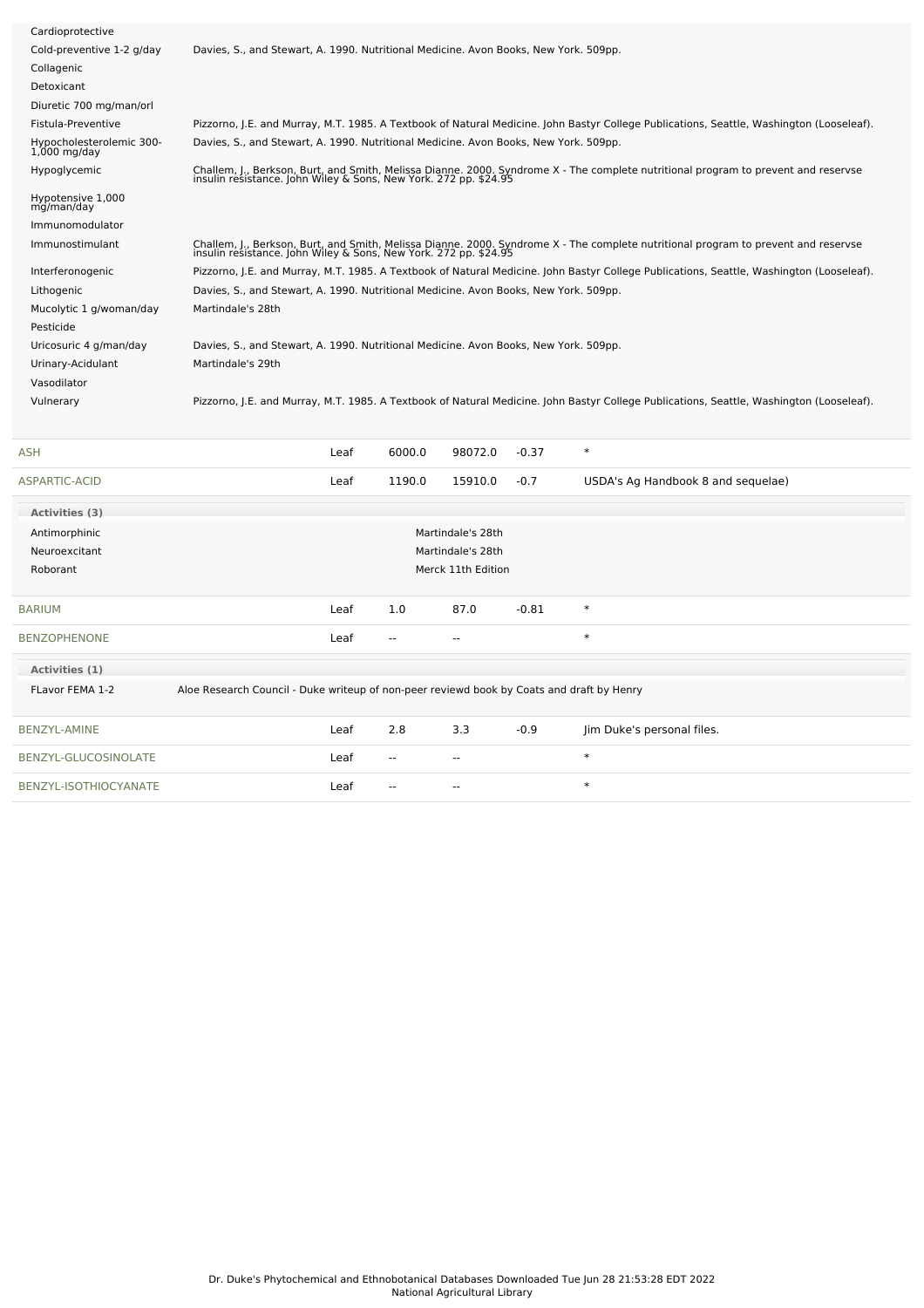| <b>Activities (20)</b>        |                                                                                                                                                                                                                                   |
|-------------------------------|-----------------------------------------------------------------------------------------------------------------------------------------------------------------------------------------------------------------------------------|
| Albuminurigenic               | Commission E. Blumenthal,M.,Hall,T. and Rister,R.S. eds.1997.The ABC's German Commission E Monographs - Therapeutic Monographs on Medicinal<br>Plants for Human Use by Commission E - A Special Expert Committee of the German Fe |
| Allergenic                    |                                                                                                                                                                                                                                   |
| Anthelmintic                  |                                                                                                                                                                                                                                   |
| Antiasthmatic                 |                                                                                                                                                                                                                                   |
| Antibacterial                 |                                                                                                                                                                                                                                   |
| Antibiotic                    |                                                                                                                                                                                                                                   |
| Antimutagenic                 | Economic & Medicinal Plant Research, 6: 235.                                                                                                                                                                                      |
| Antineoplastic                | Jeffery B. Harborne and H. Baxter, eds. 1983. Phytochemical Dictionary. A Handbook of Bioactive Compounds from Plants. Taylor & Frost, London. 791<br>pp.                                                                         |
| Antinitrosaminic              |                                                                                                                                                                                                                                   |
| Antitumor                     |                                                                                                                                                                                                                                   |
| Antiviral                     |                                                                                                                                                                                                                                   |
| Flatulent                     |                                                                                                                                                                                                                                   |
| Fungicide                     | Jeffery B. Harborne and H. Baxter, eds. 1983. Phytochemical Dictionary. A Handbook of Bioactive Compounds from Plants. Taylor & Frost, London. 791<br>pp.                                                                         |
| Herbicide<br>$IC100 = 0.4$ mM | Lydon, J. & Duke, S., The potential of pesticides from plants, pp. 1-41 in Craker, L. & Simon, J., eds, Herbs, Spices & Medicinal Plants: Recent Advances in<br>Botany, Horticulture, & Pharmacology, v. 4, Oryx Press, Phoenix,  |
| Insecticide                   |                                                                                                                                                                                                                                   |
| Irritant                      | Commission E. Blumenthal,M.,Hall,T. and Rister,R.S. eds.1997.The ABC's German Commission E Monographs - Therapeutic Monographs on Medicinal<br>Plants for Human Use by Commission E - A Special Expert Committee of the German Fe |
| Laxative 90 mg<br>cow         |                                                                                                                                                                                                                                   |
| Nematicide 0.3-<br>6 mM       |                                                                                                                                                                                                                                   |
| Pesticide                     |                                                                                                                                                                                                                                   |
| Viristat                      | Commission E. Blumenthal,M.,Hall,T. and Rister,R.S. eds.1997.The ABC's German Commission E Monographs - Therapeutic Monographs on Medicinal<br>Plants for Human Use by Commission E - A Special Expert Committee of the German Fe |
| <b>BETA-AMYLASE</b>           | Wealth of India.<br>Leaf                                                                                                                                                                                                          |

[BETA-CAROTENE](file:///phytochem/chemicals/show/4563) Leaf 0.6 12.0 -1.09 \*

| Dr. Duke's Phytochemical and Ethnobotanical Databases Downloaded Tue Jun 28 21:53:28 EDT 2022 |
|-----------------------------------------------------------------------------------------------|
| National Agricultural Library                                                                 |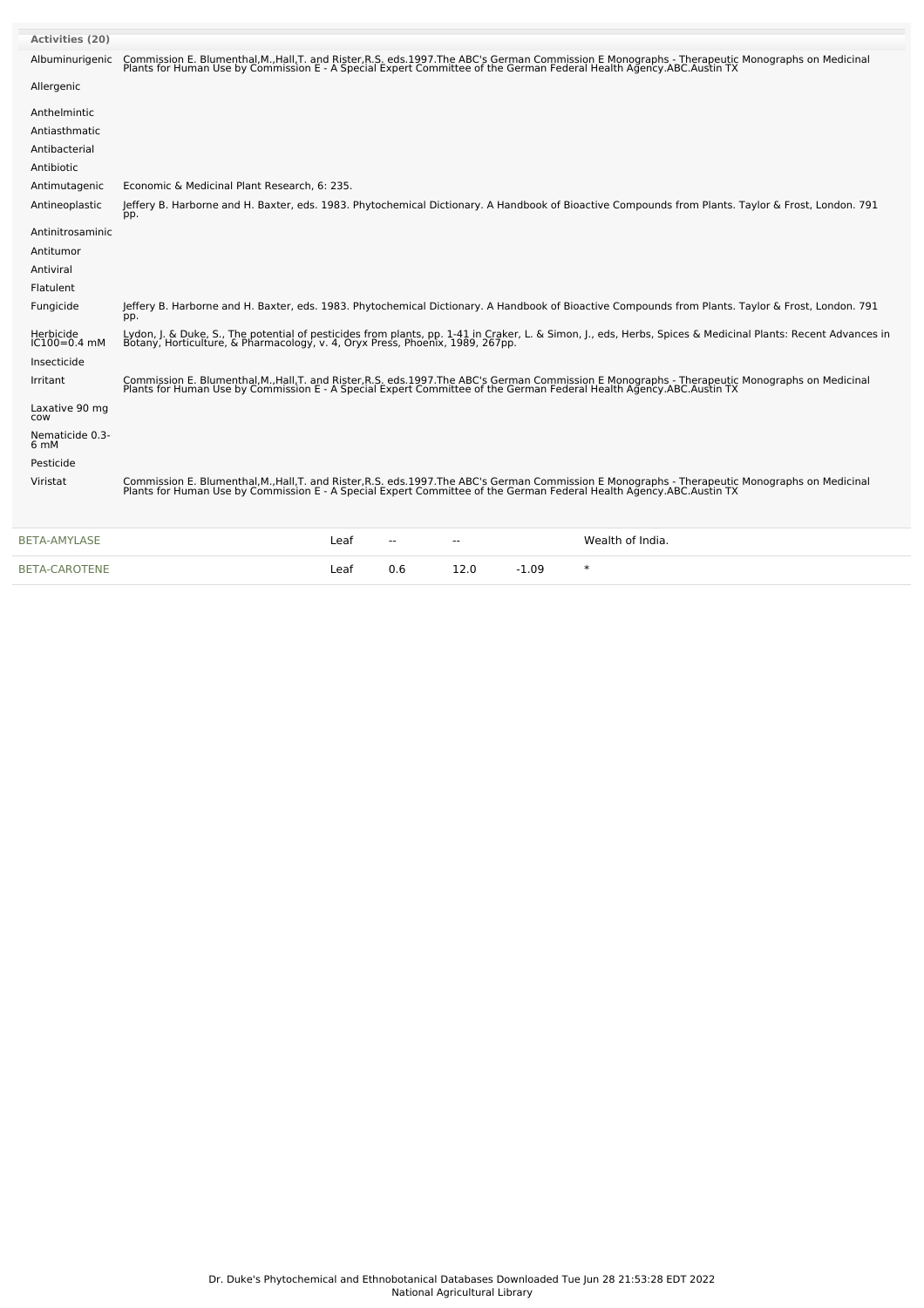| Activities (53)                                        |                                                                                                                                                                                                                                                                                      |
|--------------------------------------------------------|--------------------------------------------------------------------------------------------------------------------------------------------------------------------------------------------------------------------------------------------------------------------------------------|
| Allergenic                                             |                                                                                                                                                                                                                                                                                      |
| Androgenic?                                            | Pizzorno, J.E. and Murray, M.T. 1985. A Textbook of Natural Medicine. John Bastyr College Publications, Seattle, Washington (Looseleaf).                                                                                                                                             |
| AntiPMS                                                |                                                                                                                                                                                                                                                                                      |
| Antiacne                                               | Pizzorno, J.E. and Murray, M.T. 1985. A Textbook of Natural Medicine. John Bastyr College Publications, Seattle, Washington (Looseleaf).                                                                                                                                             |
| Antiaging                                              |                                                                                                                                                                                                                                                                                      |
| Antiarthritic<br>Antiasthmatic                         |                                                                                                                                                                                                                                                                                      |
| Anticancer                                             | Pizzorno, J.E. and Murray, M.T. 1985. A Textbook of Natural Medicine. John Bastyr College Publications, Seattle, Washington (Looseleaf).<br>Joseph, J., Nadeau, D. and Underwood, A. 2001. The Color Code. Hyperion, NY.                                                             |
| Anticarcinomic                                         | Pizzorno, J.E. and Murray, M.T. 1985. A Textbook of Natural Medicine. John Bastyr College Publications, Seattle, Washington (Looseleaf).                                                                                                                                             |
| Anticervicaldysplasic                                  |                                                                                                                                                                                                                                                                                      |
| Anticoronary 50 mg/man/2 days                          |                                                                                                                                                                                                                                                                                      |
| Antihyperkeratotic                                     |                                                                                                                                                                                                                                                                                      |
| Antiichythyotic                                        | Pizzorno, J.E. and Murray, M.T. 1985. A Textbook of Natural Medicine. John Bastyr College Publications, Seattle, Washington (Looseleaf).                                                                                                                                             |
| Antileukoplakic                                        |                                                                                                                                                                                                                                                                                      |
| Antilipoperoxidant IC71=50                             |                                                                                                                                                                                                                                                                                      |
| ug/ml                                                  |                                                                                                                                                                                                                                                                                      |
| Antilupus 150 mg/man/day/2<br>mos                      | Martindale's 28th                                                                                                                                                                                                                                                                    |
| Antimaculitic                                          |                                                                                                                                                                                                                                                                                      |
| Antimastitic                                           | Pizzorno, J.E. and Murray, M.T. 1985. A Textbook of Natural Medicine. John Bastyr College Publications, Seattle, Washington (Looseleaf).                                                                                                                                             |
| Antimutagenic                                          | Economic & Medicinal Plant Research, 6: 235.                                                                                                                                                                                                                                         |
| Antioxidant                                            | Pizzorno, J.E. and Murray, M.T. 1985. A Textbook of Natural Medicine. John Bastyr College Publications, Seattle, Washington (Looseleaf).                                                                                                                                             |
| Antiozenic                                             |                                                                                                                                                                                                                                                                                      |
| Antipapillomic                                         |                                                                                                                                                                                                                                                                                      |
| Antiphotophobic 30-300<br>mg/man/day                   | Martindale's 29th                                                                                                                                                                                                                                                                    |
| Antipityriasic                                         | Pizzorno, J.E. and Murray, M.T. 1985. A Textbook of Natural Medicine. John Bastyr College Publications, Seattle, Washington (Looseleaf).                                                                                                                                             |
| Antiporphyric 30-300                                   | Martindale's 28th                                                                                                                                                                                                                                                                    |
| mg/man/day                                             |                                                                                                                                                                                                                                                                                      |
| Antiproliferant                                        | Joseph, J., Nadeau, D. and Underwood, A. 2001. The Color Code. Hyperion, NY.                                                                                                                                                                                                         |
| Antipsoriac<br>Antiradicular                           | Pizzorno, J.E. and Murray, M.T. 1985. A Textbook of Natural Medicine. John Bastyr College Publications, Seattle, Washington (Looseleaf).<br>Pizzorno, J.E. and Murray, M.T. 1985. A Textbook of Natural Medicine. John Bastyr College Publications, Seattle, Washington (Looseleaf). |
| Antirheumatic                                          |                                                                                                                                                                                                                                                                                      |
| Antistress                                             | Davies, S., and Stewart, A. 1990. Nutritional Medicine. Avon Books, New York. 509pp.                                                                                                                                                                                                 |
| Antitumor                                              | Simon, P.W. Carrots and Other Horticultural Crops as a Source of Provitamin A Carotenes. HortScience, 25(12): 1495, 1990.                                                                                                                                                            |
| Antitumor (Breast) IC45=60                             |                                                                                                                                                                                                                                                                                      |
| ug/ml                                                  |                                                                                                                                                                                                                                                                                      |
| Antitumor (CNS) IC43=45 ug/ml                          |                                                                                                                                                                                                                                                                                      |
| Antitumor (Colon) IC43=45 ug/ml                        |                                                                                                                                                                                                                                                                                      |
| Antitumor (Lung) IC30=60 ug/ml<br>Antitumor (Prostate) |                                                                                                                                                                                                                                                                                      |
| Antitumor (Stomach) IC26=45                            |                                                                                                                                                                                                                                                                                      |
| ug/ml                                                  |                                                                                                                                                                                                                                                                                      |
| Antiulcer 12 mg 3x/day/man/orl                         | Pizzorno, J.E. and Murray, M.T. 1985. A Textbook of Natural Medicine. John Bastyr College Publications, Seattle, Washington (Looseleaf).                                                                                                                                             |
| Antiulcer 15,000-25,000 IU/day                         |                                                                                                                                                                                                                                                                                      |
| Antixerophthalmic                                      | Davies, S., and Stewart, A. 1990. Nutritional Medicine. Avon Books, New York. 509pp.                                                                                                                                                                                                 |
| COX-1-Inhibitor IC78=50 ug/ml                          |                                                                                                                                                                                                                                                                                      |
| COX-2-Inhibitor IC82=50 ug/ml                          |                                                                                                                                                                                                                                                                                      |
| Cancer-Preventive 22 ppm                               | Jim Duke's personal files.                                                                                                                                                                                                                                                           |
| Chemopreventive                                        | Jeffery B. Harborne and H. Baxter, eds. 1983. Phytochemical Dictionary. A Handbook of Bioactive Compounds from Plants. Taylor &                                                                                                                                                      |
| Colorant                                               | Frost, London. 791 pp.                                                                                                                                                                                                                                                               |
| Gastroprotective                                       |                                                                                                                                                                                                                                                                                      |
| Immunostimulant 180<br>mg/man/day/orl                  | Pizzorno, J.E. and Murray, M.T. 1985. A Textbook of Natural Medicine. John Bastyr College Publications, Seattle, Washington (Looseleaf).                                                                                                                                             |
| Interferon-Synergist                                   |                                                                                                                                                                                                                                                                                      |
| Mucogenic                                              | Pizzorno, J.E. and Murray, M.T. 1985. A Textbook of Natural Medicine. John Bastyr College Publications, Seattle, Washington (Looseleaf).                                                                                                                                             |
| Phagocytotic                                           | Pizzorno, J.E. and Murray, M.T. 1985. A Textbook of Natural Medicine. John Bastyr College Publications, Seattle, Washington (Looseleaf).                                                                                                                                             |
| Prooxidant 20 ug/g                                     |                                                                                                                                                                                                                                                                                      |
| Thymoprotective                                        | Pizzorno, J.E. and Murray, M.T. 1985. A Textbook of Natural Medicine. John Bastyr College Publications, Seattle, Washington (Looseleaf).                                                                                                                                             |
| Ubiquiot                                               | Jeffery B. Harborne and H. Baxter, eds. 1983. Phytochemical Dictionary. A Handbook of Bioactive Compounds from Plants. Taylor &<br>Frost, London. 791 pp.                                                                                                                            |
|                                                        |                                                                                                                                                                                                                                                                                      |
| BETA-SITOSTEROL                                        | 700.0<br>$\ast$<br>70.0<br>$-0.7$<br>Leaf                                                                                                                                                                                                                                            |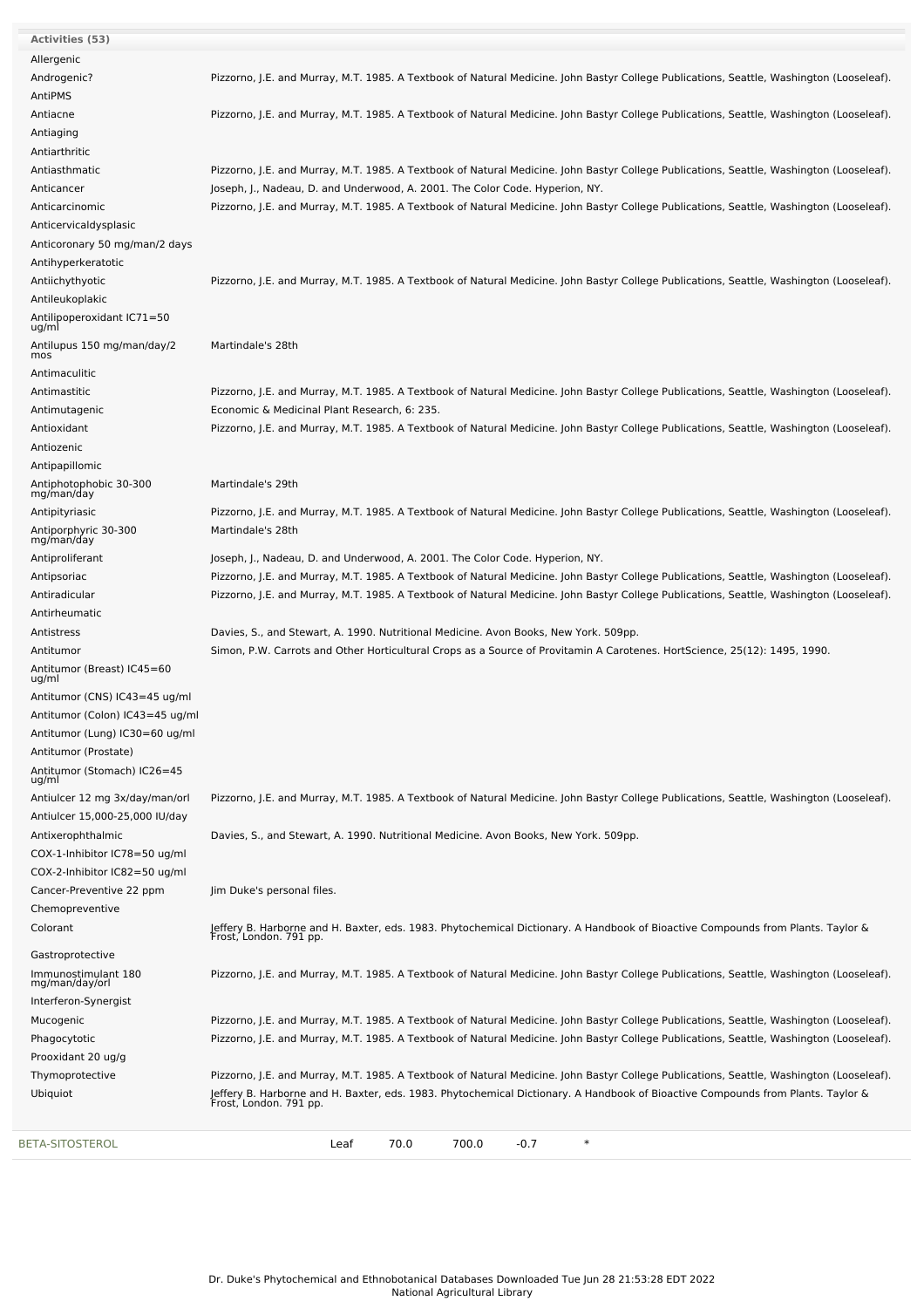| <b>Activities (47)</b>                      |                                                                                                                                                                                           |
|---------------------------------------------|-------------------------------------------------------------------------------------------------------------------------------------------------------------------------------------------|
|                                             |                                                                                                                                                                                           |
| Androgenic                                  |                                                                                                                                                                                           |
| Angiogenic                                  |                                                                                                                                                                                           |
| Anorexic                                    | Martindale's 28th                                                                                                                                                                         |
| Antiadenomic                                | Merck 11th Edition                                                                                                                                                                        |
| Antiandrogenic                              | Malini, T. and Vanithakumari, G. 1989. Rat Toxicity Studies With B-Sitosterol. Journal of Ethnopharmacology, 28: 221-234, 1990.                                                           |
| Antibacterial                               | Recently became Internat. J. Crude Drug Res. 28(1,2,3,4):1990, page 155.                                                                                                                  |
|                                             |                                                                                                                                                                                           |
| Anticancer (Breast)                         | Madhavi, D. L., Bomser, J., Smith, M., Singletary, K. 1998. Isolation of Bioactive Constituents from Vaccinium myrtillus (Bilberry) Fruits and Cell Cultures. Plant Sci., 131(1): 95-103. |
| Anticancer (Cervix)                         |                                                                                                                                                                                           |
| Anticancer (Lung)                           |                                                                                                                                                                                           |
|                                             |                                                                                                                                                                                           |
| Antiedemic IC54=320 mg/kg orl               |                                                                                                                                                                                           |
| Antiestrogenic                              | Malini, T. and Vanithakumari, G. 1989. Rat Toxicity Studies With B-Sitosterol. Journal of Ethnopharmacology, 28: 221-234, 1990.                                                           |
| Antifeedant                                 | Jacobson, M., Glossary of Plant-Derived Insect Deterrents, CRC Press, Inc., Boca Raton, FL, 213 p, 1990.                                                                                  |
| Antifertility                               | Malini, T. and Vanithakumari, G. 1989. Rat Toxicity Studies With B-Sitosterol. Journal of Ethnopharmacology, 28: 221-234, 1990.                                                           |
| Antigonadotrophic                           | Malini, T. and Vanithakumari, G. 1989. Rat Toxicity Studies With B-Sitosterol. Journal of Ethnopharmacology, 28: 221-234, 1990.                                                           |
| Antihyperlipoproteinaemic                   | Jeffery B. Harborne and H. Baxter, eds. 1983. Phytochemical Dictionary. A Handbook of Bioactive Compounds from Plants. Taylor &<br>Frost, London. 791 pp.                                 |
|                                             |                                                                                                                                                                                           |
| Antiinflammatory                            |                                                                                                                                                                                           |
| Antileukemic                                |                                                                                                                                                                                           |
| Antilymphomic                               |                                                                                                                                                                                           |
| Antimutagenic 250 ug/ml                     |                                                                                                                                                                                           |
| Antiophidic 2.3 mg mus                      | Economic & Medicinal Plant Research, 5: 363.                                                                                                                                              |
|                                             |                                                                                                                                                                                           |
| Antioxidant IC44=10 uM                      |                                                                                                                                                                                           |
| Antiprogestational                          | Malini, T. and Vanithakumari, G. 1989. Rat Toxicity Studies With B-Sitosterol. Journal of Ethnopharmacology, 28: 221-234, 1990.                                                           |
| Antiprostaglandin 30 mg/day/12<br>wks       |                                                                                                                                                                                           |
| Antiprostatadenomic                         | Merck 11th Edition                                                                                                                                                                        |
|                                             |                                                                                                                                                                                           |
| Antiprostatitic 10-20 mg 3<br>x/day/orl man |                                                                                                                                                                                           |
| Antipyretic                                 | Neuwinger, H. D. 1996. African Ethnobotany - Poisons and Drugs. Chapman & Hall, New York. 941 pp.                                                                                         |
| Antitumor (Breast)                          |                                                                                                                                                                                           |
|                                             | Madhavi, D. L., Bomser, J., Smith, M., Singletary, K. 1998. Isolation of Bioactive Constituents from Vaccinium myrtillus (Bilberry) Fruits and Cell Cultures. Plant Sci., 131(1): 95-103. |
| Antitumor (Cervix)                          |                                                                                                                                                                                           |
| Antitumor (Lung)                            |                                                                                                                                                                                           |
| Antiviral                                   |                                                                                                                                                                                           |
|                                             | Abid Ali Khan, M.M., Jain, D.C., Bhakuni, R.S., Zaim, M., and Thakur, R.S. 1991. Occurrence of some antiviral sterols in Artemisia annua.<br>Plant Science, 75: 161-165, 1991.            |
| Apoptotic                                   |                                                                                                                                                                                           |
| Artemicide LC50=110 ppm                     | Jung, J.H., Pummangura, S., Chaichantipyuth, c., Patarapanich, C., and McLaughlin, J.L. 1989. Bioactive Constituents of Melodorum<br>fruticosum. Phytochemistry. 29(5): 1667-1670. 1990.  |
|                                             |                                                                                                                                                                                           |
| Cancer-Preventive                           | Stitt, P. A. Why George Should Eat Broccoli. Dougherty Co, Milwaukee, WI, 1990, 399 pp.                                                                                                   |
| Candidicide                                 | Recently became Internat. J. Crude Drug Res. 28(1,2,3,4):1990, page 155.                                                                                                                  |
| Caspase-8-Inducer                           |                                                                                                                                                                                           |
| Estrogenic                                  |                                                                                                                                                                                           |
| Febrifuge                                   | Neuwinger, H. D. 1996. African Ethnobotany - Poisons and Drugs. Chapman & Hall, New York. 941 pp.                                                                                         |
| Gonadotrophic                               | Malini, T. and Vanithakumari, G. 1989. Rat Toxicity Studies With B-Sitosterol. Journal of Ethnopharmacology, 28: 221-234, 1990.                                                           |
|                                             |                                                                                                                                                                                           |
| Hepatoprotective                            |                                                                                                                                                                                           |
| Hypocholesterolemic 2-6<br>g/man/day/orl    | Martindale's 30th                                                                                                                                                                         |
| Hypocholesterolemic 9-3,330                 | Martindale's 28th                                                                                                                                                                         |
| mg/man/day/orl                              |                                                                                                                                                                                           |
| Hypoglycemic                                | Ivorra, M.D., Paya, M., and Villar, A. 1989. A Review of Natural Products and Plants as Potential Antidiabetic Drugs. Journal of                                                          |
|                                             | Ethnopharmacology, 27: 243-275, 1989.                                                                                                                                                     |
| Hypolipidemic 2-6 g/day                     |                                                                                                                                                                                           |
| Pesticide                                   |                                                                                                                                                                                           |
| Spermicide                                  | Malini, T. and Vanithakumari, G. 1989. Rat Toxicity Studies With B-Sitosterol. Journal of Ethnopharmacology, 28: 221-234, 1990.                                                           |
| Ubiquiot                                    | Jeffery B. Harborne and H. Baxter, eds. 1983. Phytochemical Dictionary. A Handbook of Bioactive Compounds from Plants. Taylor &<br>Frost, London. 791 pp.                                 |
|                                             |                                                                                                                                                                                           |
| Ulcerogenic 500 mg/kg ipr rat               |                                                                                                                                                                                           |
|                                             |                                                                                                                                                                                           |
| <b>BORON</b>                                | Leaf<br>1.0<br>145.0<br>2.28<br>$\ast$                                                                                                                                                    |
| <b>Activities (4)</b>                       |                                                                                                                                                                                           |
| Androgenic 3 mg/man/day                     |                                                                                                                                                                                           |
|                                             |                                                                                                                                                                                           |
| Antiosteoarthritic                          | Werbach, M. 1993. Healing with Food. Harper Collins, New York, 443 pp.                                                                                                                    |
| Antiosteoporotic 3 mg/man/day               |                                                                                                                                                                                           |
| Estrogenic 3 mg/man/day                     |                                                                                                                                                                                           |
|                                             |                                                                                                                                                                                           |
| BRASSININ                                   | 1.3<br>Jim Duke's personal files.<br>Leaf<br>$\sim$                                                                                                                                       |
|                                             |                                                                                                                                                                                           |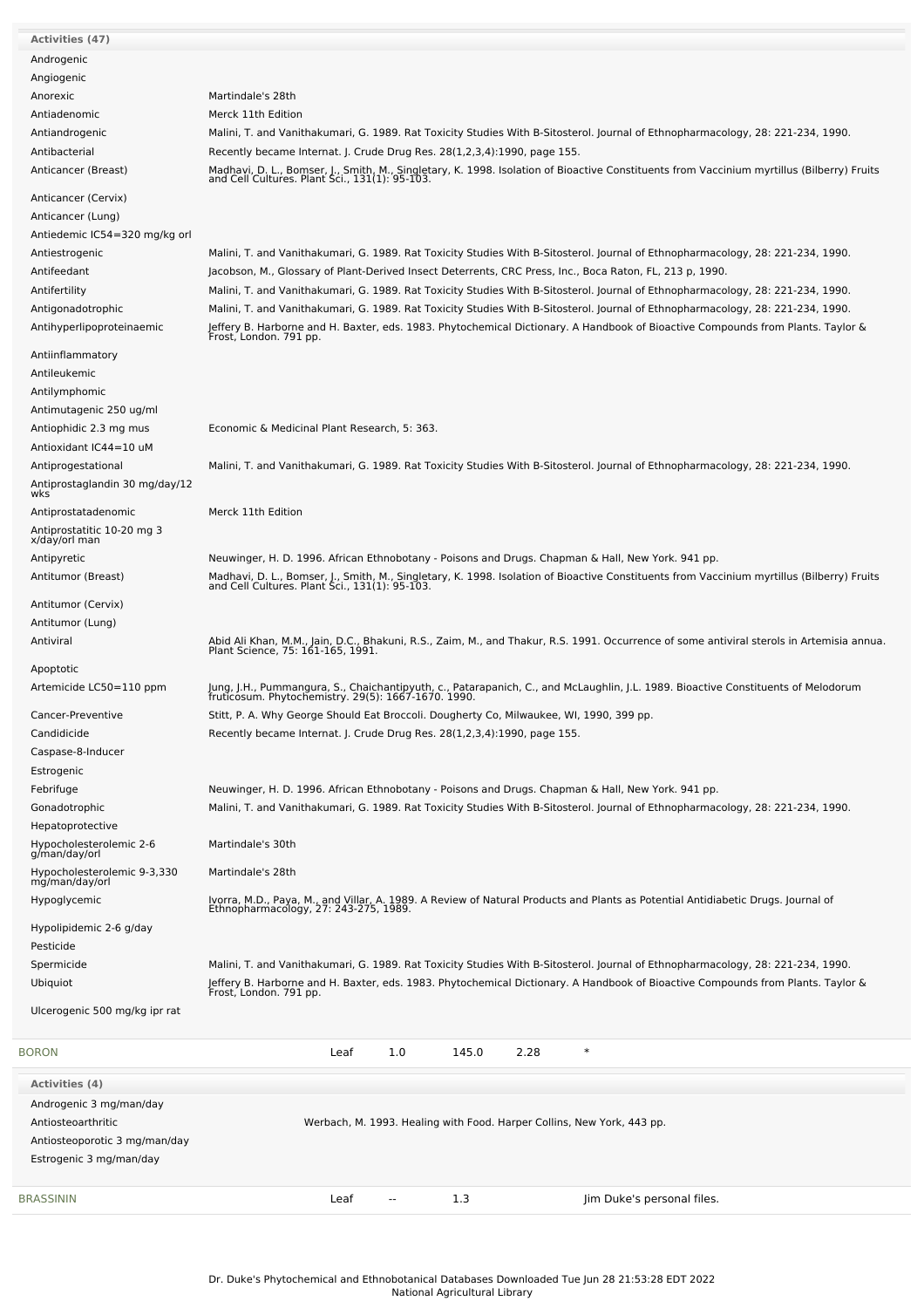#### **Activities (3)**

Pesticide

Phytoalexin

Quinone-Reductase-Inducer 0.22 uM Mehta, R. G., Liu, J. F., Constantinou, A., Thomas, C. E., Hawthorne, M., You, M., Gerhauser, C., Pezzuto, J. M., Moon, R. C., Moriarty, R. M. 1995.<br>Cancer Chemopreventive Activity of Brassinin, a Phytoalexin from Cabbage.

| <b>BROMINE</b>       | Leaf  | 0.2           | 37.0                     | $-0.22$ | ACTA AGRIC SCAND SUPPL 22: 1980                                                                                                          |
|----------------------|-------|---------------|--------------------------|---------|------------------------------------------------------------------------------------------------------------------------------------------|
| <b>BUTANEDIONE</b>   | Leaf  | $- -$         | $\sim$                   |         | Wealth of India.                                                                                                                         |
| BUTENYL-CYANIDE      | Leaf  | $\sim$ $\sim$ | $\sim$ $\sim$            |         | $\ast$                                                                                                                                   |
| <b>BUTYL-CYANIDE</b> | Leaf  | $\sim$ $\sim$ | $\sim$                   |         | $\ast$                                                                                                                                   |
| BUTYL-GLUCOSINOLATE  | Leaf  | $\sim$ $\sim$ | $\overline{\phantom{a}}$ |         | $\ast$                                                                                                                                   |
| BUTYL-GLUCOSINOLATE  | Plant | $\sim$ $-$    | $\overline{\phantom{a}}$ |         | $\ast$                                                                                                                                   |
|                      |       |               |                          |         |                                                                                                                                          |
| <b>CADMIUM</b>       | Leaf  | 0.005         | 0.39                     | $-0.7$  | $\ast$                                                                                                                                   |
| Activities (3)       |       |               |                          |         |                                                                                                                                          |
| Hypertensive         |       |               |                          |         | Pizzorno, J.E. and Murray, M.T. 1985. A Textbook of Natural Medicine. John Bastyr College Publications, Seattle, Washington (Looseleaf). |

Lithogenic Pizzorno, J.E. and Murray, M.T. 1985. A Textbook of Natural Medicine. John Bastyr College Publications, Seattle, Washington (Looseleaf). Nephrotoxic Pizzorno, J.E. and Murray, M.T. 1985. A Textbook of Natural Medicine. John Bastyr College Publications, Seattle, Washington (Looseleaf).

| FIC-ACID<br>$\cap$ AEEL.<br>the contract of the contract of the | Leaf | -<br><b>U.J</b> | 770<br>ن ، | $\sim$ $\sim$ $\sim$<br>-0.71 |  |
|-----------------------------------------------------------------|------|-----------------|------------|-------------------------------|--|
|                                                                 |      |                 |            |                               |  |

| <b>Activities (102)</b>                                                          |                                                                                                                                                                                                                                  |
|----------------------------------------------------------------------------------|----------------------------------------------------------------------------------------------------------------------------------------------------------------------------------------------------------------------------------|
| Aldose-Reductase-Inhibitor 4 ug/ml<br>(weak activity)<br>Allergenic<br>Analgesic | Ichikawa, K., et al. 1991. Isolation and Structure Determination of Aldose Reductase Inhibitors from Traditional Thai Medicine,<br>and Syntheses of Their Derivatives. Sankyo Kenkyusho Nempo, 43: 99-110.                       |
| AntiHIV EC50=200 ug/ml                                                           |                                                                                                                                                                                                                                  |
| AntiLegionella                                                                   |                                                                                                                                                                                                                                  |
| Antiadenoviral                                                                   | Economic & Medicinal Plant Research, 5: 207.                                                                                                                                                                                     |
| Antiaggregant                                                                    | Jeffery B. Harborne and H. Baxter, eds. 1983. Phytochemical Dictionary. A Handbook of Bioactive Compounds from Plants. Taylor<br>& Frost, London. 791 pp.                                                                        |
| Antiaging                                                                        |                                                                                                                                                                                                                                  |
| Antiatherogenic                                                                  |                                                                                                                                                                                                                                  |
| Antibacterial                                                                    |                                                                                                                                                                                                                                  |
| Anticancer                                                                       |                                                                                                                                                                                                                                  |
| Anticarcinogenic                                                                 | Economic & Medicinal Plant Research, 6: 189.                                                                                                                                                                                     |
| Antidepressant                                                                   |                                                                                                                                                                                                                                  |
| Antiedemic                                                                       | Economic & Medicinal Plant Research, 6: 189.                                                                                                                                                                                     |
| Antielastase IC50=93 um/l                                                        |                                                                                                                                                                                                                                  |
| Antielastase IC50=86 ug/ml (475 uM)                                              |                                                                                                                                                                                                                                  |
| Antiescherichic                                                                  |                                                                                                                                                                                                                                  |
| Antiflu                                                                          | Economic & Medicinal Plant Research, 5: 207.                                                                                                                                                                                     |
| Antigonadotropic                                                                 | Jim Duke's personal files.                                                                                                                                                                                                       |
| Antihemolytic 25 uM                                                              | Ohnishi, M., Morishita, H., Iwahashi, H., Toda, S., Shirataki, Y., Kimura, M., and Kido, R. 1993. Inhibitory Effects of Chlorogenic<br>Acids on Linoleic Acid Peroxidation and Haemolysis. Phytochemistry. 36(3): 579-583. 1994. |
| Antihepatoadenomic 200 ppm diet orl<br>mus                                       |                                                                                                                                                                                                                                  |
| Antihepatotoxic                                                                  |                                                                                                                                                                                                                                  |
| Antiherpetic 50 ug/ml                                                            |                                                                                                                                                                                                                                  |
| Antiherpetic EC50=>50 ug/ml                                                      |                                                                                                                                                                                                                                  |
| Antihistaminic                                                                   |                                                                                                                                                                                                                                  |
| Antihypercholesterolemic                                                         | Economic & Medicinal Plant Research, 6: 189.                                                                                                                                                                                     |
| Antihyperthyroid                                                                 |                                                                                                                                                                                                                                  |
| Antiinflammatory                                                                 |                                                                                                                                                                                                                                  |
| Antileukemic                                                                     | Chiang, L. C., Chiang, W., Chang, M. Y., Ng, L. T., Lin, C. C. 2003. Antileukemic activity of selected natural products in Taiwan. Am J Chin Med, 31(1):37-46.                                                                   |
| Antileukotriene                                                                  |                                                                                                                                                                                                                                  |
| Antimelanogenic                                                                  |                                                                                                                                                                                                                                  |
| Antimutagenic                                                                    | Ki Soon Rhee. Oilseed Food Ingredients Used To Minimize Oxidative Flavor Deterioration in Meat Products. Phenolic Compounds<br>in Food and Their Effects on Health, Ch.18.                                                       |
| Antinitrosaminic                                                                 | Ki Soon Rhee. Oilseed Food Ingredients Used To Minimize Oxidative Flavor Deterioration in Meat Products. Phenolic Compounds<br>in Food and Their Effects on Health, Ch.18.                                                       |
| Antiophidic                                                                      |                                                                                                                                                                                                                                  |
| Antioxidant 50 uM                                                                |                                                                                                                                                                                                                                  |
| Antioxidant IC57=30 ppm                                                          |                                                                                                                                                                                                                                  |
| Antioxidant 1/3 quercetin                                                        |                                                                                                                                                                                                                                  |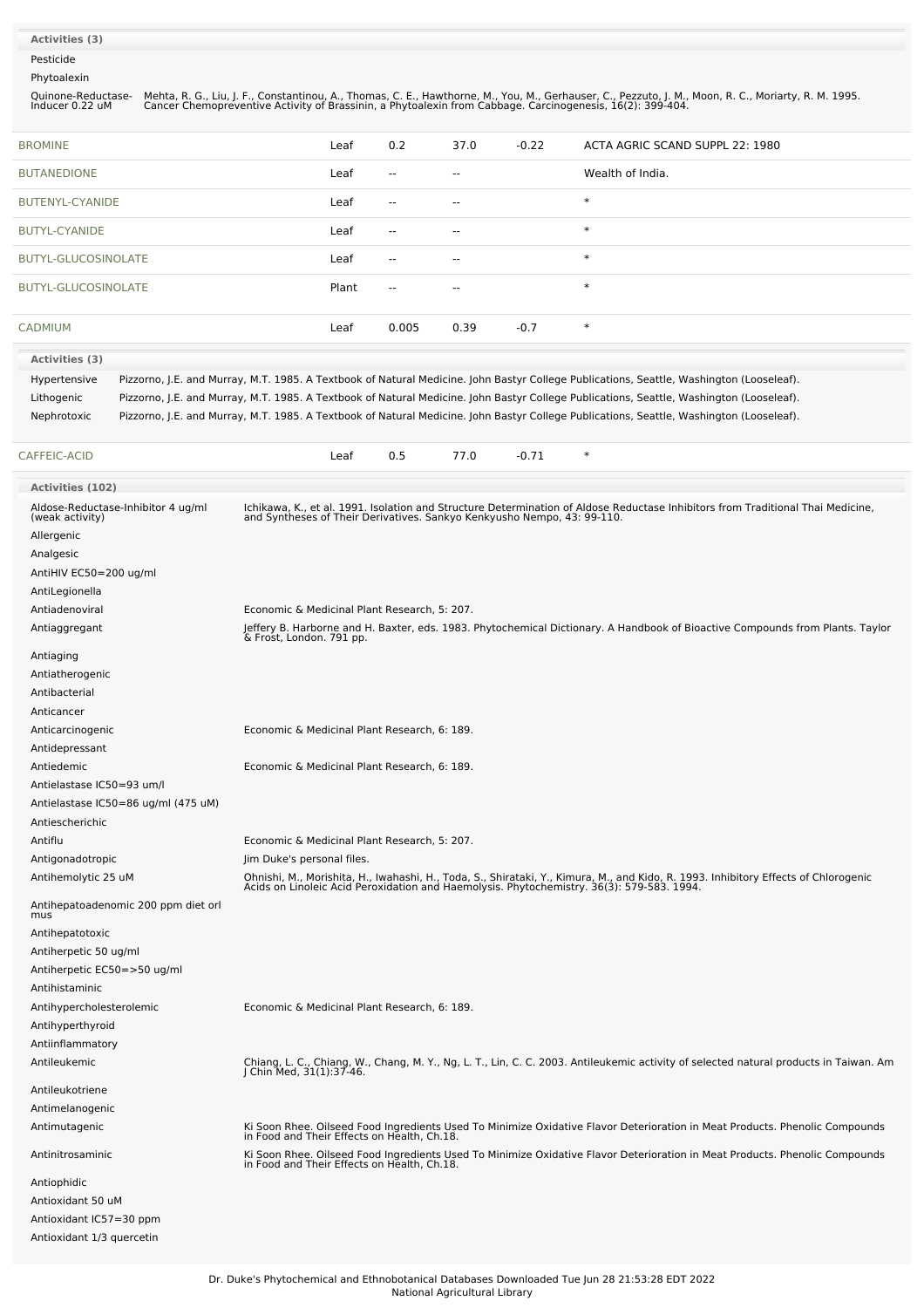| Antioxidant 30 mM                                                                                 |                                                                                                                                                                                                                                  |
|---------------------------------------------------------------------------------------------------|----------------------------------------------------------------------------------------------------------------------------------------------------------------------------------------------------------------------------------|
| Antioxidant 1.3 x Vit. E<br>Antioxidant 1/2 BHA                                                   |                                                                                                                                                                                                                                  |
| Antiperoxidant IC50=44 uM<br>Antiperoxidant IC35=200 ug/ml                                        | Planta Medica, 57: A54, 1991.                                                                                                                                                                                                    |
| Antiperoxidant IC85=100 ug/ml<br>Antiproliferant                                                  | Chiang, L. C., Chiang, W., Chang, M. Y., Ng, L. T., Lin, C. C. 2003. Antileukemic activity of selected natural products in Taiwan. Am J Chin Med, 31(1):37-46.                                                                   |
| Antiprostaglandin<br>Antiradicular 10 uM                                                          | Ohnishi, M., Morishita, H., Iwahashi, H., Toda, S., Shirataki, Y., Kimura, M., and Kido, R. 1993. Inhibitory Effects of Chlorogenic<br>Acids on Linoleic Acid Peroxidation and Haemolysis. Phytochemistry. 36(3): 579-583. 1994. |
| Antiradicular 1/3 quercetin<br>Antiradicular 30 mM<br>Antiradicular IC50=32-35 uM                 |                                                                                                                                                                                                                                  |
| Antiseptic<br>Antispasmodic EC50=3.4-15 uM<br>Antistaphylococcic                                  | Phytotherapy Research, 4: 73.                                                                                                                                                                                                    |
| Antistomatitic<br>Antisunburn                                                                     | Economic & Medicinal Plant Research, 5: 207.                                                                                                                                                                                     |
| Antithiamin<br>Antithyroid                                                                        | Phenolic Compounds in Food and Their Effects on Health, 69.<br>Jim Duke's personal files.                                                                                                                                        |
| Antitumor 200 ppm diet orl mus<br>Antitumor (Skin)                                                |                                                                                                                                                                                                                                  |
| Antitumor-Promoter IC42=10 uM<br>Antiulcerogenic                                                  | Cancer Research, 48: 5941.                                                                                                                                                                                                       |
| Antivaccinia<br>Antiviral IC50=62.5 ug/ml<br>Anxiolytic                                           | Economic & Medicinal Plant Research, 5: 207.                                                                                                                                                                                     |
| <b>CNS-Active</b><br>COX-2-Inhibitor IC32=100 uM                                                  | Wichtl, M. 1984. Teedrogen. Ein Handbuch fur Apotheker und Arzte. Wissenschaftliche Verlagsgesellscharft. mbH Stuttgart. 393<br>pp.                                                                                              |
| Calcium-Antagonist IC50=1.2 uM rbt<br>Cancer-Preventive                                           | Stitt, P. A. Why George Should Eat Broccoli. Dougherty Co, Milwaukee, WI, 1990, 399 pp.                                                                                                                                          |
| Carcinogenic 2% (diet)<br>Chemopreventive<br>Cholagogue                                           | Wichtl, M. 1984. Teedrogen. Ein Handbuch fur Apotheker und Arzte. Wissenschaftliche Verlagsgesellscharft. mbH Stuttgart. 393                                                                                                     |
| Choleretic                                                                                        | pp.<br>Williamson, E. M. and Evans, F. J., Potter's New Cyclopaedia of Botanical Drugs and Preparations, Revised Ed., Saffron Walden,<br>the C. W. Daniel Co., Ltd., Essex UK, 362 pp, 1988, reprint 1989.                       |
| Clastogenic                                                                                       | Jeffery B. Harborne and H. Baxter, eds. 1983. Phytochemical Dictionary. A Handbook of Bioactive Compounds from Plants. Taylor<br>& Frost, London. 791 pp.                                                                        |
| Co-carcinogenic<br>Collagen-Sparing                                                               |                                                                                                                                                                                                                                  |
| Cytoprotective<br>Cytotoxic TC50=200 ug/ml                                                        | Newall, C. A., Anderson, L. A. and Phillipson, J. D. 1996. Herbal Medicine - A Guide for Health-care Professionals. The<br>Pharmaceutical Press, London. 296pp.                                                                  |
| DNA-Active<br><b>DNA-Protective</b>                                                               | Jeffery B. Harborne and H. Baxter, eds. 1983. Phytochemical Dictionary. A Handbook of Bioactive Compounds from Plants. Taylor<br>& Frost, London. 791 pp.                                                                        |
| Diuretic                                                                                          | Wichtl, M. 1984. Teedrogen. Ein Handbuch fur Apotheker und Arzte. Wissenschaftliche Verlagsgesellscharft. mbH Stuttgart. 393<br>pp.                                                                                              |
| Fungicide MIC=0.4 mg/ml<br>Hepatocarcinogenic 400 ppm diet orl<br>mus (in the absence of alcohol) |                                                                                                                                                                                                                                  |
| Hepatoprotective<br>Hepatotropic                                                                  | Advance in Chinese Medicinal Materials Research. 1985. Eds. H. M. Chang, H. W. Yeung, W. -W. Tso and A. Koo. World Scientific<br>Publishing Co., Philadelphia Pa., page 210.                                                     |
| Histamine-Inhibitor<br>Immunostimulant<br>Insectifuge                                             | Tunon, H., Thorsell, W., and Bohlin, L. 1993. Mosquito Repelling Activity of Compounds Occurring in Achillea millefolium L.<br>(Asteraceae). Economic Botany 48(2): 111-120, 1994.                                               |
| Leukotriene-Inhibitor<br>Lipoxygenase-Inhibitor IC27=5 mM                                         | Oszmianski, J. and Lee, C.Y. 1990. Inhibitory Effect of Phenolics on Carotene Bleaching in Vegetables. J. Agric. Food Chem. 38:<br>688-690.                                                                                      |
| Lipoxygenase-Inhibitor IC50=62-148 uM<br>Lyase-Inhibitor IC50=94-164 uM<br>Metal-Chelator         | McEvily, A.J., Iyengar, R., and Gross, A.T. Inhibition of Polyphenol Oxidase by Phenolic Compounds. Phenolic Compounds in Food                                                                                                   |
| Ornithine-Decarboxylase-Inhibitor<br>Pesticide<br>Prooxidant<br>Prostaglandigenic                 | and Their Effects on Health, Ch.25.<br>Hagerman, A.E. Tannin-Protein Interactions. Phenolic Compounds in Food and Their Effects on Health, Ch.19.                                                                                |

Sedative 500 mg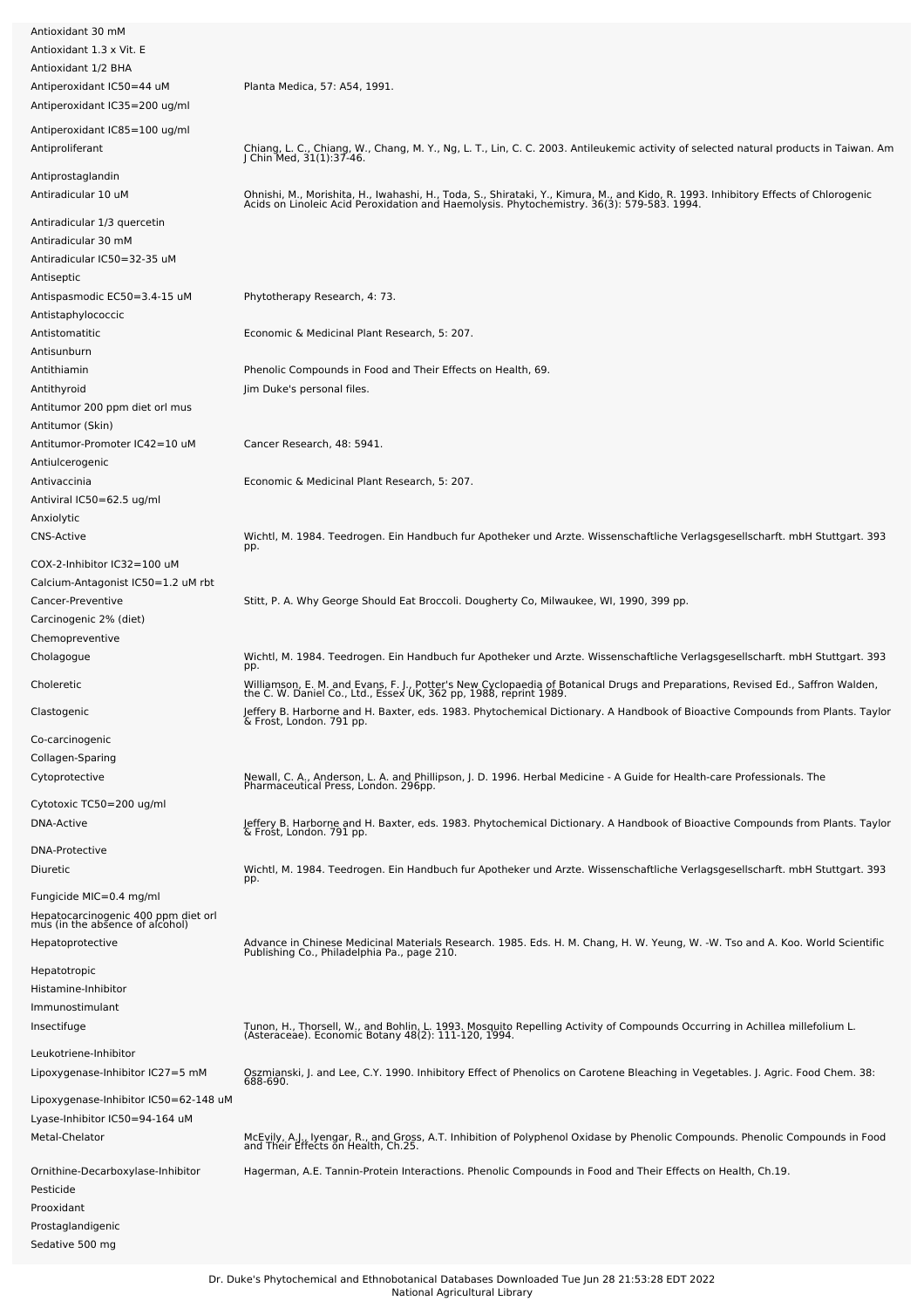| Sunscreen IC50=2.5 mg/l                     |                                                                                   |                          |                |      | Lazarova*, G., Kostova, I., Neychev, H. 1992. Photodynamic damage prevention by some hydroxycoumarins. Fitoterapia 64(2):<br>134-136, 1993. |
|---------------------------------------------|-----------------------------------------------------------------------------------|--------------------------|----------------|------|---------------------------------------------------------------------------------------------------------------------------------------------|
| Sunscreen IC91=5 mg/l                       |                                                                                   |                          |                |      | Lazarova*, G., Kostova, I., Neychev, H. 1992. Photodynamic damage prevention by some hydroxycoumarins. Fitoterapia 64(2):<br>134-136, 1993. |
| Sunscreen IC98=25 mg/l                      |                                                                                   |                          |                |      | Lazarova*, G., Kostova, I., Neychev, H. 1992. Photodynamic damage prevention by some hydroxycoumarins. Fitoterapia 64(2):<br>134-136, 1993. |
| Tumorigenic                                 | Jim Duke's personal files.                                                        |                          |                |      |                                                                                                                                             |
| Vulnerary                                   |                                                                                   |                          |                |      |                                                                                                                                             |
| Xanthine-Oxidase-Inhibitor IC50=39.21<br>uМ | Mills, Simon and Bone, Kerry. 2000. Phytotherapy. Churchill Livinston, Edinburgh. |                          |                |      |                                                                                                                                             |
| CAFFEIC-ACID-4-O-BETA-GLUCOSIDE             | Leaf                                                                              | $\sim$ $\sim$            | $\overline{a}$ |      | Jim Duke's personal files.                                                                                                                  |
| <b>CALCIUM</b>                              | Leaf                                                                              | 290.0                    | 19500.0        | 0.07 | $\ast$                                                                                                                                      |
| <b>Activities (28)</b>                      |                                                                                   |                          |                |      |                                                                                                                                             |
| AntiPMS 1 g/day                             |                                                                                   |                          |                |      |                                                                                                                                             |
| Antiallergic 500 mg/day                     |                                                                                   |                          |                |      |                                                                                                                                             |
| Antianxiety                                 |                                                                                   |                          |                |      | Davies, S., and Stewart, A. 1990. Nutritional Medicine. Avon Books, New York. 509pp.                                                        |
| Antiarrhythmic 500-1,500 mg                 |                                                                                   |                          |                |      |                                                                                                                                             |
| Antiarthritic 1,000 mg/day                  |                                                                                   |                          |                |      |                                                                                                                                             |
| Antiatherosclerotic 500 mg/day              |                                                                                   |                          |                |      | Werbach, M. 1993. Healing with Food. Harper Collins, New York, 443 pp.                                                                      |
| Anticlimacteric 1,000-1,500 mg/day          |                                                                                   |                          |                |      |                                                                                                                                             |
| Antidepressant                              |                                                                                   |                          |                |      | Davies, S., and Stewart, A. 1990. Nutritional Medicine. Avon Books, New York. 509pp.                                                        |
| Antidote (Aluminum)                         |                                                                                   |                          |                |      | Davies, S., and Stewart, A. 1990. Nutritional Medicine. Avon Books, New York. 509pp.                                                        |
| Antidote (Lead)                             |                                                                                   |                          |                |      | Davies, S., and Stewart, A. 1990. Nutritional Medicine. Avon Books, New York. 509pp.                                                        |
| Antihyperkinetic                            |                                                                                   |                          |                |      | Davies, S., and Stewart, A. 1990. Nutritional Medicine. Avon Books, New York. 509pp.                                                        |
| Antihypertensive                            |                                                                                   |                          |                |      |                                                                                                                                             |
| Antiinsomniac                               |                                                                                   |                          |                |      | Davies, S., and Stewart, A. 1990. Nutritional Medicine. Avon Books, New York. 509pp.                                                        |
| Antimenopausal 1,000-1,500 mg/day           |                                                                                   |                          |                |      |                                                                                                                                             |
| Antiobesity                                 |                                                                                   |                          |                |      |                                                                                                                                             |
| Antiosteoporotic 500-2,000 mg/day           |                                                                                   |                          |                |      |                                                                                                                                             |
| Antiperiodontitic 750 mg/day                |                                                                                   |                          |                |      | Werbach, M. 1993. Healing with Food. Harper Collins, New York, 443 pp.                                                                      |
| Antirheumatic 1,000 mg/day                  |                                                                                   |                          |                |      |                                                                                                                                             |
| Antistress 500-1,500 mg/day                 |                                                                                   |                          |                |      |                                                                                                                                             |
| Antitic                                     |                                                                                   |                          |                |      | Davies, S., and Stewart, A. 1990. Nutritional Medicine. Avon Books, New York. 509pp.                                                        |
| Anxiolytic 500-1,500 mg/day                 |                                                                                   |                          |                |      |                                                                                                                                             |
| Calcium-Channel-Blocker                     |                                                                                   |                          |                |      |                                                                                                                                             |
| Diuretic                                    |                                                                                   |                          |                |      |                                                                                                                                             |
| Hypocholesterolemic 500 mg/day              |                                                                                   |                          |                |      | Werbach, M. 1993. Healing with Food. Harper Collins, New York, 443 pp.                                                                      |
| Hypotensive 1 g/day                         |                                                                                   |                          |                |      | Werbach, M. 1993. Healing with Food. Harper Collins, New York, 443 pp.                                                                      |
| Laxative 1,000-1,200 mg                     |                                                                                   |                          |                |      |                                                                                                                                             |
| Tranquilizer 500-1,500 mg/day               |                                                                                   |                          |                |      |                                                                                                                                             |
| Vasodilator                                 |                                                                                   |                          |                |      |                                                                                                                                             |
| CAMPESTEROL                                 | Leaf                                                                              | 20.0                     | 200.0          | 0.27 | Spiller, G. A. 1996 (Spiller, G. A. Ed. 1996. CRC Handbook<br>of Lipids in Human Nutrition. CRC Press. Boca Raton, FL.<br>233 pp.)          |
|                                             |                                                                                   |                          |                |      |                                                                                                                                             |
| Activities (2)                              |                                                                                   |                          |                |      |                                                                                                                                             |
| Antioxidant IC37=10 uM                      |                                                                                   |                          |                |      |                                                                                                                                             |
| Hypocholesterolemic                         |                                                                                   |                          |                |      | Duke, J. A. Writeups or information summaries on approximately 2,000 economic plants, USDA, ARS, Beltsville, MD 20705.                      |
| <b>CARBOHYDRATES</b>                        | Leaf                                                                              | 53700.0                  | 717969.0 0.84  |      | USDA's Ag Handbook 8 and sequelae)                                                                                                          |
| CARVONE                                     | Plant                                                                             | $\overline{\phantom{a}}$ | --             |      | $\ast$                                                                                                                                      |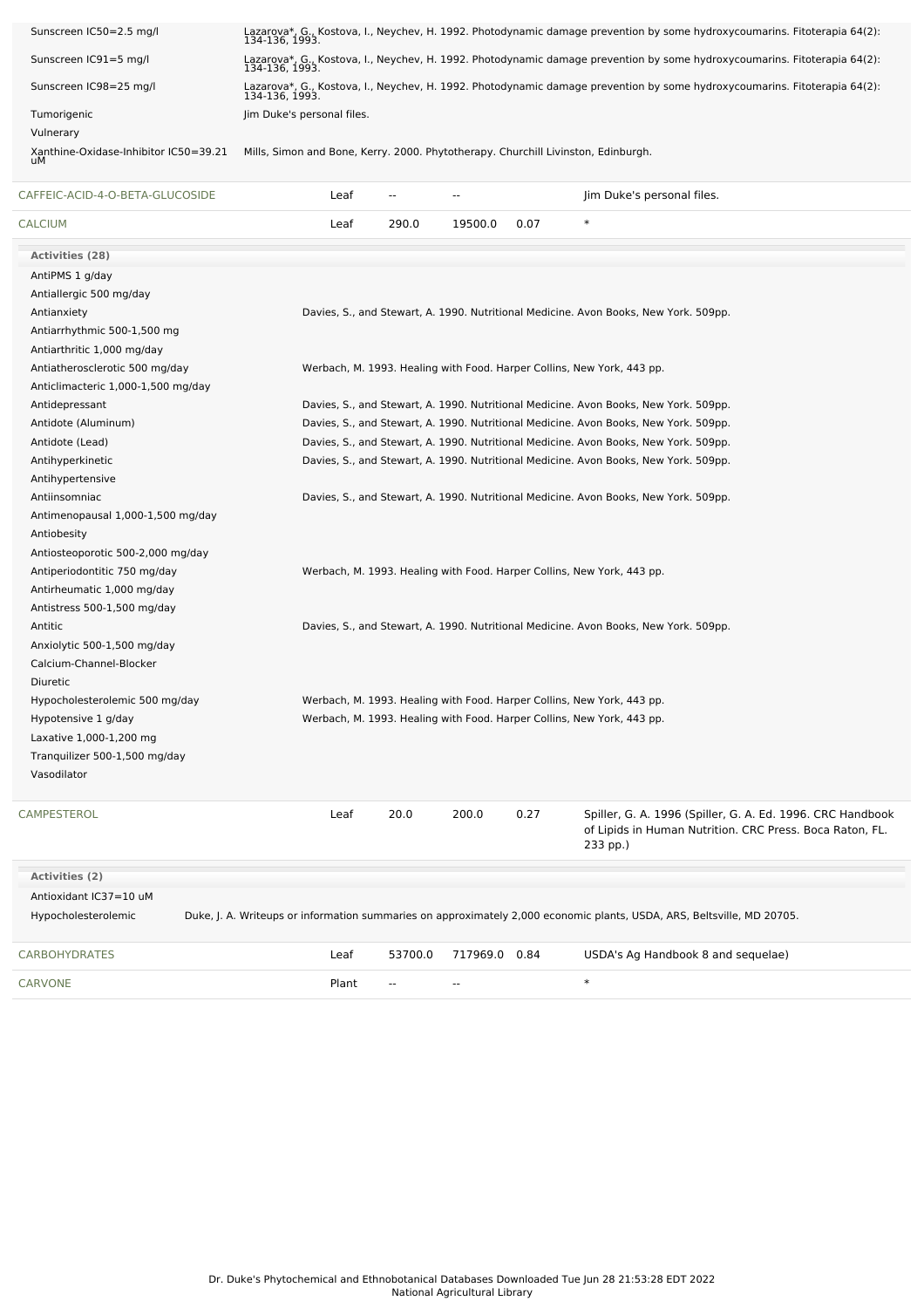| <b>Activities (19)</b>                            |                                                                                                                                                                                                                                   |
|---------------------------------------------------|-----------------------------------------------------------------------------------------------------------------------------------------------------------------------------------------------------------------------------------|
| Allergenic                                        |                                                                                                                                                                                                                                   |
| Antiacetylcholinesterase<br>$IC50 = 1.4 - 1.8$ mM |                                                                                                                                                                                                                                   |
| Antiproliferative                                 |                                                                                                                                                                                                                                   |
| Antiseptic 1.5 x phenol                           | Wagner & Wolff, eds. 1977. New Natural Products (RS164. 156. 176)                                                                                                                                                                 |
| CNS-Stimulant                                     |                                                                                                                                                                                                                                   |
| Cancer-Preventive                                 | Stitt, P. A. Why George Should Eat Broccoli. Dougherty Co, Milwaukee, WI, 1990, 399 pp.                                                                                                                                           |
| Candidistat                                       |                                                                                                                                                                                                                                   |
| Carminative                                       | Yamamoto, A., Umemori, S., and Muranishi, S. 1993. Absorption Enhancement of Intrapulmonary Administered Insulin by Various Absorption<br>Enhancers and Protease Inhibitors in Rats. J. Pharm. Pharmacol. 46: 14-18, 1994.        |
| FLavor FEMA 80-3.000                              | Aloe Research Council - Duke writeup of non-peer reviewd book by Coats and draft by Henry                                                                                                                                         |
| Fungistat                                         |                                                                                                                                                                                                                                   |
| Insecticide                                       | Jacobson, M., Glossary of Plant-Derived Insect Deterrents, CRC Press, Inc., Boca Raton, FL, 213 p, 1990.                                                                                                                          |
| Insectifuge                                       | Jacobson, M., Glossary of Plant-Derived Insect Deterrents, CRC Press, Inc., Boca Raton, FL, 213 p, 1990.                                                                                                                          |
| Motor-Depressant                                  | Buchbauer et al, e.g.Buchbauer et al,1993.Therapeutic properties of essential oils and fragrances. Chap.12 in Teranishi,R, Buttery,R.G and<br>Sugisawa,H. Eds. Bioactive Volatile Compounds from Plants. ACS Symposium Series 525 |
| Nematicide MLC=1<br>mg/ml                         | Shoyakugaku Zasshi, 44: 183.                                                                                                                                                                                                      |
| Perfumery                                         | Jeffery B. Harborne and H. Baxter, eds. 1983. Phytochemical Dictionary. A Handbook of Bioactive Compounds from Plants. Taylor & Frost,<br>Londón. 791 pp.                                                                         |
| Pesticide                                         |                                                                                                                                                                                                                                   |
| Sedative                                          | Buchbauer et al, e.g.Buchbauer et al,1993.Therapeutic properties of essential oils and fragrances. Chap.12 in Teranishi,R, Buttery,R.G and<br>Sugisawa,H. Eds. Bioactive Volatile Compounds from Plants. ACS Symposium Series 525 |
| Trichomonicide<br>LD100=300 ug/ml                 |                                                                                                                                                                                                                                   |
| Vermicide                                         |                                                                                                                                                                                                                                   |

| <b>CARVONE</b>                                    | $\ast$<br>Leaf                                                                                                                                                                                                                    |
|---------------------------------------------------|-----------------------------------------------------------------------------------------------------------------------------------------------------------------------------------------------------------------------------------|
| <b>Activities (19)</b>                            |                                                                                                                                                                                                                                   |
| Allergenic                                        |                                                                                                                                                                                                                                   |
| Antiacetylcholinesterase<br>$IC50 = 1.4 - 1.8$ mM |                                                                                                                                                                                                                                   |
| Antiproliferative                                 |                                                                                                                                                                                                                                   |
| Antiseptic 1.5 x phenol<br><b>CNS-Stimulant</b>   | Wagner & Wolff, eds. 1977. New Natural Products (RS164. 156. 176)                                                                                                                                                                 |
| Cancer-Preventive                                 | Stitt, P. A. Why George Should Eat Broccoli. Dougherty Co, Milwaukee, WI, 1990, 399 pp.                                                                                                                                           |
| Candidistat                                       |                                                                                                                                                                                                                                   |
| Carminative                                       | Yamamoto, A., Umemori, S., and Muranishi, S. 1993. Absorption Enhancement of Intrapulmonary Administered Insulin by Various Absorption<br>Enhancers and Protease Inhibitors in Rats. J. Pharm. Pharmacol. 46: 14-18, 1994.        |
| FLavor FEMA 80-3,000                              | Aloe Research Council - Duke writeup of non-peer reviewd book by Coats and draft by Henry                                                                                                                                         |
| Fungistat                                         |                                                                                                                                                                                                                                   |
| Insecticide                                       | Jacobson, M., Glossary of Plant-Derived Insect Deterrents, CRC Press, Inc., Boca Raton, FL, 213 p, 1990.                                                                                                                          |
| Insectifuge                                       | Jacobson, M., Glossary of Plant-Derived Insect Deterrents, CRC Press, Inc., Boca Raton, FL, 213 p, 1990.                                                                                                                          |
| Motor-Depressant                                  | Buchbauer et al, e.g.Buchbauer et al,1993.Therapeutic properties of essential oils and fragrances. Chap.12 in Teranishi,R, Buttery,R.G and<br>Sugisawa,H. Eds. Bioactive Volatile Compounds from Plants. ACS Symposium Series 525 |
| Nematicide MLC=1<br>mg/ml                         | Shoyakugaku Zasshi, 44: 183.                                                                                                                                                                                                      |
| Perfumery                                         | Jeffery B. Harborne and H. Baxter, eds. 1983. Phytochemical Dictionary. A Handbook of Bioactive Compounds from Plants. Taylor & Frost,<br>Londón. 791 pp.                                                                         |
| Pesticide                                         |                                                                                                                                                                                                                                   |
| Sedative                                          | Buchbauer et al, e.g.Buchbauer et al,1993.Therapeutic properties of essential oils and fragrances. Chap.12 in Teranishi,R, Buttery,R.G and<br>Sugisawa,H. Eds. Bioactive Volatile Compounds from Plants. ACS Symposium Series 525 |
| Trichomonicide<br>LD100=300 ug/ml                 |                                                                                                                                                                                                                                   |
| Vermicide                                         |                                                                                                                                                                                                                                   |
| CHI ODINE                                         | $I \cap T$<br>າລດດ<br>0.61<br>$M$ oolth of India                                                                                                                                                                                  |

| <b>CHLORINE</b>  | Leaf  | $\sim$ $\sim$ | 120.0                    | $-0.64$ | Wealth of India. |
|------------------|-------|---------------|--------------------------|---------|------------------|
| Activities (7)   |       |               |                          |         |                  |
| Antibacterial    |       |               | Martindale's 29th        |         |                  |
| Antiherpetic     |       |               | Martindale's 29th        |         |                  |
| Antiseptic       |       |               | Martindale's 29th        |         |                  |
| Antiviral        |       |               | Martindale's 29th        |         |                  |
| Candidicide      |       |               | Martindale's 29th        |         |                  |
| Fungicide        |       |               | Martindale's 29th        |         |                  |
| Pesticide        |       |               |                          |         |                  |
| CHLOROGENIC-ACID | Plant | $\sim$        | $\overline{\phantom{a}}$ |         | $\ast$           |
|                  |       |               |                          |         |                  |

**Activities (77)**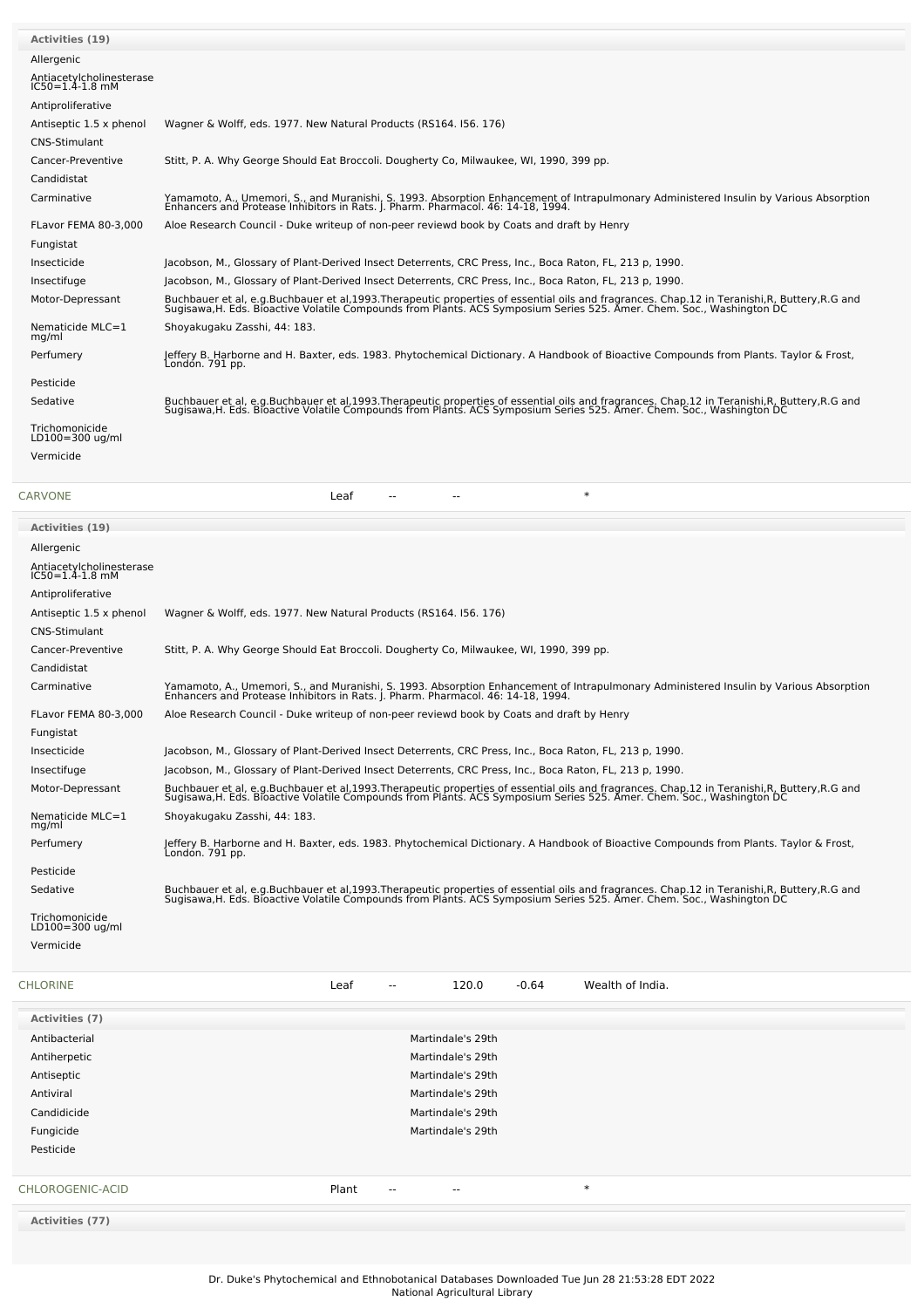| Aldose-Reductase-Inhibitor<br>IC50=1.8 uM rat (strong<br>activity)   | Yoshikawa, M., et al. 1999. Medicinal Flowers. I. Aldose Reductase Inhibitors and Three New Eudesmane-Type Sesquiterpenes, Kikkanols<br>A, B, and C, From the Flowers of Chrysanthemum inducum L. Chem Pharm Bull, 47(3): 340-345 |
|----------------------------------------------------------------------|-----------------------------------------------------------------------------------------------------------------------------------------------------------------------------------------------------------------------------------|
| Allelochemic                                                         |                                                                                                                                                                                                                                   |
| Allergenic                                                           |                                                                                                                                                                                                                                   |
| Analgesic                                                            |                                                                                                                                                                                                                                   |
| AntiEBV                                                              | Economic & Medicinal Plant Research, 6: 189.                                                                                                                                                                                      |
| AntiHIV                                                              | Economic & Medicinal Plant Research, 6: 189.                                                                                                                                                                                      |
| AntiLegionella<br>Antiatherosclerotic                                |                                                                                                                                                                                                                                   |
| Antibacterial                                                        |                                                                                                                                                                                                                                   |
| Anticancer (Colon)<br>Anticancer (Forestomach)<br>Anticancer (Liver) |                                                                                                                                                                                                                                   |
| Anticancer (Skin)                                                    |                                                                                                                                                                                                                                   |
| Anticarcinogenic<br>Antidiabetic                                     |                                                                                                                                                                                                                                   |
| Antifeedant                                                          |                                                                                                                                                                                                                                   |
| Antigenotoxic                                                        |                                                                                                                                                                                                                                   |
| Antigonadotropic                                                     | Jim Duke's personal files.                                                                                                                                                                                                        |
| Antihemolytic 10 uM                                                  | Ohnishi, M., Morishita, H., Iwahashi, H., Toda, S., Shirataki, Y., Kimura, M., and Kido, R. 1993. Inhibitory Effects of Chlorogenic Acids on<br>Linoleic Acid Peroxidation and Haemolysis. Phytochemistry. 36(3): 579-583. 1994.  |
| Antihepatotoxic                                                      |                                                                                                                                                                                                                                   |
| Antiherpetic<br>Antihistaminic                                       | Economic & Medicinal Plant Research, 5: 194.                                                                                                                                                                                      |
| Antihypercholesterolemic                                             | Economic & Medicinal Plant Research, 6: 189.                                                                                                                                                                                      |
| Antihyperthyroid                                                     |                                                                                                                                                                                                                                   |
| Antiinflammatory                                                     | Hagerman, A.E. Tannin-Protein Interactions. Phenolic Compounds in Food and Their Effects on Health, Ch.19.                                                                                                                        |
| Antileukotriene                                                      |                                                                                                                                                                                                                                   |
| Antimelanogenic                                                      |                                                                                                                                                                                                                                   |
| Antimutagenic                                                        |                                                                                                                                                                                                                                   |
| Antinitrosaminic                                                     |                                                                                                                                                                                                                                   |
| Antioxidant IC53=200 ppm                                             | Huang, M-T., and Ferraro, T. Phenolic Compounds in Food and Cancer Prevention. Phenolic Compounds in Food and Their Effects on<br>Health, Ch.2 p.21.                                                                              |
| Antioxidant IC80=12 uM                                               |                                                                                                                                                                                                                                   |
| Antioxidant IC50=54.2 uM                                             |                                                                                                                                                                                                                                   |
| Antiperoxidant IC50=36 uM                                            | Planta Medica, 57: A54, 1991.                                                                                                                                                                                                     |
| Antipolio                                                            | Jim Duke's personal files.                                                                                                                                                                                                        |
| Antiradicular 10 uM                                                  | Ohnishi, M., Morishita, H., Iwahashi, H., Toda, S., Shirataki, Y., Kimura, M., and Kido, R. 1993. Inhibitory Effects of Chlorogenic Acids on<br>Linoleic Acid Peroxidation and Haemolysis. Phytochemistry. 36(3): 579-583. 1994.  |
| Antiradicular 9 x quercetin                                          |                                                                                                                                                                                                                                   |
| Antiseptic                                                           |                                                                                                                                                                                                                                   |
| Antisunburn                                                          |                                                                                                                                                                                                                                   |
| Antithyroid                                                          | Jim Duke's personal files.                                                                                                                                                                                                        |
| Antitumor                                                            | Jeffery B. Harborne and H. Baxter, eds. 1983. Phytochemical Dictionary. A Handbook of Bioactive Compounds from Plants. Taylor & Frost,<br>London. 791 pp.                                                                         |
| Antitumor (Colon)                                                    |                                                                                                                                                                                                                                   |
| Antitumor (Forestomach)                                              |                                                                                                                                                                                                                                   |
| Antitumor (Liver)                                                    |                                                                                                                                                                                                                                   |
| Antitumor (Skin)                                                     |                                                                                                                                                                                                                                   |
| Antitumor-Promoter IC25=10<br>uМ                                     |                                                                                                                                                                                                                                   |
| Antiulcer                                                            | Economic & Medicinal Plant Research, 6: 189.                                                                                                                                                                                      |
| Antiviral                                                            | Vlietinck, A.J. and Dommisse, R.A. eds. 1985. Advances in Medicinal Plant Research. Wiss. Verlag. Stuttgart.                                                                                                                      |
| Autotoxic                                                            |                                                                                                                                                                                                                                   |
| <b>CNS-Active</b>                                                    | Wichtl, M. 1984. Teedrogen. Ein Handbuch fur Apotheker und Arzte. Wissenschaftliche Verlagsgesellscharft. mbH Stuttgart. 393 pp.                                                                                                  |
| CNS-Stimulant 1/6 Caffeine                                           |                                                                                                                                                                                                                                   |
| Cancer-Preventive                                                    | Stitt, P. A. Why George Should Eat Broccoli. Dougherty Co, Milwaukee, WI, 1990, 399 pp.                                                                                                                                           |
| Cardioprotective                                                     |                                                                                                                                                                                                                                   |
| Chemopreventive                                                      |                                                                                                                                                                                                                                   |
| Cholagogue                                                           | Wichtl, M. 1984. Teedrogen. Ein Handbuch fur Apotheker und Arzte. Wissenschaftliche Verlagsgesellscharft. mbH Stuttgart. 393 pp.                                                                                                  |
| Choleretic                                                           | Huang, K. C. 1993. The Pharmacology of Chinese Herbs. CRC Press, Boca Raton, FL 388 pp.                                                                                                                                           |
| Clastogenic                                                          | Friedman, M. and Dao, L. 1990. Effect of Autoclaving and Conventional and Microwave Baking on the Ergot Alkaloid and Chlorogenic<br>Acid Contents of Morning Glory (Ipomoea tricolor Cav. cv.) Heavenly Blue Seeds. J. Agric. Foo |
| Collagen-Sparing                                                     |                                                                                                                                                                                                                                   |
| Diuretic                                                             |                                                                                                                                                                                                                                   |
| Fungicide                                                            | Nigg, H.N. and Seigler, D.S., eds. 1992. Phytochemical Resources for Medicine and Agriculture. Plenum Press, New York. 445 pp.                                                                                                    |
| Hepatoprotective                                                     | Huang, K. C. 1993. The Pharmacology of Chinese Herbs. CRC Press, Boca Raton, FL 388 pp.                                                                                                                                           |
| Histamine-Inhibitor                                                  |                                                                                                                                                                                                                                   |
| Hypoglycemic                                                         |                                                                                                                                                                                                                                   |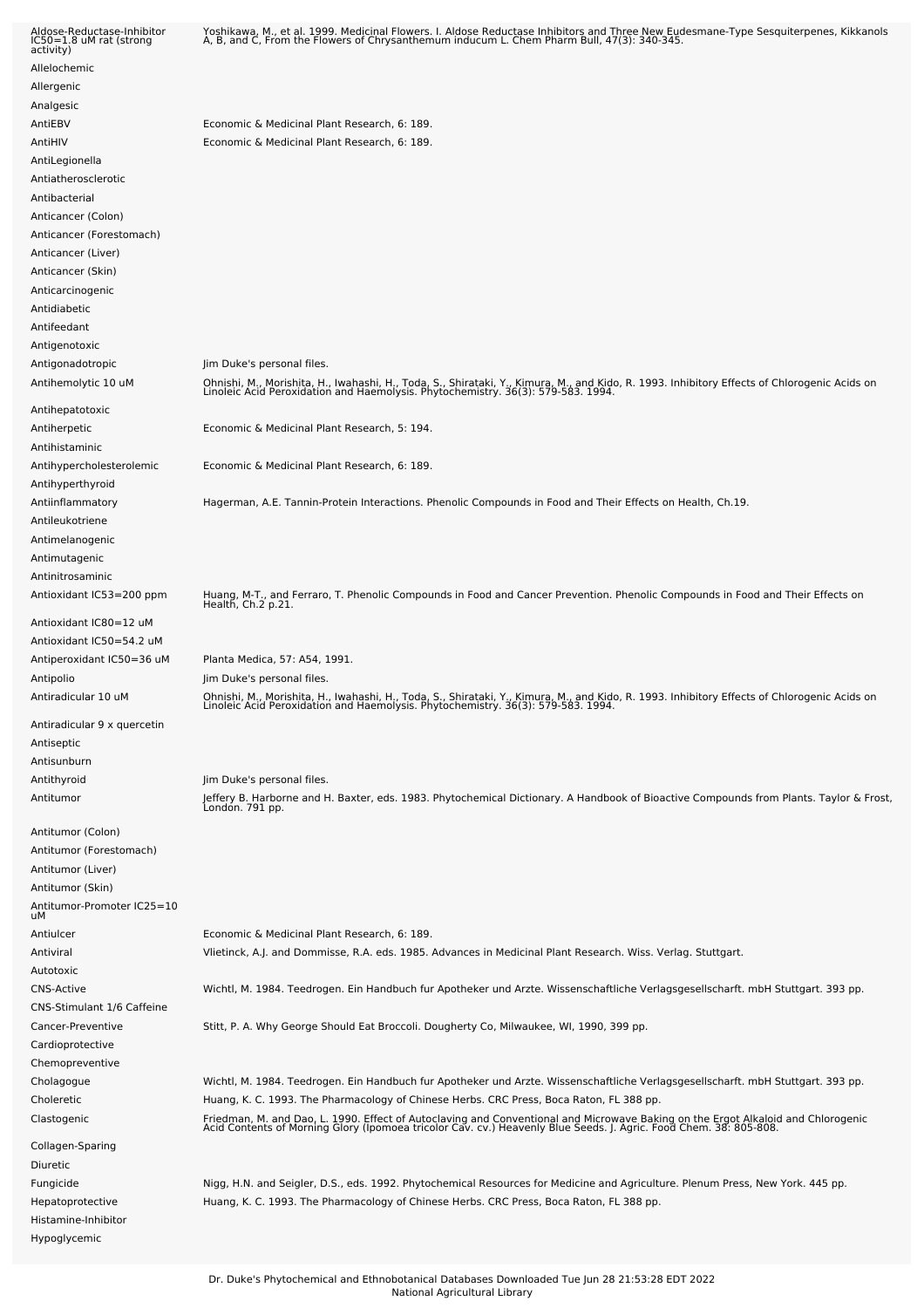| Immunostimulant                       |                                                                                                                                                                                    |
|---------------------------------------|------------------------------------------------------------------------------------------------------------------------------------------------------------------------------------|
| Insectifuge                           | Tunon, H., Thorsell, W., and Bohlin, L. 1993. Mosquito Repelling Activity of Compounds Occurring in Achillea millefolium L. (Asteraceae).<br>Economic Botany 48(2): 111-120, 1994. |
| Interferonogenic                      | Economic & Medicinal Plant Research, 1: 124.                                                                                                                                       |
| Juvabional                            | Jacobson, M., Glossary of Plant-Derived Insect Deterrents, CRC Press, Inc., Boca Raton, FL, 213 p, 1990.                                                                           |
| Larvistat                             | Jeffery B. Harborne and H. Baxter, eds. 1983. Phytochemical Dictionary. A Handbook of Bioactive Compounds from Plants. Taylor & Frost,<br>Londón. 791 pp.                          |
| Leukotriene-Inhibitor                 |                                                                                                                                                                                    |
| Lipoxygenase-Inhibitor IC23=5         | Oszmianski, J. and Lee, C.Y. 1990. Inhibitory Effect of Phenolics on Carotene Bleaching in Vegetables. J. Agric. Food Chem. 38: 688-690.                                           |
| Metal-Chelator                        | McEvily, A.J., Iyengar, R., and Gross, A.T. Inhibition of Polyphenol Oxidase by Phenolic Compounds. Phenolic Compounds in Food and<br>Their Effects on Health, Ch.25.              |
| NO-Genic                              |                                                                                                                                                                                    |
| Ornithine-Decarboxylase-<br>Inhibitor | Hagerman, A.E. Tannin-Protein Interactions. Phenolic Compounds in Food and Their Effects on Health, Ch.19.                                                                         |
| Oviposition-Stimulant                 | Jeffery B. Harborne and H. Baxter, eds. 1983. Phytochemical Dictionary. A Handbook of Bioactive Compounds from Plants. Taylor & Frost,<br>Londón. 791 pp.                          |
| Pesticide                             |                                                                                                                                                                                    |
| Sunscreen                             |                                                                                                                                                                                    |
| Sweetener                             | Leung, A. Y. and Foster, S. 1995. Encyclopedia of Common Natural Ingredients 2nd Ed. John Wiley & Sons, New York. 649 pp.                                                          |
| CHALOMEDAGRINIC-ACID                  | $\ast$<br>Leaf                                                                                                                                                                     |
|                                       |                                                                                                                                                                                    |

| <b>Activities (77)</b>                                             |                                                                                                                                                                                                                                   |
|--------------------------------------------------------------------|-----------------------------------------------------------------------------------------------------------------------------------------------------------------------------------------------------------------------------------|
| Aldose-Reductase-Inhibitor<br>IC50=1.8 uM rat (strong<br>activity) | Yoshikawa, M., et al. 1999. Medicinal Flowers. I. Aldose Reductase Inhibitors and Three New Eudesmane-Type Sesquiterpenes, Kikkanols<br>A, B, and C, From the Flowers of Chrysanthemum inducum L. Chem Pharm Bull, 47(3): 340-345 |
| Allelochemic                                                       |                                                                                                                                                                                                                                   |
| Allergenic                                                         |                                                                                                                                                                                                                                   |
| Analgesic                                                          |                                                                                                                                                                                                                                   |
| AntiEBV                                                            | Economic & Medicinal Plant Research, 6: 189.                                                                                                                                                                                      |
| AntiHIV                                                            | Economic & Medicinal Plant Research, 6: 189.                                                                                                                                                                                      |
| AntiLegionella                                                     |                                                                                                                                                                                                                                   |
| Antiatherosclerotic                                                |                                                                                                                                                                                                                                   |
| Antibacterial                                                      |                                                                                                                                                                                                                                   |
| Anticancer (Colon)                                                 |                                                                                                                                                                                                                                   |
| Anticancer (Forestomach)                                           |                                                                                                                                                                                                                                   |
| Anticancer (Liver)                                                 |                                                                                                                                                                                                                                   |
| Anticancer (Skin)                                                  |                                                                                                                                                                                                                                   |
| Anticarcinogenic                                                   |                                                                                                                                                                                                                                   |
| Antidiabetic                                                       |                                                                                                                                                                                                                                   |
| Antifeedant                                                        |                                                                                                                                                                                                                                   |
| Antigenotoxic                                                      |                                                                                                                                                                                                                                   |
| Antigonadotropic                                                   | Jim Duke's personal files.                                                                                                                                                                                                        |
| Antihemolytic 10 uM                                                | Ohnishi, M., Morishita, H., Iwahashi, H., Toda, S., Shirataki, Y., Kimura, M., and Kido, R. 1993. Inhibitory Effects of Chlorogenic Acids on<br>Linoleic Acid Peroxidation and Haemolysis. Phytochemistry. 36(3): 579-583. 1994.  |
| Antihepatotoxic                                                    |                                                                                                                                                                                                                                   |
| Antiherpetic                                                       | Economic & Medicinal Plant Research, 5: 194.                                                                                                                                                                                      |
| Antihistaminic                                                     |                                                                                                                                                                                                                                   |
| Antihypercholesterolemic                                           | Economic & Medicinal Plant Research, 6: 189.                                                                                                                                                                                      |
| Antihyperthyroid                                                   |                                                                                                                                                                                                                                   |
| Antiinflammatory                                                   | Hagerman, A.E. Tannin-Protein Interactions. Phenolic Compounds in Food and Their Effects on Health, Ch.19.                                                                                                                        |
| Antileukotriene                                                    |                                                                                                                                                                                                                                   |
| Antimelanogenic                                                    |                                                                                                                                                                                                                                   |
| Antimutagenic                                                      |                                                                                                                                                                                                                                   |
| Antinitrosaminic                                                   |                                                                                                                                                                                                                                   |
| Antioxidant IC53=200 ppm                                           | Huang, M-T., and Ferraro, T. Phenolic Compounds in Food and Cancer Prevention. Phenolic Compounds in Food and Their Effects on<br>Health, Ch.2 p.21.                                                                              |
| Antioxidant IC80=12 uM                                             |                                                                                                                                                                                                                                   |
| Antioxidant IC50=54.2 uM                                           |                                                                                                                                                                                                                                   |
| Antiperoxidant IC50=36 uM                                          | Planta Medica, 57: A54, 1991.                                                                                                                                                                                                     |
| Antipolio                                                          | Jim Duke's personal files.                                                                                                                                                                                                        |
| Antiradicular 10 uM                                                | Ohnishi, M., Morishita, H., Iwahashi, H., Toda, S., Shirataki, Y., Kimura, M., and Kido, R. 1993. Inhibitory Effects of Chlorogenic Acids on<br>Linoleic Acid Peroxidation and Haemolysis. Phytochemistry. 36(3): 579-583. 1994.  |
| Antiradicular 9 x quercetin<br>Antiseptic                          |                                                                                                                                                                                                                                   |
| Antisunburn                                                        |                                                                                                                                                                                                                                   |
| Antithyroid                                                        | Jim Duke's personal files.                                                                                                                                                                                                        |

Antitumor Jeffery B. Harborne and H. Baxter, eds. 1983. Phytochemical Dictionary. A Handbook of Bioactive Compounds from Plants. Taylor & Frost, London. 791 pp.

Antitumor (Colon) Antitumor (Forestomach) Antitumor (Liver) Antitumor (Skin)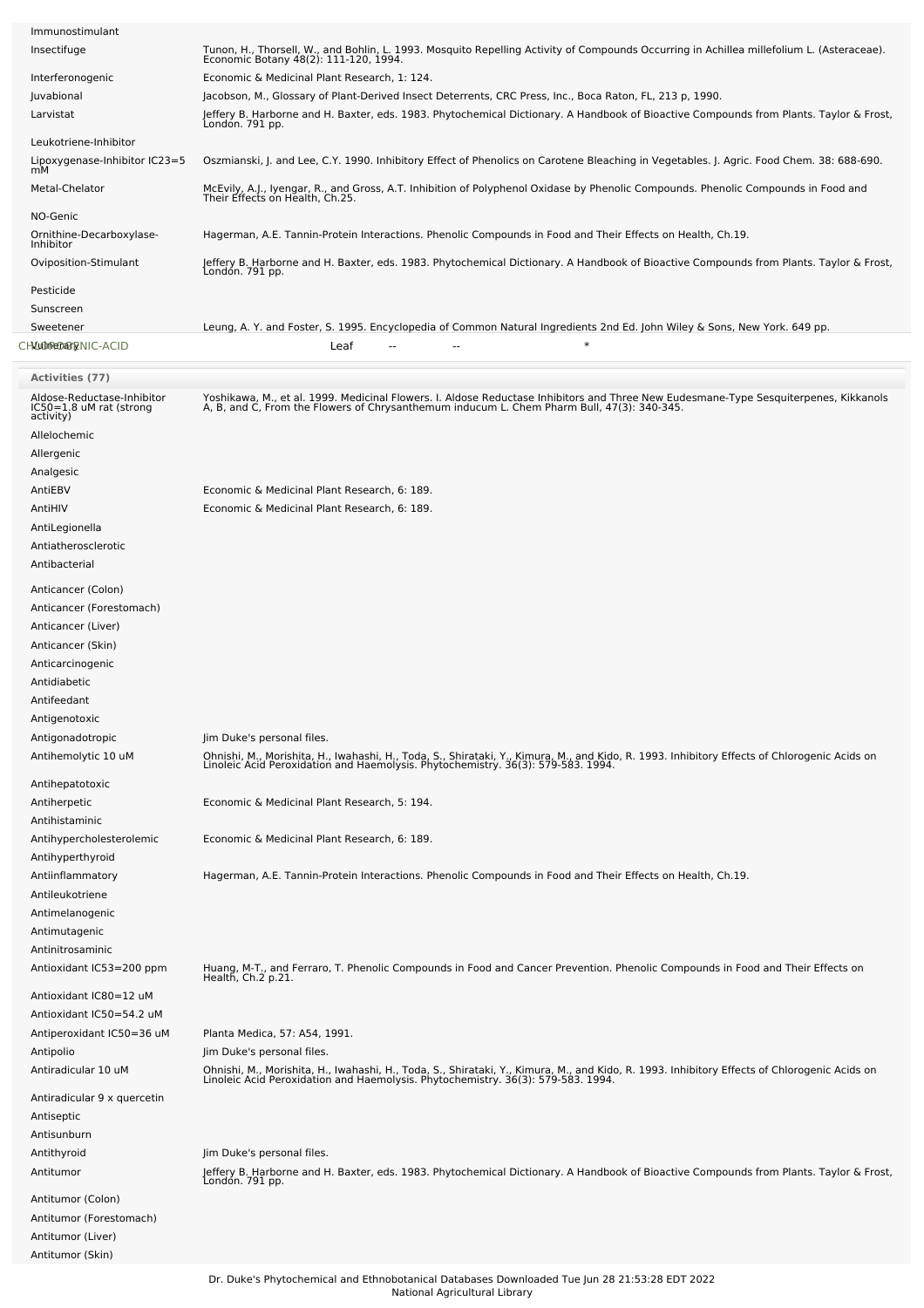| Antitumor-Promoter IC25=10<br>uM      |                                                                                                                                                                                                                                   |
|---------------------------------------|-----------------------------------------------------------------------------------------------------------------------------------------------------------------------------------------------------------------------------------|
| Antiulcer                             | Economic & Medicinal Plant Research, 6: 189.                                                                                                                                                                                      |
| Antiviral                             | Viletinck, A.J. and Dommisse, R.A. eds. 1985. Advances in Medicinal Plant Research. Wiss. Verlag. Stuttgart.                                                                                                                      |
| Autotoxic                             |                                                                                                                                                                                                                                   |
| <b>CNS-Active</b>                     | Wichtl, M. 1984. Teedrogen. Ein Handbuch fur Apotheker und Arzte. Wissenschaftliche Verlagsgesellscharft. mbH Stuttgart. 393 pp.                                                                                                  |
| CNS-Stimulant 1/6 Caffeine            |                                                                                                                                                                                                                                   |
| Cancer-Preventive                     | Stitt, P. A. Why George Should Eat Broccoli. Dougherty Co, Milwaukee, WI, 1990, 399 pp.                                                                                                                                           |
| Cardioprotective                      |                                                                                                                                                                                                                                   |
| Chemopreventive                       |                                                                                                                                                                                                                                   |
|                                       | Wichtl, M. 1984. Teedrogen. Ein Handbuch fur Apotheker und Arzte. Wissenschaftliche Verlagsgesellscharft. mbH Stuttgart. 393 pp.                                                                                                  |
| Cholagogue<br>Choleretic              | Huang, K. C. 1993. The Pharmacology of Chinese Herbs. CRC Press, Boca Raton, FL 388 pp.                                                                                                                                           |
|                                       |                                                                                                                                                                                                                                   |
| Clastogenic                           | Friedman, M. and Dao, L. 1990. Effect of Autoclaving and Conventional and Microwave Baking on the Ergot Alkaloid and Chlorogenic<br>Acid Contents of Morning Glory (Ipomoea tricolor Cav. cv.) Heavenly Blue Seeds. J. Agric. Foo |
| Collagen-Sparing                      |                                                                                                                                                                                                                                   |
| Diuretic                              |                                                                                                                                                                                                                                   |
| Fungicide                             | Nigg, H.N. and Seigler, D.S., eds. 1992. Phytochemical Resources for Medicine and Agriculture. Plenum Press, New York. 445 pp.                                                                                                    |
| Hepatoprotective                      | Huang, K. C. 1993. The Pharmacology of Chinese Herbs. CRC Press, Boca Raton, FL 388 pp.                                                                                                                                           |
| Histamine-Inhibitor                   |                                                                                                                                                                                                                                   |
| Hypoglycemic                          |                                                                                                                                                                                                                                   |
| Immunostimulant                       |                                                                                                                                                                                                                                   |
| Insectifuge                           | Tunon, H., Thorsell, W., and Bohlin, L. 1993. Mosquito Repelling Activity of Compounds Occurring in Achillea millefolium L. (Asteraceae).<br>Economic Botany 48(2): 111-120, 1994.                                                |
| Interferonogenic                      | Economic & Medicinal Plant Research, 1: 124.                                                                                                                                                                                      |
| Juvabional                            | Jacobson, M., Glossary of Plant-Derived Insect Deterrents, CRC Press, Inc., Boca Raton, FL, 213 p, 1990.                                                                                                                          |
| Larvistat                             |                                                                                                                                                                                                                                   |
|                                       | Jeffery B. Harborne and H. Baxter, eds. 1983. Phytochemical Dictionary. A Handbook of Bioactive Compounds from Plants. Taylor & Frost,<br>London. 791 pp.                                                                         |
| Leukotriene-Inhibitor                 |                                                                                                                                                                                                                                   |
| Lipoxygenase-Inhibitor IC23=5<br>mМ   | Oszmianski, J. and Lee, C.Y. 1990. Inhibitory Effect of Phenolics on Carotene Bleaching in Vegetables. J. Agric. Food Chem. 38: 688-690.                                                                                          |
| Metal-Chelator                        | McEvily, A.J., Iyengar, R., and Gross, A.T. Inhibition of Polyphenol Oxidase by Phenolic Compounds. Phenolic Compounds in Food and<br>Their Effects on Health, Ch.25.                                                             |
| NO-Genic                              |                                                                                                                                                                                                                                   |
| Ornithine-Decarboxylase-<br>Inhibitor | Hagerman, A.E. Tannin-Protein Interactions. Phenolic Compounds in Food and Their Effects on Health, Ch.19.                                                                                                                        |
| Oviposition-Stimulant                 | Jeffery B. Harborne and H. Baxter, eds. 1983. Phytochemical Dictionary. A Handbook of Bioactive Compounds from Plants. Taylor & Frost,<br>Londón. 791 pp.                                                                         |
| Pesticide                             |                                                                                                                                                                                                                                   |
| Sunscreen                             |                                                                                                                                                                                                                                   |
| Sweetener                             | Leung, A. Y. and Foster, S. 1995. Encyclopedia of Common Natural Ingredients 2nd Ed. John Wiley & Sons, New York. 649 pp.                                                                                                         |
| Vulnerary                             |                                                                                                                                                                                                                                   |
| <b>CHOLINE</b>                        | 1200.0<br>-0.42<br>Wealth of India.<br>Leaf                                                                                                                                                                                       |
|                                       |                                                                                                                                                                                                                                   |
| <b>Activities (20)</b>                |                                                                                                                                                                                                                                   |
| Antialzheimeran 5-16 g/man/day        |                                                                                                                                                                                                                                   |
| Antichoreic                           | Davies, S., and Stewart, A. 1990. Nutritional Medicine. Avon Books, New York. 509pp.                                                                                                                                              |
| Anticirrhotic 6,000 mg/man/day        |                                                                                                                                                                                                                                   |
| Anticystinuric                        |                                                                                                                                                                                                                                   |
| Antidementia                          |                                                                                                                                                                                                                                   |
| Antidiabetic                          |                                                                                                                                                                                                                                   |
| Antidyskinetic 150-200 mg/kg/man/day  | Martindale's 28th                                                                                                                                                                                                                 |
| Antihomocysteine                      |                                                                                                                                                                                                                                   |
| Antimanic 15-30 g/man/day/orl         | Pizzorno, J.E. and Murray, M.T. 1985. A Textbook of Natural Medicine. John Bastyr College Publications, Seattle, Washington<br>(Looseleaf).                                                                                       |
| Antinociceptive                       |                                                                                                                                                                                                                                   |
| Antisteatotic                         |                                                                                                                                                                                                                                   |
| Cardiodepressant                      |                                                                                                                                                                                                                                   |
| Cerebrotonic                          |                                                                                                                                                                                                                                   |
| Cholinergic                           | Newall, C. A., Anderson, L. A. and Phillipson, J. D. 1996. Herbal Medicine - A Guide for Health-care Professionals. The<br>Pharmaceutical Press, London. 296pp.                                                                   |
| Hepatoprotective                      |                                                                                                                                                                                                                                   |
| Hypotensive                           |                                                                                                                                                                                                                                   |
| lleorelaxant                          |                                                                                                                                                                                                                                   |
| Lipotropic                            |                                                                                                                                                                                                                                   |
| Memorigenic                           |                                                                                                                                                                                                                                   |
|                                       |                                                                                                                                                                                                                                   |

Parasympathomimetic (1/1,000th Neuwinger, H. D. 1996. African Ethnobotany - Poisons and Drugs. Chapman & Hall, New York. 941 pp.<br>acetylcholine)

[CHROMIUM](file:///phytochem/chemicals/show/5695) Leaf 0.001 8.7 0.1 \*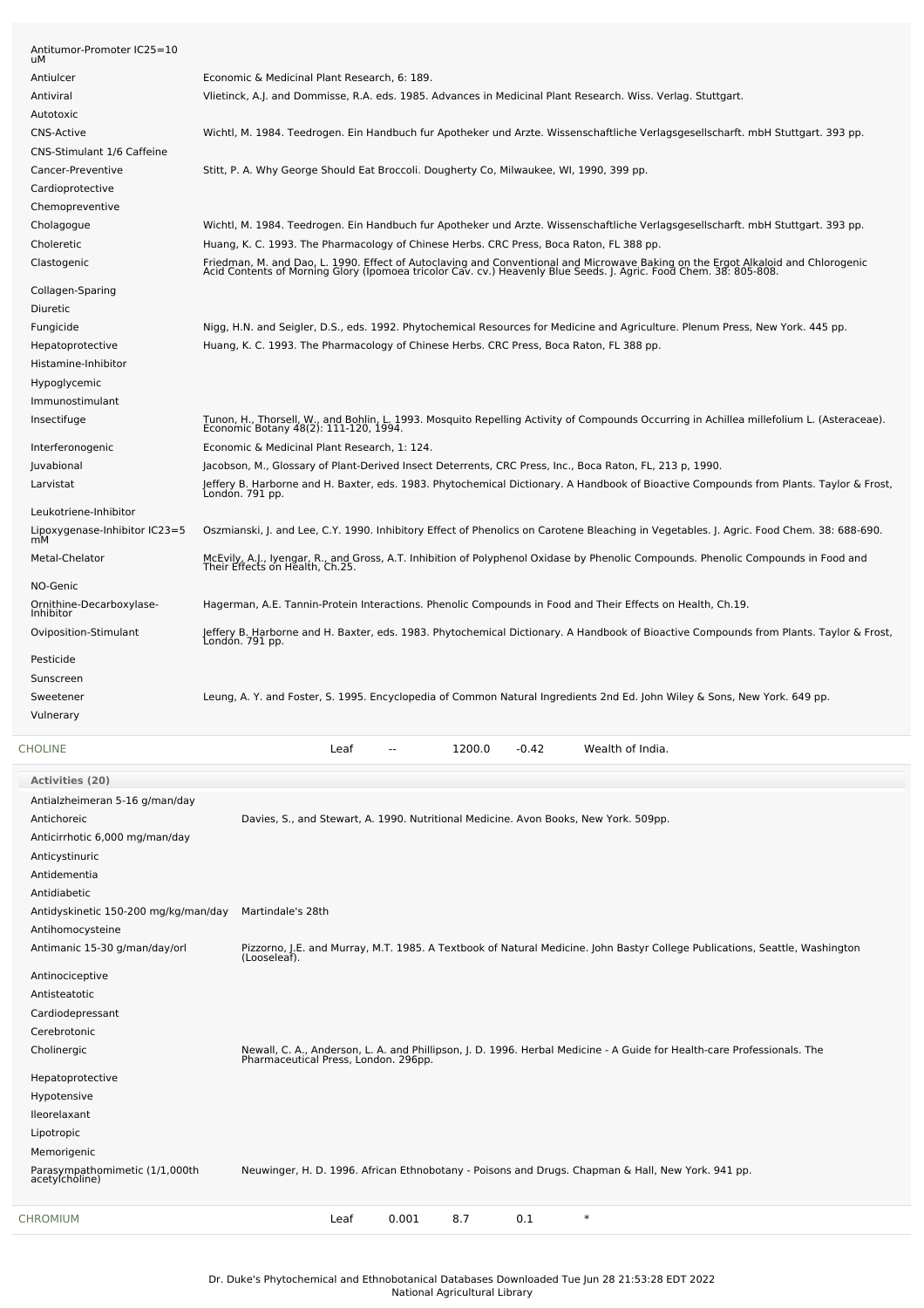| <b>Activities (24)</b>                            |                                                                                                                                                                                                                                                  |
|---------------------------------------------------|--------------------------------------------------------------------------------------------------------------------------------------------------------------------------------------------------------------------------------------------------|
| Amphiglycemic?                                    | Davies, S., and Stewart, A. 1990. Nutritional Medicine. Avon Books, New York. 509pp.                                                                                                                                                             |
| AntiAGE 200-1,000 ug                              | Challem, J., Berkson, Burt, and Smith, Melissa Dianne. 2000. Syndrome X - The complete nutritional program to prevent and reservse insulin resistance. John Wiley & Sons, New York. 272 pp. \$24.95                                              |
|                                                   |                                                                                                                                                                                                                                                  |
| AntiCFS 200 ug                                    |                                                                                                                                                                                                                                                  |
| Antiacne                                          |                                                                                                                                                                                                                                                  |
| Antiaging 200-1,000 ug                            | Challem, J., Berkson, Burt, and Smith, Melissa Dianne. 2000. Syndrome X - The complete nutritional program to prevent and reservse insulin<br>resistance. John Wiley & Sons, New York. 272 pp. \$24.95                                           |
| Antiatherosclerotic 20<br>ug/day                  |                                                                                                                                                                                                                                                  |
| Anticorneotic                                     | Davies, S., and Stewart, A. 1990. Nutritional Medicine. Avon Books, New York. 509pp.                                                                                                                                                             |
| Antidiabetic 200-1,000<br>ug                      |                                                                                                                                                                                                                                                  |
| Antidote (Lead)                                   | Davies, S., and Stewart, A. 1990. Nutritional Medicine. Avon Books, New York. 509pp.                                                                                                                                                             |
| Antifatigue 200 ug                                |                                                                                                                                                                                                                                                  |
| Antiglycosuric 200-                               |                                                                                                                                                                                                                                                  |
| $1,000$ ug                                        |                                                                                                                                                                                                                                                  |
| Antiobesity 200-1,000<br>ug                       | Challem, J., Berkson, Burt, and Smith, Melissa Dianne. 2000. Syndrome X - The complete nutritional program to prevent and reservse insulin<br>resistance. John Wiley & Sons, New York. 272 pp. \$24.95                                           |
| Antisyndrome-X 200-                               | Challem, J., Berkson, Burt, and Smith, Melissa Dianne. 2000. Syndrome X - The complete nutritional program to prevent and reservse insulin                                                                                                       |
| 800 úg                                            | resistance. John Wiley & Sons, New York. 272 pp. \$24.95                                                                                                                                                                                         |
| Antitriglyceride 20<br>ug/day                     | Werbach, M. 1993. Healing with Food. Harper Collins, New York, 443 pp.                                                                                                                                                                           |
| Antitriglyceride 200-<br>$1,000$ $\bar{u}$ g      | Challem, J., Berkson, Burt, and Smith, Melissa Dianne. 2000. Syndrome X - The complete nutritional program to prevent and reservse insulin<br>resistance. John Wiley & Sons, New York. 272 pp. \$24.95                                           |
| Cardioprotective                                  |                                                                                                                                                                                                                                                  |
| Energizer                                         |                                                                                                                                                                                                                                                  |
| Hypocholesterolemic 20                            | Werbach, M. 1993. Healing with Food. Harper Collins, New York, 443 pp.                                                                                                                                                                           |
| ug/day                                            |                                                                                                                                                                                                                                                  |
| Hypocholesterolemic<br>200-1,000 ug               | Challem, J., Berkson, Burt, and Smith, Melissa Dianne. 2000. Syndrome X - The complete nutritional program to prevent and reservse insulin<br>resistance. John Wiley & Sons, New York. 272 pp. \$24.95                                           |
| Hypoglycemic 200-                                 | Challem, J., Berkson, Burt, and Smith, Melissa Dianne. 2000. Syndrome X - The complete nutritional program to prevent and reservse insulin                                                                                                       |
| $1,000$ ug                                        | resistance. John Wiley & Sons, New York. 272 pp. \$24.95                                                                                                                                                                                         |
| Hypotensive 200-1,000<br>uğ                       | Challem, J., Berkson, Burt, and Smith, Melissa Dianne. 2000. Syndrome X - The complete nutritional program to prevent and reservse insulin<br>resistance. John Wiley & Sons, New York. 272 pp. \$24.95                                           |
| Immunomodulator                                   |                                                                                                                                                                                                                                                  |
| Insulinogenic                                     |                                                                                                                                                                                                                                                  |
| Memorigenic                                       |                                                                                                                                                                                                                                                  |
|                                                   |                                                                                                                                                                                                                                                  |
|                                                   |                                                                                                                                                                                                                                                  |
|                                                   |                                                                                                                                                                                                                                                  |
|                                                   | Wealth of India.<br>Leaf<br>$-$<br>--                                                                                                                                                                                                            |
|                                                   | Leaf<br>Jim Duke's personal files.<br>$-$<br>--                                                                                                                                                                                                  |
| <b>Activities (23)</b>                            |                                                                                                                                                                                                                                                  |
| Allergenic                                        |                                                                                                                                                                                                                                                  |
|                                                   |                                                                                                                                                                                                                                                  |
| Alpha-Amylase-<br>Inhibitor                       |                                                                                                                                                                                                                                                  |
| Antiaphthic<br>20,000 ppm                         | Martindale's 28th                                                                                                                                                                                                                                |
| Antiatherosclerotic                               |                                                                                                                                                                                                                                                  |
| Antibacterial                                     |                                                                                                                                                                                                                                                  |
| Anticalculic                                      |                                                                                                                                                                                                                                                  |
| Anticoagulant                                     | Merck 11th Edition                                                                                                                                                                                                                               |
| Antileishmanic                                    |                                                                                                                                                                                                                                                  |
| Antimutagenic                                     | Economic & Medicinal Plant Research, 6: 235.                                                                                                                                                                                                     |
| Antioxidant                                       | Merck 11th Edition                                                                                                                                                                                                                               |
| Synergist<br>Antiseborrheic                       |                                                                                                                                                                                                                                                  |
| Antiseptic                                        | Martindale's 29th                                                                                                                                                                                                                                |
| Antitubercular                                    |                                                                                                                                                                                                                                                  |
| Antitumor                                         | Economic & Medicinal Plant Research, 6: 235.                                                                                                                                                                                                     |
| Disinfectant                                      | Martindale's 29th                                                                                                                                                                                                                                |
| CIS-HEXEN-1-OL<br>CITRIC-ACID<br>FLavor FEMA 370- | Aloe Research Council - Duke writeup of non-peer reviewd book by Coats and draft by Henry                                                                                                                                                        |
| 4,400                                             |                                                                                                                                                                                                                                                  |
| Hemostat                                          |                                                                                                                                                                                                                                                  |
| Irritant                                          | Zebovitz, T. C. Ed. 1989. Part VII. Flavor and Fragrance Substances, in Keith L. H. and Walters, D.B., eds. Compendium of Safety Data Sheets for<br>Research and Industrial Chemicals. VCH Publishers, New York. 3560-4253.                      |
| Laxative?                                         | Lawrence Review of Natural Products, Sep-91.                                                                                                                                                                                                     |
| Litholytic                                        | Martindale's 29th                                                                                                                                                                                                                                |
| Mycobactericide                                   |                                                                                                                                                                                                                                                  |
| Odontolytic                                       |                                                                                                                                                                                                                                                  |
| Refrigerant                                       | Zebovitz, T. C. Ed. 1989. Part VII. Flavor and Fragrance Substances, in Keith L. H. and Walters, D.B., eds. Compendium of Safety Data Sheets for<br>Research and Industrial Chemicals. VCH Publishers, New York. 3560-4253.<br>Martindale's 28th |

r.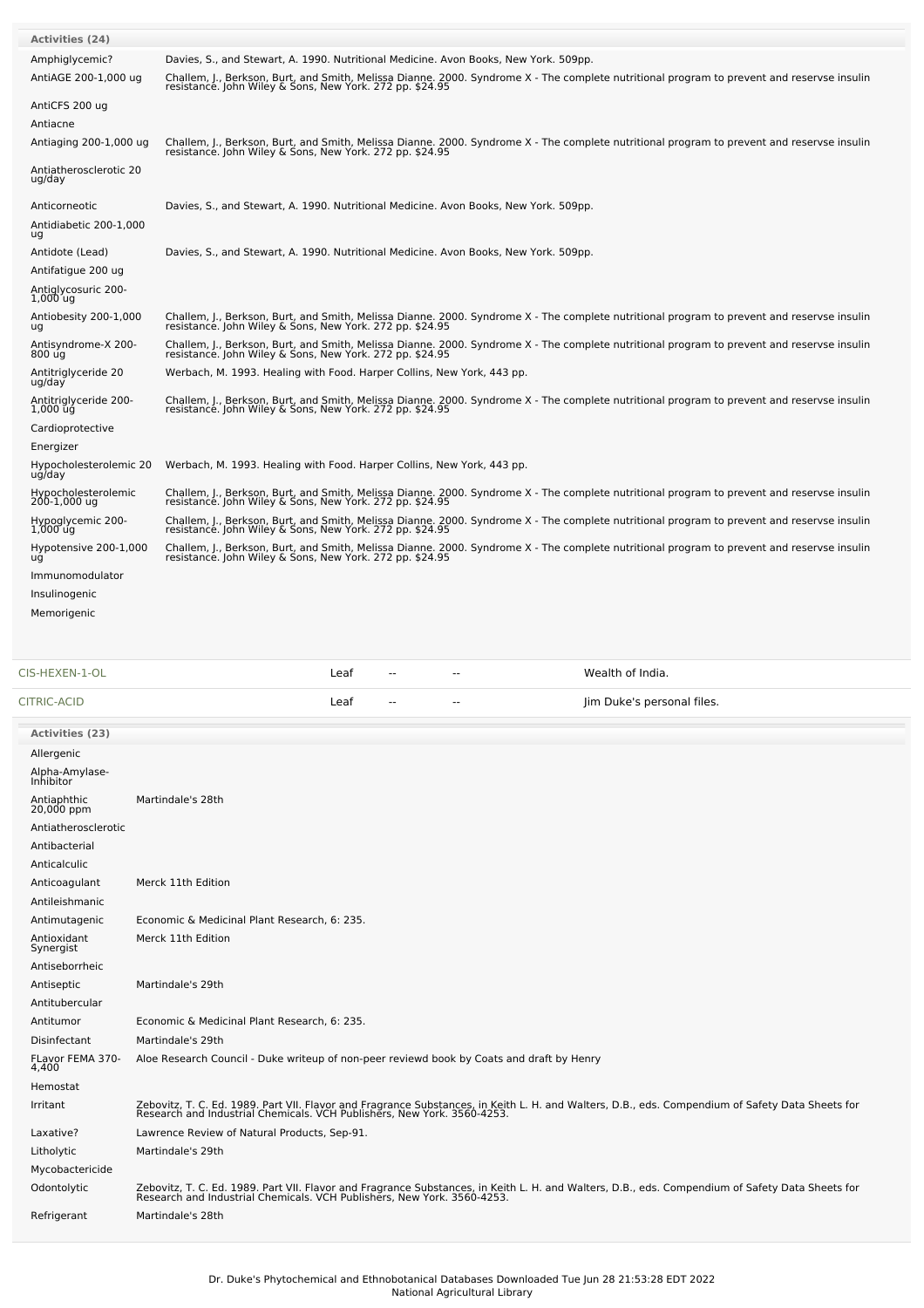| <b>COBALT</b>                                                  |                                                                                      | Leaf               | 0.001                    | 2.9                      | $-0.28$ | $\ast$                                                                                                                                                       |
|----------------------------------------------------------------|--------------------------------------------------------------------------------------|--------------------|--------------------------|--------------------------|---------|--------------------------------------------------------------------------------------------------------------------------------------------------------------|
| <b>Activities (2)</b>                                          |                                                                                      |                    |                          |                          |         |                                                                                                                                                              |
| Cardiomyopathogenic                                            | Davies, S., and Stewart, A. 1990. Nutritional Medicine. Avon Books, New York. 509pp. |                    |                          |                          |         |                                                                                                                                                              |
| Erythrocytogenic                                               | Davies, S., and Stewart, A. 1990. Nutritional Medicine. Avon Books, New York. 509pp. |                    |                          |                          |         |                                                                                                                                                              |
| <b>COPPER</b>                                                  |                                                                                      | Leaf               | 0.3                      | 87.0                     | 1.63    | $\ast$                                                                                                                                                       |
| Activities (12)                                                |                                                                                      |                    |                          |                          |         |                                                                                                                                                              |
| Antianemic                                                     |                                                                                      |                    |                          |                          |         |                                                                                                                                                              |
| Antiarthritic                                                  |                                                                                      |                    |                          |                          |         |                                                                                                                                                              |
| Antidiabetic 2-4 mg/day                                        | Werbach, M. 1993. Healing with Food. Harper Collins, New York, 443 pp.               |                    |                          |                          |         |                                                                                                                                                              |
| Antifatigue                                                    |                                                                                      |                    |                          |                          |         |                                                                                                                                                              |
| Antiinflammatory                                               | Werbach, M. 1993. Healing with Food. Harper Collins, New York, 443 pp.               |                    |                          |                          |         |                                                                                                                                                              |
| Antinociceptive                                                | Werbach, M. 1993. Healing with Food. Harper Collins, New York, 443 pp.               |                    |                          |                          |         |                                                                                                                                                              |
| Antiosteoporotic<br>Cardioprotective                           |                                                                                      |                    |                          |                          |         |                                                                                                                                                              |
| Contraceptive                                                  | Martindale's 28th                                                                    |                    |                          |                          |         |                                                                                                                                                              |
| Hypocholesterolemic                                            | Davies, S., and Stewart, A. 1990. Nutritional Medicine. Avon Books, New York. 509pp. |                    |                          |                          |         |                                                                                                                                                              |
| Immunomodulator                                                |                                                                                      |                    |                          |                          |         |                                                                                                                                                              |
| Schizophrenigenic                                              | Davies, S., and Stewart, A. 1990. Nutritional Medicine. Avon Books, New York. 509pp. |                    |                          |                          |         |                                                                                                                                                              |
|                                                                |                                                                                      |                    |                          |                          |         |                                                                                                                                                              |
| <b>CROCETIN</b>                                                |                                                                                      | Leaf               |                          | $\overline{\phantom{a}}$ |         | Jim Duke's personal files.                                                                                                                                   |
| <b>Activities (10)</b>                                         |                                                                                      |                    |                          |                          |         |                                                                                                                                                              |
| Anticancer (Skin) 3 uM                                         |                                                                                      |                    |                          |                          |         |                                                                                                                                                              |
| Antihypoxic                                                    |                                                                                      |                    |                          |                          |         |                                                                                                                                                              |
| Antimutagenic                                                  | Economic & Medicinal Plant Research, 6: 235.                                         |                    |                          |                          |         |                                                                                                                                                              |
| Antioxidant                                                    |                                                                                      |                    |                          |                          |         |                                                                                                                                                              |
| Antitumor-Promoter 3<br>uМ                                     |                                                                                      |                    |                          |                          |         |                                                                                                                                                              |
| Choleretic 100 mg/kg                                           |                                                                                      |                    |                          |                          |         |                                                                                                                                                              |
| Colorant                                                       |                                                                                      |                    |                          |                          |         | Jeffery B. Harborne and H. Baxter, eds. 1983. Phytochemical Dictionary. A Handbook of Bioactive Compounds from Plants. Taylor & Frost,<br>London. 791 pp.    |
| Hypocholesterolemic                                            | Fitoterapia No.5-1986.                                                               |                    |                          |                          |         |                                                                                                                                                              |
| Lipolytic                                                      |                                                                                      |                    |                          |                          |         | Wichtl, M. 1984. Teedrogen. Ein Handbuch fur Apotheker und Arzte. Wissenschaftliche Verlagsgesellscharft. mbH Stuttgart. 393 pp.                             |
| Neuroprotective                                                |                                                                                      |                    |                          |                          |         |                                                                                                                                                              |
| CYANIDIN-3,5-DIGLUCOSIDE                                       |                                                                                      | Sprout             | $\overline{a}$           | 229.0                    |         | $\ast$                                                                                                                                                       |
|                                                                |                                                                                      | Seedling           |                          |                          |         |                                                                                                                                                              |
| CYANIDIN-3-(DI-P-COUMAROYL)-SOPHOROSIDE-5-<br><b>GLUCOSIDE</b> |                                                                                      | Sprout<br>Seedling | $\overline{\phantom{a}}$ | 229.0                    |         | Jim Duke's personal files.                                                                                                                                   |
|                                                                | CYANIDIN-3-(DIFERULYL)-SOPHOROSIDE-5-GLUCOSIDE                                       | Sprout             | $\overline{\phantom{a}}$ | 214.0                    |         | Jim Duke's personal files.                                                                                                                                   |
|                                                                |                                                                                      | Seedling           |                          |                          |         |                                                                                                                                                              |
|                                                                | CYANIDIN-3-(DISINAPYL)-SOPHOROSIDE-5-GLUCOSIDE                                       | Sprout             | $\sim$                   | 257.0                    |         | Jim Duke's personal files.                                                                                                                                   |
|                                                                |                                                                                      | Seedling           |                          |                          |         |                                                                                                                                                              |
| CYANIDIN-3-(P-COUMAROYL)-SOPHOROSIDE-5-                        |                                                                                      | Sprout             | $\overline{\phantom{a}}$ | 200.0                    |         | Jim Duke's personal files.                                                                                                                                   |
| <b>GLUCOSIDE</b>                                               |                                                                                      | Seedling           |                          |                          |         |                                                                                                                                                              |
|                                                                | CYANIDIN-3-FERULYL-SOPHOROSIDE-5-GLUCOSIDE                                           | Sprout             | $\overline{\phantom{a}}$ | 243.0                    |         | Jim Duke's personal files.                                                                                                                                   |
|                                                                |                                                                                      | Seedling           |                          |                          |         |                                                                                                                                                              |
|                                                                | CYANIDIN-3-MALONYL-SOPHOROSIDE-5-GLUCOSIDE                                           | Sprout<br>Seedling | $\mathbb{Z}^2$           | 171.0                    |         | Jim Duke's personal files.                                                                                                                                   |
|                                                                |                                                                                      |                    |                          |                          |         |                                                                                                                                                              |
|                                                                | CYANIDIN-3-SINAPYL-SOPHOROSIDE-5-GLUCOSIDE                                           | Sprout<br>Seedling | $\overline{\phantom{a}}$ | 200.0                    |         | Jim Duke's personal files.                                                                                                                                   |
|                                                                |                                                                                      |                    |                          |                          |         |                                                                                                                                                              |
| CYANIDIN-3-SOPHOROSIDE-5-GLUCOSIDE                             |                                                                                      | Sprout<br>Seedling | $\overline{\phantom{a}}$ | 257.0                    |         | $\ast$                                                                                                                                                       |
| CYANIDIN-5-O-GLUCOSIDE-3-O-SOPHOROSIDE                         |                                                                                      | Leaf               | $\overline{\phantom{a}}$ | $\overline{\phantom{a}}$ |         | $\ast$                                                                                                                                                       |
|                                                                |                                                                                      |                    |                          |                          |         |                                                                                                                                                              |
| <b>CYANIN</b>                                                  |                                                                                      | Leaf               | $\sim$                   | $\overline{\phantom{a}}$ |         | Jeffery B. Harborne and H. Baxter, eds. 1983.<br>Phytochemical Dictionary. A Handbook of Bioactive<br>Compounds from Plants. Taylor & Frost, London. 791 pp. |
|                                                                |                                                                                      |                    |                          |                          |         |                                                                                                                                                              |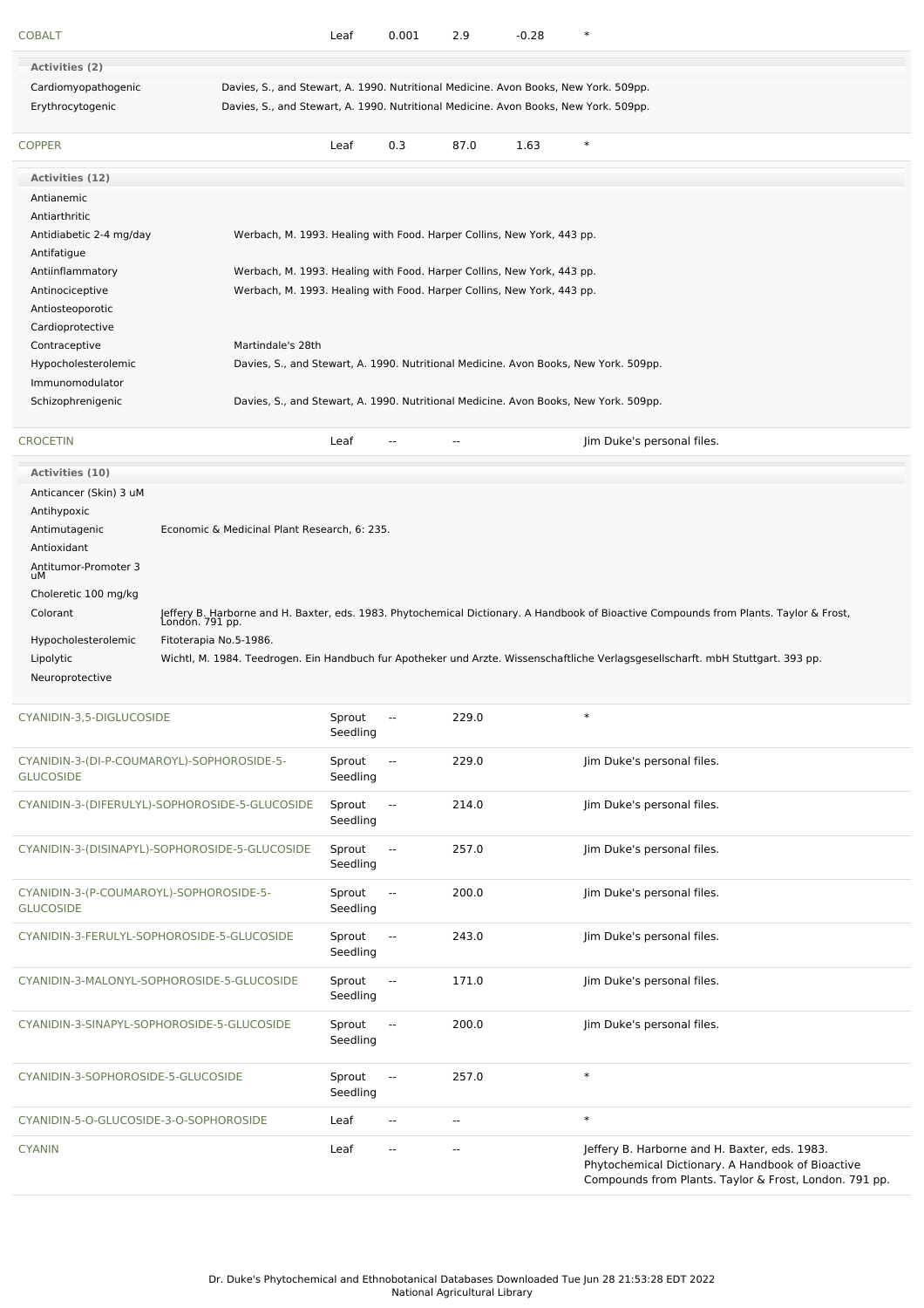| Antipolio<br>Antiviral                      | Economic & Medicinal Plant Research, 5: 197.<br>Economic & Medicinal Plant Research, 5: 197. |       |                |                          |                                         |                                                                                                                                                                                                                                   |
|---------------------------------------------|----------------------------------------------------------------------------------------------|-------|----------------|--------------------------|-----------------------------------------|-----------------------------------------------------------------------------------------------------------------------------------------------------------------------------------------------------------------------------------|
| Emetic                                      |                                                                                              |       |                |                          |                                         |                                                                                                                                                                                                                                   |
| Pesticide                                   |                                                                                              |       |                |                          |                                         |                                                                                                                                                                                                                                   |
| Pigment                                     |                                                                                              |       |                |                          |                                         | Jeffery B. Harborne and H. Baxter, eds. 1983. Phytochemical Dictionary. A Handbook of Bioactive Compounds from Plants. Taylor & Frost, London. 791 pp.                                                                            |
| CYCLOBRASSININ                              |                                                                                              | Leaf  | ۰.             | 4.3                      |                                         | Jim Duke's personal files.                                                                                                                                                                                                        |
| Activities (3)                              |                                                                                              |       |                |                          |                                         |                                                                                                                                                                                                                                   |
| Pesticide                                   |                                                                                              |       |                |                          |                                         |                                                                                                                                                                                                                                   |
| Phytoalexin                                 |                                                                                              |       |                |                          |                                         |                                                                                                                                                                                                                                   |
| Quinone-<br>Reductase-Inducer<br>.22 uM     |                                                                                              |       |                |                          |                                         | Mehta, R. G., Liu, J. F., Constantinou, A., Thomas, C. E., Hawthorne, M., You, M., Gerhauser, C., Pezzuto, J. M., Moon, R. C., Moriarty, R. M. 1995.<br>Cancer Chemopreventive Activity of Brassinin, a Phytoalexin from Cabbage. |
| <b>CYSTINE</b>                              |                                                                                              | Leaf  | 100.0          | 1337.0                   | $-1.33$                                 | USDA's Ag Handbook 8 and sequelae)                                                                                                                                                                                                |
| <b>Activities (2)</b>                       |                                                                                              |       |                |                          |                                         |                                                                                                                                                                                                                                   |
| Adjuvant<br>Antihomocystinuric              |                                                                                              |       |                |                          | Merck 11th Edition<br>Martindale's 29th |                                                                                                                                                                                                                                   |
| DEHYDROASCORBIC-ACID                        |                                                                                              | Shoot | --             | ٠.                       |                                         | Jim Duke's personal files.                                                                                                                                                                                                        |
| DIINDOLYLMETHANE                            |                                                                                              | Plant | $\overline{a}$ | ٠.                       |                                         | $\ast$                                                                                                                                                                                                                            |
| DIINDOLYLMETHANE                            |                                                                                              | Leaf  | $\overline{a}$ | ٠.                       |                                         | $\ast$                                                                                                                                                                                                                            |
| DIMETHYL-AMINE                              |                                                                                              | Leaf  | 2.0            | 2.8                      | $-1.0$                                  | Jim Duke's personal files.                                                                                                                                                                                                        |
| Activities (2)                              |                                                                                              |       |                |                          |                                         |                                                                                                                                                                                                                                   |
| Coleoptophile<br>Pesticide                  |                                                                                              |       |                | Merck 11th Edition       |                                         |                                                                                                                                                                                                                                   |
| DIMETHYL-DISULFIDE                          |                                                                                              | Leaf  |                | ٠.                       |                                         | Wealth of India.                                                                                                                                                                                                                  |
| <b>Activities (2)</b>                       |                                                                                              |       |                |                          |                                         |                                                                                                                                                                                                                                   |
| Antithyroid<br>Perfumery<br>Fragrancé       | Pakistan Encyclopedia Planta Medica. 1986.                                                   |       |                |                          |                                         | Zebovitz, T. C. Ed. 1989. Part VII. Flavor and Fragrance Substances, in Keith L. H. and Walters, D.B., eds. Compendium of Safety Data Sheets for Research<br>and Industrial Chemicals. VCH Publishers, New York. 3560-4253.       |
| DIMETHYL-TRISULFIDE                         |                                                                                              | Leaf  | --             | ٠.                       |                                         | Wealth of India.                                                                                                                                                                                                                  |
| ERYTHRO-1-CYANO-2-HYDROXY-3,4-EPITHIOBUTANE |                                                                                              | Plant | $\overline{a}$ | ٠.                       |                                         | $\ast$                                                                                                                                                                                                                            |
|                                             |                                                                                              |       |                |                          |                                         |                                                                                                                                                                                                                                   |
| ERYTHRO-1-CYANO-2-HYDROXY-3,4-EPITHIOBUTANE |                                                                                              | Leaf  | $\overline{a}$ | --                       |                                         | $\ast$                                                                                                                                                                                                                            |
| <b>ESTERASE</b>                             |                                                                                              | Leaf  | $\overline{a}$ | $\overline{\phantom{a}}$ |                                         | Wealth of India.                                                                                                                                                                                                                  |
| ETHYL-AMINE                                 |                                                                                              | Leaf  | $\overline{a}$ | 1.3                      | $-1.0$                                  | Jim Duke's personal files.                                                                                                                                                                                                        |
| ETHYL-METHYL-AMINE                          |                                                                                              | Leaf  | $\overline{a}$ | 0.9                      |                                         | Jim Duke's personal files.                                                                                                                                                                                                        |
| FAT                                         |                                                                                              | Leaf  | 1090.0         | 33559.0                  | $-0.46$                                 | USDA's Ag Handbook 8 and sequelae)                                                                                                                                                                                                |
| FAT                                         |                                                                                              | Seed  | $\sim$         | 350000.0                 | 0.45                                    | Wealth of India.                                                                                                                                                                                                                  |
| <b>FERULIC-ACID</b>                         |                                                                                              | Leaf  | 4.0            | 20.0                     | 0.75                                    | $\ast$                                                                                                                                                                                                                            |
| Activities (61)                             |                                                                                              |       |                |                          |                                         |                                                                                                                                                                                                                                   |
| Allelopathic                                |                                                                                              |       |                |                          |                                         | Holappa, L.D., and Blum*, U. 1991. Effects of Exogenously Applied Ferulic Acid, a Potential Allelopathic Compound, on Leaf Growth, Water<br>Utilization, and Endogenous Abscisic Acid Levels of Tomato, Cucumber, and Bean. J. of |
| Analgesic                                   | Philadelphia Pa., page 69.                                                                   |       |                |                          |                                         | Advance in Chinese Medicinal Materials Research. 1985. Eds. H. M. Chang, H. W. Yeung, W. -W. Tso and A. Koo. World Scientific Publishing Co.,                                                                                     |
| Antiaggregant                               |                                                                                              |       |                |                          |                                         | Ozaki, Y. and Ma, J-P. 1989. Inhibitory Effects of Tetramethylpyrazine and Ferulic Acid on Spontaneous Movement of Rat Uterus in Situ. Chem.<br>Pharm. Bull. 38(6): 1620-1623, 1990.                                              |
| Antiallergic                                |                                                                                              |       |                |                          |                                         | Leung, A. Y. and Foster, S. 1995. Encyclopedia of Common Natural Ingredients 2nd Ed. John Wiley & Sons, New York. 649 pp.                                                                                                         |
| Antiarrhythmic                              |                                                                                              |       |                |                          |                                         |                                                                                                                                                                                                                                   |
| Antibacterial                               | Londón. 791 pp.                                                                              |       |                |                          |                                         | Jeffery B. Harborne and H. Baxter, eds. 1983. Phytochemical Dictionary. A Handbook of Bioactive Compounds from Plants. Taylor & Frost,                                                                                            |
| Anticancer (Colon)                          |                                                                                              |       |                |                          |                                         |                                                                                                                                                                                                                                   |
| Anticancer<br>(Forestomach)                 |                                                                                              |       |                |                          |                                         |                                                                                                                                                                                                                                   |
| Anticancer (Liver)<br>Anticancer (Skin)     |                                                                                              |       |                |                          |                                         |                                                                                                                                                                                                                                   |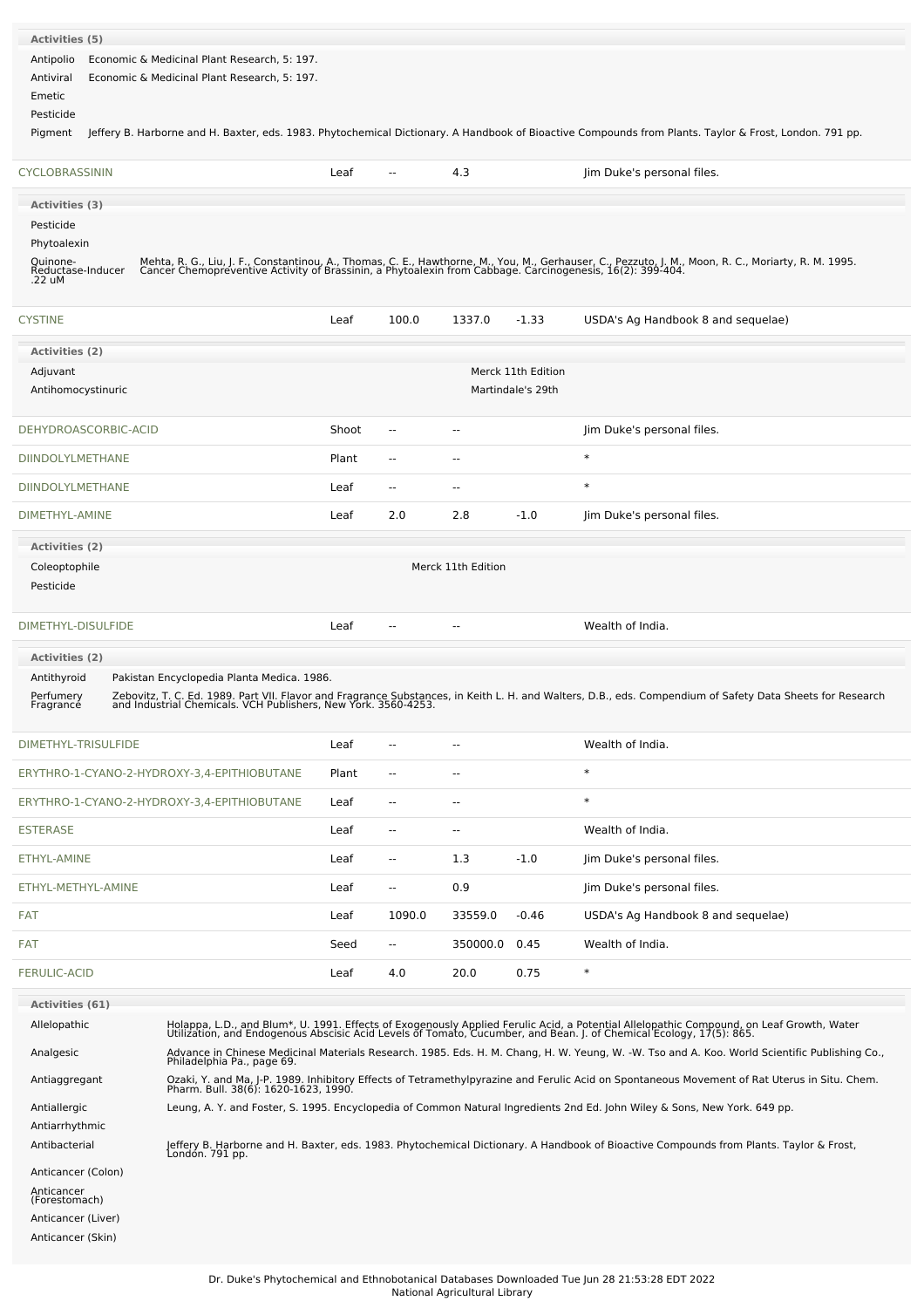| FERULIC-ACID-B-BETA-D-GLUCOSIDE                                | Jim Duke's personal files.<br>Leaf                                                                                                                                                                                                                                                                   |
|----------------------------------------------------------------|------------------------------------------------------------------------------------------------------------------------------------------------------------------------------------------------------------------------------------------------------------------------------------------------------|
| Uterosedative 30-100<br>mg/kg ivn rat                          | Ozaki, Y. and Ma, J-P. 1989. Inhibitory Effects of Tetramethylpyrazine and Ferulic Acid on Spontaneous Movement of Rat Uterus in Situ. Chem.<br>Pharm. Bull. 38(6): 1620-1623, 1990.                                                                                                                 |
| Prostaglandin-Synthesis-<br>Inhibitor 0.58-3.2 mM<br>Sunscreen | Xu, L. N., Yu, W. G., Tian, J. Y., Liu, Q. Y. 1990. Effect of Sodium Ferulate on Arachidonic Acid Metabolism. Yao Hsueh Hsueh Pao, 25(6): 412-416.<br>Chemical Marketing Reporter; a weekly tabloid, 9/10/92.                                                                                        |
| Prostaglandigenic                                              |                                                                                                                                                                                                                                                                                                      |
| Preservative                                                   | Merck 11th Edition                                                                                                                                                                                                                                                                                   |
| Phagocytotic                                                   |                                                                                                                                                                                                                                                                                                      |
| Decarboxylase-Inhibitor<br>Pesticide                           |                                                                                                                                                                                                                                                                                                      |
| Ornithine-                                                     | Hagerman, A.E. Tannin-Protein Interactions. Phenolic Compounds in Food and Their Effects on Health, Ch.19.                                                                                                                                                                                           |
| Metal-Chelator                                                 | McEvily, A.J., Iyengar, R., and Gross, A.T. Inhibition of Polyphenol Oxidase by Phenolic Compounds. Phenolic Compounds in Food and Their<br>Effects on Health, Ch.25.                                                                                                                                |
| Insectifuge                                                    | Tunon, H., Thorsell, W., and Bohlin, L. 1993. Mosquito Repelling Activity of Compounds Occurring in Achillea millefolium L. (Asteraceae).<br>Economic Botany 48(2): 111-120, 1994.                                                                                                                   |
| Immunostimulant                                                | Economic & Medicinal Plant Research, 1: 124.                                                                                                                                                                                                                                                         |
| Hypolipidemic                                                  | Londón. 791 pp.                                                                                                                                                                                                                                                                                      |
| Hydrocholerectic                                               | Jeffery B. Harborne and H. Baxter, eds. 1983. Phytochemical Dictionary. A Handbook of Bioactive Compounds from Plants. Taylor & Frost,                                                                                                                                                               |
| Hepatotropic<br>Herbicide                                      | Angewandte Botanik 68(5/6)=1994. Page 195.                                                                                                                                                                                                                                                           |
| Hepatoprotective                                               | Mills, Simon and Bone, Kerry. 2000. Phytotherapy. Churchill Livinston, Edinburgh.                                                                                                                                                                                                                    |
| Fungicide                                                      | Nigg, H.N. and Seigler, D.S., eds. 1992. Phytochemical Resources for Medicine and Agriculture. Plenum Press, New York. 445 pp.                                                                                                                                                                       |
| Choleretic                                                     | Williamson, E. M. and Evans, F. J., Potter's New Cyclopaedia of Botanical Drugs and Preparations, Revised Ed., Saffron Walden, the C. W. Daniel<br>Co., Ltd., Essex UK, 362 pp, 1988, reprint 1989.                                                                                                  |
| Cholagogue                                                     | Pharmazie, 46: 156, 1991.                                                                                                                                                                                                                                                                            |
| Cardiac                                                        | Ozaki, Y. and Ma, J-P. 1989. Inhibitory Effects of Tetramethylpyrazine and Ferulic Acid on Spontaneous Movement of Rat Uterus in Situ. Chem.<br>Pharm. Bull. 38(6): 1620-1623, 1990.                                                                                                                 |
| Candidicide                                                    | Jeffery B. Harborne and H. Baxter, eds. 1983. Phytochemical Dictionary. A Handbook of Bioactive Compounds from Plants. Taylor & Frost,<br>Londón. 791 pp.                                                                                                                                            |
| Cancer-Preventive                                              | Stitt, P. A. Why George Should Eat Broccoli. Dougherty Co, Milwaukee, WI, 1990, 399 pp.                                                                                                                                                                                                              |
| Antiviral<br>Arteriodilator                                    | Vlietinck, A.J. and Dommisse, R.A. eds. 1985. Advances in Medicinal Plant Research. Wiss. Verlag. Stuttgart.<br>Ozaki, Y. and Ma, J-P. 1989. Inhibitory Effects of Tetramethylpyrazine and Ferulic Acid on Spontaneous Movement of Rat Uterus in Situ. Chem.<br>Pharm. Bull. 38(6): 1620-1623, 1990. |
| Antitumor-Promoter<br>$IC46=10$ uM                             | Cancer Research, 48: 5941.                                                                                                                                                                                                                                                                           |
| Antitumor (Skin)                                               |                                                                                                                                                                                                                                                                                                      |
| Antitumor (Liver)                                              |                                                                                                                                                                                                                                                                                                      |
| Antitumor<br>(Forestomach)                                     |                                                                                                                                                                                                                                                                                                      |
| Antitumor (Colon)                                              |                                                                                                                                                                                                                                                                                                      |
| Antitumor                                                      | Jeffery B. Harborne and H. Baxter, eds. 1983. Phytochemical Dictionary. A Handbook of Bioactive Compounds from Plants. Taylor & Frost,<br>Londón. 791 pp.                                                                                                                                            |
| Antithrombic                                                   | Leung, A. Y. and Foster, S. 1995. Encyclopedia of Common Natural Ingredients 2nd Ed. John Wiley & Sons, New York. 649 pp.                                                                                                                                                                            |
| Antispasmodic                                                  | London. 791 pp.<br>Leung, A. Y. and Foster, S. 1995. Encyclopedia of Common Natural Ingredients 2nd Ed. John Wiley & Sons, New York. 649 pp.                                                                                                                                                         |
| Antiserotonin                                                  | Jeffery B. Harborne and H. Baxter, eds. 1983. Phytochemical Dictionary. A Handbook of Bioactive Compounds from Plants. Taylor & Frost,                                                                                                                                                               |
| Antiradicular IC50=116-<br>124 uM                              |                                                                                                                                                                                                                                                                                                      |
| Antiradicular EC50=9-15<br>ug/ml                               |                                                                                                                                                                                                                                                                                                      |
| Antioxidant EC50=9-15<br>ug/ml                                 |                                                                                                                                                                                                                                                                                                      |
| Antioxidant 1/2 BHA                                            |                                                                                                                                                                                                                                                                                                      |
| Antioxidant 1/3<br>quercetin                                   |                                                                                                                                                                                                                                                                                                      |
| Antioxidant IC51=200<br>ppm                                    |                                                                                                                                                                                                                                                                                                      |
| Antioxidant 3,000 uM                                           | Their Effects on Health, Ch.18.                                                                                                                                                                                                                                                                      |
| (Stomach)<br>Antinitrosaminic                                  | Ki Soon Rhee. Oilseed Food Ingredients Used To Minimize Oxidative Flavor Deterioration in Meat Products. Phenolic Compounds in Food and                                                                                                                                                              |
| Antineoplastic                                                 | Their Effects on Health, Ch.18.                                                                                                                                                                                                                                                                      |
| Antimutagenic                                                  | Ki Soon Rhee, Oilseed Food Ingredients Used To Minimize Oxidative Flavor Deterioration in Meat Products, Phenolic Compounds in Food and                                                                                                                                                              |
| Antimitotic                                                    | Jeffery B. Harborne and H. Baxter, eds. 1983. Phytochemical Dictionary. A Handbook of Bioactive Compounds from Plants. Taylor & Frost,<br>Londón. 791 pp.                                                                                                                                            |
| Antileukemic IC50=25-<br>56 ug/ml                              | Chiang, L. C., Chiang, W., Chang, M. Y., Ng, L. T., Lin, C. C. 2003. Antileukemic activity of selected natural products in Taiwan. Am J Chin Med,<br>31(1):37-46.                                                                                                                                    |
| Antiinflammatory                                               | Hagerman, A.E. Tannin-Protein Interactions. Phenolic Compounds in Food and Their Effects on Health, Ch.19.                                                                                                                                                                                           |
| Antiherpetic                                                   | Londón. 791 pp.                                                                                                                                                                                                                                                                                      |
| Antihepatotoxic                                                | Londón. 791 pp.<br>Jeffery B. Harborne and H. Baxter, eds. 1983. Phytochemical Dictionary. A Handbook of Bioactive Compounds from Plants. Taylor & Frost,                                                                                                                                            |
| Antiestrogenic                                                 | Jeffery B. Harborne and H. Baxter, eds. 1983. Phytochemical Dictionary. A Handbook of Bioactive Compounds from Plants. Taylor & Frost,                                                                                                                                                               |
| Anticarcinogenic<br>Antidysmenorrheic                          |                                                                                                                                                                                                                                                                                                      |
|                                                                |                                                                                                                                                                                                                                                                                                      |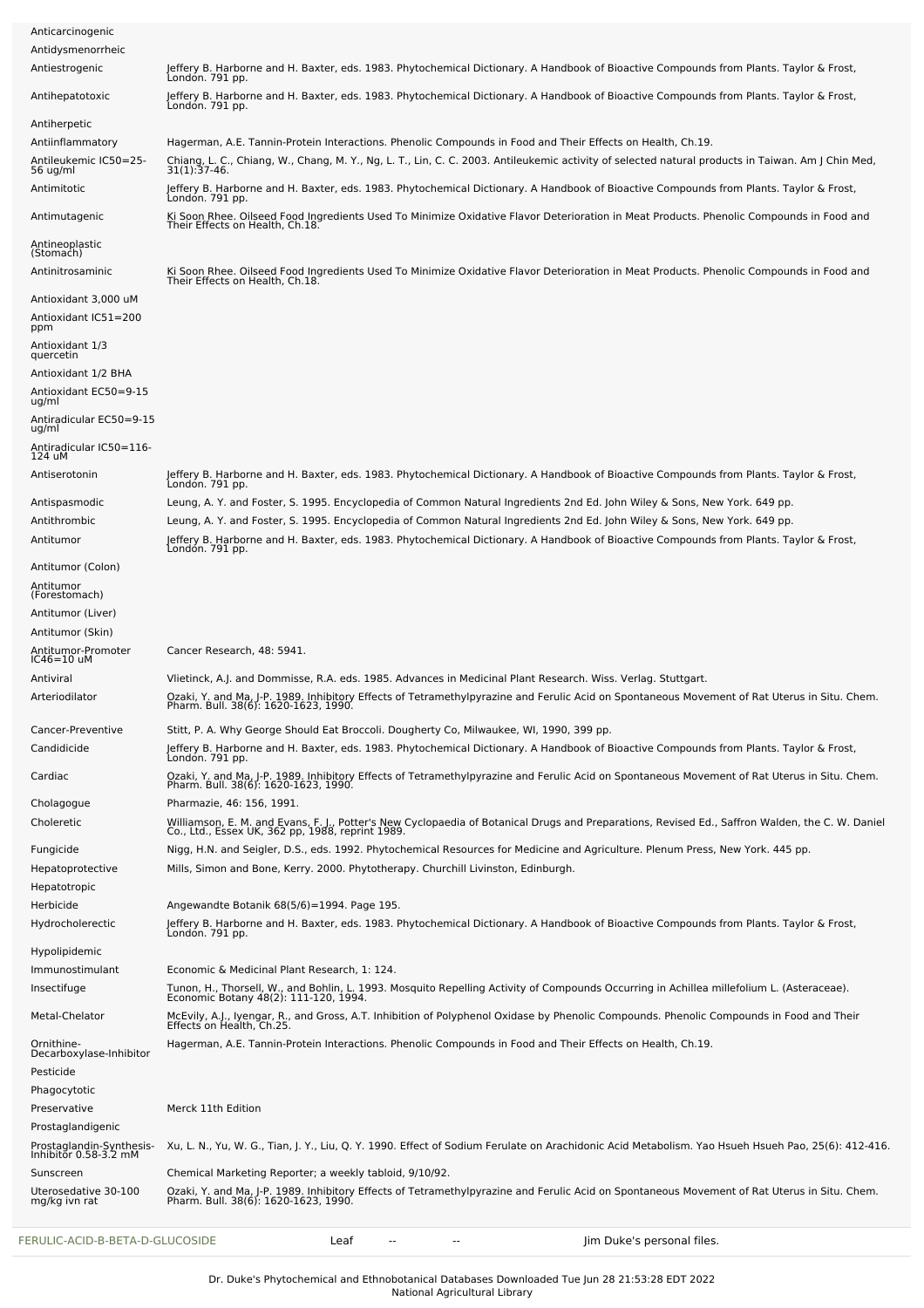| Activities (15)                              |                                                                                         |      |      |     |         |                                                                                                                                          |
|----------------------------------------------|-----------------------------------------------------------------------------------------|------|------|-----|---------|------------------------------------------------------------------------------------------------------------------------------------------|
| Angiotensin-Receptor-Blocker                 |                                                                                         |      |      |     |         |                                                                                                                                          |
| Antidiabetic                                 |                                                                                         |      |      |     |         |                                                                                                                                          |
| Antihypertensive                             |                                                                                         |      |      |     |         |                                                                                                                                          |
| Antiobesity                                  |                                                                                         |      |      |     |         |                                                                                                                                          |
| Antitumor                                    |                                                                                         |      |      |     |         | Pizzorno, J.E. and Murray, M.T. 1985. A Textbook of Natural Medicine. John Bastyr College Publications, Seattle, Washington (Looseleaf). |
| Antiulcer                                    |                                                                                         |      |      |     |         | Pizzorno, J.E. and Murray, M.T. 1985. A Textbook of Natural Medicine. John Bastyr College Publications, Seattle, Washington (Looseleaf). |
| Beta-Blocker                                 |                                                                                         |      |      |     |         |                                                                                                                                          |
| Cancer-Preventive                            | Stitt, P. A. Why George Should Eat Broccoli. Dougherty Co, Milwaukee, WI, 1990, 399 pp. |      |      |     |         |                                                                                                                                          |
| Cardioprotective                             |                                                                                         |      |      |     |         |                                                                                                                                          |
| Diuretic                                     |                                                                                         |      |      |     |         |                                                                                                                                          |
| Hypocholesterolemic                          |                                                                                         |      |      |     |         |                                                                                                                                          |
| Hypotensive 10 g/man/day/orl                 |                                                                                         |      |      |     |         | Pizzorno, J.E. and Murray, M.T. 1985. A Textbook of Natural Medicine. John Bastyr College Publications, Seattle, Washington (Looseleaf). |
| Hypouricemic                                 |                                                                                         |      |      |     |         |                                                                                                                                          |
| Laxative                                     |                                                                                         |      |      |     |         |                                                                                                                                          |
| Vasodilator                                  |                                                                                         |      |      |     |         |                                                                                                                                          |
|                                              |                                                                                         |      |      |     |         |                                                                                                                                          |
| <b>FLUORINE</b>                              |                                                                                         | Leaf | 0.02 | 2.5 | $-0.63$ | ACTA AGRIC SCAND SUPPL 22: 1980                                                                                                          |
| <b>FOLACIN</b>                               |                                                                                         | Leaf | 0.45 | 9.0 | $-0.09$ | USDA's Ag Handbook 8 and sequelae)                                                                                                       |
| Activities (15)                              |                                                                                         |      |      |     |         |                                                                                                                                          |
| AntiSpina-Bifida                             |                                                                                         |      |      |     |         | Davies, S., and Stewart, A. 1990. Nutritional Medicine. Avon Books, New York. 509pp.                                                     |
| Antianemic 5-20 mg/man/day                   |                                                                                         |      |      |     |         |                                                                                                                                          |
| Anticervicaldysplasic 8-30<br>mg/wmn/day/orl |                                                                                         |      |      |     |         | Pizzorno, J.E. and Murray, M.T. 1985. A Textbook of Natural Medicine. John Bastyr College Publications, Seattle, Washington              |
|                                              | (Looseleaf).                                                                            |      |      |     |         |                                                                                                                                          |
| Anticheilitic                                |                                                                                         |      |      |     |         | Davies, S., and Stewart, A. 1990. Nutritional Medicine. Avon Books, New York. 509pp.                                                     |
| Antidepressant                               |                                                                                         |      |      |     |         | Davies, S., and Stewart, A. 1990. Nutritional Medicine. Avon Books, New York. 509pp.                                                     |
| Antigingivitic 2-5 mg/day/man                | (Looseleaf).                                                                            |      |      |     |         | Pizzorno, J.E. and Murray, M.T. 1985. A Textbook of Natural Medicine. John Bastyr College Publications, Seattle, Washington              |
| Antiglossitic                                |                                                                                         |      |      |     |         | Davies, S., and Stewart, A. 1990. Nutritional Medicine. Avon Books, New York. 509pp.                                                     |

Antiperiodontitic Pizzorno, J.E. and Murray, M.T. 1985. A Textbook of Natural Medicine. John Bastyr College Publications, Seattle, Washington (Looseleaf). Antiplaque Pizzorno, J.E. and Murray, M.T. 1985. A Textbook of Natural Medicine. John Bastyr College Publications, Seattle, Washington (Looseleaf).

Uricosuric Pizzorno, J.E. and Murray, M.T. 1985. A Textbook of Natural Medicine. John Bastyr College Publications, Seattle, Washington (Looseleaf). Xanthine-Oxidase-Inhibitor Pizzorno, J.E. and Murray, M.T. 1985. A Textbook of Natural Medicine. John Bastyr College Publications, Seattle, Washington (Looseleaf).

[FOLIC-ACID](file:///phytochem/chemicals/show/8526) **Leaf** -- 0.133 -1.0 Wealth of India.

Antimyelotoxic 5 mg/day/orl/man Martindale's 29th

Antipsychotic Martindale's 29th Hematopoietic **Merck 11th Edition** 

Antineuropathic Davies, S., and Stewart, A. 1990. Nutritional Medicine. Avon Books, New York. 509pp.

Dr. Duke's Phytochemical and Ethnobotanical Databases Downloaded Tue Jun 28 21:53:28 EDT 2022 National Agricultural Library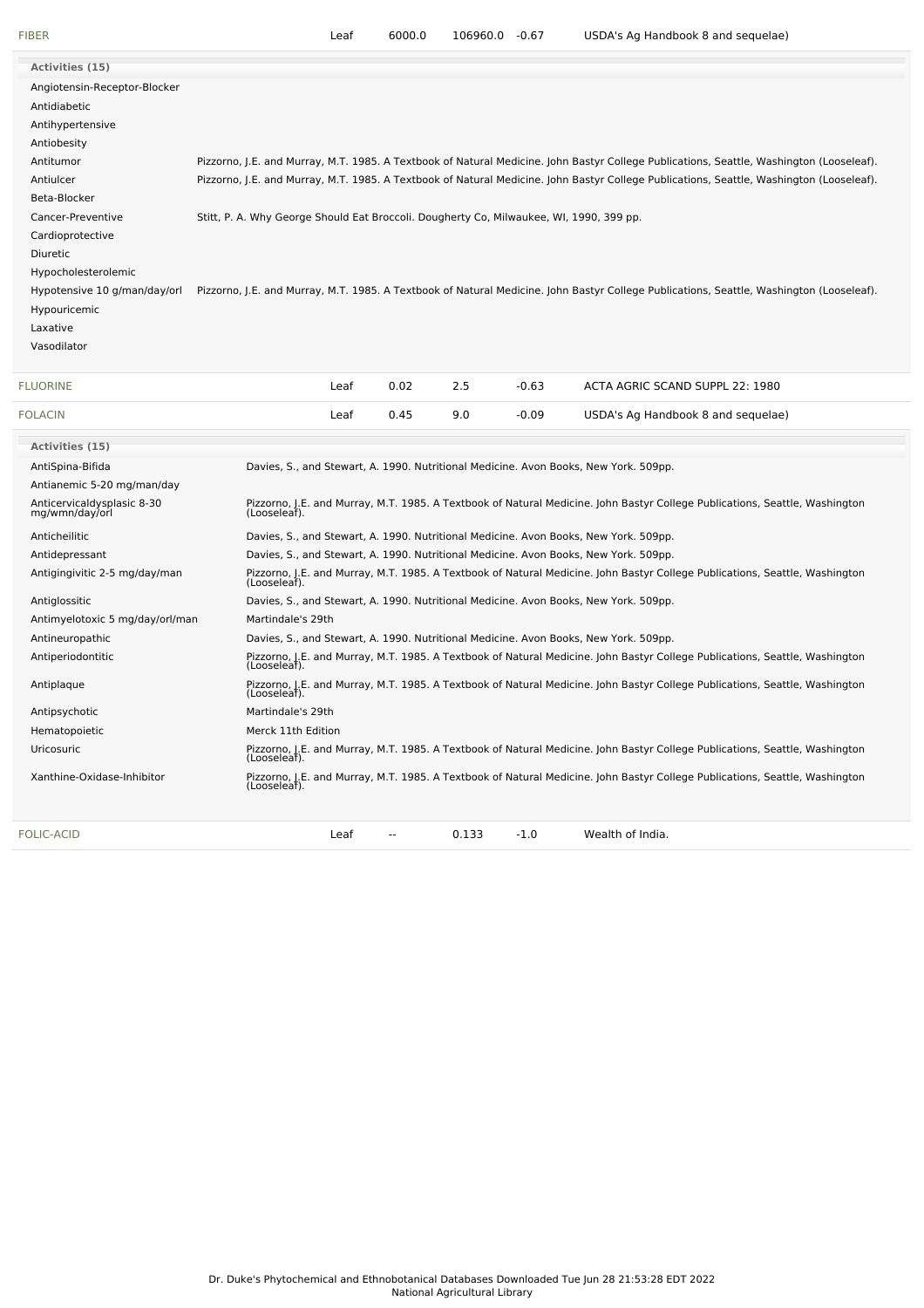| <b>FUMARIC-ACID</b>                          | Jim Duke's personal files.<br>Leaf<br>--                                                                                                    |
|----------------------------------------------|---------------------------------------------------------------------------------------------------------------------------------------------|
| Xanthine-Oxidase-Inhibitor                   | Pizzorno, J.E. and Murray, M.T. 1985. A Textbook of Natural Medicine. John Bastyr College Publications, Seattle, Washington<br>(Looseleaf). |
| Uricosuric                                   | Pizzorno, J.E. and Murray, M.T. 1985. A Textbook of Natural Medicine. John Bastyr College Publications, Seattle, Washington<br>(Looseleaf). |
| Immunostimulant                              |                                                                                                                                             |
| Hematopoietic                                | Merck 11th Edition                                                                                                                          |
| Cancer-Preventive                            |                                                                                                                                             |
| Antipsychotic                                | Martindale's 29th                                                                                                                           |
| Antipolyp (preventive)                       |                                                                                                                                             |
| Antiplaque                                   | Pizzorno, J.E. and Murray, M.T. 1985. A Textbook of Natural Medicine. John Bastyr College Publications, Seattle, Washington<br>(Looseleaf). |
| Antiperiodontal 1 mg day                     |                                                                                                                                             |
| Antineuropathic                              | Davies, S., and Stewart, A. 1990. Nutritional Medicine. Avon Books, New York. 509pp.                                                        |
| Antimyelotoxic 5 mg/day/orl/man              | Martindale's 29th                                                                                                                           |
| Antimetaplastic 10 mg/day                    | Werbach, M. 1993. Healing with Food. Harper Collins, New York, 443 pp.                                                                      |
| Antiinfertility                              | Werbach, M. 1993. Healing with Food. Harper Collins, New York, 443 pp.                                                                      |
| Antigout 10-40 mg/day                        |                                                                                                                                             |
| Antiglossitic                                | Davies, S., and Stewart, A. 1990. Nutritional Medicine. Avon Books, New York. 509pp.                                                        |
| Antigingivitic 2-5 mg/day/man                | Pizzorno, J.E. and Murray, M.T. 1985. A Textbook of Natural Medicine. John Bastyr College Publications, Seattle, Washington<br>(Looseleaf). |
| Antidepressant 800 ug/day                    |                                                                                                                                             |
| Antidementia 10-20 mg/day                    | Werbach, M. 1993. Healing with Food. Harper Collins, New York, 443 pp.                                                                      |
| Anticoronary 400 ug/man/day                  |                                                                                                                                             |
| Anticheilitic                                | Davies, S., and Stewart, A. 1990. Nutritional Medicine. Avon Books, New York. 509pp.                                                        |
| Anticervicaldysplasic 8-30<br>mg/wmn/day/orl | Pizzorno, J.E. and Murray, M.T. 1985. A Textbook of Natural Medicine. John Bastyr College Publications, Seattle, Washington<br>(Looseleaf). |
| Antianemic 5-20 mg/man/day                   |                                                                                                                                             |
| AntiSpina-Bifida                             | Davies, S., and Stewart, A. 1990. Nutritional Medicine. Avon Books, New York. 509pp.                                                        |
| Activities (23)                              |                                                                                                                                             |

| <b>Activities (7)</b>                       |                                                                                                                                                                                                     |
|---------------------------------------------|-----------------------------------------------------------------------------------------------------------------------------------------------------------------------------------------------------|
| Acidulant                                   | Martindale's 28th                                                                                                                                                                                   |
| Antidermatitic                              | Wichtl, M. 1984. Teedrogen. Ein Handbuch fur Apotheker und Arzte. Wissenschaftliche Verlagsgesellscharft. mbH Stuttgart. 393 pp.                                                                    |
| Antihepatocarcinogenic<br>$IC100=1%$ (diet) | Akao, M. and Kuroda, K. 1990. Inhibitory Effect of Fumaric Acid on Hepatocarcinogenesis by Thioacetamide in Mice. Chem. Pharm. Bull.<br>38(7): 2012-2014. 1990.                                     |
| Antioxidant                                 | Merck 11th Edition                                                                                                                                                                                  |
| Antipsoriac                                 | Wichtl, M. 1984. Teedrogen. Ein Handbuch fur Apotheker und Arzte. Wissenschaftliche Verlagsgesellscharft. mbH Stuttgart. 393 pp.                                                                    |
| Antitumor                                   | Williamson, E. M. and Evans, F. J., Potter's New Cyclopaedia of Botanical Drugs and Preparations, Revised Ed., Saffron Walden, the C. W.<br>Daniel Co., Ltd., Essex UK, 362 pp, 1988, reprint 1989. |
| FLavor FEMA 50-3.600                        | Aloe Research Council - Duke writeup of non-peer reviewd book by Coats and draft by Henry                                                                                                           |

[GAMMA-TERPINENE](file:///phytochem/chemicals/show/8835) **Shoot** -- 14.0 -0.38 \*

| <b>Activities (11)</b>                      |                                                                                                                                                                                                                             |
|---------------------------------------------|-----------------------------------------------------------------------------------------------------------------------------------------------------------------------------------------------------------------------------|
| ACE-Inhibitor 100 ug/ml<br>(weak activity)  |                                                                                                                                                                                                                             |
| Acaricide                                   |                                                                                                                                                                                                                             |
| Aldose-Reductase-<br>Inhibitor 100 ug/ml    | Okamura, K., Iwakami, S., Matsunaga, T. 1992. Biological Activity of Monoterpenes from Trees. Toyama-Ken Yakuji Kenkyusho Nenpo, (20): 95-<br>101.                                                                          |
| Antiacetylcholinesterase<br>$IC23 = 1.2$ mM |                                                                                                                                                                                                                             |
| Antifeedant                                 | Blaschek, W., Hansel, R., Keller, K., Reichling, J., Rimpler, H., and Schneider, G. eds. 1998. Hager's Handbuch der Pharmazeutischen Praxis,<br>Auflage Band 2 (A-K), 909 pp., (L-Z), 858 pp. Springer-Verlag, Berlin.      |
| Antioxidant                                 | Jim Duke's personal files.                                                                                                                                                                                                  |
| FLavor FEMA 1-40                            | Aloe Research Council - Duke writeup of non-peer reviewd book by Coats and draft by Henry                                                                                                                                   |
| Insectifuge                                 | Blaschek, W., Hansel, R., Keller, K., Reichling, J., Rimpler, H., and Schneider, G. eds. 1998. Hager's Handbuch der Pharmazeutischen Praxis,<br>Auflage Band 2 (A-K), 909 pp., (L-Z), 858 pp. Springer-Verlag, Berlin.      |
| Irritant                                    | Zebovitz, T. C. Ed. 1989. Part VII. Flavor and Fragrance Substances, in Keith L. H. and Walters, D.B., eds. Compendium of Safety Data Sheets for<br>Research and Industrial Chemicals. VCH Publishers, New York. 3560-4253. |
| Perfumery                                   | Aloe Research Council - Duke writeup of non-peer reviewd book by Coats and draft by Henry                                                                                                                                   |
| Pesticide                                   |                                                                                                                                                                                                                             |
| GLUCOBRASSICANAPIN                          | $\ast$<br>0.1<br>Seed<br>$- -$                                                                                                                                                                                              |

| Activities (1)                          |                                                                                                                                                                                                                                   |
|-----------------------------------------|-----------------------------------------------------------------------------------------------------------------------------------------------------------------------------------------------------------------------------------|
| Quinone-<br>Reductase-<br>Inducer 15 uM | Tawfig, N. Heaney, R.K., Plumb, J.A., Fenwick, G.R., Musk, S.R.R., Williamson, G.1995. Dietary Glucosinolates as Blocking Agents Against Carcinogenesis:<br>Glucosinolate Breakdown Products Assessed Induction of Quinone Reduct |
| <b>GLUCOBRASSICIN</b>                   | ea:<br>$\overline{\phantom{a}}$<br>$- -$                                                                                                                                                                                          |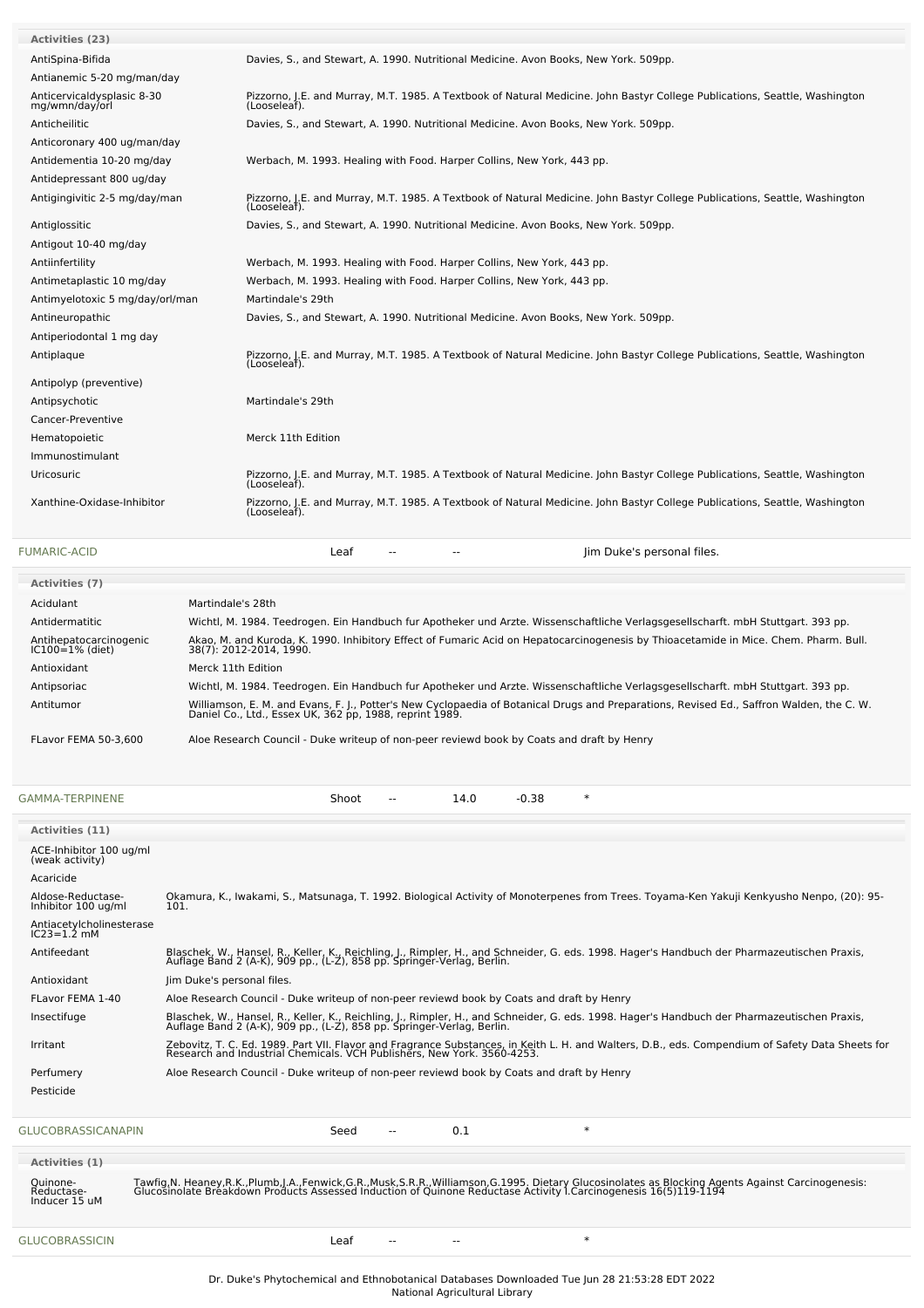| Activities (1)                                           |                                                                                         |                        |     |         |         |                                                                                                                                                                                                                                   |
|----------------------------------------------------------|-----------------------------------------------------------------------------------------|------------------------|-----|---------|---------|-----------------------------------------------------------------------------------------------------------------------------------------------------------------------------------------------------------------------------------|
| Quinone-Reductase-<br>Inducer 100 uM                     | Carcinogens. Proc. Nat. Acad. Sci., 94: 10367-10372.                                    |                        |     |         |         | Fahey, J. W., Zhang, Y., Talalay, P. 1997. Broccoli Sprouts: An Exceptionally Rich Source of Inducers of Enzymes that Protects Against Chemical                                                                                   |
| <b>GLUCOBRASSICIN</b>                                    |                                                                                         | Plant<br>$\sim$ $\sim$ | --  |         |         | $\ast$                                                                                                                                                                                                                            |
| Activities (1)                                           |                                                                                         |                        |     |         |         |                                                                                                                                                                                                                                   |
| Quinone-Reductase-<br>Inducer 100 uM                     |                                                                                         |                        |     |         |         | Fahey, J. W., Zhang, Y., Talalay, P. 1997. Broccoli Sprouts: An Exceptionally Rich Source of Inducers of Enzymes that Protects Against Chemical<br>Carcinogens. Proc. Nat. Acad. Sci., 94: 10367-10372.                           |
| <b>GLUCOERUCIN</b>                                       |                                                                                         | Leaf                   |     |         |         | Jeffery B. Harborne and H. Baxter, eds. 1983.<br>Phytochemical Dictionary. A Handbook of Bioactive<br>Compounds from Plants. Taylor & Frost, London. 791 pp.                                                                      |
| <b>GLUCOIBERIN</b>                                       |                                                                                         | Leaf<br>$\sim$         | $-$ |         |         | Jim Duke's personal files.                                                                                                                                                                                                        |
| Activities (1)                                           |                                                                                         |                        |     |         |         |                                                                                                                                                                                                                                   |
| Quinone-<br>Reductase-<br>Inducer 15 uM                  |                                                                                         |                        |     |         |         | Tawfig, N. Heaney, R.K., Plumb, J.A., Fenwick, G.R., Musk, S.R.R., Williamson, G.1995. Dietary Glucosinolates as Blocking Agents Against Carcinogenesis:<br>Glucosinolate Breakdown Products Assessed Induction of Quinone Reduct |
| <b>GLUCOIBERVERIN</b>                                    |                                                                                         | Leaf                   |     |         |         | Jeffery B. Harborne and H. Baxter, eds. 1983.<br>Phytochemical Dictionary. A Handbook of Bioactive<br>Compounds from Plants. Taylor & Frost, London. 791 pp.                                                                      |
| <b>GLUCONAPIN</b>                                        |                                                                                         | Seed<br>$\overline{a}$ |     | 2.3     |         | $\ast$                                                                                                                                                                                                                            |
| Activities (1)                                           |                                                                                         |                        |     |         |         |                                                                                                                                                                                                                                   |
| Quinone-<br>Reductase-<br>Inducer                        |                                                                                         |                        |     |         |         | Tawfig, N. Heaney, R.K., Plumb, J.A., Fenwick, G.R., Musk, S.R.R., Williamson, G.1995. Dietary Glucosinolates as Blocking Agents Against Carcinogenesis:<br>Glucosinolate Breakdown Products Assessed Induction of Quinone Reduct |
| <b>GLUCORAPHANIN</b>                                     |                                                                                         | Leaf<br>$\overline{a}$ | --  |         |         | Jim Duke's personal files.                                                                                                                                                                                                        |
| Activities (1)                                           |                                                                                         |                        |     |         |         |                                                                                                                                                                                                                                   |
| Quinone-Reductase-<br>Inducer 1 uM                       | Carcinogens. Proc. Nat. Acad. Sci., 94: 10367-10372.                                    |                        |     |         |         | Fahey, J. W., Zhang, Y., Talalay, P. 1997. Broccoli Sprouts: An Exceptionally Rich Source of Inducers of Enzymes that Protects Against Chemical                                                                                   |
| <b>GLUTAMIC-ACID</b>                                     |                                                                                         | 2700.0<br>Leaf         |     | 36099.0 | $-0.1$  | USDA's Ag Handbook 8 and sequelae)                                                                                                                                                                                                |
| <b>Activities (8)</b>                                    |                                                                                         |                        |     |         |         |                                                                                                                                                                                                                                   |
| Antialkali? 500-1,000<br>mg/day/orl/man<br>Antiepileptic | Martindale's 29th                                                                       |                        |     |         |         |                                                                                                                                                                                                                                   |
| Antihyperammonemic                                       | Martindale's 29th                                                                       |                        |     |         |         |                                                                                                                                                                                                                                   |
| Antilithic<br>Antiprostatitic 125-250 mg 3<br>x/day      | Werbach, M. 1993. Healing with Food. Harper Collins, New York, 443 pp.                  |                        |     |         |         | Pizzorno, J.E. and Murray, M.T. 1985. A Textbook of Natural Medicine. John Bastyr College Publications, Seattle, Washington (Looseleaf).                                                                                          |
| Antiretardation                                          | Frost, London. 791 pp.                                                                  |                        |     |         |         | Jeffery B. Harborne and H. Baxter, eds. 1983. Phytochemical Dictionary. A Handbook of Bioactive Compounds from Plants. Taylor &                                                                                                   |
| Anxiolytic                                               | Merck 11th Edition                                                                      |                        |     |         |         |                                                                                                                                                                                                                                   |
| Neurotoxic                                               | Frost, London. 791 pp.                                                                  |                        |     |         |         | Jeffery B. Harborne and H. Baxter, eds. 1983. Phytochemical Dictionary. A Handbook of Bioactive Compounds from Plants. Taylor &                                                                                                   |
| <b>GLYCINE</b>                                           |                                                                                         | 270.0<br>Leaf          |     | 3610.0  | $-1.81$ | USDA's Ag Handbook 8 and sequelae)                                                                                                                                                                                                |
| Activities (12)                                          |                                                                                         |                        |     |         |         |                                                                                                                                                                                                                                   |
| Antiacid                                                 | Martindale's 29th                                                                       |                        |     |         |         |                                                                                                                                                                                                                                   |
| Antialdosteronic                                         |                                                                                         |                        |     |         |         | Pizzorno, J.E. and Murray, M.T. 1985. A Textbook of Natural Medicine. John Bastyr College Publications, Seattle, Washington (Looseleaf).                                                                                          |
| Antidote (Hypoglycin-A)                                  | Martindale's 29th                                                                       |                        |     |         |         |                                                                                                                                                                                                                                   |
| Antiencephalopathic                                      | Martindale's 29th<br>Martindale's 29th                                                  |                        |     |         |         |                                                                                                                                                                                                                                   |
| Antigastritic<br>Antiprostatitic 125-250 mg 3            | Werbach, M. 1993. Healing with Food. Harper Collins, New York, 443 pp.                  |                        |     |         |         |                                                                                                                                                                                                                                   |
| x/day<br>Antipruritic                                    | Merck 11th Edition                                                                      |                        |     |         |         |                                                                                                                                                                                                                                   |
| Antisickling                                             |                                                                                         |                        |     |         |         | Ekeke, G.I. and Shode, F.O. 1988. Phenylalanine is the Predominant Antisickling Agent in Cajanus cajan Seed Extract. Planta Medica                                                                                                |
| Antiulcer                                                | 56(1): 41, 1990.<br>Martindale's 29th                                                   |                        |     |         |         |                                                                                                                                                                                                                                   |
| Cancer-Preventive                                        | Stitt, P. A. Why George Should Eat Broccoli. Dougherty Co, Milwaukee, WI, 1990, 399 pp. |                        |     |         |         |                                                                                                                                                                                                                                   |
| Neuroinhibitor                                           | Werbach, M. 1993. Healing with Food. Harper Collins, New York, 443 pp.                  |                        |     |         |         |                                                                                                                                                                                                                                   |
| Uricosuric                                               |                                                                                         |                        |     |         |         |                                                                                                                                                                                                                                   |
|                                                          |                                                                                         |                        |     |         |         |                                                                                                                                                                                                                                   |
| <b>GOITRIN</b>                                           |                                                                                         | Leaf                   |     |         |         | $\ast$                                                                                                                                                                                                                            |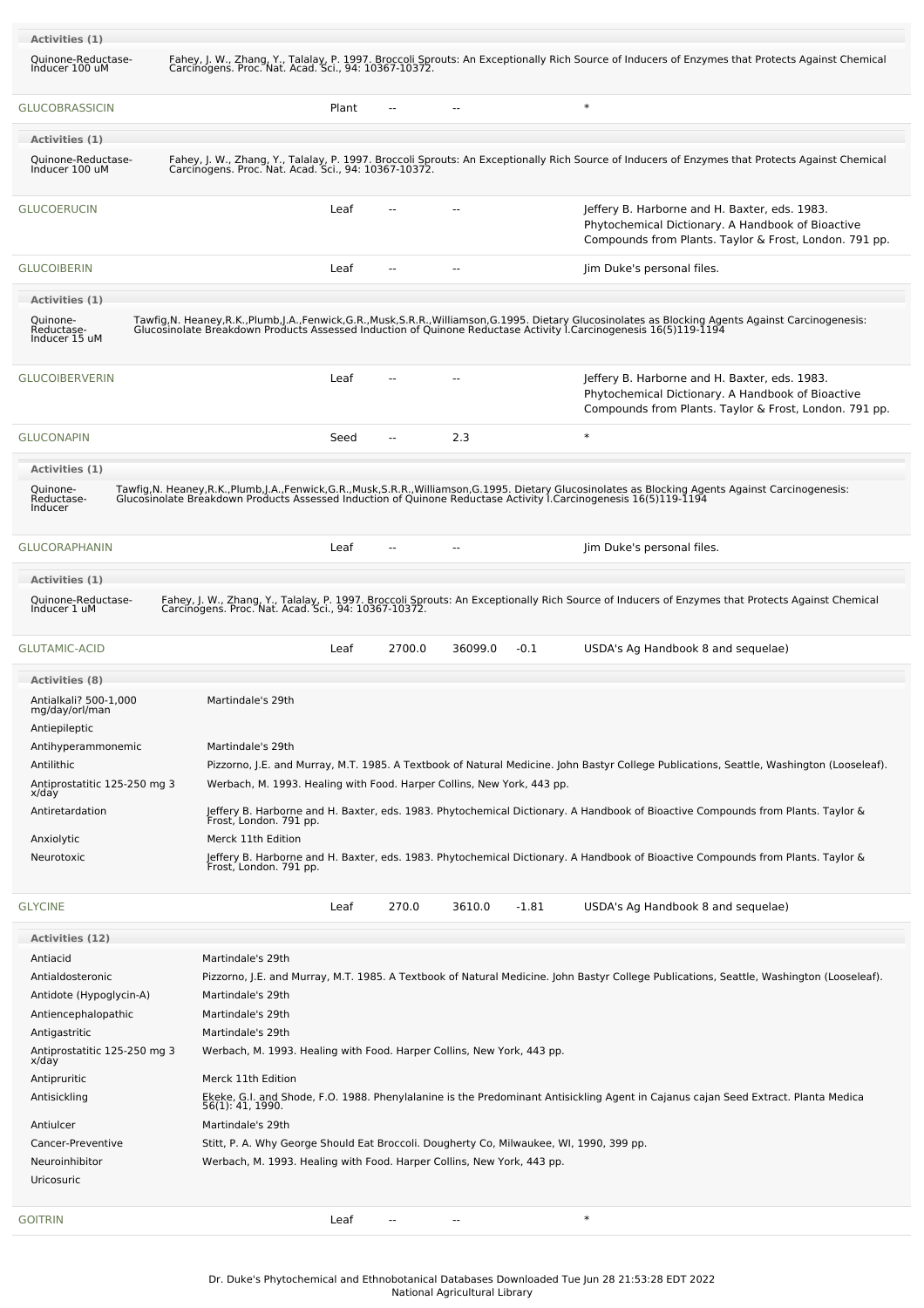| <b>Activities (2)</b>                |                    |                                                                                         |                          |                          |         |                                                                                                                                                                    |  |
|--------------------------------------|--------------------|-----------------------------------------------------------------------------------------|--------------------------|--------------------------|---------|--------------------------------------------------------------------------------------------------------------------------------------------------------------------|--|
| Antithyroid                          | Merck 11th Edition |                                                                                         |                          |                          |         |                                                                                                                                                                    |  |
| Goitrogenic                          |                    |                                                                                         |                          |                          |         | Jeffery B. Harborne and H. Baxter, eds. 1983. Phytochemical Dictionary. A Handbook of Bioactive Compounds from Plants. Taylor & Frost, London. 791 pp.             |  |
| <b>GOITRIN</b>                       |                    | Plant                                                                                   | $\overline{a}$           | $\overline{a}$           |         | $\ast$                                                                                                                                                             |  |
| <b>Activities (2)</b>                |                    |                                                                                         |                          |                          |         |                                                                                                                                                                    |  |
| Antithyroid                          | Merck 11th Edition |                                                                                         |                          |                          |         |                                                                                                                                                                    |  |
|                                      |                    |                                                                                         |                          |                          |         | Goitrogenic Jeffery B. Harborne and H. Baxter, eds. 1983. Phytochemical Dictionary. A Handbook of Bioactive Compounds from Plants. Taylor & Frost, London. 791 pp. |  |
| HEXACOSAN-1-OL                       |                    | Leaf                                                                                    |                          |                          |         | Jeffery B. Harborne and H. Baxter, eds. 1983.<br>Phytochemical Dictionary. A Handbook of Bioactive<br>Compounds from Plants. Taylor & Frost, London. 791 pp.       |  |
| <b>HEXOXIDASE</b>                    |                    | Leaf                                                                                    | $\overline{a}$           | $\sim$                   |         | Wealth of India.                                                                                                                                                   |  |
| <b>HISTAMINE</b>                     |                    | Leaf                                                                                    | $\sim$ $\sim$            | $\overline{\phantom{a}}$ |         | Wealth of India.                                                                                                                                                   |  |
| Activities (18)                      |                    |                                                                                         |                          |                          |         |                                                                                                                                                                    |  |
| Allergenic                           |                    |                                                                                         |                          |                          |         |                                                                                                                                                                    |  |
| AntiMeniere's                        |                    | Martindale's 28th                                                                       |                          |                          |         |                                                                                                                                                                    |  |
| Antichilblain                        |                    |                                                                                         |                          |                          |         | Jeffery B. Harborne and H. Baxter, eds. 1983. Phytochemical Dictionary. A Handbook of Bioactive Compounds from Plants. Taylor & Frost,<br>London. 791 pp.          |  |
| Antimigraine                         |                    | Martindale's 28th                                                                       |                          |                          |         |                                                                                                                                                                    |  |
| <b>Bronchoconstrictor</b>            | London. 791 pp.    |                                                                                         |                          |                          |         | Jeffery B. Harborne and H. Baxter, eds. 1983. Phytochemical Dictionary. A Handbook of Bioactive Compounds from Plants. Taylor & Frost,                             |  |
| Bronchostimulant                     |                    | Martindale's 28th                                                                       |                          |                          |         |                                                                                                                                                                    |  |
| Cardiovascular 0.15 mg/kg<br>ivn rbt |                    | O. Box 287, Caldwell NJ 07006.                                                          |                          |                          |         | Borchard, R. E., Barnes, C. D., and Eltherton, L. G. 1991. Drug Dosage in Laboratory Animals: A Handbook. (3rd Ed.) The Telford Press, Inc., P.                    |  |
| Gastrostimulant                      |                    | Martindale's 28th                                                                       |                          |                          |         |                                                                                                                                                                    |  |
| Histaminic<br>Antidote:Adrenaline    |                    | Martindale's 29th                                                                       |                          |                          |         |                                                                                                                                                                    |  |
| Hypotensive                          |                    | Martindale's 28th                                                                       |                          |                          |         |                                                                                                                                                                    |  |
| Irritant                             | Londón. 791 pp.    |                                                                                         |                          |                          |         | Jeffery B. Harborne and H. Baxter, eds. 1983. Phytochemical Dictionary. A Handbook of Bioactive Compounds from Plants. Taylor & Frost,                             |  |
| Myostimulant                         |                    | Martindale's 29th                                                                       |                          |                          |         |                                                                                                                                                                    |  |
| Radioprotective                      |                    | Martindale's 28th                                                                       |                          |                          |         |                                                                                                                                                                    |  |
| Secretogogue                         |                    | Martindale's 29th                                                                       |                          |                          |         |                                                                                                                                                                    |  |
| Spasmogenic<br>Tachycardic           |                    | Martindale's 29th                                                                       |                          |                          |         |                                                                                                                                                                    |  |
| Ulcerogenic 100 mg/kg ipr            |                    |                                                                                         |                          |                          |         |                                                                                                                                                                    |  |
| rat<br>Vasodilator                   |                    | Martindale's 29th                                                                       |                          |                          |         |                                                                                                                                                                    |  |
|                                      |                    |                                                                                         |                          |                          |         |                                                                                                                                                                    |  |
| <b>HISTIDINE</b>                     |                    | Leaf                                                                                    | 250.0                    | 3343.0                   | $-1.02$ | USDA's Ag Handbook 8 and sequelae)                                                                                                                                 |  |
| <b>Activities (7)</b>                |                    |                                                                                         |                          |                          |         |                                                                                                                                                                    |  |
| Antiarteriosclerotic                 |                    |                                                                                         |                          |                          |         |                                                                                                                                                                    |  |
| Antinephritic                        | pp.                |                                                                                         |                          |                          |         | Jeffery B. Harborne and H. Baxter, eds. 1983. Phytochemical Dictionary. A Handbook of Bioactive Compounds from Plants. Taylor & Frost, London. 791                 |  |
| Antioxidant                          |                    |                                                                                         |                          |                          |         |                                                                                                                                                                    |  |
| Antiulcer<br>Antiuremic              |                    |                                                                                         |                          |                          |         | Jeffery B. Harborne and H. Baxter, eds. 1983. Phytochemical Dictionary. A Handbook of Bioactive Compounds from Plants. Taylor & Frost, London. 791                 |  |
| Essential                            | pp.                |                                                                                         |                          |                          |         | Jeffery B. Harborne and H. Baxter, eds. 1983. Phytochemical Dictionary. A Handbook of Bioactive Compounds from Plants. Taylor & Frost, London. 791                 |  |
| Oxidant                              | pp.                |                                                                                         |                          |                          |         |                                                                                                                                                                    |  |
|                                      |                    |                                                                                         |                          |                          |         |                                                                                                                                                                    |  |
| HYDROXYDIMETHYLBENZOPHENONE          |                    | Leaf                                                                                    | ۰.                       |                          |         | $\ast$                                                                                                                                                             |  |
| INDOLE-3-ACETONITRILE                |                    | Leaf                                                                                    | $\overline{\phantom{a}}$ | $\sim$                   |         | $\ast$                                                                                                                                                             |  |
| Activities (3)                       |                    |                                                                                         |                          |                          |         |                                                                                                                                                                    |  |
| Antitumor                            |                    |                                                                                         |                          |                          |         |                                                                                                                                                                    |  |
| Cancer-<br>Preventive                |                    | Stitt, P. A. Why George Should Eat Broccoli. Dougherty Co, Milwaukee, WI, 1990, 399 pp. |                          |                          |         |                                                                                                                                                                    |  |
| Phytohormone                         | pp.                |                                                                                         |                          |                          |         | Jeffery B. Harborne and H. Baxter, eds. 1983. Phytochemical Dictionary. A Handbook of Bioactive Compounds from Plants. Taylor & Frost, London. 791                 |  |
| INDOLE-3-ACETONITRILE                |                    | Plant                                                                                   | --                       | $\overline{\phantom{a}}$ |         | $\ast$                                                                                                                                                             |  |
|                                      |                    |                                                                                         |                          |                          |         |                                                                                                                                                                    |  |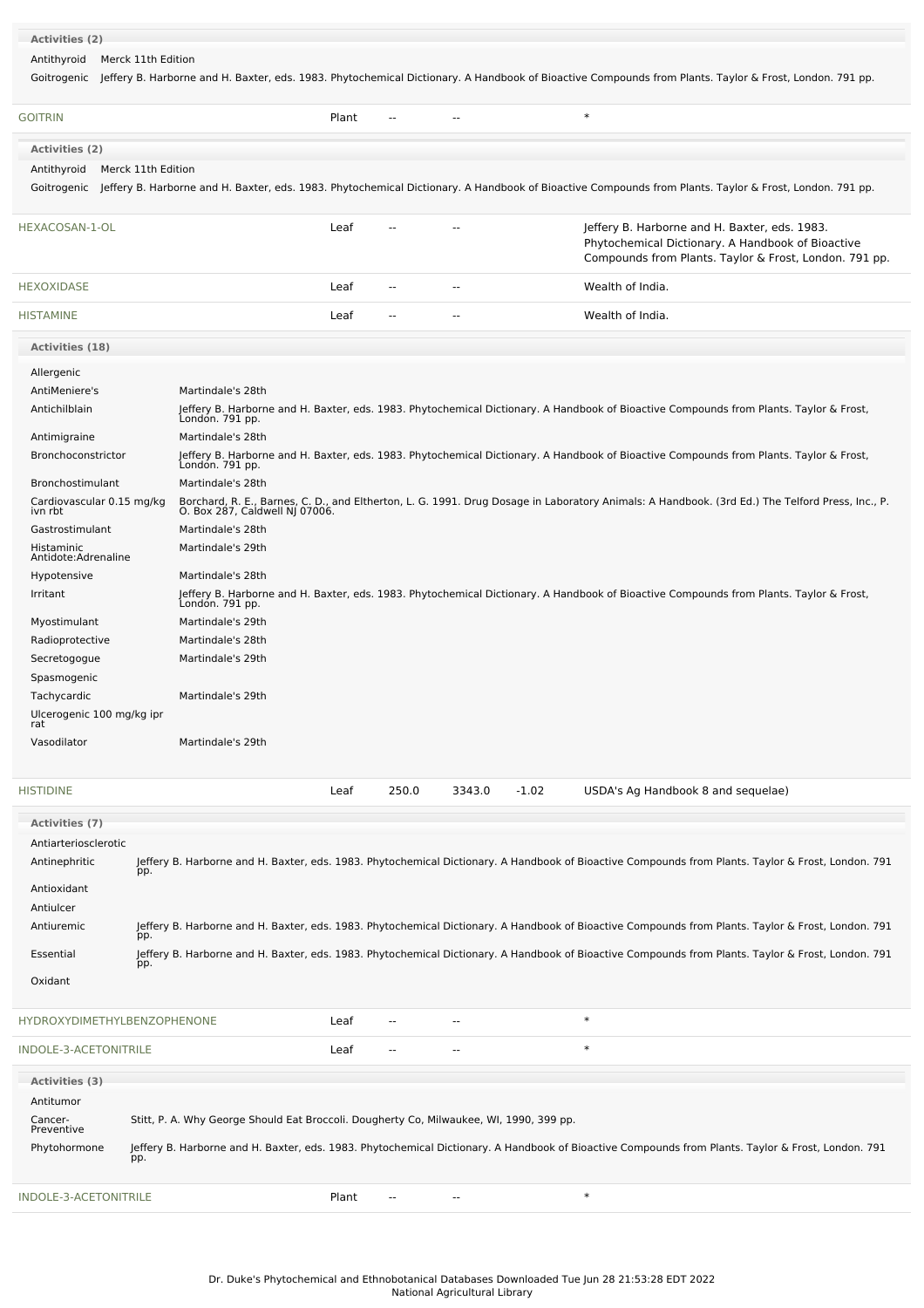| Activities (3)        |                                                                                                                                                           |
|-----------------------|-----------------------------------------------------------------------------------------------------------------------------------------------------------|
| Antitumor             |                                                                                                                                                           |
|                       |                                                                                                                                                           |
| Cancer-<br>Preventive | Stitt, P. A. Why George Should Eat Broccoli. Dougherty Co, Milwaukee, WI, 1990, 399 pp.                                                                   |
| Phytohormone          | Jeffery B. Harborne and H. Baxter, eds. 1983. Phytochemical Dictionary. A Handbook of Bioactive Compounds from Plants. Taylor & Frost, London. 791<br>pp. |

| INDOLE-3-ALDEHYDE                             | Leaf                                                                                    | ц.                       | Wealth of India.                                                                                                                                                                                                             |
|-----------------------------------------------|-----------------------------------------------------------------------------------------|--------------------------|------------------------------------------------------------------------------------------------------------------------------------------------------------------------------------------------------------------------------|
| INDOLE-3-CARBINOL                             | Leaf                                                                                    | $\overline{a}$<br>$\sim$ | $\ast$                                                                                                                                                                                                                       |
| Activities (32)                               |                                                                                         |                          |                                                                                                                                                                                                                              |
| Amphiestrogenic                               |                                                                                         |                          |                                                                                                                                                                                                                              |
| Anticancer (Cervix) 200-400<br>mg/day         |                                                                                         |                          |                                                                                                                                                                                                                              |
| Antiestrogenic                                |                                                                                         |                          |                                                                                                                                                                                                                              |
| Antiinflammatory                              |                                                                                         |                          |                                                                                                                                                                                                                              |
| Antilupus                                     |                                                                                         |                          |                                                                                                                                                                                                                              |
| Antimetastatic                                |                                                                                         |                          |                                                                                                                                                                                                                              |
| Antipapillomic 200-400<br>mg/day              |                                                                                         |                          |                                                                                                                                                                                                                              |
| Antiproliferant                               |                                                                                         |                          |                                                                                                                                                                                                                              |
| Antiproliferant                               |                                                                                         |                          |                                                                                                                                                                                                                              |
| Antirespirotic                                |                                                                                         |                          |                                                                                                                                                                                                                              |
| Antithyroid                                   |                                                                                         |                          |                                                                                                                                                                                                                              |
| Antitumor                                     |                                                                                         |                          |                                                                                                                                                                                                                              |
| Antitumor                                     |                                                                                         |                          |                                                                                                                                                                                                                              |
| Antitumor (Breast)                            |                                                                                         |                          |                                                                                                                                                                                                                              |
| Antitumor (Cervix)                            |                                                                                         |                          |                                                                                                                                                                                                                              |
| Antitumor (Colon)                             |                                                                                         |                          |                                                                                                                                                                                                                              |
| Antitumor (Prostate)                          |                                                                                         |                          |                                                                                                                                                                                                                              |
| Apoptotic                                     |                                                                                         |                          |                                                                                                                                                                                                                              |
| Cancer-Preventive                             | Stitt, P. A. Why George Should Eat Broccoli. Dougherty Co, Milwaukee, WI, 1990, 399 pp. |                          |                                                                                                                                                                                                                              |
| Carcinogenic                                  |                                                                                         |                          |                                                                                                                                                                                                                              |
| Chemopreventive                               |                                                                                         |                          |                                                                                                                                                                                                                              |
| <b>DNA-Protective</b>                         |                                                                                         |                          |                                                                                                                                                                                                                              |
| Detoxicant                                    | Joseph, J., Nadeau, D. and Underwood, A. 2001. The Color Code. Hyperion, NY.            |                          |                                                                                                                                                                                                                              |
| Estrogenic                                    |                                                                                         |                          |                                                                                                                                                                                                                              |
| Genotoxic                                     |                                                                                         |                          |                                                                                                                                                                                                                              |
| Hepatoprotective                              |                                                                                         |                          |                                                                                                                                                                                                                              |
| Mutagenic                                     |                                                                                         |                          |                                                                                                                                                                                                                              |
| NF-kB-Inhibitor                               |                                                                                         |                          |                                                                                                                                                                                                                              |
| NO-Inhibitor                                  |                                                                                         |                          |                                                                                                                                                                                                                              |
| P450-Inducer                                  |                                                                                         |                          |                                                                                                                                                                                                                              |
| Quinone-Reductase-Inducer<br>50 mg/kg igs mus |                                                                                         |                          | Shertzer, H. G., Sainsbury, M. 1991. Intrinsic Acute Toxicity and Hepatic Enzyme Inducing Properties of the Chemoprotectants Indole-3-<br>carbinol and 5,10-dihydroindeno[1,2-b]indole in Fold Chem Toxicol, 29(4): 237-242. |
| Tumor-Promoter                                |                                                                                         |                          | Nigg, H.N. and Seigler, D.S., eds. 1992. Phytochemical Resources for Medicine and Agriculture. Plenum Press, New York. 445 pp.                                                                                               |
| INDOLE-3-CARBINOL                             | Plant                                                                                   | $\overline{a}$<br>--     | $\ast$                                                                                                                                                                                                                       |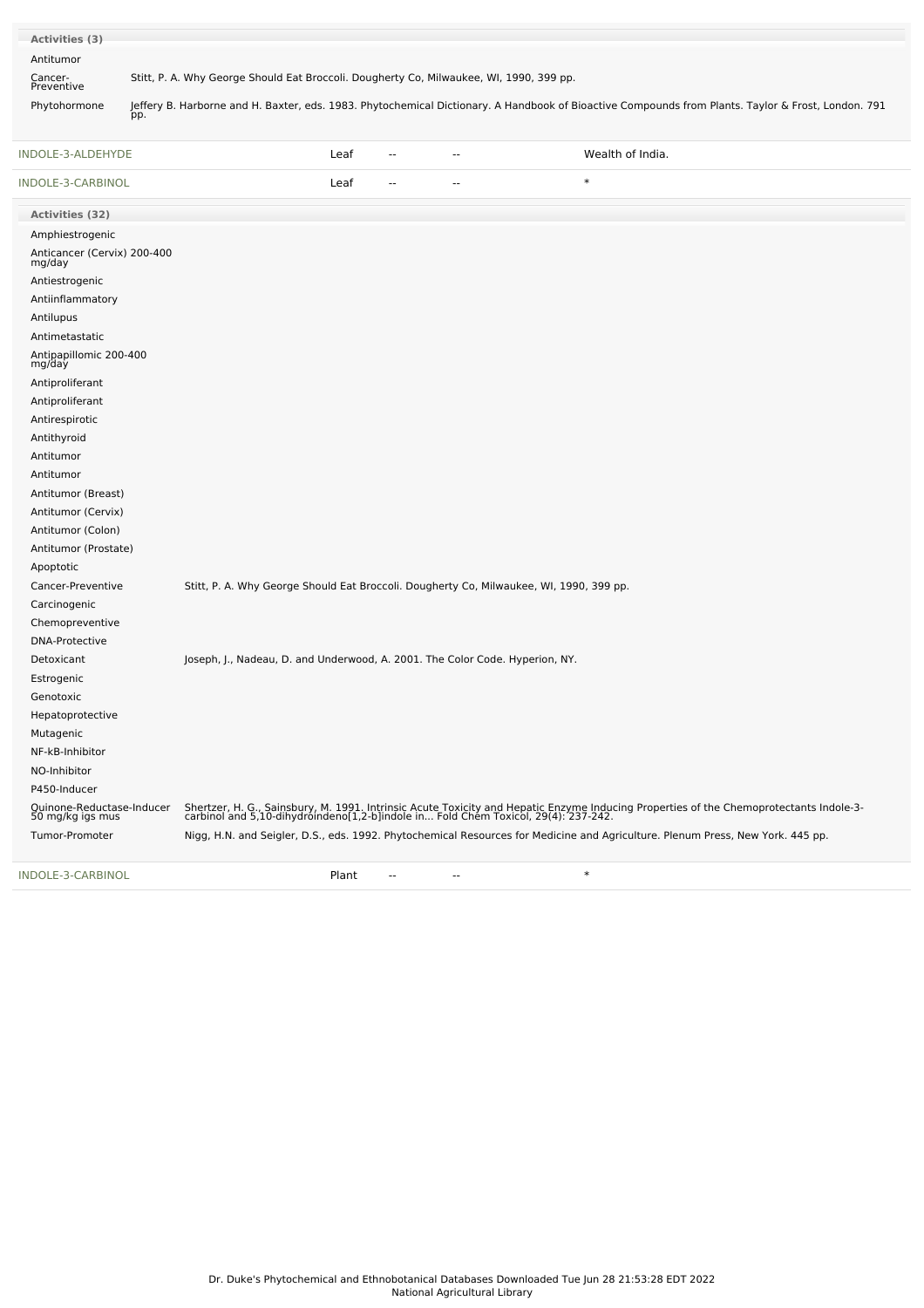| Activities (32)                               |                                                                                         |       |                          |                          |         |                                                                                                                                                                                                                              |  |
|-----------------------------------------------|-----------------------------------------------------------------------------------------|-------|--------------------------|--------------------------|---------|------------------------------------------------------------------------------------------------------------------------------------------------------------------------------------------------------------------------------|--|
| Amphiestrogenic                               |                                                                                         |       |                          |                          |         |                                                                                                                                                                                                                              |  |
| Anticancer (Cervix) 200-400<br>mg/day         |                                                                                         |       |                          |                          |         |                                                                                                                                                                                                                              |  |
| Antiestrogenic                                |                                                                                         |       |                          |                          |         |                                                                                                                                                                                                                              |  |
| Antiinflammatory                              |                                                                                         |       |                          |                          |         |                                                                                                                                                                                                                              |  |
| Antilupus                                     |                                                                                         |       |                          |                          |         |                                                                                                                                                                                                                              |  |
| Antimetastatic                                |                                                                                         |       |                          |                          |         |                                                                                                                                                                                                                              |  |
| Antipapillomic 200-400<br>mg/day              |                                                                                         |       |                          |                          |         |                                                                                                                                                                                                                              |  |
| Antiproliferant                               |                                                                                         |       |                          |                          |         |                                                                                                                                                                                                                              |  |
| Antiproliferant                               |                                                                                         |       |                          |                          |         |                                                                                                                                                                                                                              |  |
| Antirespirotic                                |                                                                                         |       |                          |                          |         |                                                                                                                                                                                                                              |  |
| Antithyroid                                   |                                                                                         |       |                          |                          |         |                                                                                                                                                                                                                              |  |
| Antitumor                                     |                                                                                         |       |                          |                          |         |                                                                                                                                                                                                                              |  |
| Antitumor                                     |                                                                                         |       |                          |                          |         |                                                                                                                                                                                                                              |  |
| Antitumor (Breast)                            |                                                                                         |       |                          |                          |         |                                                                                                                                                                                                                              |  |
| Antitumor (Cervix)                            |                                                                                         |       |                          |                          |         |                                                                                                                                                                                                                              |  |
| Antitumor (Colon)                             |                                                                                         |       |                          |                          |         |                                                                                                                                                                                                                              |  |
| Antitumor (Prostate)<br>Apoptotic             |                                                                                         |       |                          |                          |         |                                                                                                                                                                                                                              |  |
| Cancer-Preventive                             | Stitt, P. A. Why George Should Eat Broccoli. Dougherty Co, Milwaukee, WI, 1990, 399 pp. |       |                          |                          |         |                                                                                                                                                                                                                              |  |
| Carcinogenic                                  |                                                                                         |       |                          |                          |         |                                                                                                                                                                                                                              |  |
| Chemopreventive                               |                                                                                         |       |                          |                          |         |                                                                                                                                                                                                                              |  |
| <b>DNA-Protective</b>                         |                                                                                         |       |                          |                          |         |                                                                                                                                                                                                                              |  |
| Detoxicant                                    | Joseph, J., Nadeau, D. and Underwood, A. 2001. The Color Code. Hyperion, NY.            |       |                          |                          |         |                                                                                                                                                                                                                              |  |
| Estrogenic                                    |                                                                                         |       |                          |                          |         |                                                                                                                                                                                                                              |  |
| Genotoxic                                     |                                                                                         |       |                          |                          |         |                                                                                                                                                                                                                              |  |
| Hepatoprotective                              |                                                                                         |       |                          |                          |         |                                                                                                                                                                                                                              |  |
| Mutagenic                                     |                                                                                         |       |                          |                          |         |                                                                                                                                                                                                                              |  |
| NF-kB-Inhibitor<br>NO-Inhibitor               |                                                                                         |       |                          |                          |         |                                                                                                                                                                                                                              |  |
| P450-Inducer                                  |                                                                                         |       |                          |                          |         |                                                                                                                                                                                                                              |  |
|                                               |                                                                                         |       |                          |                          |         |                                                                                                                                                                                                                              |  |
|                                               |                                                                                         |       |                          |                          |         |                                                                                                                                                                                                                              |  |
| Quinone-Reductase-Inducer<br>50 mg/kg igs mus |                                                                                         |       |                          |                          |         | Shertzer, H. G., Sainsbury, M. 1991. Intrinsic Acute Toxicity and Hepatic Enzyme Inducing Properties of the Chemoprotectants Indole-3-<br>carbinol and 5,10-dihydroindeno[1,2-b]indole in Fold Chem Toxicol, 29(4): 237-242. |  |
| Tumor-Promoter                                |                                                                                         |       |                          |                          |         | Nigg, H.N. and Seigler, D.S., eds. 1992. Phytochemical Resources for Medicine and Agriculture. Plenum Press, New York. 445 pp.                                                                                               |  |
|                                               |                                                                                         |       |                          |                          |         |                                                                                                                                                                                                                              |  |
| INDOLE-3-CARBOXALDEHYDE                       |                                                                                         | Shoot |                          |                          |         | Jim Duke's personal files.                                                                                                                                                                                                   |  |
| INDOLE-3-CARBOXIC-ACID                        |                                                                                         | Leaf  | $\overline{\phantom{a}}$ | $\sim$ $\sim$            |         | Wealth of India.                                                                                                                                                                                                             |  |
| INDOYL-3,3'-DIMETHANE                         |                                                                                         | Shoot | $\overline{\phantom{a}}$ | $\overline{\phantom{a}}$ |         | Jim Duke's personal files.                                                                                                                                                                                                   |  |
| <b>IRON</b>                                   |                                                                                         | Leaf  | 4.0                      | 151.0                    | $-0.54$ | $\ast$                                                                                                                                                                                                                       |  |
| Activities (6)                                |                                                                                         |       |                          |                          |         |                                                                                                                                                                                                                              |  |
| Antiakathisic                                 | Martindale's 29th                                                                       |       |                          |                          |         |                                                                                                                                                                                                                              |  |
| Antianemic                                    | Martindale's 29th                                                                       |       |                          |                          |         |                                                                                                                                                                                                                              |  |
| Anticanker                                    |                                                                                         |       |                          |                          |         |                                                                                                                                                                                                                              |  |
| Anticheilitic                                 |                                                                                         |       |                          |                          |         | Davies, S., and Stewart, A. 1990. Nutritional Medicine. Avon Books, New York. 509pp.                                                                                                                                         |  |
| Antimenorrhagic 100<br>mg/day/wmn/orl         |                                                                                         |       |                          |                          |         | Pizzorno, J.E. and Murray, M.T. 1985. A Textbook of Natural Medicine. John Bastyr College Publications, Seattle, Washington<br>(Looseleaf).                                                                                  |  |
| Prooxidant                                    |                                                                                         |       |                          |                          |         |                                                                                                                                                                                                                              |  |
|                                               |                                                                                         |       |                          |                          |         |                                                                                                                                                                                                                              |  |
| <b>ISOLEUCINE</b>                             |                                                                                         | Leaf  | 610.0                    | 8156.0                   | $-1.01$ | USDA's Ag Handbook 8 and sequelae)                                                                                                                                                                                           |  |
| Activities (3)                                |                                                                                         |       |                          |                          |         |                                                                                                                                                                                                                              |  |
| Antiencephalopathic? Martindale's 29th        |                                                                                         |       |                          |                          |         |                                                                                                                                                                                                                              |  |
| Antipellagric                                 | Martindale's 28th                                                                       |       |                          |                          |         |                                                                                                                                                                                                                              |  |
| Essential                                     |                                                                                         |       |                          |                          |         | Jeffery B. Harborne and H. Baxter, eds. 1983. Phytochemical Dictionary. A Handbook of Bioactive Compounds from Plants. Taylor & Frost, London.<br>791 pp.                                                                    |  |
|                                               |                                                                                         |       | $\overline{\phantom{a}}$ | $\overline{a}$           |         | $\ast$                                                                                                                                                                                                                       |  |
| <b>ISOMENTHOL</b>                             |                                                                                         | Plant |                          |                          |         |                                                                                                                                                                                                                              |  |
| Activities (1)                                |                                                                                         |       |                          |                          |         |                                                                                                                                                                                                                              |  |
| Antiacetylcholinesterase IC29=1.2 mM          |                                                                                         |       |                          |                          |         |                                                                                                                                                                                                                              |  |
| <b>ISOMENTHOL</b>                             |                                                                                         | Leaf  | $\sim$                   | $\overline{\phantom{a}}$ |         | $\ast$                                                                                                                                                                                                                       |  |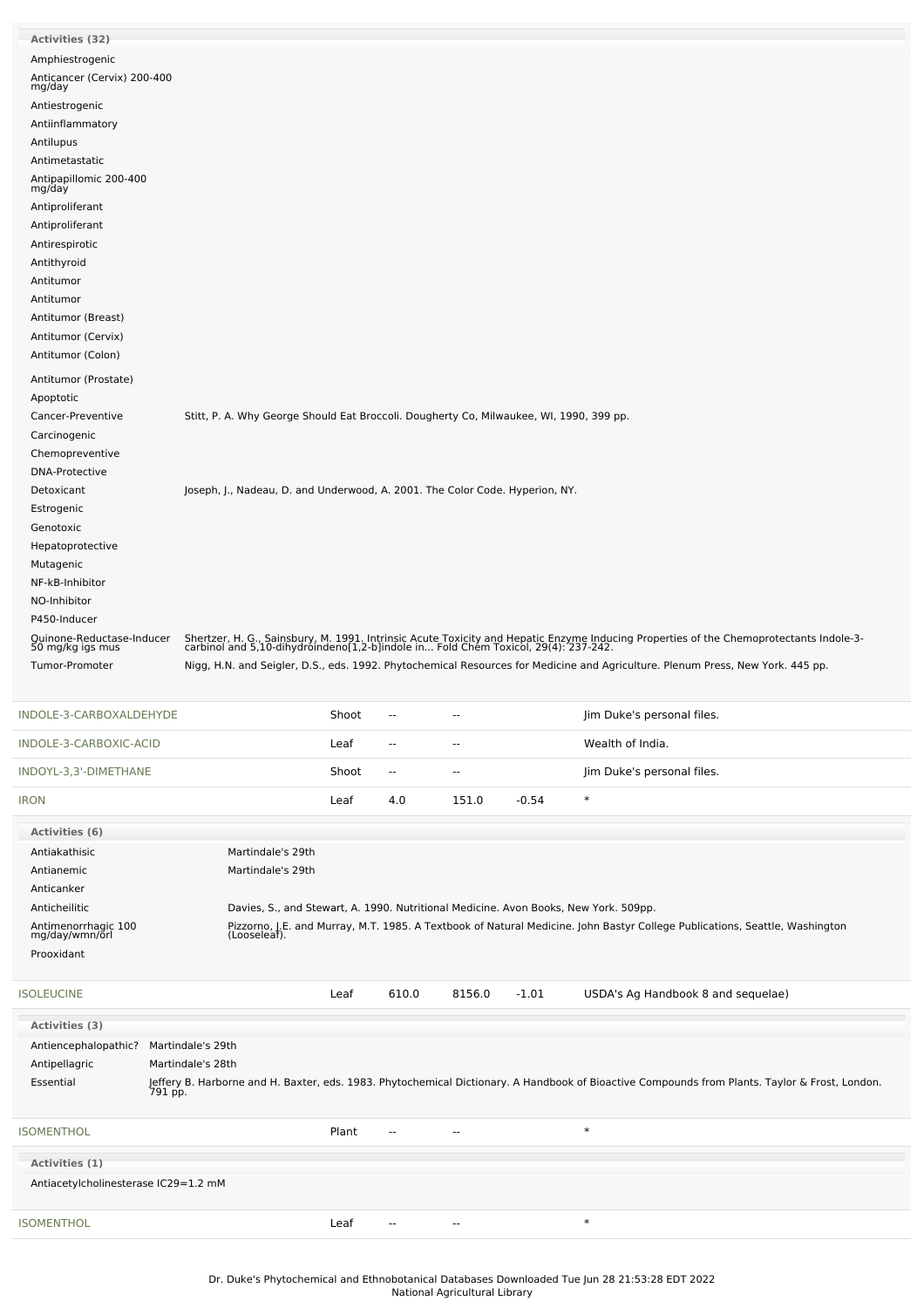| Activities (1)<br>Antiacetylcholinesterase IC29=1.2 mM |                                                                                         |      |               |       |      |                                                                                                                                                                                                                                   |
|--------------------------------------------------------|-----------------------------------------------------------------------------------------|------|---------------|-------|------|-----------------------------------------------------------------------------------------------------------------------------------------------------------------------------------------------------------------------------------|
| JASMONIC-ACID                                          |                                                                                         | Leaf | $\sim$ $\sim$ | $-$   |      | Jim Duke's personal files.                                                                                                                                                                                                        |
| KAEMPFEROL                                             |                                                                                         | Leaf | 100.0         | 300.0 | 0.77 | Jim Duke's personal files.                                                                                                                                                                                                        |
|                                                        |                                                                                         |      |               |       |      |                                                                                                                                                                                                                                   |
| <b>Activities (75)</b>                                 |                                                                                         |      |               |       |      |                                                                                                                                                                                                                                   |
| 11B-HSD-Inhibitor                                      |                                                                                         |      |               |       |      |                                                                                                                                                                                                                                   |
| 5-Lipoxygenase-<br>Inhibitor IC50 (uM)=20              |                                                                                         |      |               |       |      |                                                                                                                                                                                                                                   |
| Aldose-Reductase-                                      |                                                                                         |      |               |       |      | Oliveira, T. T., Nagem, T. J., Miranda, L. C. G., Paula, V. F., Teixeira, M. A. 1997. Inhibitory Action on Aldose Reductase by Soybean Flavonoids. J<br>Braz Chem Soc, 8(3): 211-213.                                             |
| Inhibitor 100 uM                                       |                                                                                         |      |               |       |      |                                                                                                                                                                                                                                   |
| Antiaflatoxin IC50=8.73<br>uМ                          |                                                                                         |      |               |       |      |                                                                                                                                                                                                                                   |
| Antiaflatoxin IC50=3.28<br>ppm                         |                                                                                         |      |               |       |      |                                                                                                                                                                                                                                   |
| Antiaggregant 30 uM                                    |                                                                                         |      |               |       |      |                                                                                                                                                                                                                                   |
| Antiallergic                                           |                                                                                         |      |               |       |      |                                                                                                                                                                                                                                   |
| Antibacterial 20 ug/ml                                 |                                                                                         |      |               |       |      |                                                                                                                                                                                                                                   |
| Anticancer                                             |                                                                                         |      |               |       |      |                                                                                                                                                                                                                                   |
| Antifertility 250                                      | Important Plant Species. Plantes medicinales et phytotherapie, 23: 193-201, 1989.       |      |               |       |      | Kumar, P., Dixit*, V.P., and Khanna, P. Antifertility Studies of Kaempferol: Isolation and Identification from Tissue Culture of some Medicinally                                                                                 |
| mg/kg/day/60 days/orl<br>rat                           |                                                                                         |      |               |       |      |                                                                                                                                                                                                                                   |
| Antigingivitic 20 ug/ml                                |                                                                                         |      |               |       |      |                                                                                                                                                                                                                                   |
| Antiherpetic 23-92<br>ug/ml                            |                                                                                         |      |               |       |      | Amoros, M., Simoes, C.M.O., Girre, L., et al. Synergistic Effect Of Flavones And Flavonols Against Herpes Simplex Virus Type 1 In Cell Culture.<br>Comparison With The Antiviral Activity Of Propolis. J. of Natural Products 55( |
| Antihistaminic                                         |                                                                                         |      |               |       |      | Williamson, E. M. and Evans, F. J., Potter's New Cyclopaedia of Botanical Drugs and Preparations, Revised Ed., Saffron Walden, the C. W. Daniel<br>Co., Ltd., Essex UK, 362 pp, 1988, reprint 1989.                               |
| Antiimplantation                                       |                                                                                         |      |               |       |      |                                                                                                                                                                                                                                   |
| Antiinflammatory 20                                    |                                                                                         |      |               |       |      |                                                                                                                                                                                                                                   |
| mg/kg                                                  |                                                                                         |      |               |       |      |                                                                                                                                                                                                                                   |
| Antiinflammatory 200<br>mg/kg ipr rat                  |                                                                                         |      |               |       |      |                                                                                                                                                                                                                                   |
| Antileukemic IC50=3.1                                  | Life Sciences 55: 1061.                                                                 |      |               |       |      |                                                                                                                                                                                                                                   |
| ug/ml<br>Antilymphocytic                               |                                                                                         |      |               |       |      | Jeffery B. Harborne and H. Baxter, eds. 1983. Phytochemical Dictionary. A Handbook of Bioactive Compounds from Plants. Taylor & Frost,                                                                                            |
|                                                        | Londón. 791 pp.                                                                         |      |               |       |      |                                                                                                                                                                                                                                   |
| Antimutagenic<br>ID50=10-40 nM                         | Symposium Series 507.ACS, Washington 402 pp.                                            |      |               |       |      | Phenolic Compounds in Food and Their Effects on Health. Antioxidants & Cancer Prevention. Huang, M.T., Ho, C.T. and Lee, C.Y. eds. 1992. ACS                                                                                      |
| Antioxidant IC50=40 uM                                 |                                                                                         |      |               |       |      |                                                                                                                                                                                                                                   |
| Antioxidant 3/4<br>quercetin                           |                                                                                         |      |               |       |      |                                                                                                                                                                                                                                   |
| Antioxidant IC50=1.2                                   |                                                                                         |      |               |       |      |                                                                                                                                                                                                                                   |
| ug/ml                                                  |                                                                                         |      |               |       |      |                                                                                                                                                                                                                                   |
| Antiperiodontic 20<br>ug/ml                            |                                                                                         |      |               |       |      |                                                                                                                                                                                                                                   |
| Antiplaque 20 ug/ml                                    |                                                                                         |      |               |       |      |                                                                                                                                                                                                                                   |
| Antiradicular 7 x<br>quercetin                         |                                                                                         |      |               |       |      |                                                                                                                                                                                                                                   |
| Antiseptic 20 ug/ml                                    |                                                                                         |      |               |       |      |                                                                                                                                                                                                                                   |
| Antiserotonin 200                                      |                                                                                         |      |               |       |      |                                                                                                                                                                                                                                   |
| mg/kg ipr rat<br>Antispasmodic                         |                                                                                         |      |               |       |      | Williamson, E. M. and Evans, F. J., Potter's New Cyclopaedia of Botanical Drugs and Preparations, Revised Ed., Saffron Walden, the C. W. Daniel                                                                                   |
|                                                        | Co., Ltd., Essex UK, 362 pp, 1988, reprint 1989.                                        |      |               |       |      |                                                                                                                                                                                                                                   |
| Antistaphylococcic                                     |                                                                                         |      |               |       |      |                                                                                                                                                                                                                                   |
| Antitumor<br>Antitumor-Promoter                        |                                                                                         |      |               |       |      |                                                                                                                                                                                                                                   |
| Antiulcer 50-200 mg/kg                                 |                                                                                         |      |               |       |      | Yasukawa, K., Takido, M., Takeuchi, M., Sato, Y., Nitta, K., and Nakagawa, S. 1989. Inhibitory Effects of Flavonol Glycosides on 12-0-<br>TetradecanoyIphorbol-13-acetate-Induced Tumor Promotion. Chem. Pharm. Bull. 38(3): 774- |
| ipr rat                                                |                                                                                         |      |               |       |      |                                                                                                                                                                                                                                   |
| Antiviral 23-92 ug/ml<br>Apoptotic 60 uM               |                                                                                         |      |               |       |      |                                                                                                                                                                                                                                   |
| Aromatase-Inhibitor                                    | Journal of Medicinal Food 2: 235.1999.                                                  |      |               |       |      |                                                                                                                                                                                                                                   |
| $IC12=1$ uM/l                                          |                                                                                         |      |               |       |      |                                                                                                                                                                                                                                   |
| COX-2-Inhibitor                                        |                                                                                         |      |               |       |      |                                                                                                                                                                                                                                   |
| Cancer-Preventive<br>Carcinogenic                      | Stitt, P. A. Why George Should Eat Broccoli. Dougherty Co, Milwaukee, WI, 1990, 399 pp. |      |               |       |      | Hutchings, A, Scott, AH, Lewis, G, and Cunningham, A. 1996. Zulu Medicinal Plants. An inventory. University of Natal Press, Pietermaritzburg.                                                                                     |
|                                                        | 450 pp.                                                                                 |      |               |       |      |                                                                                                                                                                                                                                   |
| Choleretic                                             |                                                                                         |      |               |       |      | Leung, A. Y. and Foster, S. 1995. Encyclopedia of Common Natural Ingredients 2nd Ed. John Wiley & Sons, New York. 649 pp.                                                                                                         |
| Copper-Chelator                                        |                                                                                         |      |               |       |      |                                                                                                                                                                                                                                   |
| Cyclooxygenase-<br>Inhibitor IC50 (uM) =20             |                                                                                         |      |               |       |      |                                                                                                                                                                                                                                   |
| Cytotoxic                                              |                                                                                         |      |               |       |      |                                                                                                                                                                                                                                   |
| Diaphoretic?<br>Diuretic                               | Lawrence Review of Natural Products, Dec-90.                                            |      |               |       |      |                                                                                                                                                                                                                                   |
|                                                        | Estrogenic EC50=0.1-25 Journal of Medicinal Food 2: 227.1999.                           |      |               |       |      |                                                                                                                                                                                                                                   |
| uM/l                                                   |                                                                                         |      |               |       |      |                                                                                                                                                                                                                                   |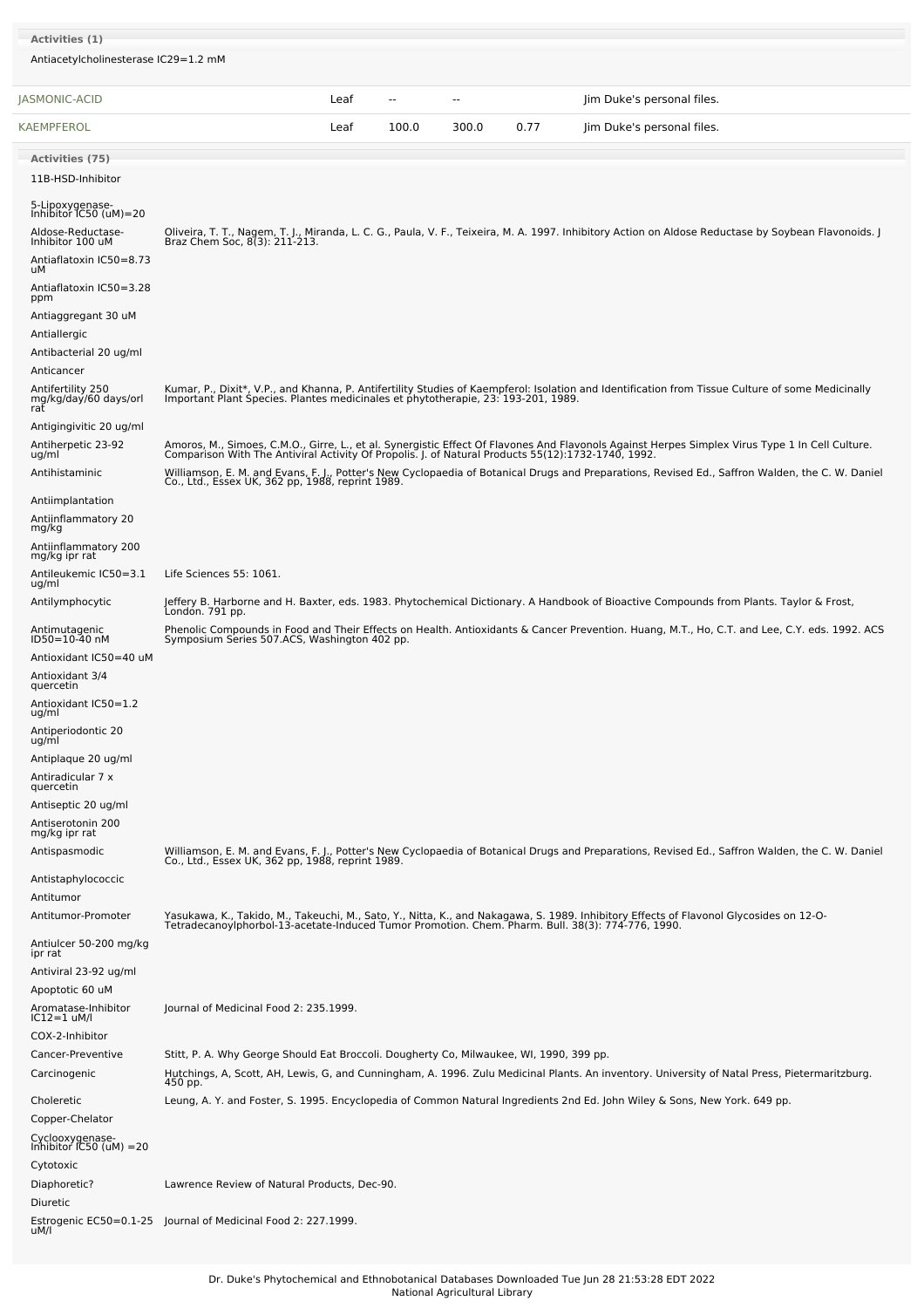| LINOLEIC-ACID                                                        |                                                                             | Leaf | 350.0                    | 4680.0                   | $-0.59$ | USDA's Ag Handbook 8 and sequelae)                                                                                                                                                                                                |
|----------------------------------------------------------------------|-----------------------------------------------------------------------------|------|--------------------------|--------------------------|---------|-----------------------------------------------------------------------------------------------------------------------------------------------------------------------------------------------------------------------------------|
| Antiencephalopathic Martindale's 29th<br>Essential                   |                                                                             |      |                          |                          |         | Jeffery B. Harborne and H. Baxter, eds. 1983. Phytochemical Dictionary. A Handbook of Bioactive Compounds from Plants. Taylor & Frost, London.<br>791 pp.                                                                         |
| <b>LEUCINE</b><br><b>Activities (2)</b>                              |                                                                             | Leaf | 630.0                    | 8423.0                   | $-1.25$ | USDA's Ag Handbook 8 and sequelae)                                                                                                                                                                                                |
| LEAD                                                                 |                                                                             | Leaf | 0.002                    | 5.8                      | $-0.53$ | $\ast$                                                                                                                                                                                                                            |
| LANTHANUM                                                            |                                                                             | Leaf | 6.7                      | 20.3                     | 0.27    | $\ast$                                                                                                                                                                                                                            |
| KILOCALORIES                                                         |                                                                             | Leaf | 240.0                    | 3209.0                   | 0.31    | USDA's Ag Handbook 8 and sequelae)                                                                                                                                                                                                |
| Activities (1)<br>Antiinflammatory                                   |                                                                             |      |                          |                          |         |                                                                                                                                                                                                                                   |
| KAEMPFEROL-7-GLUCOSIDE                                               |                                                                             | Leaf | --                       | $\overline{\phantom{a}}$ |         | Jim Duke's personal files.                                                                                                                                                                                                        |
| KAEMPFEROL-3-SOPHOROSIDE-7-GLUCOSIDE                                 |                                                                             | Leaf | --                       | $\overline{\phantom{a}}$ |         | Jim Duke's personal files.                                                                                                                                                                                                        |
| KAEMPFEROL-3-SINAPOYL-SOPHOROSIDE                                    |                                                                             | Leaf | ۰.                       | $\overline{\phantom{a}}$ |         | Jim Duke's personal files.                                                                                                                                                                                                        |
| KAEMPFEROL-3-FERULOYL-SOPHOROSIDE                                    |                                                                             | Leaf | --                       | --                       |         | Jim Duke's personal files.                                                                                                                                                                                                        |
| KAEMPFEROL-3-0-SOPHOROSIDE                                           |                                                                             | Leaf | $\overline{\phantom{a}}$ | $\overline{a}$           |         | Jim Duke's personal files.                                                                                                                                                                                                        |
| iNOS-Inhibitor<br>IC50=13.9 uM                                       |                                                                             |      |                          |                          |         |                                                                                                                                                                                                                                   |
| iNOS-Inhibitor IC50=<br>$<$ 15 uM                                    |                                                                             |      |                          |                          |         |                                                                                                                                                                                                                                   |
| Phosphodiesterase-<br>Inhibitor                                      |                                                                             |      |                          |                          |         |                                                                                                                                                                                                                                   |
| Vasodilator<br>cAMP-                                                 |                                                                             |      |                          |                          |         |                                                                                                                                                                                                                                   |
| 25 uM/l                                                              | Uterotrophic EC50=0.1- Journal of Medicinal Food 2: 227.1999.               |      |                          |                          |         |                                                                                                                                                                                                                                   |
| Tyrosinase-Inhibitor<br>ID50=230 uM                                  |                                                                             |      |                          |                          |         |                                                                                                                                                                                                                                   |
|                                                                      |                                                                             |      |                          |                          |         | Topoisomerase-II- Constantinou, A., Mehta, R., Runyan, C., Rao, K., Vaughan, A., Moon, R. 1995. Flavonoids as DNA Topoisomerase Antagonists and Poisons:<br>Inhibitor IC50=8.1 ug/ml Structure-Activity Relationships. J Natural  |
| Topoisomerase-I-<br>Inhibitor                                        | 223-237.                                                                    |      |                          |                          |         | Santti, R., Makela, S., Strauss, L., Korman, J., Kostian, M. L. 1998. Phytoestrogens: Potential Endocrine Disruptors in Males. Toxicol Ind Health, 14:                                                                            |
| TNF-alpha-Inhibitor<br>$IC50 = 3.99$ uM<br>Teratologic               |                                                                             |      |                          |                          |         |                                                                                                                                                                                                                                   |
| Quinone-Reductase-<br>Inducer 3 uM                                   |                                                                             |      |                          |                          |         |                                                                                                                                                                                                                                   |
| Protisticide                                                         |                                                                             |      |                          |                          |         | Meckes, M., Calzada, F., Tapia-Contreras, A., Cedillo-Rivera, R. 1999. Antiprotozoal Properties of Helianthemum glomeratum. Phytotherapy<br>Research, 13(2): 102-105.                                                             |
| Pesticide                                                            |                                                                             |      |                          |                          |         |                                                                                                                                                                                                                                   |
| Natriuretic<br>Neuroprotective<br>PAF-Inhibitor                      |                                                                             |      |                          |                          |         |                                                                                                                                                                                                                                   |
| NO-Inhibitor IC50=13.9<br>uМ                                         |                                                                             |      |                          |                          |         |                                                                                                                                                                                                                                   |
| MAO-Inhibitor<br>Mutagenic                                           |                                                                             |      |                          |                          |         |                                                                                                                                                                                                                                   |
| Lipoxygenase-Inhibitor                                               | Londón. 791 pp.                                                             |      |                          |                          |         | Jeffery B. Harborne and H. Baxter, eds. 1983. Phytochemical Dictionary. A Handbook of Bioactive Compounds from Plants. Taylor & Frost,                                                                                            |
| Inotropic<br>lodothyronine-<br>Deiodinase-Inhibitor<br>JNK-Inhibitor | London. 791 pp.                                                             |      |                          |                          |         | Jeffery B. Harborne and H. Baxter, eds. 1983. Phytochemical Dictionary. A Handbook of Bioactive Compounds from Plants. Taylor & Frost,                                                                                            |
| Hypotensive<br>ICAM-1-Inhibitor                                      |                                                                             |      |                          |                          |         |                                                                                                                                                                                                                                   |
| Hepatoprotective<br>$IC50 = 1.30$ ppm                                |                                                                             |      |                          |                          |         |                                                                                                                                                                                                                                   |
| Hepatoprotective<br>$IC50 = 5.46$ uM                                 |                                                                             |      |                          |                          |         |                                                                                                                                                                                                                                   |
| HIV-RT-Inhibitor<br>IC50=50-150 ug/ml                                |                                                                             |      |                          |                          |         | Garcia, J., Morin,* C., Nyasse, B., Sondengam, B-L., Tchouankeu, J-C., and Tsamo, E. Complete Structural Assignments Of An Ergosterol<br>Derivative From Entandrophragma utile. Journal of Natural Products, 54(1): 136-142, 1991 |
| Estrogenic EC50=0.56<br>uM<br>Fungicide 20 ug/ml                     | Father Nature's Farmacy: The aggregate of all these three-letter citations. |      |                          |                          |         |                                                                                                                                                                                                                                   |
|                                                                      |                                                                             |      |                          |                          |         |                                                                                                                                                                                                                                   |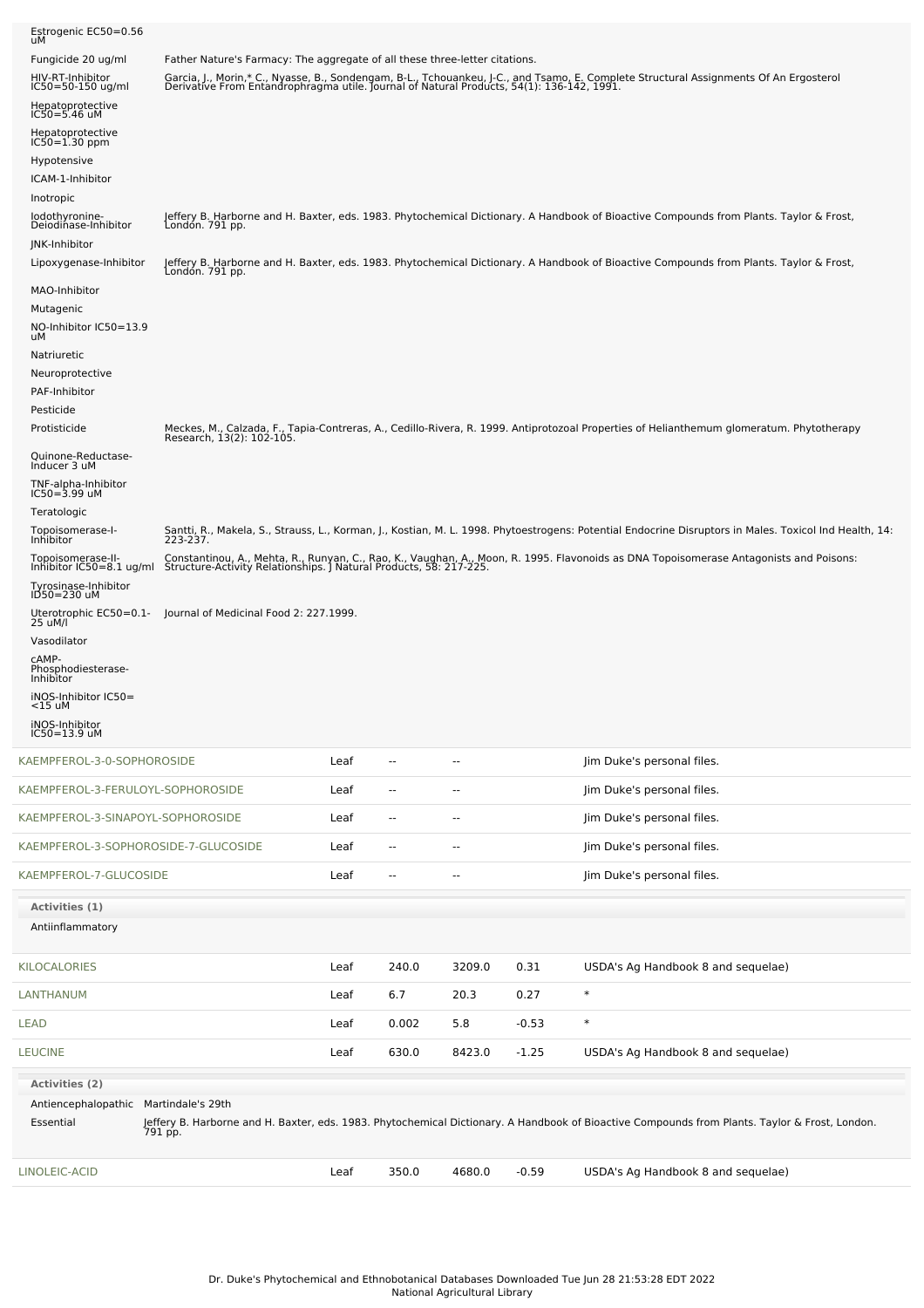| Activities (27)                  |                                                                                                                                                           |
|----------------------------------|-----------------------------------------------------------------------------------------------------------------------------------------------------------|
| 5-Alpha-Reductase-Inhibitor      |                                                                                                                                                           |
| AntiMS                           | Economic & Medicinal Plant Research, 6: 189.                                                                                                              |
| Antiacne                         |                                                                                                                                                           |
| Antialopecic                     |                                                                                                                                                           |
| Antianaphylactic                 | Economic & Medicinal Plant Research, 6: 189.                                                                                                              |
| Antiandrogenic                   |                                                                                                                                                           |
| Antiarteriosclerotic             |                                                                                                                                                           |
| Antiarthritic                    | Economic & Medicinal Plant Research, 6: 189.                                                                                                              |
| Anticoronary                     | Jeffery B. Harborne and H. Baxter, eds. 1983. Phytochemical Dictionary. A Handbook of Bioactive Compounds from Plants. Taylor & Frost,<br>London. 791 pp. |
| Antieczemic                      | Economic & Medicinal Plant Research, 6: 189.                                                                                                              |
| Antifibrinolytic                 | Economic & Medicinal Plant Research, 1: 53.                                                                                                               |
| Antigranular                     |                                                                                                                                                           |
| Antihistaminic                   | Economic & Medicinal Plant Research, 6: 189.                                                                                                              |
| Antiinflammatory IC50=31<br>uМ   |                                                                                                                                                           |
| Antileukotriene-D4 IC50=31<br>uМ |                                                                                                                                                           |
| Antimenorrhagic                  | Pizzorno, J.E. and Murray, M.T. 1985. A Textbook of Natural Medicine. John Bastyr College Publications, Seattle, Washington (Looseleaf).                  |
| Antiprostatitic                  | Pizzorno, J.E. and Murray, M.T. 1985. A Textbook of Natural Medicine. John Bastyr College Publications, Seattle, Washington (Looseleaf).                  |
| Cancer-Preventive                | Stitt, P. A. Why George Should Eat Broccoli. Dougherty Co, Milwaukee, WI, 1990, 399 pp.                                                                   |
| Carcinogenic                     | Science News, 146: 421.                                                                                                                                   |
| Comedolytic                      |                                                                                                                                                           |
| Hepatoprotective                 |                                                                                                                                                           |
| Hypocholesterolemic              | Spiller, G. A. 1996 (Spiller, G. A. Ed. 1996. CRC Handbook of Lipids in Human Nutrition. CRC Press. Boca Raton, FL. 233 pp.)                              |
| Immunomodulator                  | Economic & Medicinal Plant Research, 6: 189.                                                                                                              |
| Insectifuge                      | Jacobson, M., Glossary of Plant-Derived Insect Deterrents, CRC Press, Inc., Boca Raton, FL, 213 p, 1990.                                                  |
| Metastatic                       | Science News, 146: 421.                                                                                                                                   |
| Nematicide                       | Nigg, H.N. and Seigler, D.S., eds. 1992. Phytochemical Resources for Medicine and Agriculture. Plenum Press, New York. 445 pp.                            |
| Propecic                         |                                                                                                                                                           |
| LITHIUM                          | $\ast$<br>0.28<br>1.4<br>$-0.5$<br>Leaf                                                                                                                   |
| <b>Activities (11)</b>           |                                                                                                                                                           |
|                                  |                                                                                                                                                           |

| <b>LUTEIN</b>     | Jim Duke's personal files.<br>Leaf<br>$- -$                                          |
|-------------------|--------------------------------------------------------------------------------------|
|                   |                                                                                      |
| Nephrotoxic       | Davies, S., and Stewart, A. 1990. Nutritional Medicine. Avon Books, New York. 509pp. |
| Natriuretic       |                                                                                      |
| Deliriant         | Davies, S., and Stewart, A. 1990. Nutritional Medicine. Avon Books, New York. 509pp. |
| Cholinergic       |                                                                                      |
| Antiviral         |                                                                                      |
| Antischizophrenic | Davies, S., and Stewart, A. 1990. Nutritional Medicine. Avon Books, New York. 509pp. |
| Antipsychotic     | Davies, S., and Stewart, A. 1990. Nutritional Medicine. Avon Books, New York. 509pp. |
| Antimanic         | Davies, S., and Stewart, A. 1990. Nutritional Medicine. Avon Books, New York. 509pp. |
| Antihyperthyroid  | Davies, S., and Stewart, A. 1990. Nutritional Medicine. Avon Books, New York. 509pp. |
| Antidepressant    | Davies, S., and Stewart, A. 1990. Nutritional Medicine. Avon Books, New York. 509pp. |
| AntiPMS           | Davies, S., and Stewart, A. 1990. Nutritional Medicine. Avon Books, New York. 509pp. |
|                   |                                                                                      |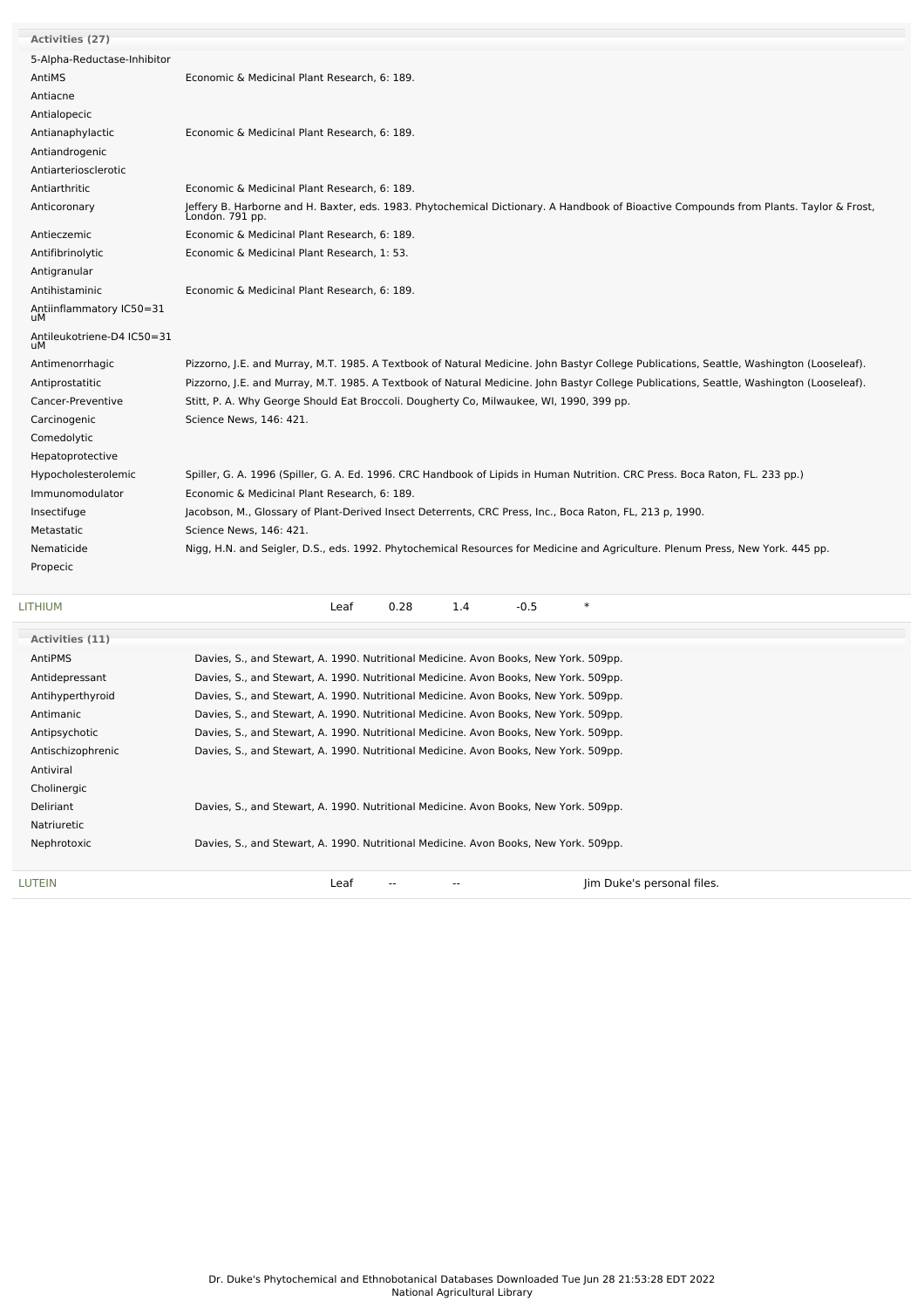| <b>Activities (15)</b>                              |                                                                                                                                                                                                        |
|-----------------------------------------------------|--------------------------------------------------------------------------------------------------------------------------------------------------------------------------------------------------------|
| Antiatherosclerotic                                 |                                                                                                                                                                                                        |
| Anticancer (Breast)                                 | Madhavi, D. L., Bomser, J., Smith, M., Singletary, K. 1998. Isolation of Bioactive Constituents from Vaccinium myrtillus (Bilberry) Fruits and<br>Cell Cultures. Plant Sci., 131(1): 95-103.           |
| Antimaculitic                                       | Joseph, J., Nadeau, D. and Underwood, A. 2001. The Color Code. Hyperion, NY.                                                                                                                           |
| Antinyctalopic                                      | Joseph, J., Nadeau, D. and Underwood, A. 2001. The Color Code. Hyperion, NY.                                                                                                                           |
| Antioxidant                                         |                                                                                                                                                                                                        |
| Antiproliferant<br>Antiradicular                    | Joseph, J., Nadeau, D. and Underwood, A. 2001. The Color Code. Hyperion, NY.                                                                                                                           |
| Antiretinitic Optometry                             |                                                                                                                                                                                                        |
| Antitumor (Breast)                                  | Madhavi, D. L., Bomser, J., Smith, M., Singletary, K. 1998. Isolation of Bioactive Constituents from Vaccinium myrtillus (Bilberry) Fruits and                                                         |
|                                                     | Cell Cultures. Plant Sci., 131(1): 95-103.                                                                                                                                                             |
| Antitumor (Colon)                                   | Jeffery B. Harborne and H. Baxter, eds. 1983. Phytochemical Dictionary. A Handbook of Bioactive Compounds from Plants. Taylor & Frost,                                                                 |
| Colorant                                            | Londón. 791 pp.                                                                                                                                                                                        |
| Prooxidant 5-40 ug/g                                |                                                                                                                                                                                                        |
| Quinone-Reductase-<br>Inducer 2.5 ug                | Madhavi, D. L., Bomser, J., Smith, M., Singletary, K. 1998. Isolation of Bioactive Constituents from Vaccinium myrtillus (Bilberry) Fruits and<br>Cell Cultures. Plant Sci., 131(1): 95-103.           |
| Retinoprotectant                                    |                                                                                                                                                                                                        |
| Optometry<br>Ubiquiot                               |                                                                                                                                                                                                        |
|                                                     | Jeffery B. Harborne and H. Baxter, eds. 1983. Phytochemical Dictionary. A Handbook of Bioactive Compounds from Plants. Taylor & Frost,<br>London. 791 pp.                                              |
|                                                     |                                                                                                                                                                                                        |
| LYSINE                                              | 570.0<br>7621.0<br>Leaf<br>$-1.19$<br>USDA's Ag Handbook 8 and sequelae)                                                                                                                               |
| <b>Activities (4)</b>                               |                                                                                                                                                                                                        |
| Antialkalotic                                       | Martindale's 29th                                                                                                                                                                                      |
| Antiherpetic 0.5-3 g/day                            |                                                                                                                                                                                                        |
| Essential                                           | Jeffery B. Harborne and H. Baxter, eds. 1983. Phytochemical Dictionary. A Handbook of Bioactive Compounds from Plants. Taylor & Frost,<br>London. 791 pp.                                              |
| Hypoarginanemic 250                                 | Martindale's 29th                                                                                                                                                                                      |
| mg/kg                                               |                                                                                                                                                                                                        |
|                                                     |                                                                                                                                                                                                        |
| MAGNESIUM                                           | 2228.0<br>$\ast$<br>Leaf<br>100.0<br>$-0.73$                                                                                                                                                           |
| <b>Activities (65)</b>                              |                                                                                                                                                                                                        |
| AntiCFS                                             |                                                                                                                                                                                                        |
| AntiLyme 400-1,000 mg                               |                                                                                                                                                                                                        |
| AntiMS                                              |                                                                                                                                                                                                        |
| AntiPMS 400-800<br>mg/day/wmn/orl                   |                                                                                                                                                                                                        |
| AntiPMS 400-800                                     |                                                                                                                                                                                                        |
| mg/day/wmn orl                                      |                                                                                                                                                                                                        |
| AntiRaynaud's 280-350<br>mg/day                     |                                                                                                                                                                                                        |
| Antiaggregant 400 mg/day                            |                                                                                                                                                                                                        |
| Antialcoholic                                       |                                                                                                                                                                                                        |
| Antianginal 400 mg/day                              | Werbach, M. 1993. Healing with Food. Harper Collins, New York, 443 pp.                                                                                                                                 |
| Antianorectic                                       | Davies, S., and Stewart, A. 1990. Nutritional Medicine. Avon Books, New York. 509pp.                                                                                                                   |
| Antianxiety 400 mg/day<br>Antiarrhythmic 400 mg/day | Werbach, M. 1993. Healing with Food. Harper Collins, New York, 443 pp.                                                                                                                                 |
| Antiarthritic                                       | Davies, S., and Stewart, A. 1990. Nutritional Medicine. Avon Books, New York. 509pp.                                                                                                                   |
| Antiasthmatic                                       | Pizzorno, J.E. and Murray, M.T. 1985. A Textbook of Natural Medicine. John Bastyr College Publications, Seattle, Washington (Looseleaf).                                                               |
| Antiatherosclerotic 400                             |                                                                                                                                                                                                        |
| mg/day<br>Anticephalagic                            |                                                                                                                                                                                                        |
| Anticlimacteric 500-750                             |                                                                                                                                                                                                        |
| mg/day                                              |                                                                                                                                                                                                        |
| Anticonvulsant                                      | Facciola, S. 1998. Cornucopia - A Source Book of Edible Plants. Kampong Publications, Vista CA. 713 pp.                                                                                                |
| Anticoronary 400 mg/day                             | Challem, J., Berkson, Burt, and Smith, Melissa Dianne. 2000. Syndrome X - The complete nutritional program to prevent and reservse<br>insulin resistance. John Wiley & Sons, New York. 272 pp. \$24.95 |
| Antidepressant                                      | Davies, S., and Stewart, A. 1990. Nutritional Medicine. Avon Books, New York. 509pp.                                                                                                                   |
| Antidiabetic 400-800                                |                                                                                                                                                                                                        |
| mg/man/day<br>Antidysmenorrheic 100 mg 4            | Werbach, M. 1993. Healing with Food. Harper Collins, New York, 443 pp.                                                                                                                                 |
| x/day                                               |                                                                                                                                                                                                        |
| Antiendometriotic 500<br>mg/day                     |                                                                                                                                                                                                        |
| Antienterotic                                       |                                                                                                                                                                                                        |
| Antiepileptic 450 mg/day                            |                                                                                                                                                                                                        |
| Antifatigue                                         |                                                                                                                                                                                                        |
| Antifibromyalgic 200-300 mg<br>3x/day               |                                                                                                                                                                                                        |
| Antigastrotic                                       |                                                                                                                                                                                                        |
| Antiglaucomic                                       |                                                                                                                                                                                                        |
|                                                     |                                                                                                                                                                                                        |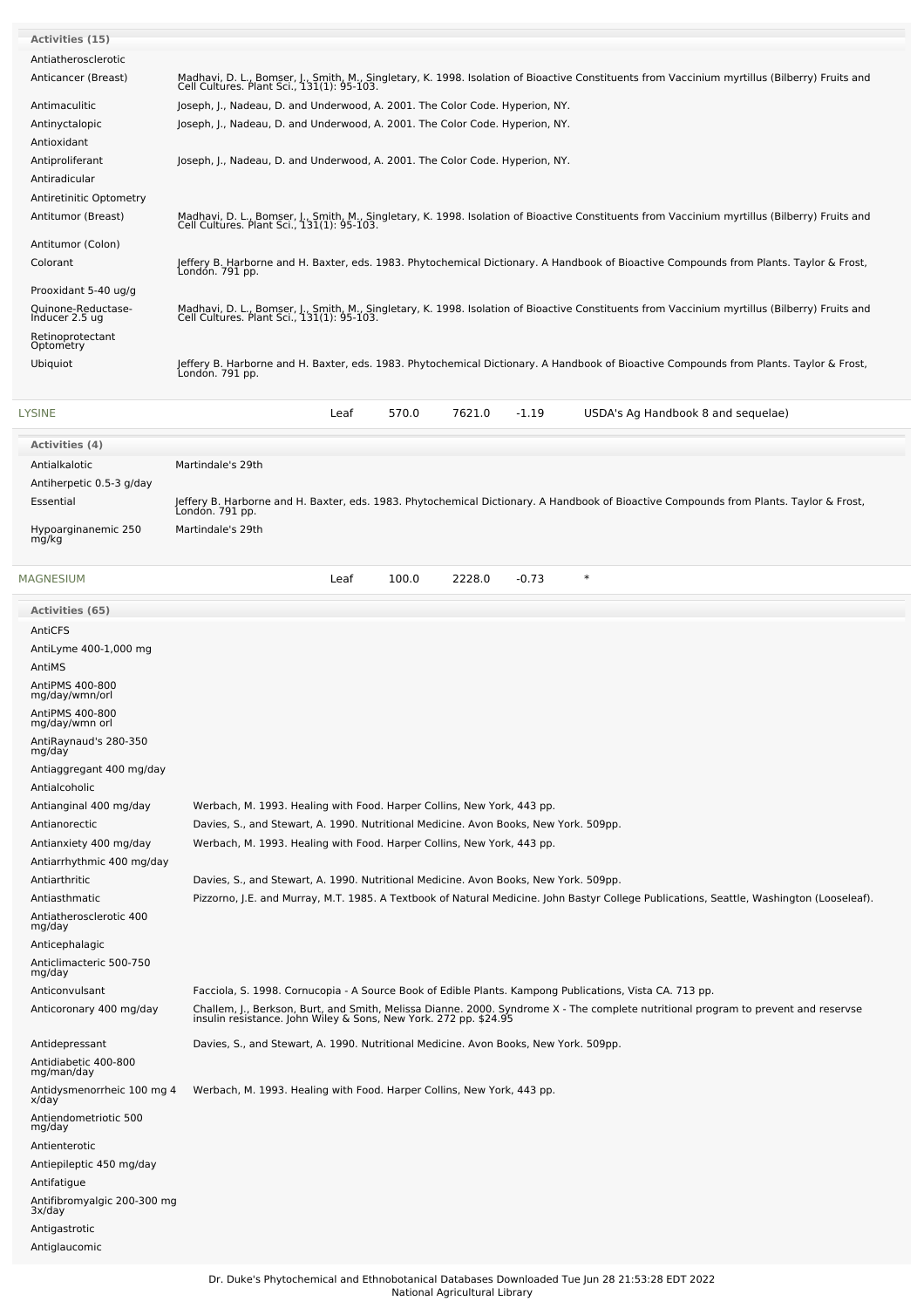| Antihyperkinetic                               | Davies, S., and Stewart, A. 1990. Nutritional Medicine. Avon Books, New York. 509pp.                                                                                                                   |
|------------------------------------------------|--------------------------------------------------------------------------------------------------------------------------------------------------------------------------------------------------------|
| Antihypertensive                               |                                                                                                                                                                                                        |
| Antihypoglycemic                               | Davies, S., and Stewart, A. 1990. Nutritional Medicine. Avon Books, New York. 509pp.                                                                                                                   |
| Antiinflammatory 100 mg 4<br>x/day             | Werbach, M. 1993. Healing with Food. Harper Collins, New York, 443 pp.                                                                                                                                 |
| Antiinsomniac                                  | Davies, S., and Stewart, A. 1990. Nutritional Medicine. Avon Books, New York. 509pp.                                                                                                                   |
| Antilithic                                     | Pizzorno, J.E. and Murray, M.T. 1985. A Textbook of Natural Medicine. John Bastyr College Publications, Seattle, Washington (Looseleaf).                                                               |
| Antimastalgic                                  | Pizzorno, J.E. and Murray, M.T. 1985. A Textbook of Natural Medicine. John Bastyr College Publications, Seattle, Washington (Looseleaf).                                                               |
| Antimenopausal 500-750<br>mg/day               |                                                                                                                                                                                                        |
| Antimigraine 200<br>mg/day/man                 | Werbach, M. 1993. Healing with Food. Harper Collins, New York, 443 pp.                                                                                                                                 |
| Antimitral-valve-prolapse                      |                                                                                                                                                                                                        |
| Antinephrolytic                                |                                                                                                                                                                                                        |
| Antineurotic                                   | Davies, S., and Stewart, A. 1990. Nutritional Medicine. Avon Books, New York. 509pp.                                                                                                                   |
| Antiosteoporotic 500-1,000<br>mg/day/wmn/orl   |                                                                                                                                                                                                        |
| Antiplaque 500-1,000 mg/day                    |                                                                                                                                                                                                        |
| Antiretinopathic 400 mg/day                    | Challem, J., Berkson, Burt, and Smith, Melissa Dianne. 2000. Syndrome X - The complete nutritional program to prevent and reservse<br>insulin resistance. John Wiley & Sons, New York. 272 pp. \$24.95 |
| Antispasmodic                                  |                                                                                                                                                                                                        |
| Antispasmophilic 500 mg/day                    | Werbach, M. 1993. Healing with Food. Harper Collins, New York, 443 pp.                                                                                                                                 |
| Antistress 500-750 mg/day                      |                                                                                                                                                                                                        |
| Antistroke 400 mg/day                          | Challem, J., Berkson, Burt, and Smith, Melissa Dianne. 2000. Syndrome X - The complete nutritional program to prevent and reservse<br>insulin resistance. John Wiley & Sons, New York. 272 pp. \$24.95 |
| Antisyndrome-X 400<br>mg/man/day               | Challem, J., Berkson, Burt, and Smith, Melissa Dianne. 2000. Syndrome X - The complete nutritional program to prevent and reservse<br>insulin resistance. John Wiley & Sons, New York. 272 pp. \$24.95 |
| Anxiolytic 500-750 mg/day                      |                                                                                                                                                                                                        |
| <b>CNS-Depressant</b>                          | Facciola, S. 1998. Cornucopia - A Source Book of Edible Plants. Kampong Publications, Vista CA. 713 pp.                                                                                                |
| Calcium-Antagonist                             |                                                                                                                                                                                                        |
| Cardioprotective                               |                                                                                                                                                                                                        |
| Diuretic                                       |                                                                                                                                                                                                        |
| Hypocholesterolemic 400<br>mg/day              | Werbach, M. 1993. Healing with Food. Harper Collins, New York, 443 pp.                                                                                                                                 |
| Hypotensive 260-500 mg/day                     |                                                                                                                                                                                                        |
| Immunomodulator                                |                                                                                                                                                                                                        |
| Insulinogenic 400 mg/day                       | Challem, J., Berkson, Burt, and Smith, Melissa Dianne. 2000. Syndrome X - The complete nutritional program to prevent and reservse<br>insulin resistance. John Wiley & Sons, New York. 272 pp. \$24.95 |
| Laxative 300-500 mg/day                        |                                                                                                                                                                                                        |
| Litholytic                                     |                                                                                                                                                                                                        |
| Myorelaxant 100 mg 4 x/day<br>Neurotransmitter | Werbach, M. 1993. Healing with Food. Harper Collins, New York, 443 pp.                                                                                                                                 |
| Tranquilizer 500-750 mg/day                    |                                                                                                                                                                                                        |
| Uterorelaxant 100 mg 4 x/day                   | Werbach, M. 1993. Healing with Food. Harper Collins, New York, 443 pp.                                                                                                                                 |
| Vasodilator                                    |                                                                                                                                                                                                        |
|                                                |                                                                                                                                                                                                        |

| MALIC-ACID                     | Leaf<br>Jim Duke's personal files.<br>$-$<br>$\overline{\phantom{a}}$                                    |
|--------------------------------|----------------------------------------------------------------------------------------------------------|
| Activities (15)                |                                                                                                          |
| Antiatherosclerotic            |                                                                                                          |
| Antibacterial                  |                                                                                                          |
| Antifibromyalgic 300 mg 3x/day |                                                                                                          |
| Antioxidant Synergist          | Merck 11th Edition                                                                                       |
| Antiseborrheic                 |                                                                                                          |
| Antiseptic                     | Martindale's 29th                                                                                        |
| Antitubercular                 |                                                                                                          |
| Antitumor                      | Economic & Medicinal Plant Research, 6: 235.                                                             |
| Bacteristat                    |                                                                                                          |
| Bruchiphobe                    | Jacobson, M., Glossary of Plant-Derived Insect Deterrents, CRC Press, Inc., Boca Raton, FL, 213 p, 1990. |
| Hemopoietic                    |                                                                                                          |
| Laxative?                      | Lawrence Review of Natural Products, Sep-91.                                                             |
| Mycobactericide                |                                                                                                          |
| Pesticide                      |                                                                                                          |
| Sialogogue                     | Martindale's 29th                                                                                        |
| MANGANESE                      | $-0.39$<br>$\ast$<br>1.0<br>45.0<br>Leaf                                                                 |
|                                |                                                                                                          |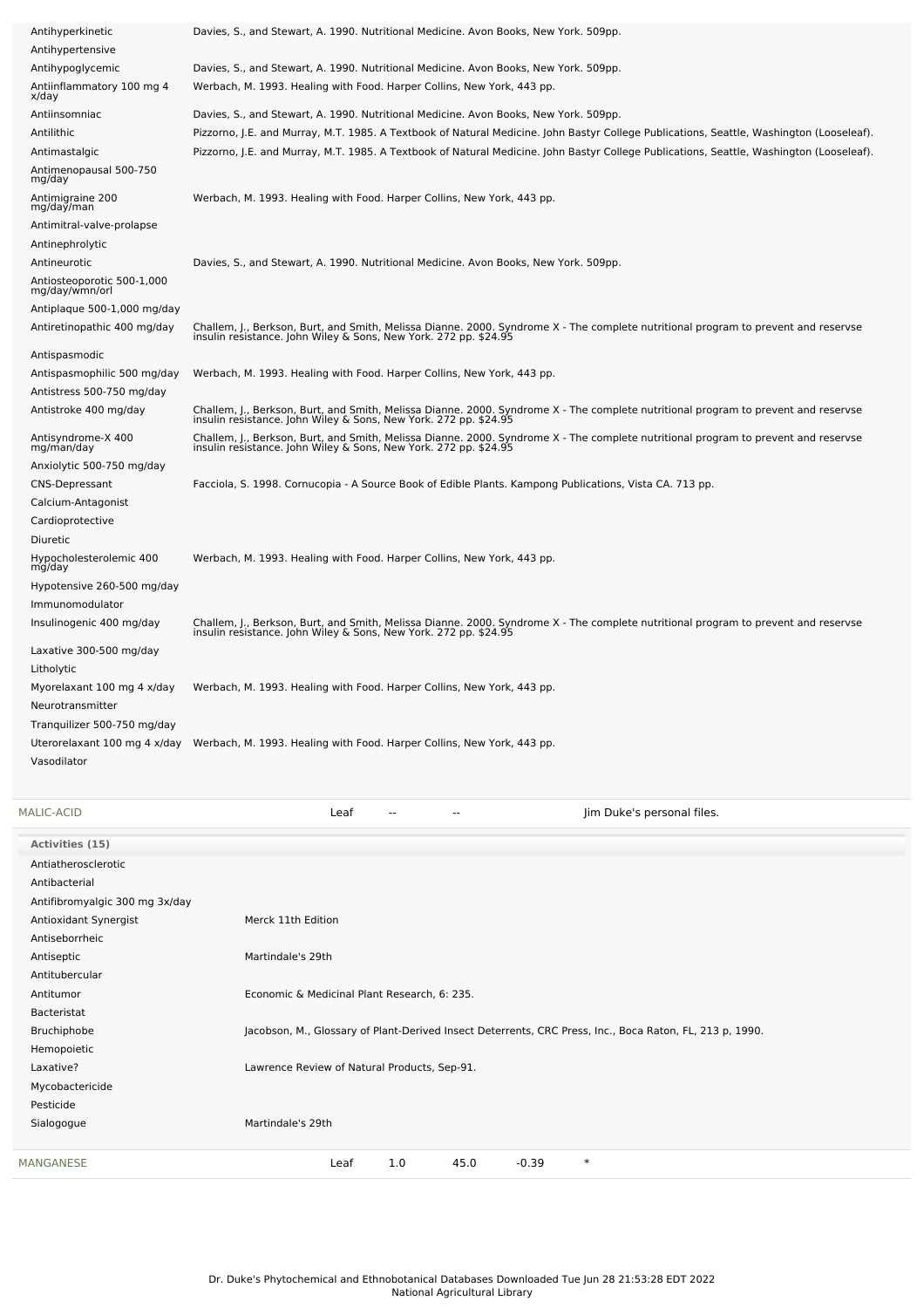| <b>Activities (14)</b>             |                                                                                                                                                                                                     |
|------------------------------------|-----------------------------------------------------------------------------------------------------------------------------------------------------------------------------------------------------|
| AntiPMS                            |                                                                                                                                                                                                     |
| Antialcoholic                      | Forest H. Nielsen, USDA, Grand Forks, various publications.                                                                                                                                         |
| Antianemic                         | Martindale's 28th                                                                                                                                                                                   |
| Antiarthritic                      |                                                                                                                                                                                                     |
| Antidiabetic 3-5 mg/day            | Werbach, M. 1993. Healing with Food. Harper Collins, New York, 443 pp.                                                                                                                              |
| Antidiabetic 10-30<br>mg/man/day   |                                                                                                                                                                                                     |
| Antidiscotic                       | Davies, S., and Stewart, A. 1990. Nutritional Medicine. Avon Books, New York. 509pp.                                                                                                                |
| Antidyskinetic                     | Martindale's 28th                                                                                                                                                                                   |
| Antiepileptic 450 mg/day           | Werbach, M. 1993. Healing with Food. Harper Collins, New York, 443 pp.                                                                                                                              |
| Antiosteoporotic                   |                                                                                                                                                                                                     |
| Antiototic                         | Davies, S., and Stewart, A. 1990. Nutritional Medicine. Avon Books, New York. 509pp.                                                                                                                |
| Antioxidant                        |                                                                                                                                                                                                     |
| Antisyndrome-X 10-30<br>mg/man/day | Challem, J., Berkson, Burt, and Smith, Melissa Dianne. 2000. Syndrome X - The complete nutritional program to prevent and reservse insulin resistance. John Wiley & Sons, New York. 272 pp. \$24.95 |
| Hypoglycemic 10-30<br>mg/man/day   |                                                                                                                                                                                                     |
|                                    |                                                                                                                                                                                                     |

| <b>MENTHOL</b> | Plant |    |       | $\ast$ |
|----------------|-------|----|-------|--------|
|                |       | -- | $- -$ |        |
|                |       |    |       |        |

| <b>Activities (63)</b>                  |                                                                                                                                                                                                                            |
|-----------------------------------------|----------------------------------------------------------------------------------------------------------------------------------------------------------------------------------------------------------------------------|
| Allergenic                              | Martindale's 29th                                                                                                                                                                                                          |
| Analgesic                               | Martindale's 28th                                                                                                                                                                                                          |
| Anesthetic 2,000 ppm                    | Yamamoto, A., Umemori, S., and Muranishi, S. 1993. Absorption Enhancement of Intrapulmonary Administered Insulin by Various Absorption<br>Enhancers and Protease Inhibitors in Rats. J. Pharm. Pharmacol. 46: 14-18, 1994. |
| Antiacetylcholinesterase<br>IC50=2.0 mM |                                                                                                                                                                                                                            |
| Antiaggregant<br>IC50=750               |                                                                                                                                                                                                                            |
| Antiallergic                            | J. Food Hyg. Soc. Jap. 33(6): 569.                                                                                                                                                                                         |
| Antiasthmatic                           | Mills, Simon and Bone, Kerry. 2000. Phytotherapy. Churchill Livinston, Edinburgh.                                                                                                                                          |
| Antibacillus MIC=1.25<br>mg/ml          |                                                                                                                                                                                                                            |
| Antibacterial<br>$MIC=0.625-2.5$        |                                                                                                                                                                                                                            |
| Antibronchitic                          | Martindale's 28th                                                                                                                                                                                                          |
| Antidandruff                            | A.L.L. Hunting. Encyclopedia of Shampoo Ingredients. Micelle Press, Cranford NJ. 467 pp.                                                                                                                                   |
| Antiescherichic<br>$MIC=1.25$ mg/ml     |                                                                                                                                                                                                                            |
| Antihalitosic                           | American Health, 12(4): 17, 1993.                                                                                                                                                                                          |
| Antihistaminic                          | J. Food Hyg. Soc. Jap. 33(6): 569.                                                                                                                                                                                         |
| Antiinflammatory                        | Martindale's 28th                                                                                                                                                                                                          |
| Antilisteria MIC=0.625<br>mg/ml         |                                                                                                                                                                                                                            |
| Antineuralgic                           |                                                                                                                                                                                                                            |
| Antiodontalgic                          | Martindale's 28th                                                                                                                                                                                                          |
| Antipruritic                            | Yamamoto, A., Umemori, S., and Muranishi, S. 1993. Absorption Enhancement of Intrapulmonary Administered Insulin by Various Absorption<br>Enhancers and Protease Inhibitors in Rats. J. Pharm. Pharmacol. 46: 14-18, 1994. |
| Antipyretic                             |                                                                                                                                                                                                                            |
| Antirheumatic                           | Martindale's 28th                                                                                                                                                                                                          |
| Antisalmonella<br>MIC=0.625 mg/ml       |                                                                                                                                                                                                                            |
| Antiseptic 4 x phenol                   | Wagner & Wolff, eds. 1977. New Natural Products (RS164. 156. 176)                                                                                                                                                          |
| Antisinusitic                           | Martindale's 28th                                                                                                                                                                                                          |
| Antispasmodic<br>ED50=0.01 mg/ml        | Fitoterapia No.59-1984.                                                                                                                                                                                                    |
| Antistaphylococcic<br>$MIC=0.625$ mg/ml |                                                                                                                                                                                                                            |
| Antistreptococcic<br>$MIC=0.4$ mg/ml    |                                                                                                                                                                                                                            |
| Antitartar                              |                                                                                                                                                                                                                            |
| Antivaginitic                           |                                                                                                                                                                                                                            |
| Antivulvitic                            |                                                                                                                                                                                                                            |
| Bradycardic 65 mg/3 x<br>day/woman      | Martindale's 28th                                                                                                                                                                                                          |
| Bronchomucolytic                        | Advance in Chinese Medicinal Materials Research. 1985. Eds. H. M. Chang, H. W. Yeung, W. -W. Tso and A. Koo. World Scientific Publishing Co.,<br>Philadelphia Pa., page 200.                                               |
| Bronchomucotropic                       | Yamamoto, A., Umemori, S., and Muranishi, S. 1993. Absorption Enhancement of Intrapulmonary Administered Insulin by Various Absorption<br>Enhancers and Protease Inhibitors in Rats. J. Pharm. Pharmacol. 46: 14-18, 1994. |
| <b>Bronchorrheic</b>                    | Advance in Chinese Medicinal Materials Research. 1985. Eds. H. M. Chang, H. W. Yeung, W. -W. Tso and A. Koo. World Scientific Publishing Co.,<br>Philadelphia Pa., page 200.                                               |
| <b>CNS-Depressant</b>                   |                                                                                                                                                                                                                            |
| CNS-Stimulant<br>Calcium-Antagonist     | Huang, K. C. 1993. The Pharmacology of Chinese Herbs. CRC Press, Boca Raton, FL 388 pp.                                                                                                                                    |
|                                         |                                                                                                                                                                                                                            |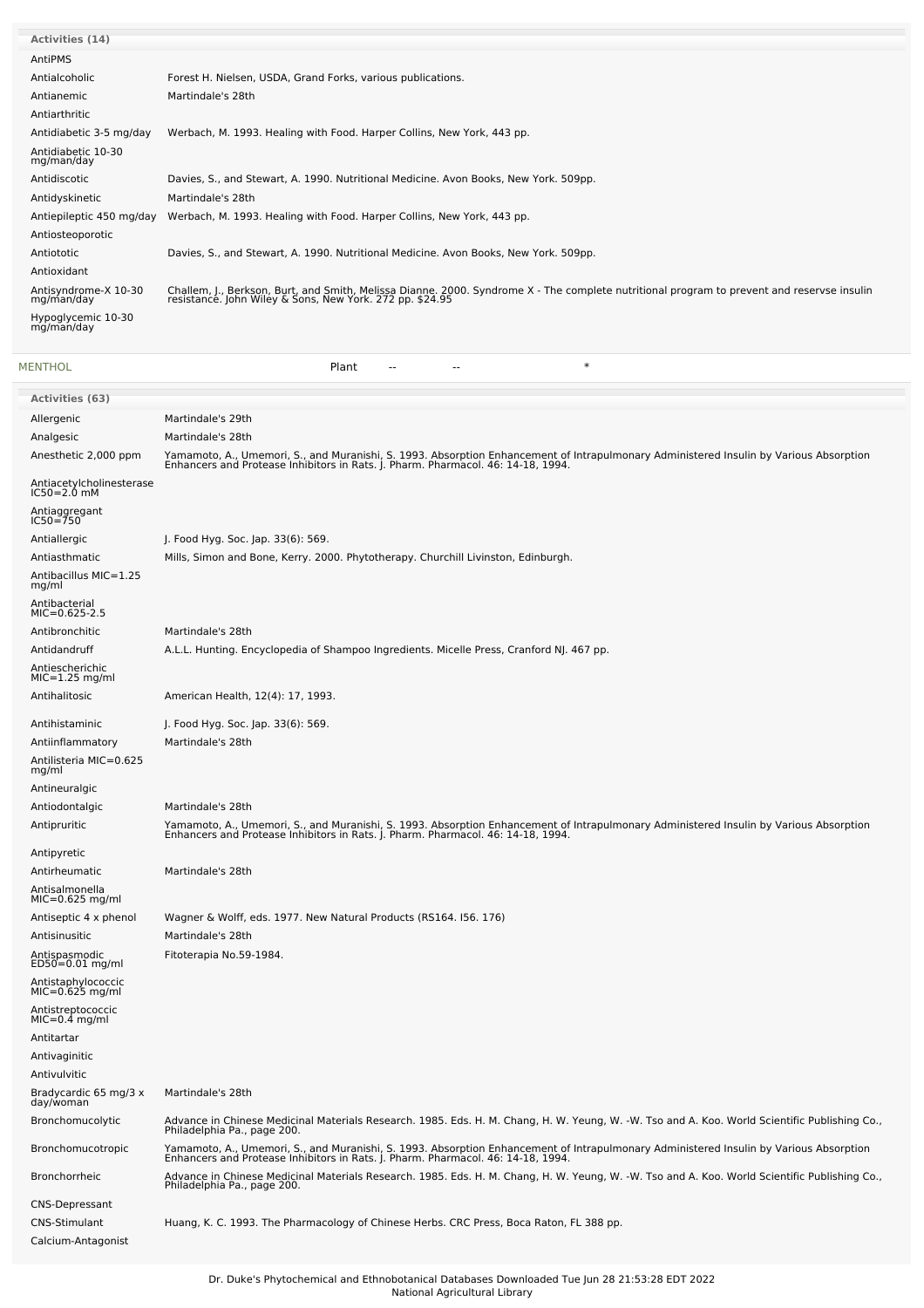| Candidicide MIC=0.625<br>mg/ml                       |                                                                                                                                                                                                                                                                  |
|------------------------------------------------------|------------------------------------------------------------------------------------------------------------------------------------------------------------------------------------------------------------------------------------------------------------------|
| Carminative                                          | Yamamoto, A., Umemori, S., and Muranishi, S. 1993. Absorption Enhancement of Intrapulmonary Administered Insulin by Various Absorption<br>Enhancers and Protease Inhibitors in Rats. J. Pharm. Pharmacol. 46: 14-18, 1994.                                       |
| Choleretic                                           |                                                                                                                                                                                                                                                                  |
| Ciliotoxic                                           | Yamamoto, A., Umemori, S., and Muranishi, S. 1993. Absorption Enhancement of Intrapulmonary Administered Insulin by Various Absorption<br>Enhancers and Protease Inhibitors in Rats. J. Pharm. Pharmacol. 46: 14-18, 1994.                                       |
| Congestant                                           | Yamamoto, A., Umemori, S., and Muranishi, S. 1993. Absorption Enhancement of Intrapulmonary Administered Insulin by Various Absorption<br>Enhancers and Protease Inhibitors in Rats. J. Pharm. Pharmacol. 46: 14-18, 1994.                                       |
| Convulsant                                           | R.J. Hixtable (Huxtable, R.J. (as T. Max). 1992. This and That:The Essential Pharmacology of Herbs and Spices. Tips 13:15-20 Huxtable, R.J.<br>1992b. The Myth of Benficent Nature. The Risk of Herbal Preparations. Anns. Intern                                |
| Counterirritant                                      |                                                                                                                                                                                                                                                                  |
| Decongestant? 11<br>mg/man                           | Eccles, R., et al. 1989. The effects of oral administration of (-)-menthol on nasal resistance to airflow and nasal sensation of airflow in subjects<br>suffering from nasal congestion associated with the common cold. J. Pharm. Pharmacol. 42: 652-654, 1990. |
| Dermatitigenic                                       |                                                                                                                                                                                                                                                                  |
| Diaphoretic                                          | Huang, K. C. 1993. The Pharmacology of Chinese Herbs. CRC Press, Boca Raton, FL 388 pp.                                                                                                                                                                          |
| Enterorelaxant                                       | J. Aromatherapy 4: 22.                                                                                                                                                                                                                                           |
| Expectorant<br>Gastrosedative                        | Yamamoto, A., Umemori, S., and Muranishi, S. 1993. Absorption Enhancement of Intrapulmonary Administered Insulin by Various Absorption<br>Enhancers and Protease Inhibitors in Rats. J. Pharm. Pharmacol. 46: 14-18, 1994.<br>Merck 11th Edition                 |
| Irritant                                             |                                                                                                                                                                                                                                                                  |
|                                                      | Yamamoto, A., Umemori, S., and Muranishi, S. 1993. Absorption Enhancement of Intrapulmonary Administered Insulin by Various Absorption<br>Enhancers and Protease Inhibitors in Rats. J. Pharm. Pharmacol. 46: 14-18, 1994.                                       |
| Mvorelaxant                                          | Martindale's 29th                                                                                                                                                                                                                                                |
| Nematicide MLC=1<br>mg/ml                            | Shoyakugaku Zasshi, 44: 183.                                                                                                                                                                                                                                     |
| Neurodepressant                                      | Yamamoto, A., Umemori, S., and Muranishi, S. 1993. Absorption Enhancement of Intrapulmonary Administered Insulin by Various Absorption<br>Enhancers and Protease Inhibitors in Rats. J. Pharm. Pharmacol. 46: 14-18, 1994.                                       |
| Neuropathogenic 40-<br>100 mg/day/rat                | Yamamoto, A., Umemori, S., and Muranishi, S. 1993. Absorption Enhancement of Intrapulmonary Administered Insulin by Various Absorption<br>Enhancers and Protease Inhibitors in Rats. J. Pharm. Pharmacol. 46: 14-18, 1994.                                       |
| Nociceptive                                          |                                                                                                                                                                                                                                                                  |
|                                                      | Yamamoto, A., Umemori, S., and Muranishi, S. 1993. Absorption Enhancement of Intrapulmonary Administered Insulin by Various Absorption<br>Enhancers and Protease Inhibitors in Rats. J. Pharm. Pharmacol. 46: 14-18, 1994.                                       |
| Perfumery                                            | Merck 11th Edition                                                                                                                                                                                                                                               |
| Pesticide                                            |                                                                                                                                                                                                                                                                  |
| Refrigerant                                          | Yamamoto, A., Umemori, S., and Muranishi, S. 1993. Absorption Enhancement of Intrapulmonary Administered Insulin by Various Absorption<br>Enhancers and Protease Inhibitors in Rats. J. Pharm. Pharmacol. 46: 14-18, 1994.                                       |
| Rubefacient                                          |                                                                                                                                                                                                                                                                  |
| Termiticide                                          | Jacobson, M., Glossary of Plant-Derived Insect Deterrents, CRC Press, Inc., Boca Raton, FL, 213 p, 1990.                                                                                                                                                         |
| Transdermal                                          |                                                                                                                                                                                                                                                                  |
| Vibriocide                                           |                                                                                                                                                                                                                                                                  |
|                                                      |                                                                                                                                                                                                                                                                  |
|                                                      |                                                                                                                                                                                                                                                                  |
| <b>MENTHOL</b>                                       | $\ast$<br>Leaf<br>$-$<br>$\sim$                                                                                                                                                                                                                                  |
|                                                      |                                                                                                                                                                                                                                                                  |
| <b>Activities (63)</b>                               |                                                                                                                                                                                                                                                                  |
| Allergenic<br>Analgesic                              | Martindale's 29th<br>Martindale's 28th                                                                                                                                                                                                                           |
| Anesthetic 2,000 ppm                                 | Yamamoto, A., Umemori, S., and Muranishi, S. 1993. Absorption Enhancement of Intrapulmonary Administered Insulin by Various Absorption<br>Enhancers and Protease Inhibitors in Rats. J. Pharm. Pharmacol. 46: 14-18, 1994.                                       |
|                                                      |                                                                                                                                                                                                                                                                  |
| Antiacetylcholinesterase<br>IC50=2.0 mM              |                                                                                                                                                                                                                                                                  |
| Antiaggregant<br>IC50=750                            |                                                                                                                                                                                                                                                                  |
| Antiallergic                                         | J. Food Hyg. Soc. Jap. 33(6): 569.                                                                                                                                                                                                                               |
| Antiasthmatic<br>Antibacillus MIC=1.25<br>mg/ml      | Mills, Simon and Bone, Kerry. 2000. Phytotherapy. Churchill Livinston, Edinburgh.                                                                                                                                                                                |
|                                                      |                                                                                                                                                                                                                                                                  |
| Antibacterial<br>MIC=0.625-2.5                       |                                                                                                                                                                                                                                                                  |
| Antibronchitic                                       | Martindale's 28th                                                                                                                                                                                                                                                |
| Antidandruff                                         | A.L.L. Hunting. Encyclopedia of Shampoo Ingredients. Micelle Press, Cranford NJ. 467 pp.                                                                                                                                                                         |
| Antiescherichic<br>MIC=1.25 mg/ml                    |                                                                                                                                                                                                                                                                  |
| Antihalitosic                                        | American Health, 12(4): 17, 1993.                                                                                                                                                                                                                                |
| Antihistaminic                                       | J. Food Hyg. Soc. Jap. 33(6): 569.                                                                                                                                                                                                                               |
| Antiinflammatory                                     | Martindale's 28th                                                                                                                                                                                                                                                |
| Antilisteria MIC=0.625<br>mg/ml<br>Antineuralgic     |                                                                                                                                                                                                                                                                  |
| Antiodontalgic                                       | Martindale's 28th                                                                                                                                                                                                                                                |
| Antipruritic                                         |                                                                                                                                                                                                                                                                  |
|                                                      | Yamamoto, A., Umemori, S., and Muranishi, S. 1993. Absorption Enhancement of Intrapulmonary Administered Insulin by Various Absorption<br>Enhancers and Protease Inhibitors in Rats. J. Pharm. Pharmacol. 46: 14-18, 1994.                                       |
| Antipyretic                                          |                                                                                                                                                                                                                                                                  |
| Antirheumatic<br>Antisalmonella<br>$MIC=0.625$ mg/ml | Martindale's 28th                                                                                                                                                                                                                                                |
| Antiseptic 4 x phenol                                | Wagner & Wolff, eds. 1977. New Natural Products (RS164. 156. 176)                                                                                                                                                                                                |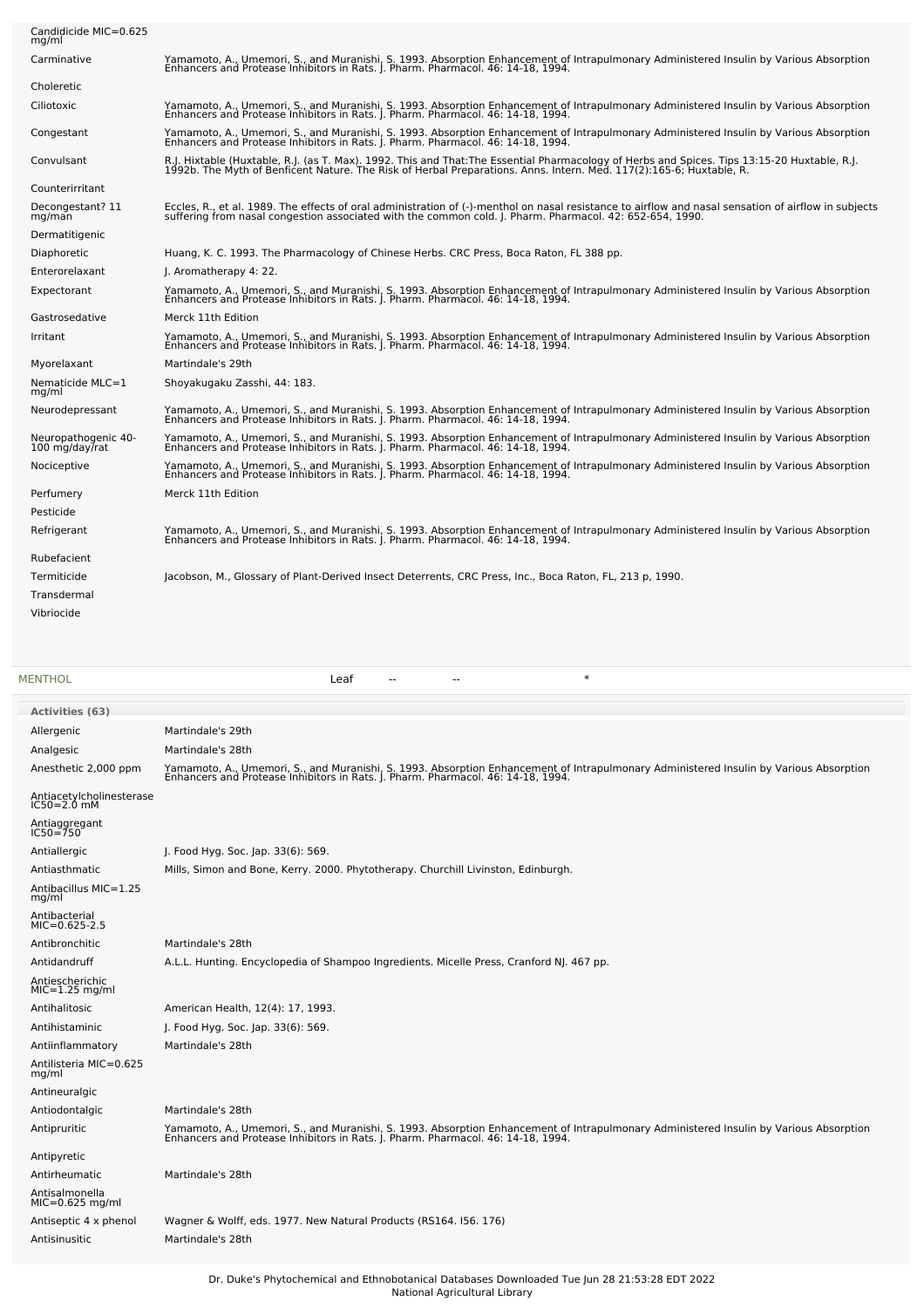| <b>METHIONINE</b>                       | 120.0<br>1604.0<br>$-1.23$<br>USDA's Ag Handbook 8 and sequelae)<br>Leaf                                                                                                                                                                                  |  |
|-----------------------------------------|-----------------------------------------------------------------------------------------------------------------------------------------------------------------------------------------------------------------------------------------------------------|--|
| Nephrotoxic                             | Pizzorno, J.E. and Murray, M.T. 1985. A Textbook of Natural Medicine. John Bastyr College Publications, Seattle, Washington (Looseleaf).                                                                                                                  |  |
| Activities (1)                          |                                                                                                                                                                                                                                                           |  |
| <b>MERCURY</b>                          | $\ast$<br>Leaf<br>0.013<br>$-0.79$<br>$\sim$ $\sim$                                                                                                                                                                                                       |  |
| Transdermal<br>Vibriocide               |                                                                                                                                                                                                                                                           |  |
| Termiticide                             | Jacobson, M., Glossary of Plant-Derived Insect Deterrents, CRC Press, Inc., Boca Raton, FL, 213 p, 1990.                                                                                                                                                  |  |
| Rubefacient                             |                                                                                                                                                                                                                                                           |  |
| Pesticide<br>Refrigerant                | Yamamoto, A., Umemori, S., and Muranishi, S. 1993. Absorption Enhancement of Intrapulmonary Administered Insulin by Various Absorption<br>Enhancers and Protease Inhibitors in Rats. J. Pharm. Pharmacol. 46: 14-18, 1994.                                |  |
| Perfumery                               | Merck 11th Edition                                                                                                                                                                                                                                        |  |
| Nociceptive                             | Yamamoto, A., Umemori, S., and Muranishi, S. 1993. Absorption Enhancement of Intrapulmonary Administered Insulin by Various Absorption<br>Enhancers and Protease Inhibitors in Rats. J. Pharm. Pharmacol. 46: 14-18, 1994.                                |  |
| Neuropathogenic 40-<br>100 mg/day/rat   | Yamamoto, A., Umemori, S., and Muranishi, S. 1993. Absorption Enhancement of Intrapulmonary Administered Insulin by Various Absorption<br>Enhancers and Protease Inhibitors in Rats. J. Pharm. Pharmacol. 46: 14-18, 1994.                                |  |
| mg/ml<br>Neurodepressant                | Yamamoto, A., Umemori, S., and Muranishi, S. 1993. Absorption Enhancement of Intrapulmonary Administered Insulin by Various Absorption<br>Enhancers and Protease Inhibitors in Rats. J. Pharm. Pharmacol. 46: 14-18, 1994.                                |  |
| Myorelaxant<br>Nematicide MLC=1         | Martindale's 29th<br>Shoyakugaku Zasshi, 44: 183.                                                                                                                                                                                                         |  |
|                                         | Yamamoto, A., Umemori, S., and Muranishi, S. 1993. Absorption Enhancement of Intrapulmonary Administered Insulin by Various Absorption<br>Enhancers and Protease Inhibitors in Rats. J. Pharm. Pharmacol. 46: 14-18, 1994.                                |  |
| Gastrosedative<br>Irritant              | Merck 11th Edition                                                                                                                                                                                                                                        |  |
|                                         | Yamamoto, A., Umemori, S., and Muranishi, S. 1993. Absorption Enhancement of Intrapulmonary Administered Insulin by Various Absorption<br>Enhancers and Protease Inhibitors in Rats. J. Pharm. Pharmacol. 46: 14-18, 1994.                                |  |
| Enterorelaxant<br>Expectorant           | J. Aromatherapy 4: 22.                                                                                                                                                                                                                                    |  |
| Diaphoretic                             | Huang, K. C. 1993. The Pharmacology of Chinese Herbs. CRC Press, Boca Raton, FL 388 pp.                                                                                                                                                                   |  |
| Dermatitigenic                          |                                                                                                                                                                                                                                                           |  |
| Decongestant? 11<br>mg/man              | Eccles, R., et al. 1989. The effects of oral administration of (-)-menthol on nasal resistance to airflow and nasal sensation of airflow in subjects<br>suffering from nasal congestion associated with the common cold. J. Pharm                         |  |
| Counterirritant                         |                                                                                                                                                                                                                                                           |  |
| Convulsant                              | R.J. Hixtable (Huxtable, R.J. (as T. Max). 1992. This and That:The Essential Pharmacology of Herbs and Spices. Tips 13:15-20 Huxtable, R.J.<br>1992b. The Myth of Benficent Nature. The Risk of Herbal Preparations. Anns. Intern                         |  |
| Congestant                              | Yamamoto, A., Umemori, S., and Muranishi, S. 1993. Absorption Enhancement of Intrapulmonary Administered Insulin by Various Absorption<br>Enhancers and Protease Inhibitors in Rats. J. Pharm. Pharmacol. 46: 14-18, 1994.                                |  |
| Ciliotoxic                              | Yamamoto, A., Umemori, S., and Muranishi, S. 1993. Absorption Enhancement of Intrapulmonary Administered Insulin by Various Absorption<br>Enhancers and Protease Inhibitors in Rats. J. Pharm. Pharmacol. 46: 14-18, 1994.                                |  |
| Choleretic                              |                                                                                                                                                                                                                                                           |  |
| Carminative                             | Yamamoto, A., Umemori, S., and Muranishi, S. 1993. Absorption Enhancement of Intrapulmonary Administered Insulin by Various Absorption<br>Enhancers and Protease Inhibitors in Rats. J. Pharm. Pharmacol. 46: 14-18, 1994.                                |  |
| Candidicide MIC=0.625<br>mg/ml          |                                                                                                                                                                                                                                                           |  |
| Calcium-Antagonist                      |                                                                                                                                                                                                                                                           |  |
| <b>CNS-Stimulant</b>                    | Huang, K. C. 1993. The Pharmacology of Chinese Herbs. CRC Press, Boca Raton, FL 388 pp.                                                                                                                                                                   |  |
| <b>CNS-Depressant</b>                   | Philadelphia Pa., page 200.                                                                                                                                                                                                                               |  |
| <b>Bronchorrheic</b>                    | Advance in Chinese Medicinal Materials Research. 1985. Eds. H. M. Chang, H. W. Yeung, W. -W. Tso and A. Koo. World Scientific Publishing Co.,                                                                                                             |  |
| Bronchomucotropic                       | Philadelphia Pa., page 200.<br>Yamamoto, A., Umemori, S., and Muranishi, S. 1993. Absorption Enhancement of Intrapulmonary Administered Insulin by Various Absorption<br>Enhancers and Protease Inhibitors in Rats. J. Pharm. Pharmacol. 46: 14-18, 1994. |  |
| day/woman<br>Bronchomucolytic           | Advance in Chinese Medicinal Materials Research. 1985. Eds. H. M. Chang, H. W. Yeung, W. -W. Tso and A. Koo. World Scientific Publishing Co.,                                                                                                             |  |
| Antivulvitic<br>Bradycardic 65 mg/3 x   | Martindale's 28th                                                                                                                                                                                                                                         |  |
| Antivaginitic                           |                                                                                                                                                                                                                                                           |  |
| Antitartar                              |                                                                                                                                                                                                                                                           |  |
| Antistreptococcic<br>MIC=0.4 mg/ml      |                                                                                                                                                                                                                                                           |  |
| Antistaphylococcic<br>$MIC=0.625$ mg/ml |                                                                                                                                                                                                                                                           |  |
| Antispasmodic<br>$ED50=0.01$ mg/ml      | Fitoterapia No.59-1984.                                                                                                                                                                                                                                   |  |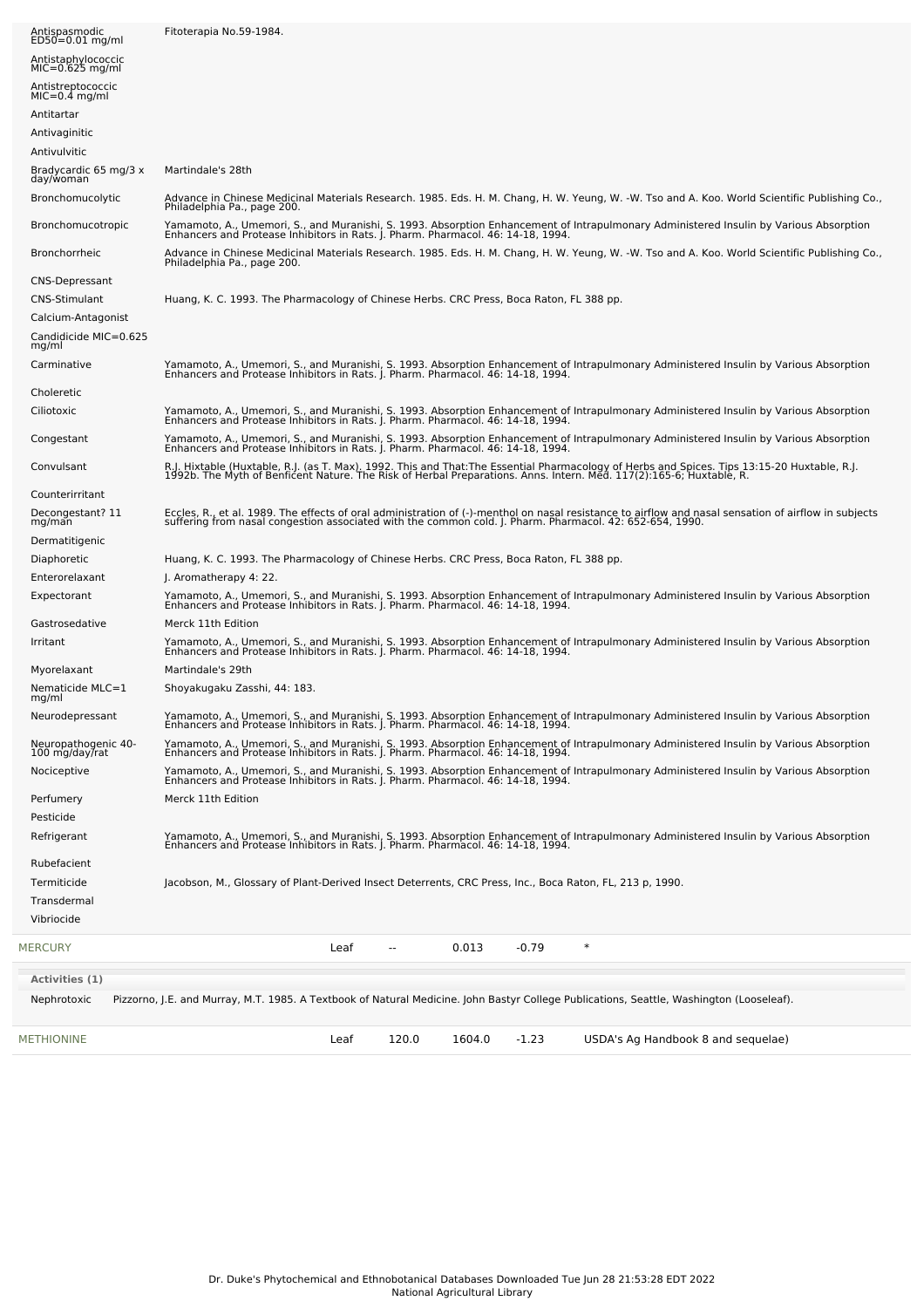| Activities (15)                               |                                                                                                                                                                   |                                                                                                                                 |                                              |                          |         |                                                                                                                             |  |  |
|-----------------------------------------------|-------------------------------------------------------------------------------------------------------------------------------------------------------------------|---------------------------------------------------------------------------------------------------------------------------------|----------------------------------------------|--------------------------|---------|-----------------------------------------------------------------------------------------------------------------------------|--|--|
| Anticataract                                  | (Looseleaf).                                                                                                                                                      |                                                                                                                                 |                                              |                          |         | Pizzorno, J.E. and Murray, M.T. 1985. A Textbook of Natural Medicine. John Bastyr College Publications, Seattle, Washington |  |  |
| Antidote (Acetaminophen) 10<br>g/16hr/man/orl | Martindale's 29th                                                                                                                                                 |                                                                                                                                 |                                              |                          |         |                                                                                                                             |  |  |
| Antidote (Paracetamol) 10<br>g/16hr/man/orl   | Martindale's 29th                                                                                                                                                 |                                                                                                                                 |                                              |                          |         |                                                                                                                             |  |  |
| Antieczemic<br>Antihepatotic                  |                                                                                                                                                                   |                                                                                                                                 |                                              |                          |         |                                                                                                                             |  |  |
|                                               | Jeffery B. Harborne and H. Baxter, eds. 1983. Phytochemical Dictionary. A Handbook of Bioactive Compounds from Plants. Taylor &<br>Frost, London. 791 pp.         |                                                                                                                                 |                                              |                          |         |                                                                                                                             |  |  |
| Antioxidant<br>Antiparkinsonian 1-5 g/day     |                                                                                                                                                                   |                                                                                                                                 |                                              |                          |         |                                                                                                                             |  |  |
| Cancer-Preventive                             | Werbach, M. 1993. Healing with Food. Harper Collins, New York, 443 pp.<br>Stitt, P. A. Why George Should Eat Broccoli. Dougherty Co, Milwaukee, WI, 1990, 399 pp. |                                                                                                                                 |                                              |                          |         |                                                                                                                             |  |  |
| Emetic                                        | Martindale's 29th                                                                                                                                                 |                                                                                                                                 |                                              |                          |         |                                                                                                                             |  |  |
| Essential                                     | Frost, London. 791 pp.                                                                                                                                            | Jeffery B. Harborne and H. Baxter, eds. 1983. Phytochemical Dictionary. A Handbook of Bioactive Compounds from Plants. Taylor & |                                              |                          |         |                                                                                                                             |  |  |
| Glutathionigenic                              | Martindale's 29th                                                                                                                                                 |                                                                                                                                 |                                              |                          |         |                                                                                                                             |  |  |
| Hepatoprotective                              |                                                                                                                                                                   |                                                                                                                                 |                                              |                          |         |                                                                                                                             |  |  |
| Lipotropic                                    | Merck 11th Edition                                                                                                                                                |                                                                                                                                 |                                              |                          |         |                                                                                                                             |  |  |
| Urine-Acidifier 200<br>mg/3x/day/man/orl      | Martindale's 28th                                                                                                                                                 |                                                                                                                                 |                                              |                          |         |                                                                                                                             |  |  |
| Urine-Deodorant                               | Martindale's 29th                                                                                                                                                 |                                                                                                                                 |                                              |                          |         |                                                                                                                             |  |  |
|                                               |                                                                                                                                                                   |                                                                                                                                 |                                              |                          |         |                                                                                                                             |  |  |
| METHYL-AMINE                                  |                                                                                                                                                                   | Leaf                                                                                                                            | 3.4                                          | 22.7                     | $-0.18$ | Jim Duke's personal files.                                                                                                  |  |  |
| Activities (1)                                |                                                                                                                                                                   |                                                                                                                                 |                                              |                          |         |                                                                                                                             |  |  |
| Irritant                                      |                                                                                                                                                                   |                                                                                                                                 |                                              |                          |         |                                                                                                                             |  |  |
| METHYL-SULFINYL-ALKYL-ISOTHIOCYANATES         |                                                                                                                                                                   | Leaf                                                                                                                            | $\overline{a}$                               | --                       |         | $\ast$                                                                                                                      |  |  |
| METHYL-SULFONYL-ALKYL-ISOTHIOCYANATES         |                                                                                                                                                                   | Leaf                                                                                                                            | $\overline{\phantom{a}}$                     | --                       |         | $\ast$                                                                                                                      |  |  |
| MEVALONIC-ACID                                |                                                                                                                                                                   | Leaf                                                                                                                            | $\sim$                                       | $\sim$                   |         | Wealth of India.                                                                                                            |  |  |
| <b>MOLYBDENUM</b>                             |                                                                                                                                                                   | Leaf                                                                                                                            | 0.1                                          | 8.7                      | 2.96    | $\ast$                                                                                                                      |  |  |
| Activities (2)                                |                                                                                                                                                                   |                                                                                                                                 |                                              |                          |         |                                                                                                                             |  |  |
| Anticancer (Esophagus)?                       |                                                                                                                                                                   |                                                                                                                                 |                                              |                          |         | Davies, S., and Stewart, A. 1990. Nutritional Medicine. Avon Books, New York. 509pp.                                        |  |  |
| Antitumor (Esophagus)?                        |                                                                                                                                                                   |                                                                                                                                 |                                              |                          |         | Davies, S., and Stewart, A. 1990. Nutritional Medicine. Avon Books, New York. 509pp.                                        |  |  |
| MONOBUTYLPHTHALATE                            |                                                                                                                                                                   | Leaf                                                                                                                            | $\overline{\phantom{a}}$                     | --                       |         |                                                                                                                             |  |  |
| MONOOCTYLPHTHALATE                            |                                                                                                                                                                   | Leaf                                                                                                                            | $\overline{\phantom{a}}$                     | $\overline{\phantom{a}}$ |         | $\ast$                                                                                                                      |  |  |
| N-(1)-METHOXYBRASSININ                        |                                                                                                                                                                   | Leaf                                                                                                                            | $\overline{\phantom{a}}$                     | 63.0                     |         | Jim Duke's personal files.                                                                                                  |  |  |
| N-BUTYL-ISOTHIOCYANATE                        |                                                                                                                                                                   | Leaf                                                                                                                            | $\overline{\phantom{a}}$                     | $\overline{\phantom{a}}$ |         | Wealth of India.                                                                                                            |  |  |
| N-HEXANAL                                     |                                                                                                                                                                   | Leaf                                                                                                                            | --                                           | $\overline{\phantom{a}}$ |         | Wealth of India.                                                                                                            |  |  |
| N-METHYL-ANILINE                              |                                                                                                                                                                   | Leaf                                                                                                                            | $\overline{\phantom{a}}$                     | 0.3                      | $-1.0$  | Jim Duke's personal files.                                                                                                  |  |  |
| N-METHYL-BETA-PHENETHYLAMINE                  |                                                                                                                                                                   | Leaf                                                                                                                            | 0.5                                          | 2.0                      |         | Jim Duke's personal files.                                                                                                  |  |  |
| N-METHYL-PHENETHYLAMINE                       |                                                                                                                                                                   | Leaf                                                                                                                            | 0.5                                          | 3.7                      | 1.38    | Jim Duke's personal files.                                                                                                  |  |  |
| N-NONACOSANE                                  |                                                                                                                                                                   | Leaf                                                                                                                            | $\overline{\phantom{a}}$                     | $\overline{\phantom{a}}$ |         | Jim Duke's personal files.                                                                                                  |  |  |
| Activities (1)                                |                                                                                                                                                                   |                                                                                                                                 |                                              |                          |         |                                                                                                                             |  |  |
| Antimutagenic                                 |                                                                                                                                                                   |                                                                                                                                 | Economic & Medicinal Plant Research, 6: 235. |                          |         |                                                                                                                             |  |  |
| N-PENTYL-AMINE                                |                                                                                                                                                                   | Leaf                                                                                                                            | 0.6                                          | 1.4                      | 1.41    | Jim Duke's personal files.                                                                                                  |  |  |
| <b>NAPOLEIFERIN</b>                           |                                                                                                                                                                   | Seed                                                                                                                            | $\overline{\phantom{a}}$                     | 0.1                      |         | $\ast$                                                                                                                      |  |  |
| <b>NARCOTINE</b>                              |                                                                                                                                                                   | Leaf                                                                                                                            | н,                                           | $\overline{\phantom{a}}$ |         | Jim Duke's personal files.                                                                                                  |  |  |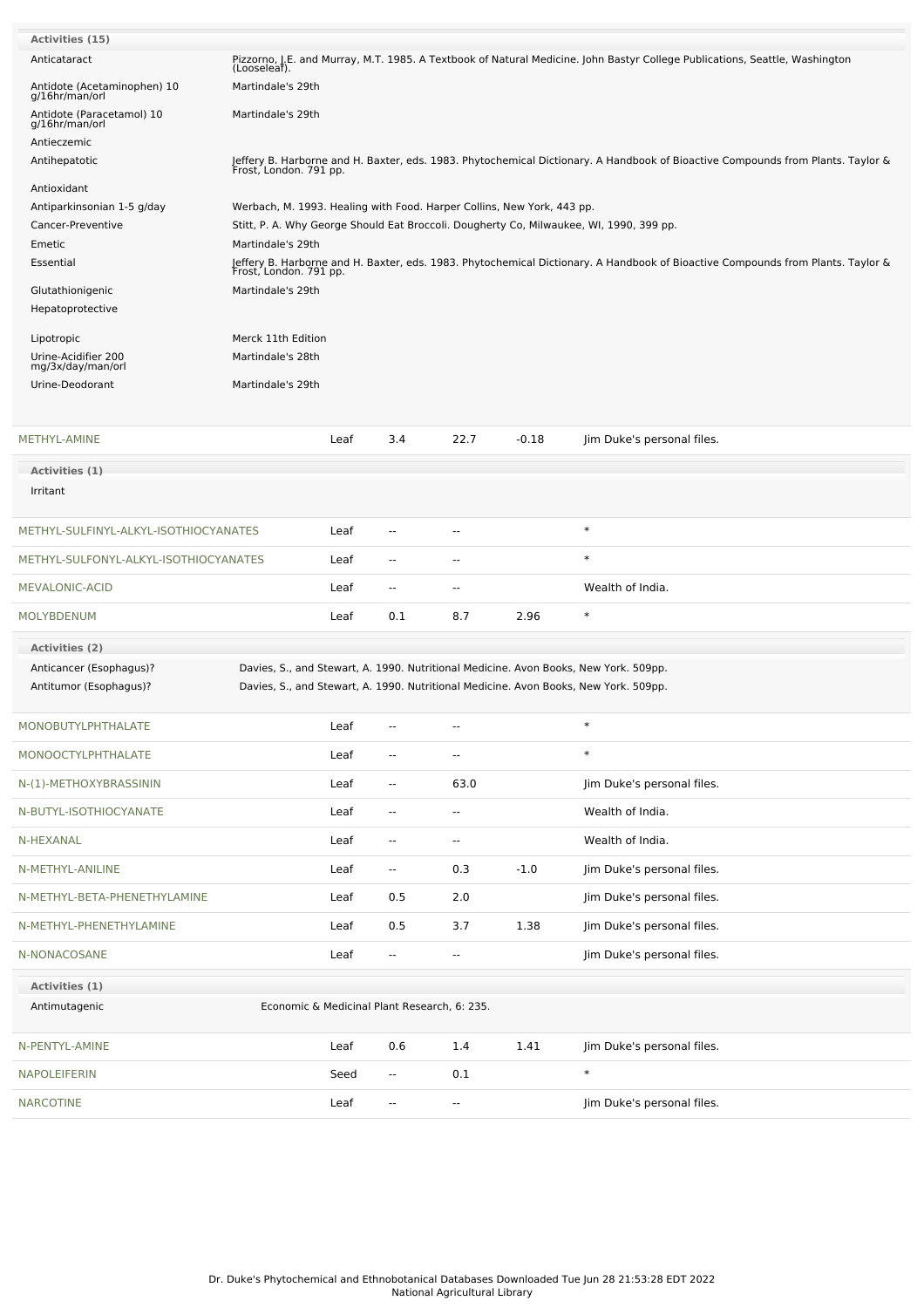| Activities (6)                       |  |                         |                          |                          |        |                                                                                                                                                                                                         |
|--------------------------------------|--|-------------------------|--------------------------|--------------------------|--------|---------------------------------------------------------------------------------------------------------------------------------------------------------------------------------------------------------|
| Analgesic                            |  |                         |                          |                          |        |                                                                                                                                                                                                         |
| Antiherpetic                         |  |                         |                          |                          |        |                                                                                                                                                                                                         |
|                                      |  |                         |                          |                          |        |                                                                                                                                                                                                         |
| Antitussive                          |  |                         |                          |                          |        |                                                                                                                                                                                                         |
| Antiviral                            |  |                         |                          |                          |        |                                                                                                                                                                                                         |
| Artemicide LC50=87                   |  |                         |                          |                          |        |                                                                                                                                                                                                         |
| Sedative                             |  |                         |                          |                          |        |                                                                                                                                                                                                         |
| NEO-CHLOROGENIC-ACID                 |  | Leaf                    | $\sim$                   | $\overline{a}$           |        | $\ast$                                                                                                                                                                                                  |
| <b>Activities (2)</b>                |  |                         |                          |                          |        |                                                                                                                                                                                                         |
| Antiinflammatory                     |  |                         |                          |                          |        |                                                                                                                                                                                                         |
|                                      |  |                         |                          |                          |        |                                                                                                                                                                                                         |
| Vulnerary                            |  |                         |                          |                          |        |                                                                                                                                                                                                         |
|                                      |  |                         |                          |                          |        |                                                                                                                                                                                                         |
|                                      |  |                         |                          |                          |        |                                                                                                                                                                                                         |
| NEO-CHLOROGENIC-ACID                 |  | Plant                   | $\overline{a}$           | $\sim$ $\sim$            |        | $\ast$                                                                                                                                                                                                  |
| <b>Activities (2)</b>                |  |                         |                          |                          |        |                                                                                                                                                                                                         |
| Antiinflammatory                     |  |                         |                          |                          |        |                                                                                                                                                                                                         |
| Vulnerary                            |  |                         |                          |                          |        |                                                                                                                                                                                                         |
|                                      |  |                         |                          |                          |        |                                                                                                                                                                                                         |
| NEOGLUCOBRASSICIN                    |  | Plant                   | --                       | --                       |        | $\ast$                                                                                                                                                                                                  |
| Activities (1)                       |  |                         |                          |                          |        |                                                                                                                                                                                                         |
|                                      |  |                         |                          |                          |        |                                                                                                                                                                                                         |
| Quinone-Reductase-<br>Inducer 100 uM |  |                         |                          |                          |        | Fahey, J. W., Zhang, Y., Talalay, P. 1997. Broccoli Sprouts: An Exceptionally Rich Source of Inducers of Enzymes that Protects Against Chemical<br>Carcinogens. Proc. Nat. Acad. Sci., 94: 10367-10372. |
| NEOGLUCOBRASSICIN                    |  | Leaf                    |                          |                          |        | $\ast$                                                                                                                                                                                                  |
| Activities (1)                       |  |                         |                          |                          |        |                                                                                                                                                                                                         |
| Quinone-Reductase-                   |  |                         |                          |                          |        |                                                                                                                                                                                                         |
| Inducer 100 uM                       |  |                         |                          |                          |        | Fahey, J. W., Zhang, Y., Talalay, P. 1997. Broccoli Sprouts: An Exceptionally Rich Source of Inducers of Enzymes that Protects Against Chemical<br>Carcinogens. Proc. Nat. Acad. Sci., 94: 10367-10372. |
| <b>NEOMENTHOL</b>                    |  | Plant                   | --                       | $\sim$                   |        | $\ast$                                                                                                                                                                                                  |
| <b>Activities (2)</b>                |  |                         |                          |                          |        |                                                                                                                                                                                                         |
| Antispasmodic ED50=0.033 mg/ml       |  | Fitoterapia No.59-1984. |                          |                          |        |                                                                                                                                                                                                         |
| Perfumery                            |  |                         |                          |                          |        | Aloe Research Council - Duke writeup of non-peer reviewd book by Coats and draft by Henry                                                                                                               |
|                                      |  |                         |                          |                          |        |                                                                                                                                                                                                         |
| <b>NEOMENTHOL</b>                    |  | Leaf                    | $\overline{a}$           | $\overline{a}$           |        | $\ast$                                                                                                                                                                                                  |
| Activities (2)                       |  |                         |                          |                          |        |                                                                                                                                                                                                         |
| Antispasmodic ED50=0.033 mg/ml       |  | Fitoterapia No.59-1984. |                          |                          |        |                                                                                                                                                                                                         |
|                                      |  |                         |                          |                          |        |                                                                                                                                                                                                         |
| Perfumery                            |  |                         |                          |                          |        | Aloe Research Council - Duke writeup of non-peer reviewd book by Coats and draft by Henry                                                                                                               |
| <b>NEOXANTHIN</b>                    |  | Leaf                    | $\overline{\phantom{a}}$ | $\overline{\phantom{a}}$ |        | Jim Duke's personal files.                                                                                                                                                                              |
| Activities (2)                       |  |                         |                          |                          |        |                                                                                                                                                                                                         |
|                                      |  |                         |                          |                          |        | Colorant Jeffery B. Harborne and H. Baxter, eds. 1983. Phytochemical Dictionary. A Handbook of Bioactive Compounds from Plants. Taylor & Frost, London. 791 pp.                                         |
|                                      |  |                         |                          |                          |        | Ubiquiot Jeffery B. Harborne and H. Baxter, eds. 1983. Phytochemical Dictionary. A Handbook of Bioactive Compounds from Plants. Taylor & Frost, London. 791 pp.                                         |
|                                      |  |                         |                          |                          |        |                                                                                                                                                                                                         |
| <b>NIACIN</b>                        |  | Leaf                    | 3.0                      | 40.0                     | $-0.7$ | $\ast$                                                                                                                                                                                                  |
|                                      |  |                         |                          |                          |        |                                                                                                                                                                                                         |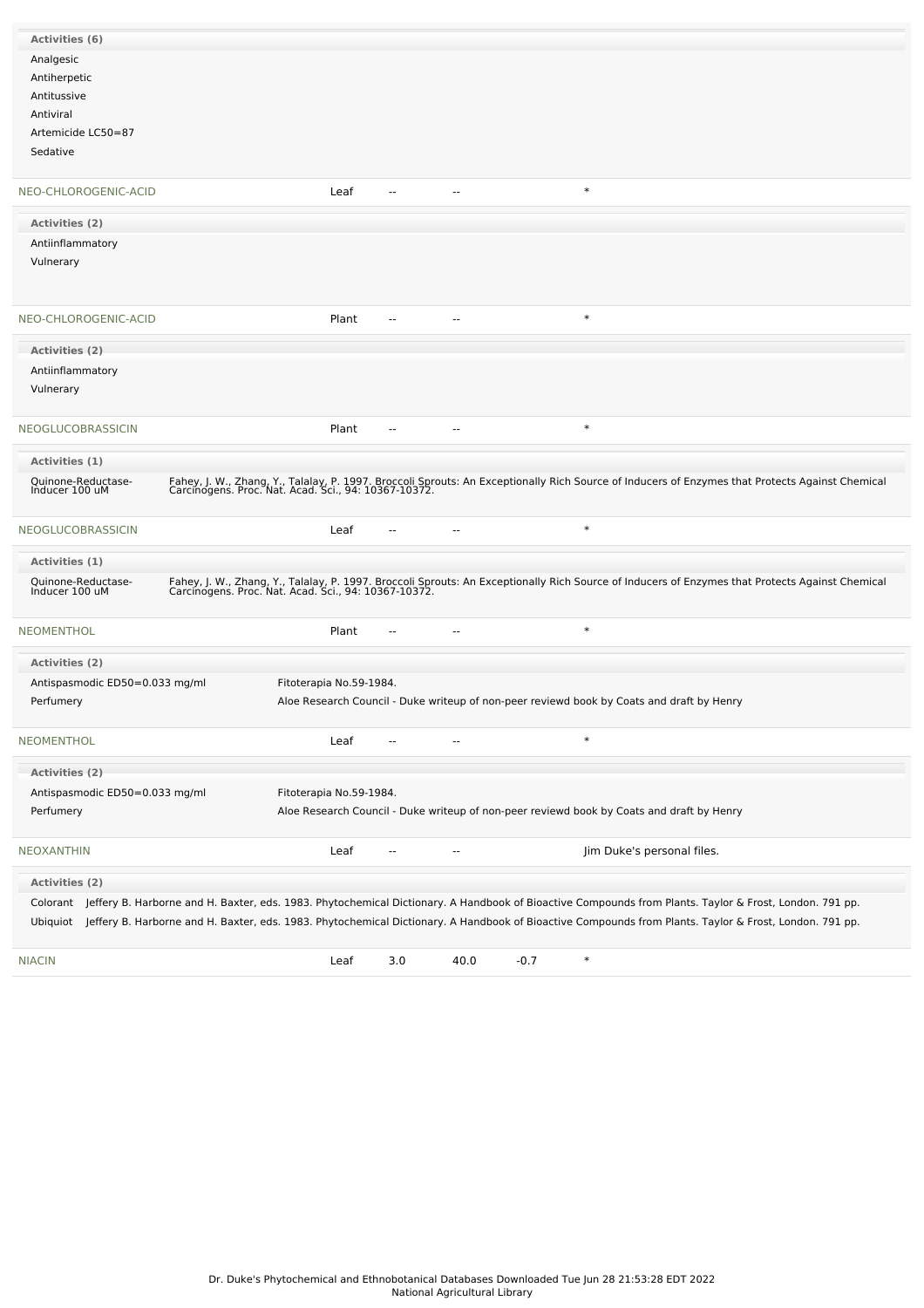| Activities (39)                         |                                                                                                  |        |                          |         |                                                                                                                                 |
|-----------------------------------------|--------------------------------------------------------------------------------------------------|--------|--------------------------|---------|---------------------------------------------------------------------------------------------------------------------------------|
| Allergenic                              | Werbach, M. 1993. Healing with Food. Harper Collins, New York, 443 pp.                           |        |                          |         |                                                                                                                                 |
| AntiLyme 50 mg/day                      |                                                                                                  |        |                          |         |                                                                                                                                 |
| AntiMeniere's                           |                                                                                                  |        |                          |         | Duke, J. A. Writeups or information summaries on approximately 2,000 economic plants, USDA, ARS, Beltsville, MD 20705.          |
| AntiRaynaud's 1,500-4,000<br>mg/day     |                                                                                                  |        |                          |         |                                                                                                                                 |
| Antiacrodynic                           |                                                                                                  |        |                          |         |                                                                                                                                 |
| Antiallergic 50 mg/2x/day               | Werbach, M. 1993. Healing with Food. Harper Collins, New York, 443 pp.                           |        |                          |         |                                                                                                                                 |
| Antialzheimeran                         |                                                                                                  |        |                          |         |                                                                                                                                 |
| Antiamblyopic                           |                                                                                                  |        |                          |         |                                                                                                                                 |
| Antianginal                             |                                                                                                  |        |                          |         |                                                                                                                                 |
| Anticataract                            |                                                                                                  |        |                          |         |                                                                                                                                 |
| Antichilblain                           |                                                                                                  |        |                          |         | Jeffery B. Harborne and H. Baxter, eds. 1983. Phytochemical Dictionary. A Handbook of Bioactive Compounds from Plants. Taylor & |
| Anticonvulsant 3 g/day                  | Frost, London. 791 pp.<br>Werbach, M. 1993. Healing with Food. Harper Collins, New York, 443 pp. |        |                          |         |                                                                                                                                 |
|                                         |                                                                                                  |        |                          |         |                                                                                                                                 |
| Antidementia<br>Antidermatitic          |                                                                                                  |        |                          |         |                                                                                                                                 |
|                                         | Davies, S., and Stewart, A. 1990. Nutritional Medicine. Avon Books, New York. 509pp.             |        |                          |         |                                                                                                                                 |
| Antidiabetic                            |                                                                                                  |        |                          |         |                                                                                                                                 |
| Antidysphagic                           |                                                                                                  |        |                          |         |                                                                                                                                 |
| Antiepileptic 3 g/day                   | Werbach, M. 1993. Healing with Food. Harper Collins, New York, 443 pp.                           |        |                          |         |                                                                                                                                 |
| Antihangover 50 mg                      |                                                                                                  |        |                          |         |                                                                                                                                 |
| Antihistaminic 50 mg 2x/day             | Werbach, M. 1993. Healing with Food. Harper Collins, New York, 443 pp.                           |        |                          |         |                                                                                                                                 |
| Antihyperactivity 1.5-6 g/day           | Werbach, M. 1993. Healing with Food. Harper Collins, New York, 443 pp.                           |        |                          |         |                                                                                                                                 |
| Antiinsomnic 1 g/day                    | Werbach, M. 1993. Healing with Food. Harper Collins, New York, 443 pp.                           |        |                          |         |                                                                                                                                 |
| Antineuralgic                           |                                                                                                  |        |                          |         |                                                                                                                                 |
| Antiparkinsonian 100 mg/day             | Werbach, M. 1993. Healing with Food. Harper Collins, New York, 443 pp.                           |        |                          |         |                                                                                                                                 |
| Antipellagric                           | Davies, S., and Stewart, A. 1990. Nutritional Medicine. Avon Books, New York. 509pp.             |        |                          |         |                                                                                                                                 |
| Antiscotomic                            |                                                                                                  |        |                          |         |                                                                                                                                 |
| Antispasmodic 100 mg 2x/day             | Werbach, M. 1993. Healing with Food. Harper Collins, New York, 443 pp.                           |        |                          |         |                                                                                                                                 |
| Antivertigo                             |                                                                                                  |        |                          |         |                                                                                                                                 |
| Cancer-Preventive                       | Stitt, P. A. Why George Should Eat Broccoli. Dougherty Co, Milwaukee, WI, 1990, 399 pp.          |        |                          |         |                                                                                                                                 |
| Cardioprotective                        |                                                                                                  |        |                          |         |                                                                                                                                 |
| Circulotonic                            |                                                                                                  |        |                          |         |                                                                                                                                 |
| Fibrinolytic                            |                                                                                                  |        |                          |         |                                                                                                                                 |
| Hepatoprotective                        |                                                                                                  |        |                          |         |                                                                                                                                 |
| Hepatotoxic                             |                                                                                                  |        |                          |         |                                                                                                                                 |
| Hypocholesterolemic 50-100 mg<br>3x/day |                                                                                                  |        |                          |         |                                                                                                                                 |
| Hypoglycemic                            |                                                                                                  |        |                          |         |                                                                                                                                 |
| Hypolipidemic                           |                                                                                                  |        |                          |         |                                                                                                                                 |
| Sedative                                | (Looseleaf).                                                                                     |        |                          |         | Pizzorno, J.E. and Murray, M.T. 1985. A Textbook of Natural Medicine. John Bastyr College Publications, Seattle, Washington     |
| Serotoninergic                          | (Looseleaf).                                                                                     |        |                          |         | Pizzorno, J.E. and Murray, M.T. 1985. A Textbook of Natural Medicine. John Bastyr College Publications, Seattle, Washington     |
| Vasodilator                             | Martindale's 29th                                                                                |        |                          |         |                                                                                                                                 |
|                                         |                                                                                                  |        |                          |         |                                                                                                                                 |
| <b>NICKEL</b>                           | Leaf                                                                                             | 0.02   | 8.7                      | $-0.25$ | $\ast$                                                                                                                          |
|                                         |                                                                                                  |        |                          |         |                                                                                                                                 |
| Activities (3)                          |                                                                                                  |        |                          |         |                                                                                                                                 |
| Antiadrenalinic                         | Davies, S., and Stewart, A. 1990. Nutritional Medicine. Avon Books, New York. 509pp.             |        |                          |         |                                                                                                                                 |
| Anticirrhotic?                          | Davies, S., and Stewart, A. 1990. Nutritional Medicine. Avon Books, New York. 509pp.             |        |                          |         |                                                                                                                                 |
| Insulin-Sparing                         | Davies, S., and Stewart, A. 1990. Nutritional Medicine. Avon Books, New York. 509pp.             |        |                          |         |                                                                                                                                 |
| <b>NITROGEN</b>                         | Leaf                                                                                             | 2100.0 | 37500.0                  | $-0.31$ | ACTA AGRIC SCAND SUPPL 22: 1980                                                                                                 |
| NONACOSAN-15-ONE                        | Leaf                                                                                             | $\sim$ | $\overline{\phantom{a}}$ |         | Jim Duke's personal files.                                                                                                      |
| OLEIC-ACID                              | Leaf                                                                                             | 130.0  | 1738.0                   | $-0.43$ | USDA's Ag Handbook 8 and sequelae)                                                                                              |
|                                         |                                                                                                  |        |                          |         |                                                                                                                                 |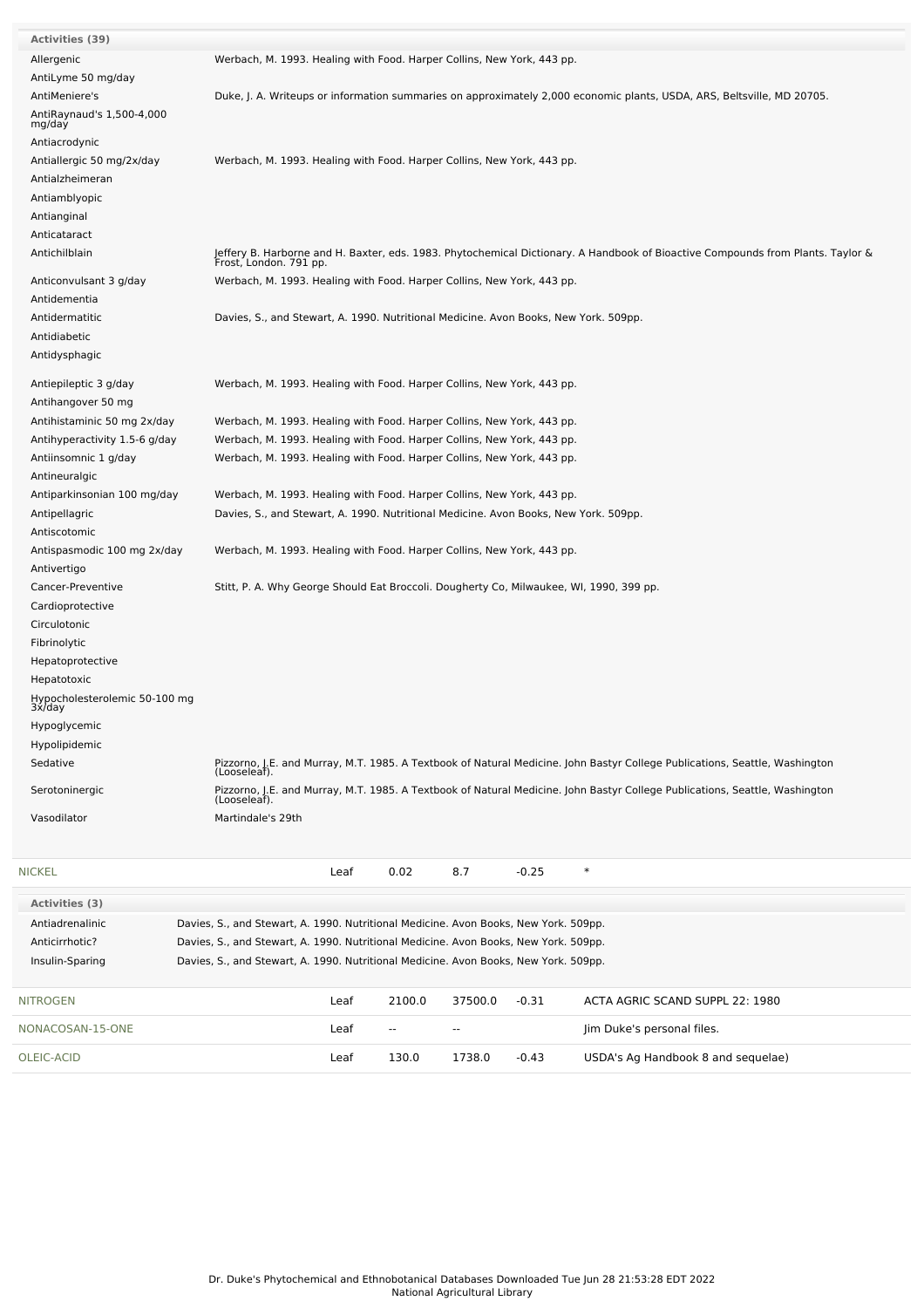| <b>Activities (18)</b>                                                                                                  |                                                                                                                                                                                                          |  |  |  |  |  |  |  |
|-------------------------------------------------------------------------------------------------------------------------|----------------------------------------------------------------------------------------------------------------------------------------------------------------------------------------------------------|--|--|--|--|--|--|--|
| 5-Alpha-Reductase-<br><b>Inhibitor</b>                                                                                  |                                                                                                                                                                                                          |  |  |  |  |  |  |  |
| Allergenic                                                                                                              |                                                                                                                                                                                                          |  |  |  |  |  |  |  |
| Alpha-Reductase-<br>Inhibitor                                                                                           |                                                                                                                                                                                                          |  |  |  |  |  |  |  |
| Anemiagenic                                                                                                             |                                                                                                                                                                                                          |  |  |  |  |  |  |  |
| Antialopecic                                                                                                            |                                                                                                                                                                                                          |  |  |  |  |  |  |  |
| Antiandrogenic                                                                                                          |                                                                                                                                                                                                          |  |  |  |  |  |  |  |
| Antiinflammatory<br>IC50=21 uM                                                                                          |                                                                                                                                                                                                          |  |  |  |  |  |  |  |
| Antileukotriene-D4<br>$IC50=21$ uM                                                                                      |                                                                                                                                                                                                          |  |  |  |  |  |  |  |
| Cancer-Preventive                                                                                                       | Stitt, P. A. Why George Should Eat Broccoli. Dougherty Co, Milwaukee, WI, 1990, 399 pp.                                                                                                                  |  |  |  |  |  |  |  |
| Choleretic 5 ml/man                                                                                                     |                                                                                                                                                                                                          |  |  |  |  |  |  |  |
| Dermatitigenic                                                                                                          |                                                                                                                                                                                                          |  |  |  |  |  |  |  |
| FLavor FEMA 1-30                                                                                                        | Aloe Research Council - Duke writeup of non-peer reviewd book by Coats and draft by Henry                                                                                                                |  |  |  |  |  |  |  |
| Hypocholesterolemic                                                                                                     | Spiller, G. A. 1996 (Spiller, G. A. Ed. 1996. CRC Handbook of Lipids in Human Nutrition. CRC Press. Boca Raton, FL. 233 pp.)                                                                             |  |  |  |  |  |  |  |
| Insectifuge<br>Jacobson, M., Glossary of Plant-Derived Insect Deterrents, CRC Press, Inc., Boca Raton, FL, 213 p, 1990. |                                                                                                                                                                                                          |  |  |  |  |  |  |  |
| Irritant                                                                                                                | Merck 11th Edition                                                                                                                                                                                       |  |  |  |  |  |  |  |
| Percutaneostimulant                                                                                                     | Seki, T., Toeda, C., Kawaguchi, T., Juni, K., Sugibayashi, K., and Morimoto, Y. 1990. Enhanced Transdermal Delivery of Zidovudine in Rats and<br>Human Skin. Chem. Pharm. Bull. 38(11): 3086-3089, 1990. |  |  |  |  |  |  |  |
| Perfumery                                                                                                               | Aloe Research Council - Duke writeup of non-peer reviewd book by Coats and draft by Henry                                                                                                                |  |  |  |  |  |  |  |
| Propecic                                                                                                                |                                                                                                                                                                                                          |  |  |  |  |  |  |  |
|                                                                                                                         |                                                                                                                                                                                                          |  |  |  |  |  |  |  |
| <b>OXALATE</b>                                                                                                          | Leaf<br>1000.0<br>13370.0<br>$-0.63$<br>USDA's Ag Handbook 8 and sequelae)                                                                                                                               |  |  |  |  |  |  |  |
| OXALIC-ACID                                                                                                             | $\ast$<br>30.0<br>Leaf<br>350.0<br>$-0.47$                                                                                                                                                               |  |  |  |  |  |  |  |
| Activities (9)                                                                                                          |                                                                                                                                                                                                          |  |  |  |  |  |  |  |
| Acaricide                                                                                                               |                                                                                                                                                                                                          |  |  |  |  |  |  |  |

CNS-Paralytic Jeffery B. Harborne and H. Baxter, eds. 1983. Phytochemical Dictionary. A Handbook of Bioactive Compounds from Plants. Taylor & Frost, London. 791 pp.

[P-COUMARIC-ACID](file:///phytochem/chemicals/show/14079) **Leaf 0.5 9.0 -0.35** \*

Antiseptic

Irritant Pesticide

Varroacide

Fatal Martindale's 29th Hemostatic Merck 11th Edition

Renotoxic Merck 11th Edition

| Dr. Duke's Phytochemical and Ethnobotanical Databases Downloaded Tue Jun 28 21:53:28 EDT 2022 |
|-----------------------------------------------------------------------------------------------|
| National Agricultural Library                                                                 |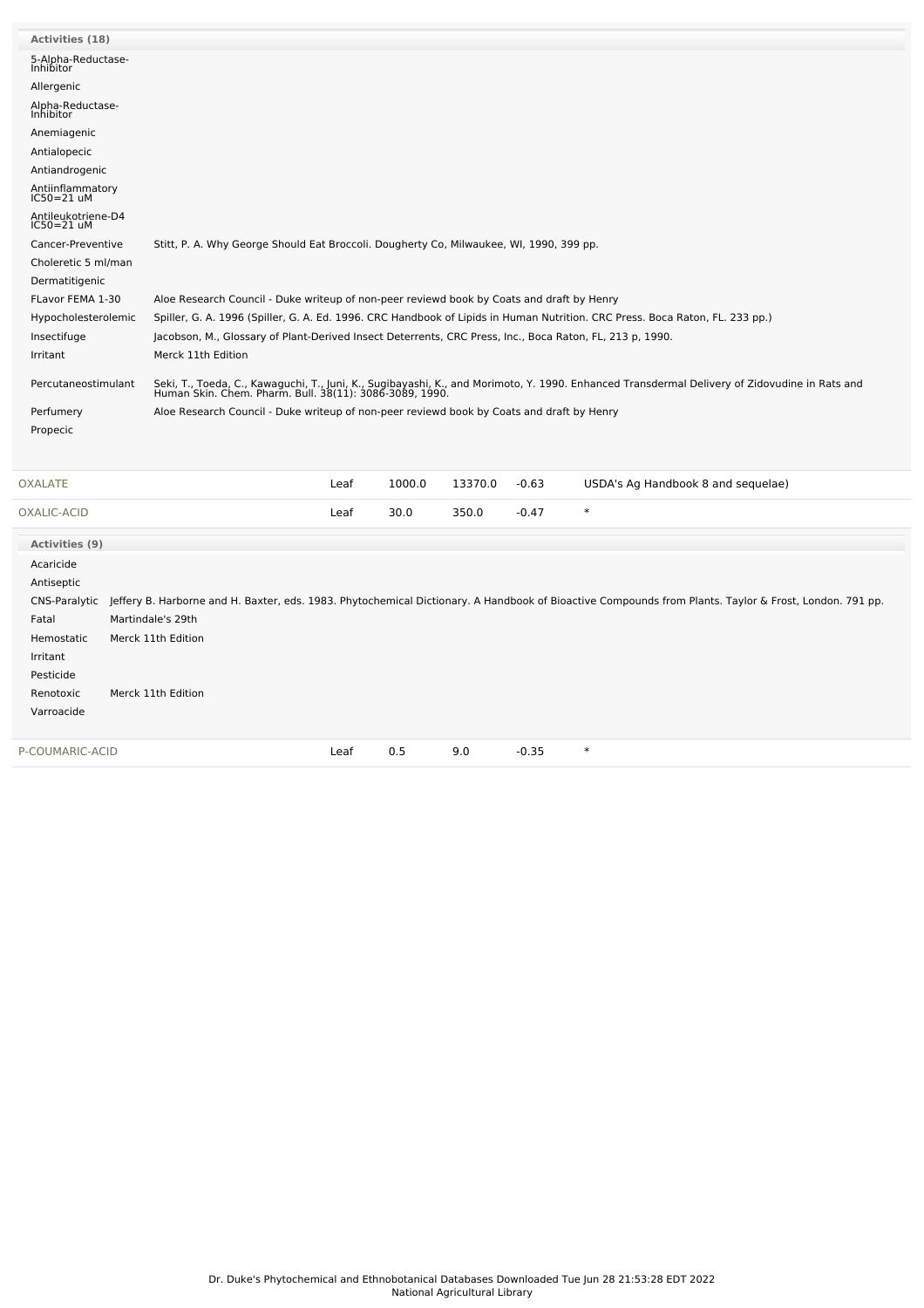| PALMITIC-ACID                                         |                                                                              | Leaf | 190.0          | 2540.0         | $-0.34$ | USDA's Ag Handbook 8 and sequelae)                                                                                                           |
|-------------------------------------------------------|------------------------------------------------------------------------------|------|----------------|----------------|---------|----------------------------------------------------------------------------------------------------------------------------------------------|
| P-COUMARIC-ACID-O-BETA-D-GLUCOSIDE                    |                                                                              | Leaf | $\overline{a}$ | $\overline{a}$ |         | Jim Duke's personal files.                                                                                                                   |
|                                                       |                                                                              |      |                |                |         |                                                                                                                                              |
| Tyrosinase-Inhibitor ID50=3,650<br>uМ                 |                                                                              |      |                |                |         |                                                                                                                                              |
| Prostaglandin-Synthesis-Inhibitor                     |                                                                              |      |                |                |         |                                                                                                                                              |
| Prostaglandigenic                                     |                                                                              |      |                |                |         |                                                                                                                                              |
| Pesticide                                             |                                                                              |      |                |                |         |                                                                                                                                              |
| Lipoxygenase-Inhibitor IC11=5<br>mМ                   |                                                                              |      |                |                |         | Oszmianski, J. and Lee, C.Y. 1990. Inhibitory Effect of Phenolics on Carotene Bleaching in Vegetables. J. Agric. Food Chem. 38: 688-690.     |
| Fungicide                                             |                                                                              |      |                |                |         | Nigg, H.N. and Seigler, D.S., eds. 1992. Phytochemical Resources for Medicine and Agriculture. Plenum Press, New York. 445 pp.               |
| Diaphoretic?                                          | Lawrence Review of Natural Products, Dec-90.                                 |      |                |                |         |                                                                                                                                              |
| Cytotoxic                                             | Frost, London. 791 pp.                                                       |      |                |                |         | Jeffery B. Harborne and H. Baxter, eds. 1983. Phytochemical Dictionary. A Handbook of Bioactive Compounds from Plants. Taylor &              |
| Choleretic                                            |                                                                              |      |                |                |         |                                                                                                                                              |
| Chemopreventive                                       |                                                                              |      |                |                |         |                                                                                                                                              |
| Cancer-Preventive                                     |                                                                              |      |                |                |         |                                                                                                                                              |
| Antitumor                                             |                                                                              |      |                |                |         |                                                                                                                                              |
| Antispasmodic                                         | Press, London. 296pp.                                                        |      |                |                |         | Newall, C. A., Anderson, L. A. and Phillipson, J. D. 1996. Herbal Medicine - A Guide for Health-care Professionals. The Pharmaceutical       |
| Antiseptic                                            |                                                                              |      |                |                |         |                                                                                                                                              |
| Antiperoxidant IC50=>100 uM                           | Planta Medica, 57: A54, 1991.                                                |      |                |                |         |                                                                                                                                              |
| Antioxidant 1/3 BHA                                   |                                                                              |      |                |                |         |                                                                                                                                              |
| Antioxidant IC24=30 ppm                               |                                                                              |      |                |                |         |                                                                                                                                              |
| Antinitrosaminic                                      | Joseph, J., Nadeau, D. and Underwood, A. 2001. The Color Code. Hyperion, NY. |      |                |                |         |                                                                                                                                              |
| Antileukemic IC50=25-56 ug/ml                         | Med, 31(1):37-46.                                                            |      |                |                |         | Chiang, L. C., Chiang, W., Chang, M. Y., Ng, L. T., Lin, C. C. 2003. Antileukemic activity of selected natural products in Taiwan. Am J Chin |
| Antihepatotoxic                                       | Frost, London. 791 pp.                                                       |      |                |                |         | Jeffery B. Harborne and H. Baxter, eds. 1983. Phytochemical Dictionary. A Handbook of Bioactive Compounds from Plants. Taylor &              |
| Antifertility                                         |                                                                              |      |                |                |         |                                                                                                                                              |
| Anticlastogen                                         |                                                                              |      |                |                |         |                                                                                                                                              |
| Antibacterial                                         | Pharmazie, 46: 156, 1991.                                                    |      |                |                |         |                                                                                                                                              |
| Allelopathic                                          | Frost, London. 791 pp.                                                       |      |                |                |         | Jeffery B. Harborne and H. Baxter, eds. 1983. Phytochemical Dictionary. A Handbook of Bioactive Compounds from Plants. Taylor &              |
| Aldose-Reductase-Inhibitor 4<br>ug/ml (weak activity) | Syntheses of Their Derivatives. Sankyo Kenkyusho Nempo, 43: 99-110.          |      |                |                |         | Ichikawa, K., et al. 1991. Isolation and Structure Determination of Aldose Reductase Inhibitors from Traditional Thai Medicine, and          |
| <b>Activities (25)</b>                                |                                                                              |      |                |                |         |                                                                                                                                              |

| <b>Activities (13)</b>          |                                                                                                                                                           |  |  |  |  |  |  |
|---------------------------------|-----------------------------------------------------------------------------------------------------------------------------------------------------------|--|--|--|--|--|--|
| 5-Alpha-Reductase-<br>Inhibitor |                                                                                                                                                           |  |  |  |  |  |  |
| Antialopecic                    |                                                                                                                                                           |  |  |  |  |  |  |
| Antiandrogenic                  |                                                                                                                                                           |  |  |  |  |  |  |
| Antifibrinolytic                | Economic & Medicinal Plant Research, 1: 53.                                                                                                               |  |  |  |  |  |  |
| Antioxidant IC40=60             |                                                                                                                                                           |  |  |  |  |  |  |
| <b>FLavor FEMA 1</b>            | Aloe Research Council - Duke writeup of non-peer reviewd book by Coats and draft by Henry                                                                 |  |  |  |  |  |  |
| Hemolytic                       | Bisset, N.G., ed. 1994. Herbal Drugs and Phytopharmaceuticals. CRC Press. Boca Raton, FL. 566 pp.                                                         |  |  |  |  |  |  |
| Hypercholesterolemic            | Spiller, G. A. 1996 (Spiller, G. A. Ed. 1996. CRC Handbook of Lipids in Human Nutrition. CRC Press. Boca Raton, FL. 233 pp.)                              |  |  |  |  |  |  |
| Lubricant                       | Jeffery B. Harborne and H. Baxter, eds. 1983. Phytochemical Dictionary. A Handbook of Bioactive Compounds from Plants. Taylor & Frost,<br>London. 791 pp. |  |  |  |  |  |  |
| Nematicide                      | Nigg, H.N. and Seigler, D.S., eds. 1992. Phytochemical Resources for Medicine and Agriculture. Plenum Press, New York. 445 pp.                            |  |  |  |  |  |  |
| Pesticide                       |                                                                                                                                                           |  |  |  |  |  |  |
| Propecic                        |                                                                                                                                                           |  |  |  |  |  |  |
| Soap                            | Jeffery B. Harborne and H. Baxter, eds. 1983. Phytochemical Dictionary. A Handbook of Bioactive Compounds from Plants. Taylor & Frost,<br>London. 791 pp. |  |  |  |  |  |  |
| PANTOTHENIC-ACID                | 1.4<br>19.0<br>$-0.45$<br>Leaf<br>USDA's Ag Handbook 8 and sequelae)                                                                                      |  |  |  |  |  |  |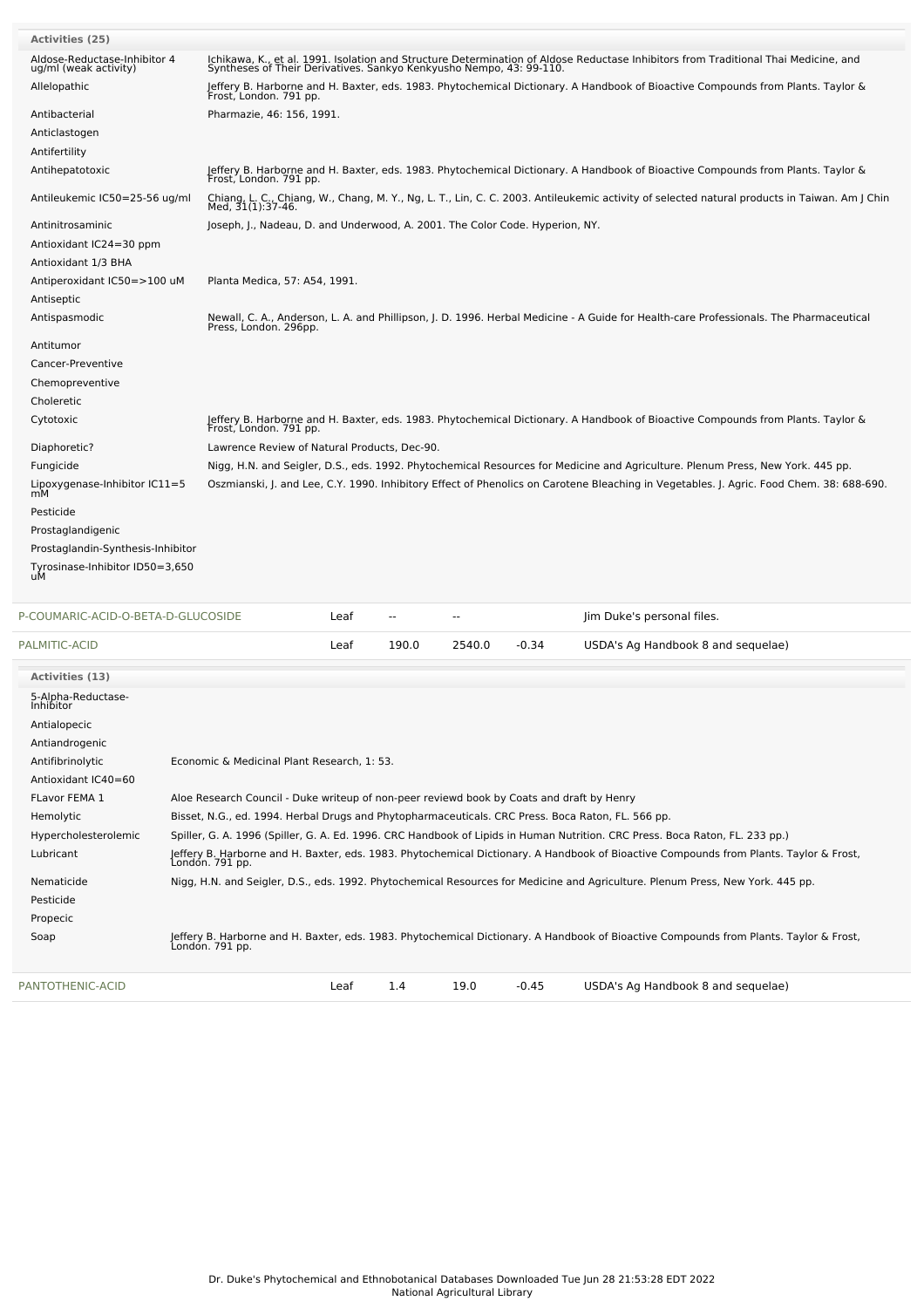| <b>Activities (11)</b>                  |                                                                                                                                                           |
|-----------------------------------------|-----------------------------------------------------------------------------------------------------------------------------------------------------------|
| Antiallergic 100-500 mg/day             | Werbach, M. 1993. Healing with Food. Harper Collins, New York, 443 pp.                                                                                    |
| Antiarthritic 500-2,000 mg/day          |                                                                                                                                                           |
| Anticephalagic                          | Jeffery B. Harborne and H. Baxter, eds. 1983. Phytochemical Dictionary. A Handbook of Bioactive Compounds from Plants. Taylor &<br>Frost, London. 791 pp. |
| Anticlaudificant?                       | Martindale's 29th                                                                                                                                         |
| Antidermatitic                          | Duke, J. A. Writeups or information summaries on approximately 2,000 economic plants, USDA, ARS, Beltsville, MD 20705.                                    |
| Antifatique                             | Jeffery B. Harborne and H. Baxter, eds. 1983. Phytochemical Dictionary. A Handbook of Bioactive Compounds from Plants. Taylor &<br>Frost, London. 791 pp. |
| Antihypercholesterolemic 300<br>mg/meal | Werbach, M. 1993. Healing with Food. Harper Collins, New York, 443 pp.                                                                                    |
| Antijelus?                              | Martindale's 29th                                                                                                                                         |
| Antiinsomniac?                          | Martindale's 29th                                                                                                                                         |
| Antirheumatitic?                        | Martindale's 29th                                                                                                                                         |
| Cancer-Preventive                       | Stitt, P. A. Why George Should Eat Broccoli. Dougherty Co, Milwaukee, WI, 1990, 399 pp.                                                                   |
|                                         |                                                                                                                                                           |
|                                         |                                                                                                                                                           |

| <b>PECTIN</b>                  |                                                                                         | Leaf |        | 45700.0                  | 0.26 | Wealth of India.                                                                                                          |  |
|--------------------------------|-----------------------------------------------------------------------------------------|------|--------|--------------------------|------|---------------------------------------------------------------------------------------------------------------------------|--|
| Activities (24)                |                                                                                         |      |        |                          |      |                                                                                                                           |  |
| Antiatheromic 15 g/man/day     | Cerda, J.J. Pectin in Health and Disease. HortScience, 25(12): 1485, 1990.              |      |        |                          |      |                                                                                                                           |  |
| Antibacterial                  |                                                                                         |      |        |                          |      |                                                                                                                           |  |
| Antidiabetic 10 g/man/day/orl  |                                                                                         |      |        |                          |      |                                                                                                                           |  |
| Antidiarrheic                  | Merck 11th Edition                                                                      |      |        |                          |      |                                                                                                                           |  |
| Antienteritic                  |                                                                                         |      |        |                          |      |                                                                                                                           |  |
| Antigallstone                  |                                                                                         |      |        |                          |      |                                                                                                                           |  |
| Antigastritic                  |                                                                                         |      |        |                          |      |                                                                                                                           |  |
| Antilithic                     |                                                                                         |      |        |                          |      |                                                                                                                           |  |
| Antimetastatic                 |                                                                                         |      |        |                          |      |                                                                                                                           |  |
| Antimutagenic                  |                                                                                         |      |        |                          |      |                                                                                                                           |  |
| Antiobesity                    | Joseph, J., Nadeau, D. and Underwood, A. 2001. The Color Code. Hyperion, NY.            |      |        |                          |      |                                                                                                                           |  |
| Antitumor (Colon)              |                                                                                         |      |        |                          |      |                                                                                                                           |  |
| Antitumor (Prostate)           |                                                                                         |      |        |                          |      |                                                                                                                           |  |
| Antitussive                    |                                                                                         |      |        |                          |      |                                                                                                                           |  |
| Antiulcer                      |                                                                                         |      |        |                          |      |                                                                                                                           |  |
| Cancer-Preventive              | Stitt, P. A. Why George Should Eat Broccoli. Dougherty Co, Milwaukee, WI, 1990, 399 pp. |      |        |                          |      |                                                                                                                           |  |
| Chemopreventive                |                                                                                         |      |        |                          |      |                                                                                                                           |  |
| Demulcent                      |                                                                                         |      |        |                          |      |                                                                                                                           |  |
| Fungicide                      |                                                                                         |      |        |                          |      | Leung, A. Y. and Foster, S. 1995. Encyclopedia of Common Natural Ingredients 2nd Ed. John Wiley & Sons, New York. 649 pp. |  |
| Hemostat                       |                                                                                         |      |        |                          |      |                                                                                                                           |  |
| Hypocholesterolemic            |                                                                                         |      |        |                          |      |                                                                                                                           |  |
| Hypoglycemic                   | Joseph, J., Nadeau, D. and Underwood, A. 2001. The Color Code. Hyperion, NY.            |      |        |                          |      |                                                                                                                           |  |
| Peristaltic                    |                                                                                         |      |        |                          |      |                                                                                                                           |  |
| Pesticide                      |                                                                                         |      |        |                          |      |                                                                                                                           |  |
|                                |                                                                                         |      |        |                          |      |                                                                                                                           |  |
| PHENETHYL-CYANIDE              |                                                                                         | Leaf | $\sim$ | $\overline{\phantom{a}}$ |      | Wealth of India.                                                                                                          |  |
| PHENETHYLAMINE                 |                                                                                         | Leaf | 2.1    | 8.6                      | 1.37 | Jim Duke's personal files.                                                                                                |  |
| Activities (3)                 |                                                                                         |      |        |                          |      |                                                                                                                           |  |
| Insectifuge                    |                                                                                         |      |        |                          |      | Grainge, M. and Ahmed, S., Handbook of Plants with Pest-Control Properties, John Wiley & Sons, New York, NY, 1988, 470.   |  |
| Irritant<br>Merck 11th Edition |                                                                                         |      |        |                          |      |                                                                                                                           |  |
| Pesticide                      |                                                                                         |      |        |                          |      |                                                                                                                           |  |
|                                |                                                                                         |      |        |                          |      |                                                                                                                           |  |
|                                |                                                                                         |      |        |                          |      |                                                                                                                           |  |

| PHENYLALANINE                           |                   | Leaf | 390.0 | 5214.0 | $-1.31$ | USDA's Ag Handbook 8 and sequelae)                                                                                          |
|-----------------------------------------|-------------------|------|-------|--------|---------|-----------------------------------------------------------------------------------------------------------------------------|
| Activities (7)                          |                   |      |       |        |         |                                                                                                                             |
| AntiADD 587 mg/day/orl                  | Martindale's 29th |      |       |        |         |                                                                                                                             |
| Antidepressant 50-4,000 mg/day/man      |                   |      |       |        |         |                                                                                                                             |
| Antiparkinsonian 200-500<br>mg/day/man  | Martindale's 28th |      |       |        |         |                                                                                                                             |
| Antisickling 690 ug/ml                  |                   |      |       |        |         |                                                                                                                             |
| Antivitiligic 100 mg/kg/day/orl/man     | Martindale's 29th |      |       |        |         |                                                                                                                             |
| Monoamine-Precursor                     | (Looseleaf).      |      |       |        |         | Pizzorno, J.E. and Murray, M.T. 1985. A Textbook of Natural Medicine. John Bastyr College Publications, Seattle, Washington |
| Tremorigenic 1,600-12,600<br>mg/man/day | Martindale's 28th |      |       |        |         |                                                                                                                             |
| PHENYLETHYL-ISOTHIOCYANATE              |                   | Leaf | $- -$ | $- -$  |         | USDA's Ag Handbook 8 and sequelae)                                                                                          |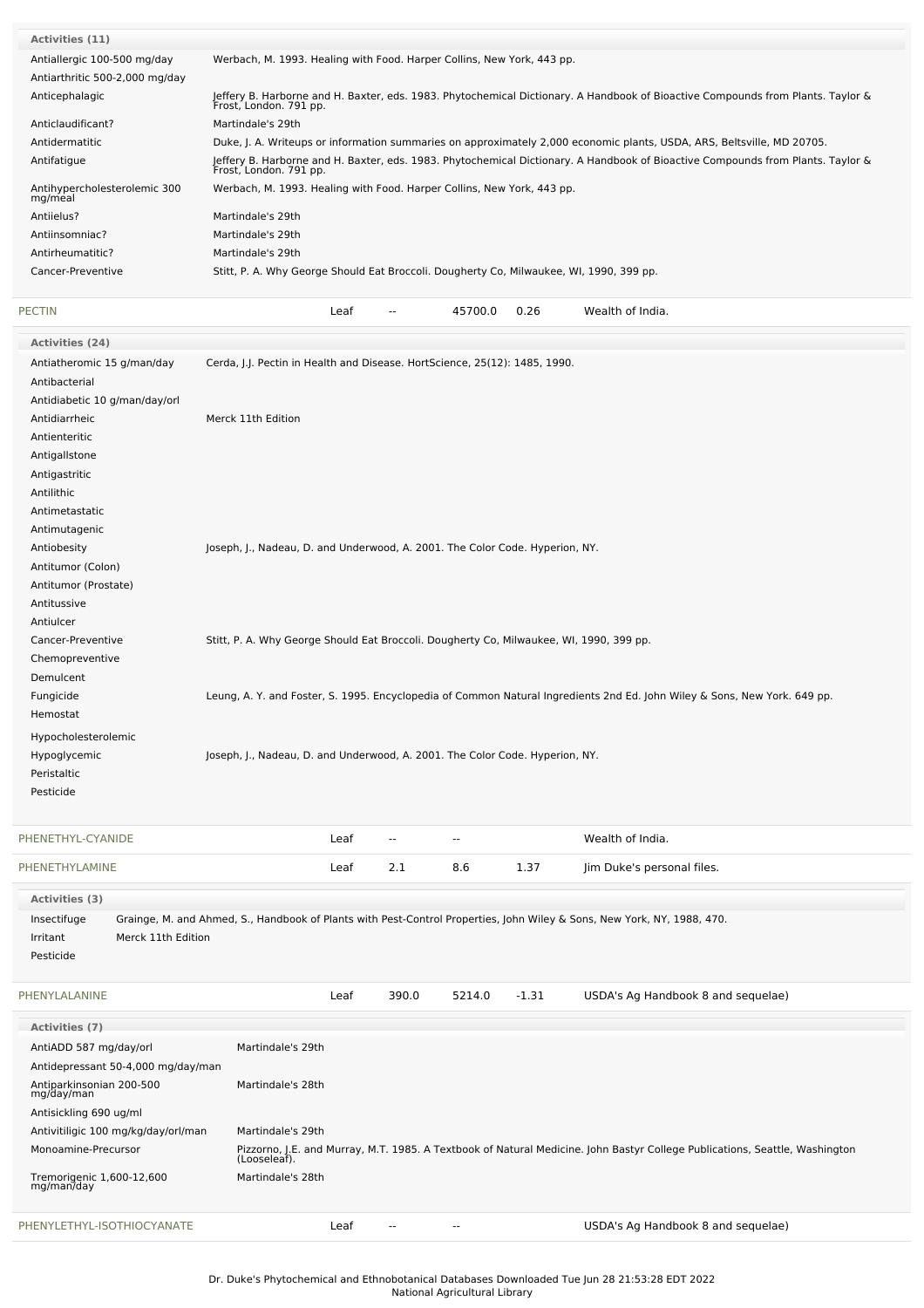| PHEOPHYTIN-A                                       |                                                                                                                                                                                                                                                                      | Leaf   |                          |                          |         | Jim Duke's personal files.                                                                                                                                                                                                        |
|----------------------------------------------------|----------------------------------------------------------------------------------------------------------------------------------------------------------------------------------------------------------------------------------------------------------------------|--------|--------------------------|--------------------------|---------|-----------------------------------------------------------------------------------------------------------------------------------------------------------------------------------------------------------------------------------|
| Activities (3)                                     |                                                                                                                                                                                                                                                                      |        |                          |                          |         |                                                                                                                                                                                                                                   |
| Antigenotoxic<br>Antiinflammatory<br>Antimutagenic | McKenna, D. J., Hughes, K., and Jones, K. 2000. Green Tea Monograph. Alternative Therapies, 6(3): 61-82.<br>McKenna, D. J., Hughes, K., and Jones, K. 2000. Green Tea Monograph. Alternative Therapies, 6(3): 61-82.<br>Economic & Medicinal Plant Research, 6: 235. |        |                          |                          |         |                                                                                                                                                                                                                                   |
| <b>PHOSPHOLIPIDS</b>                               |                                                                                                                                                                                                                                                                      | Leaf   | 80.0                     | 2400.0                   | $-1.0$  | $\ast$                                                                                                                                                                                                                            |
| <b>PHOSPHORUS</b>                                  |                                                                                                                                                                                                                                                                      | Leaf   | 214.0                    | 6500.0                   | 0.28    | $\ast$                                                                                                                                                                                                                            |
| Activities (4)                                     |                                                                                                                                                                                                                                                                      |        |                          |                          |         |                                                                                                                                                                                                                                   |
| Antiosteoporotic                                   | Davies, S., and Stewart, A. 1990. Nutritional Medicine. Avon Books, New York. 509pp.                                                                                                                                                                                 |        |                          |                          |         |                                                                                                                                                                                                                                   |
| Anxiolytic<br>Immunostimulant                      | Davies, S., and Stewart, A. 1990. Nutritional Medicine. Avon Books, New York. 509pp.                                                                                                                                                                                 |        |                          |                          |         |                                                                                                                                                                                                                                   |
| Osteogenic                                         | Davies, S., and Stewart, A. 1990. Nutritional Medicine. Avon Books, New York. 509pp.                                                                                                                                                                                 |        |                          |                          |         |                                                                                                                                                                                                                                   |
| PHYLLOQUINONE                                      |                                                                                                                                                                                                                                                                      | Flower | 0.19                     | 3.39                     |         | $\ast$                                                                                                                                                                                                                            |
| Activities (5)                                     |                                                                                                                                                                                                                                                                      |        |                          |                          |         |                                                                                                                                                                                                                                   |
| Antihemorrhagic 1 mg ims man                       |                                                                                                                                                                                                                                                                      |        |                          |                          |         | Martindale's 28th                                                                                                                                                                                                                 |
| Fungicide                                          |                                                                                                                                                                                                                                                                      |        |                          |                          |         |                                                                                                                                                                                                                                   |
| Hypotensive<br>Pesticide                           |                                                                                                                                                                                                                                                                      |        |                          |                          |         |                                                                                                                                                                                                                                   |
| Toxic                                              |                                                                                                                                                                                                                                                                      |        |                          |                          |         | Martindale's 28th                                                                                                                                                                                                                 |
| <b>PHYTOSTEROLS</b>                                |                                                                                                                                                                                                                                                                      | Leaf   | 110.0                    | 1471.0                   | $-0.33$ | USDA's Ag Handbook 8 and sequelae)                                                                                                                                                                                                |
| Activities (2)                                     |                                                                                                                                                                                                                                                                      |        |                          |                          |         |                                                                                                                                                                                                                                   |
| Antiprostatotic                                    |                                                                                                                                                                                                                                                                      |        |                          |                          |         |                                                                                                                                                                                                                                   |
| Hypocholesterolemic                                |                                                                                                                                                                                                                                                                      |        |                          |                          |         |                                                                                                                                                                                                                                   |
| <b>POTASSIUM</b>                                   |                                                                                                                                                                                                                                                                      | Leaf   | 1140.0                   | 42500.0                  | 0.54    | $\ast$                                                                                                                                                                                                                            |
| <b>Activities (14)</b>                             |                                                                                                                                                                                                                                                                      |        |                          |                          |         |                                                                                                                                                                                                                                   |
| Angiotensin-Receptor-Blocker                       |                                                                                                                                                                                                                                                                      |        |                          |                          |         |                                                                                                                                                                                                                                   |
| Antiarrhythmic                                     |                                                                                                                                                                                                                                                                      |        |                          |                          |         | Davies, S., and Stewart, A. 1990. Nutritional Medicine. Avon Books, New York. 509pp.                                                                                                                                              |
| Antidepressant                                     |                                                                                                                                                                                                                                                                      |        |                          |                          |         | Davies, S., and Stewart, A. 1990. Nutritional Medicine. Avon Books, New York. 509pp.                                                                                                                                              |
| Antifatigue                                        |                                                                                                                                                                                                                                                                      |        |                          |                          |         | Davies, S., and Stewart, A. 1990. Nutritional Medicine. Avon Books, New York. 509pp.                                                                                                                                              |
| Antihypertensive                                   |                                                                                                                                                                                                                                                                      |        |                          |                          |         |                                                                                                                                                                                                                                   |
| Antispasmodic                                      |                                                                                                                                                                                                                                                                      |        |                          |                          |         | Davies, S., and Stewart, A. 1990. Nutritional Medicine. Avon Books, New York. 509pp.                                                                                                                                              |
| Antistroke<br>Anxiolytic                           |                                                                                                                                                                                                                                                                      |        |                          |                          |         |                                                                                                                                                                                                                                   |
| Beta-Blocker                                       |                                                                                                                                                                                                                                                                      |        |                          |                          |         |                                                                                                                                                                                                                                   |
| Cardioprotective 3,000-5,000 mg                    |                                                                                                                                                                                                                                                                      |        |                          |                          |         |                                                                                                                                                                                                                                   |
| Cardiotoxic 18,000 mg/man/day                      |                                                                                                                                                                                                                                                                      |        |                          |                          |         |                                                                                                                                                                                                                                   |
| Diuretic                                           |                                                                                                                                                                                                                                                                      |        |                          |                          |         |                                                                                                                                                                                                                                   |
| Hypotensive                                        |                                                                                                                                                                                                                                                                      |        |                          |                          |         |                                                                                                                                                                                                                                   |
| Vasodilator                                        |                                                                                                                                                                                                                                                                      |        |                          |                          |         |                                                                                                                                                                                                                                   |
| <b>PROGOITRIN</b>                                  |                                                                                                                                                                                                                                                                      | Seed   | $\sim$                   | 1.9                      |         | $\ast$                                                                                                                                                                                                                            |
| Activities (1)                                     |                                                                                                                                                                                                                                                                      |        |                          |                          |         |                                                                                                                                                                                                                                   |
| Quinone-<br>Reductase-<br>Inducer 15 uM            |                                                                                                                                                                                                                                                                      |        |                          |                          |         | Tawfig, N. Heaney, R.K., Plumb, J.A., Fenwick, G.R., Musk, S.R.R., Williamson, G.1995. Dietary Glucosinolates as Blocking Agents Against Carcinogenesis:<br>Glucosinolate Breakdown Products Assessed Induction of Quinone Reduct |
| <b>PROGOITRIN</b>                                  |                                                                                                                                                                                                                                                                      | Leaf   | $\overline{a}$           | $\overline{\phantom{a}}$ |         | Jim Duke's personal files.                                                                                                                                                                                                        |
| Activities (1)                                     |                                                                                                                                                                                                                                                                      |        |                          |                          |         |                                                                                                                                                                                                                                   |
| Quinone-<br>Reductase-<br>Inducer 15 uM            |                                                                                                                                                                                                                                                                      |        |                          |                          |         | Tawfig, N. Heaney, R.K., Plumb, J.A., Fenwick, G.R., Musk, S.R.R., Williamson, G.1995. Dietary Glucosinolates as Blocking Agents Against Carcinogenesis:<br>Glucosinolate Breakdown Products Assessed Induction of Quinone Reduct |
| <b>PROLINE</b>                                     |                                                                                                                                                                                                                                                                      | Leaf   | 2380.0                   | 31821.0                  | 2.98    | USDA's Ag Handbook 8 and sequelae)                                                                                                                                                                                                |
| PROP-2-ENYL-ISOTHIOCYANATE                         |                                                                                                                                                                                                                                                                      | Leaf   |                          | --                       |         | Jim Duke's personal files.                                                                                                                                                                                                        |
| PROP-2-ENYL-ISOTHIOCYANATE                         |                                                                                                                                                                                                                                                                      | Plant  | $\overline{\phantom{a}}$ | $\sim$                   |         | $\ast$                                                                                                                                                                                                                            |

Dr. Duke's Phytochemical and Ethnobotanical Databases Downloaded Tue Jun 28 21:53:28 EDT 2022 National Agricultural Library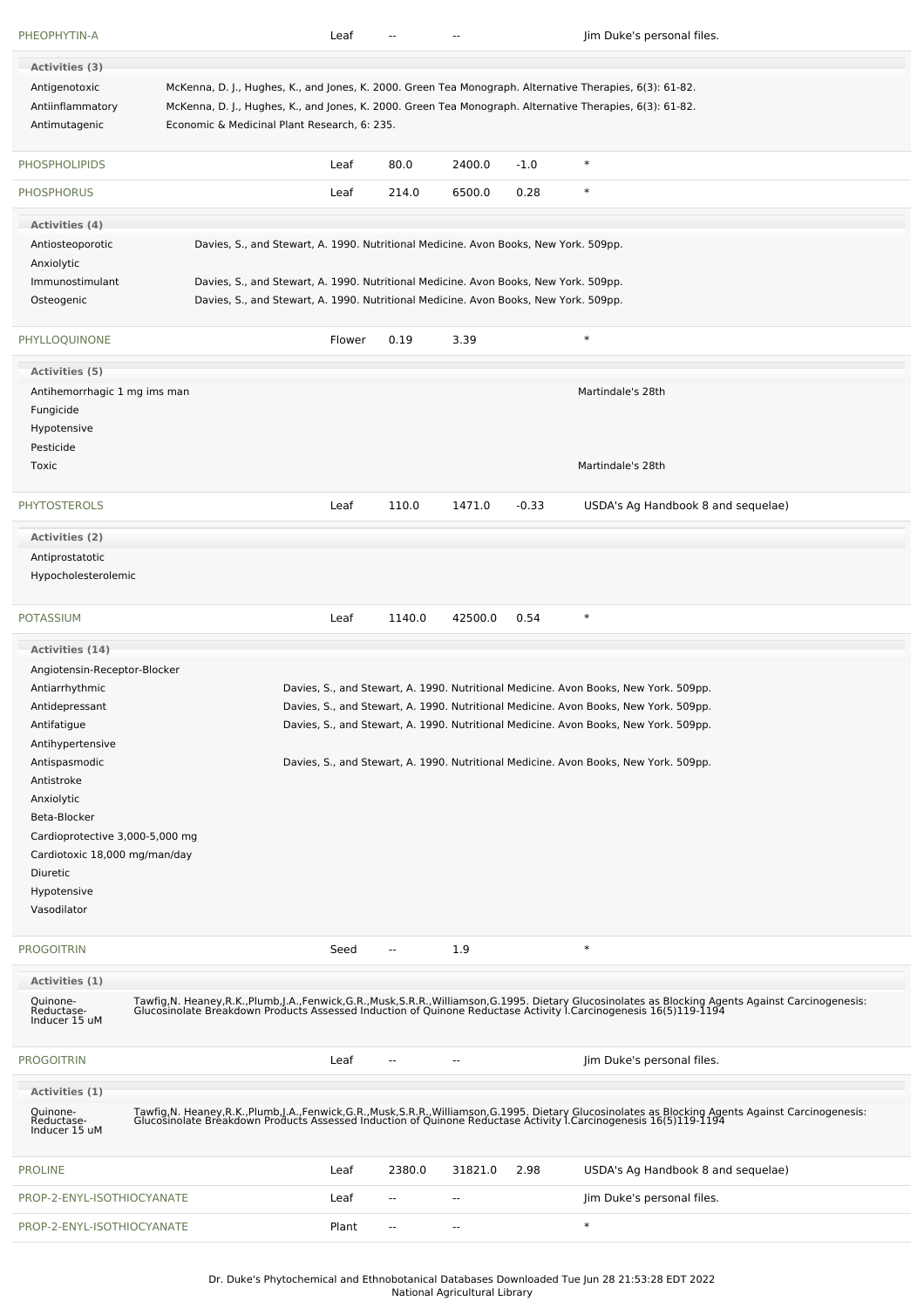| PROPENYL-CYANIDE                       |                                                                                              | Leaf  | --                       | --                       | $\ast$                                                                                                                                                                                                                           |
|----------------------------------------|----------------------------------------------------------------------------------------------|-------|--------------------------|--------------------------|----------------------------------------------------------------------------------------------------------------------------------------------------------------------------------------------------------------------------------|
| PROPYL-GLUCOSINOLATE                   |                                                                                              | Leaf  | $\overline{a}$           | --                       | $\ast$                                                                                                                                                                                                                           |
| PROPYL-GLUCOSINOLATE                   |                                                                                              | Plant | $\sim$                   | $\overline{\phantom{a}}$ | $\ast$                                                                                                                                                                                                                           |
| <b>PROTEIN</b>                         |                                                                                              | Leaf  | 10780.0                  | 179425.0 -0.32           | $\ast$                                                                                                                                                                                                                           |
| PROTOCATECHUIC-ACID                    |                                                                                              | Plant | $\overline{\phantom{a}}$ | --                       | $\ast$                                                                                                                                                                                                                           |
| <b>Activities (43)</b>                 |                                                                                              |       |                          |                          |                                                                                                                                                                                                                                  |
| Allergenic                             |                                                                                              |       |                          |                          |                                                                                                                                                                                                                                  |
| Alpha-Glucosidase-<br>Inhibitor        |                                                                                              |       |                          |                          |                                                                                                                                                                                                                                  |
| AntiLegionella                         |                                                                                              |       |                          |                          |                                                                                                                                                                                                                                  |
| Antiarrhythmic                         |                                                                                              |       |                          |                          | Advance in Chinese Medicinal Materials Research. 1985. Eds. H. M. Chang, H. W. Yeung, W. -W. Tso and A. Koo. World Scientific Publishing Co.,                                                                                    |
| Antiasthmatic                          | Philadelphia Pa., page 407.                                                                  |       |                          |                          |                                                                                                                                                                                                                                  |
| Antibacterial                          |                                                                                              |       |                          |                          | Lamikanra, A., Ogundaini, A.O., and Ogungbamila*, F.O. Antibacterial Constituents of Alchornea cordifolia Leaves. Phytotherapy Research 4(5):                                                                                    |
|                                        | 198.                                                                                         |       |                          |                          |                                                                                                                                                                                                                                  |
| Anticlastogen                          |                                                                                              |       |                          |                          |                                                                                                                                                                                                                                  |
| Antihepatotoxic                        | 791 pp.                                                                                      |       |                          |                          | Jeffery B. Harborne and H. Baxter, eds. 1983. Phytochemical Dictionary. A Handbook of Bioactive Compounds from Plants. Taylor & Frost, London.                                                                                   |
| Antiherpetic                           |                                                                                              |       |                          |                          |                                                                                                                                                                                                                                  |
| Antiinflammatory                       | 791 pp.                                                                                      |       |                          |                          | Jeffery B. Harborne and H. Baxter, eds. 1983. Phytochemical Dictionary. A Handbook of Bioactive Compounds from Plants. Taylor & Frost, London.                                                                                   |
| Antiischemic                           | 791 pp.                                                                                      |       |                          |                          | Jeffery B. Harborne and H. Baxter, eds. 1983. Phytochemical Dictionary. A Handbook of Bioactive Compounds from Plants. Taylor & Frost, London.                                                                                   |
| Antileukemic                           |                                                                                              |       |                          |                          |                                                                                                                                                                                                                                  |
| Antimelanogenic<br>ID60=0.5 uM/ml      |                                                                                              |       |                          |                          |                                                                                                                                                                                                                                  |
| Antimutagenic                          |                                                                                              |       |                          |                          |                                                                                                                                                                                                                                  |
| Antiophidic                            | Economic & Medicinal Plant Research, 5: 363.                                                 |       |                          |                          |                                                                                                                                                                                                                                  |
| Antioxidant 2/3<br>quercetin           |                                                                                              |       |                          |                          |                                                                                                                                                                                                                                  |
| Antioxidant 10 x                       |                                                                                              |       |                          |                          |                                                                                                                                                                                                                                  |
| alpha-tocopherol                       |                                                                                              |       |                          |                          |                                                                                                                                                                                                                                  |
| Antioxidant 1/2 BHT<br>Antiperoxidant  | Planta Medica, 57: A54, 1991.                                                                |       |                          |                          |                                                                                                                                                                                                                                  |
| $IC50 = > 100$ uM                      |                                                                                              |       |                          |                          |                                                                                                                                                                                                                                  |
| Antiperoxidant<br>$IC75 = 200$ ug/ml   |                                                                                              |       |                          |                          |                                                                                                                                                                                                                                  |
| Antiradicular                          |                                                                                              |       |                          |                          |                                                                                                                                                                                                                                  |
| Antiseptic                             |                                                                                              |       |                          |                          |                                                                                                                                                                                                                                  |
| Antispasmodic<br>$EC50 = 4.6 - 17$ uM  | Polyphenol Compounds Caffeic and Protocathechic Acids. Phytotherapy Research 4(2): 73, 1990. |       |                          |                          | Ortiz de Urbina, J.J., Martin, M.L., Sevilla, M.A., Montero, M.J., Carron, R., and San Roman, L. Antispasmodic Activity on Rat Smooth Muscle of                                                                                  |
| Antitumor (Colon)                      |                                                                                              |       |                          |                          |                                                                                                                                                                                                                                  |
| Antitumor (Mouth)                      |                                                                                              |       |                          |                          |                                                                                                                                                                                                                                  |
| Antitumor (Skin)                       |                                                                                              |       |                          |                          |                                                                                                                                                                                                                                  |
| Antitussive                            |                                                                                              |       |                          |                          | Advance in Chinese Medicinal Materials Research. 1985. Eds. H. M. Chang, H. W. Yeung, W. -W. Tso and A. Koo. World Scientific Publishing Co.,<br>Philadelphia Pa., page 200.                                                     |
| Antiviral                              |                                                                                              |       |                          |                          |                                                                                                                                                                                                                                  |
| Apoptotic                              |                                                                                              |       |                          |                          |                                                                                                                                                                                                                                  |
| Carcinogenic<br>Cardioprotective       |                                                                                              |       |                          |                          |                                                                                                                                                                                                                                  |
|                                        |                                                                                              |       |                          |                          |                                                                                                                                                                                                                                  |
| Chemopreventive<br>100 ppm orl rat     |                                                                                              |       |                          |                          |                                                                                                                                                                                                                                  |
| Fungicide 500 ug/ml                    |                                                                                              |       |                          |                          | Lydon, J. & Duke, S., The potential of pesticides from plants, pp. 1-41 in Craker, L. & Simon, J., eds, Herbs, Spices & Medicinal Plants: Recent<br>Advances in Botany, Horticulture, & Pharmacology, v. 4, Oryx Press, Phoenix, |
| Glutathione-<br>Depleting              |                                                                                              |       |                          |                          |                                                                                                                                                                                                                                  |
| Hepatotoxic                            |                                                                                              |       |                          |                          |                                                                                                                                                                                                                                  |
| Immunostimulant                        | Economic & Medicinal Plant Research, 1: 124.                                                 |       |                          |                          |                                                                                                                                                                                                                                  |
| Nephrotoxic                            |                                                                                              |       |                          |                          |                                                                                                                                                                                                                                  |
| Pesticide                              |                                                                                              |       |                          |                          |                                                                                                                                                                                                                                  |
| Phagocytotic<br>Prostaglandigenic      | Economic & Medicinal Plant Research, 1: 124.                                                 |       |                          |                          |                                                                                                                                                                                                                                  |
| Secretogogue                           |                                                                                              |       |                          |                          | Newall, C. A., Anderson, L. A. and Phillipson, J. D. 1996. Herbal Medicine - A Guide for Health-care Professionals. The Pharmaceutical Press, London.                                                                            |
|                                        | 296pp.                                                                                       |       |                          |                          |                                                                                                                                                                                                                                  |
| Tyrosinase-Inhibitor<br>ID60=0.5 uM/ml |                                                                                              |       |                          |                          |                                                                                                                                                                                                                                  |
| Ubiquiot                               | 791 pp.                                                                                      |       |                          |                          | Jeffery B. Harborne and H. Baxter, eds. 1983. Phytochemical Dictionary. A Handbook of Bioactive Compounds from Plants. Taylor & Frost, London.                                                                                   |
|                                        |                                                                                              |       |                          |                          |                                                                                                                                                                                                                                  |
| PROTOCATECHUIC-ACID                    |                                                                                              | Leaf  |                          |                          | $\ast$                                                                                                                                                                                                                           |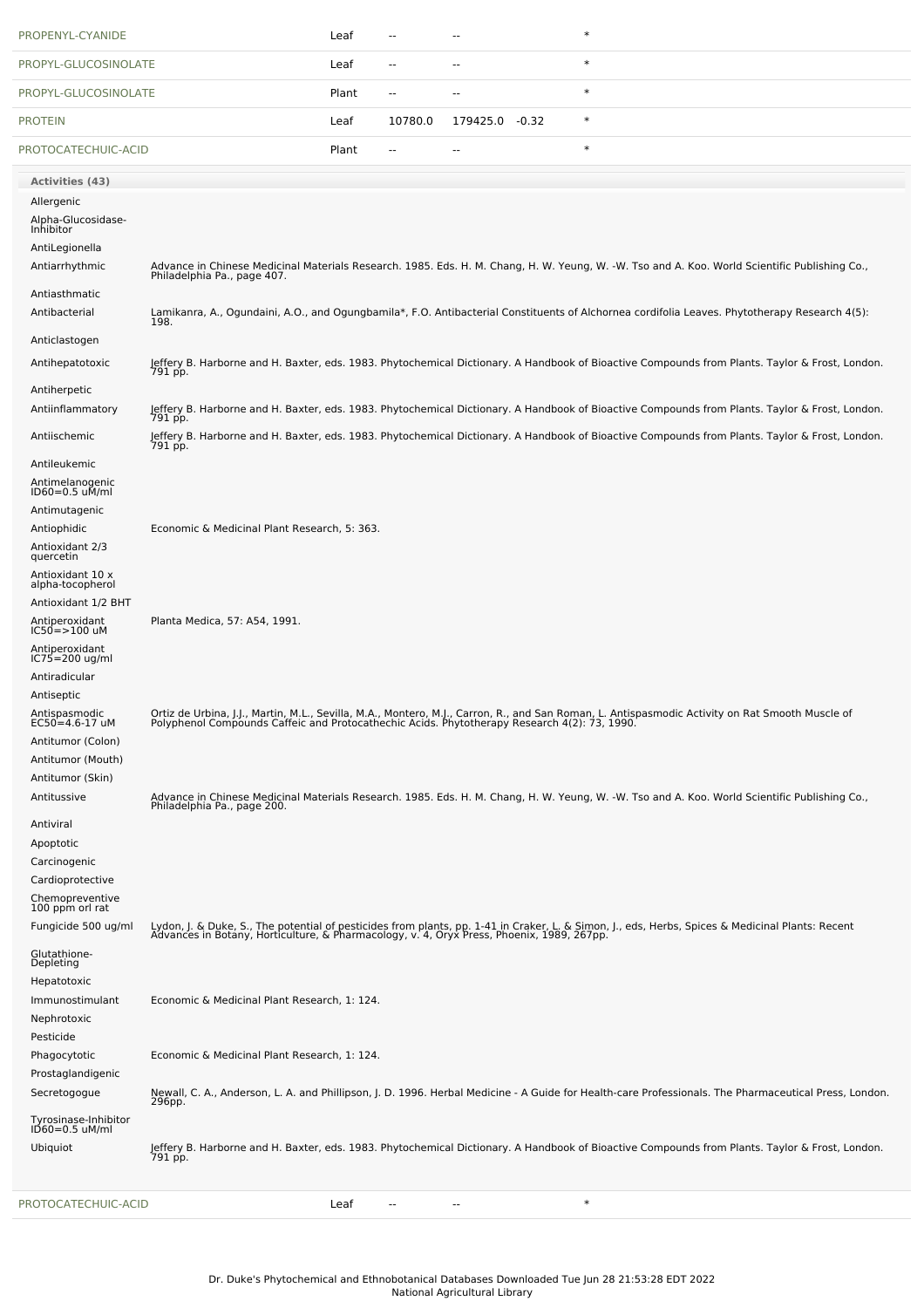| <b>Activities (43)</b>                       |                                                                                                                                                                                                                                   |
|----------------------------------------------|-----------------------------------------------------------------------------------------------------------------------------------------------------------------------------------------------------------------------------------|
| Allergenic                                   |                                                                                                                                                                                                                                   |
| Alpha-Glucosidase-<br>Inhibitor              |                                                                                                                                                                                                                                   |
| AntiLegionella<br>Antiarrhythmic             | Advance in Chinese Medicinal Materials Research. 1985. Eds. H. M. Chang, H. W. Yeung, W. -W. Tso and A. Koo. World Scientific Publishing Co.,                                                                                     |
|                                              | Philadelphia Pa., page 407.                                                                                                                                                                                                       |
| Antiasthmatic<br>Antibacterial               | Lamikanra, A., Ogundaini, A.O., and Ogungbamila*, F.O. Antibacterial Constituents of Alchornea cordifolia Leaves. Phytotherapy Research 4(5):<br>198.                                                                             |
| Anticlastogen<br>Antihepatotoxic             | Jeffery B. Harborne and H. Baxter, eds. 1983. Phytochemical Dictionary. A Handbook of Bioactive Compounds from Plants. Taylor & Frost, London.<br>791 pp.                                                                         |
| Antiherpetic<br>Antiinflammatory             | Jeffery B. Harborne and H. Baxter, eds. 1983. Phytochemical Dictionary. A Handbook of Bioactive Compounds from Plants. Taylor & Frost, London.                                                                                    |
| Antiischemic                                 | 791 pp.<br>Jeffery B. Harborne and H. Baxter, eds. 1983. Phytochemical Dictionary. A Handbook of Bioactive Compounds from Plants. Taylor & Frost, London.                                                                         |
| Antileukemic                                 | 791 pp.                                                                                                                                                                                                                           |
| Antimelanogenic<br>ID60=0.5 uM/ml            |                                                                                                                                                                                                                                   |
| Antimutagenic                                |                                                                                                                                                                                                                                   |
| Antiophidic                                  | Economic & Medicinal Plant Research, 5: 363.                                                                                                                                                                                      |
| Antioxidant 2/3<br>quercetin                 |                                                                                                                                                                                                                                   |
| Antioxidant 10 x                             |                                                                                                                                                                                                                                   |
| alpha-tocopherol<br>Antioxidant 1/2 BHT      |                                                                                                                                                                                                                                   |
| Antiperoxidant                               | Planta Medica, 57: A54, 1991.                                                                                                                                                                                                     |
| $IC50 = > 100$ uM<br>Antiperoxidant          |                                                                                                                                                                                                                                   |
| $IC75 = 200$ ug/ml                           |                                                                                                                                                                                                                                   |
| Antiradicular<br>Antiseptic                  |                                                                                                                                                                                                                                   |
| Antispasmodic<br>EC50=4.6-17 uM              | Ortiz de Urbina, J.J., Martin, M.L., Sevilla, M.A., Montero, M.J., Carron, R., and San Roman, L. Antispasmodic Activity on Rat Smooth Muscle of<br>Polyphenol Compounds Caffeic and Protocathechic Acids. Phytotherapy Research 4 |
| Antitumor (Colon)                            |                                                                                                                                                                                                                                   |
| Antitumor (Mouth)                            |                                                                                                                                                                                                                                   |
| Antitumor (Skin)                             |                                                                                                                                                                                                                                   |
| Antitussive                                  | Advance in Chinese Medicinal Materials Research. 1985. Eds. H. M. Chang, H. W. Yeung, W. -W. Tso and A. Koo. World Scientific Publishing Co.,<br>Philadelphia Pa., page 200.                                                      |
| Antiviral                                    |                                                                                                                                                                                                                                   |
| Apoptotic<br>Carcinogenic                    |                                                                                                                                                                                                                                   |
| Cardioprotective                             |                                                                                                                                                                                                                                   |
| Chemopreventive<br>100 ppm orl rat           |                                                                                                                                                                                                                                   |
| Fungicide 500 ug/ml                          | Lydon, J. & Duke, S., The potential of pesticides from plants, pp. 1-41 in Craker, L. & Simon, J., eds, Herbs, Spices & Medicinal Plants: Recent<br>Advances in Botany, Horticulture, & Pharmacology, v. 4, Oryx Press, Phoenix,  |
| Glutathione-                                 |                                                                                                                                                                                                                                   |
| Depleting                                    |                                                                                                                                                                                                                                   |
| Hepatotoxic<br>Immunostimulant               | Economic & Medicinal Plant Research, 1: 124.                                                                                                                                                                                      |
| Nephrotoxic                                  |                                                                                                                                                                                                                                   |
| Pesticide                                    |                                                                                                                                                                                                                                   |
| Phagocytotic<br>Prostaglandigenic            | Economic & Medicinal Plant Research, 1: 124.                                                                                                                                                                                      |
| Secretogogue                                 | Newall, C. A., Anderson, L. A. and Phillipson, J. D. 1996. Herbal Medicine - A Guide for Health-care Professionals. The Pharmaceutical Press, London.<br>296pp.                                                                   |
| Tyrosinase-Inhibitor<br>ID60=0.5 uM/ml       |                                                                                                                                                                                                                                   |
| Ubiquiot                                     | Jeffery B. Harborne and H. Baxter, eds. 1983. Phytochemical Dictionary. A Handbook of Bioactive Compounds from Plants. Taylor & Frost, London.<br>791 pp.                                                                         |
|                                              |                                                                                                                                                                                                                                   |
| QUERCETIN                                    | 2.0<br>100.0<br>$-0.35$<br>Jim Duke's personal files.<br>Leaf                                                                                                                                                                     |
|                                              |                                                                                                                                                                                                                                   |
| <b>Activities (176)</b><br>11B-HSD-Inhibitor |                                                                                                                                                                                                                                   |
| 5-Lipoxygenase-Inhibitor<br>IC50 (uM)=4      |                                                                                                                                                                                                                                   |
| ATPase-Inhibitor                             | Nigg, H.N. and Seigler, D.S., eds. 1992. Phytochemical Resources for Medicine and Agriculture. Plenum Press, New York. 445 pp.                                                                                                    |
| Aldehyde-Oxidase-<br>Inhibitor IC70-96=10 uM |                                                                                                                                                                                                                                   |
| Aldose-Reductase-                            |                                                                                                                                                                                                                                   |
| Inhibitor 100 uM                             |                                                                                                                                                                                                                                   |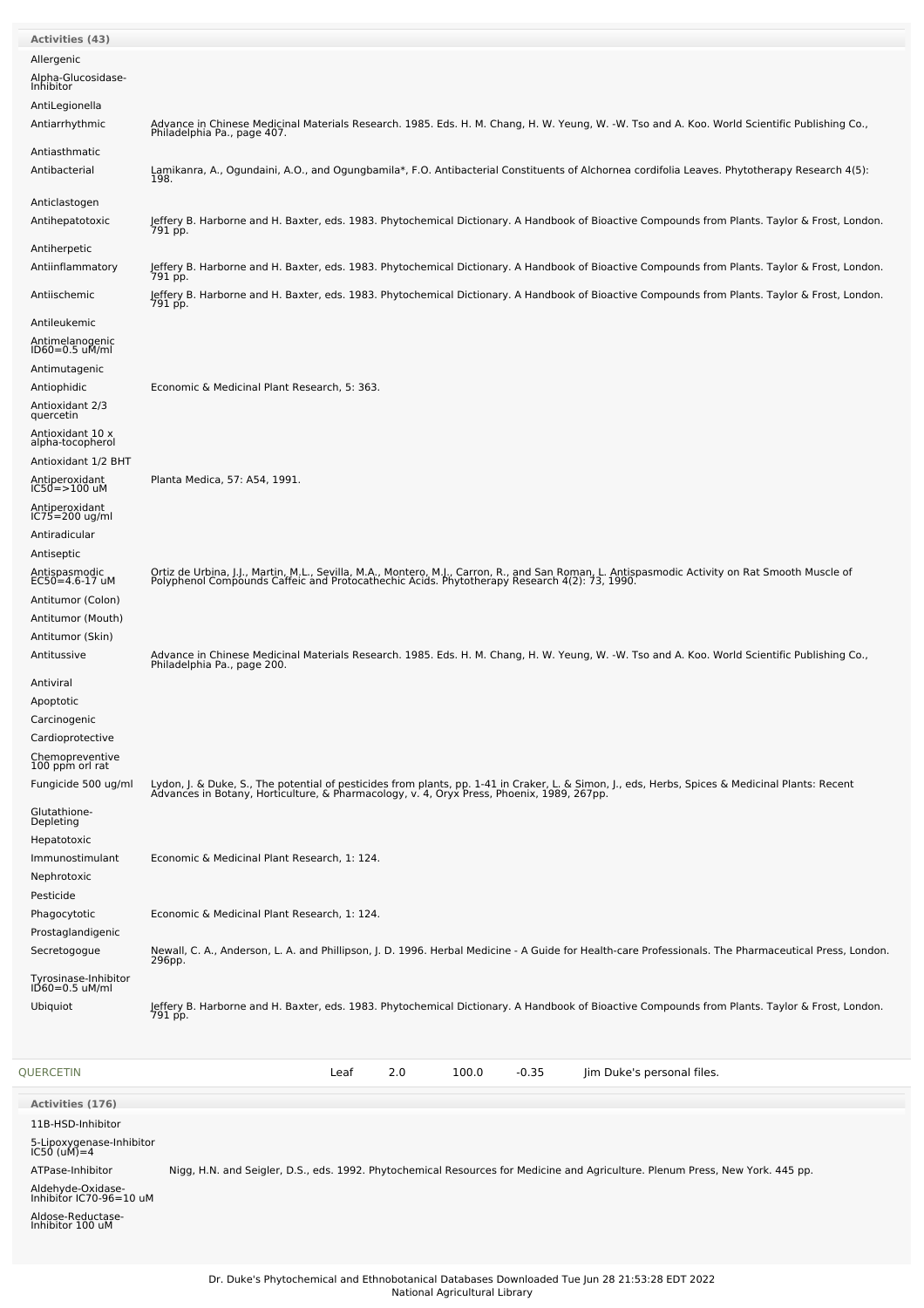| Aldose-Reductase-<br>Inhibitor 4 ug/ml                 | Ichikawa, K., et al. 1991. Isolation and Structure Determination of Aldose Reductase Inhibitors from Traditional Thai Medicine, and Syntheses of<br>Their Derivatives. Sankyo Kenkyusho Nempo, 43: 99-110.                                                             |
|--------------------------------------------------------|------------------------------------------------------------------------------------------------------------------------------------------------------------------------------------------------------------------------------------------------------------------------|
| Aldose-Reductase-<br>Inhibitor IC50=0.84<br>ug/ml cow  | Okada Y, et al. 1995. Search for Naturally Occurring Substances to Prevent the Complications of Diabetes II. Inhibitory Effect of Coumarin and<br>Flavonoid Derivatives on Bovine Lens Aldose Reductase and Rabbit Platelet Aggregation.Chem Pharm Bull43(8):1385-1387 |
| Aldose-Reductase-<br>Inhibitor IC50=0.344 uM           | Mao, X. M., Zhang, J. Q. 1993. Inhibition of Aldose Reductase by Extracts of Chinese Herbal Medicine. Zhongguo Zhongyao Zazhi , 18(10): 623-<br>624.                                                                                                                   |
| Allelochemic IC82=1 mM                                 | Lydon, J. & Duke, S., The potential of pesticides from plants, pp. 1-41 in Craker, L. & Simon, J., eds, Herbs, Spices & Medicinal Plants: Recent<br>Advances in Botany, Horticulture, & Pharmacology, v. 4, Oryx Press, Phoenix, 1989, 267pp.                          |
| Allergenic                                             | Jeffery B. Harborne and H. Baxter, eds. 1983. Phytochemical Dictionary. A Handbook of Bioactive Compounds from Plants. Taylor & Frost,<br>London. 791 pp.                                                                                                              |
| Analgesic<br>AntiCrohn's 400                           | Pizzorno, J.E. and Murray, M.T. 1985. A Textbook of Natural Medicine. John Bastyr College Publications, Seattle, Washington (Looseleaf).                                                                                                                               |
| mg/man/3x/day<br>AntiGTF ID50=120 ug/ml                |                                                                                                                                                                                                                                                                        |
| AntiHIV<br>AntiPMS 500<br>mg/2x/day/wmn                | Pizzorno, J.E. and Murray, M.T. 1985. A Textbook of Natural Medicine. John Bastyr College Publications, Seattle, Washington (Looseleaf).                                                                                                                               |
| Antiaflatoxin IC50=25<br>uМ                            |                                                                                                                                                                                                                                                                        |
| Antiaflatoxin IC50=7.5<br>ppm                          |                                                                                                                                                                                                                                                                        |
| Antiaggregant IC50=55<br>uМ                            | Economic & Medicinal Plant Research, 5: 333.                                                                                                                                                                                                                           |
| Antiaggregant 30 uM                                    |                                                                                                                                                                                                                                                                        |
| Antiaging<br>Antiallergic IC50=14 uM                   | Jim Duke's personal files.                                                                                                                                                                                                                                             |
| Antialzheimeran                                        |                                                                                                                                                                                                                                                                        |
| Antianaphylactic<br>Antiangiogenic                     | Meli, R., Autore, G., Di Carlo, G., Capasso, F. Inhibitory Action of Quercetin on Intestinal Transit in Mice. Phytotherapy Research 4(5): 201, 1990.                                                                                                                   |
| Antiarthritic<br>Antiasthmatic IC50=14<br>uМ           |                                                                                                                                                                                                                                                                        |
| Antiatherosclerotic                                    |                                                                                                                                                                                                                                                                        |
| Antibacterial                                          | Jeffery B. Harborne and H. Baxter, eds. 1983. Phytochemical Dictionary. A Handbook of Bioactive Compounds from Plants. Taylor & Frost,<br>London. 791 pp.                                                                                                              |
| Anticarcinomic (Breast)<br>IC50=1.5 uM                 | Medline (post 1990 searches filed in my computer)                                                                                                                                                                                                                      |
| Anticariogenic ID50=120<br>ug/ml<br>Anticataract       |                                                                                                                                                                                                                                                                        |
| Anticolitic 400<br>mg/man/3x/day                       | Pizzorno, J.E. and Murray, M.T. 1985. A Textbook of Natural Medicine. John Bastyr College Publications, Seattle, Washington (Looseleaf).                                                                                                                               |
| Anticomplementary<br>Anticystitic 1,000                |                                                                                                                                                                                                                                                                        |
| mg/day/4 weeks<br>Antidepressant                       |                                                                                                                                                                                                                                                                        |
| Antidermatitic                                         | Pizzorno, J.E. and Murray, M.T. 1985. A Textbook of Natural Medicine. John Bastyr College Publications, Seattle, Washington (Looseleaf).                                                                                                                               |
| Antidiabetic                                           |                                                                                                                                                                                                                                                                        |
| Antielastase IC50=0.8<br>ug/ml                         |                                                                                                                                                                                                                                                                        |
| Antiencephalitic                                       | Economic & Medicinal Plant Research, 5: 199.                                                                                                                                                                                                                           |
| Antiescherichic                                        |                                                                                                                                                                                                                                                                        |
| Antiestrogenic<br>Antifeedant IC52=<br><1,000 ppm diet | Lydon, J. & Duke, S., The potential of pesticides from plants, pp. 1-41 in Craker, L. & Simon, J., eds, Herbs, Spices & Medicinal Plants: Recent<br>Advances in Botany, Horticulture, & Pharmacology, v. 4, Oryx Press, Phoenix,                                       |
| Antifibrosarcomic                                      |                                                                                                                                                                                                                                                                        |
| Antiflu<br>Antigastric                                 | Viletinck, A.J. and Dommisse, R.A. eds. 1985. Advances in Medicinal Plant Research. Wiss. Verlag. Stuttgart.<br>Rastitel'nye Resursy, 21: 85.                                                                                                                          |
| Antigonadotropic                                       | Jeffery B. Harborne and H. Baxter, eds. 1983. Phytochemical Dictionary. A Handbook of Bioactive Compounds from Plants. Taylor & Frost,<br>London. 791 pp.                                                                                                              |
| Antihepatotoxic                                        | Joyeux, M., Rolland, A., Fleurentin, J., Mortier, F., and Dorfman, P. 1989. Tert-Butyl Hydroperoxide-Induced Injury in Isolated Rat Hepatocytes: A<br>Model for Studying Anti-Hepatotoxic Crude Drugs. Planta Medica 56(2): 171-1                                      |
| Antiherpetic 48-150<br>ug/ml                           |                                                                                                                                                                                                                                                                        |
| Antihistaminic IC50=<10<br>uМ                          |                                                                                                                                                                                                                                                                        |
| Antihydrophobic                                        | Vlietinck, A.J. and Dommisse, R.A. eds. 1985. Advances in Medicinal Plant Research. Wiss. Verlag. Stuttgart.                                                                                                                                                           |
| Antihypertensive<br>Antiinflammatory 20-150<br>mg/kg   | Huang, K. C. 1993. The Pharmacology of Chinese Herbs. CRC Press, Boca Raton, FL 388 pp.<br>Fitoterapia No.5-1990.                                                                                                                                                      |
| Antileishmanic IC50=64                                 |                                                                                                                                                                                                                                                                        |
| Antileukemic IC50=10<br>uМ                             | Economic & Medicinal Plant Research, 5: 225.                                                                                                                                                                                                                           |
| Antileukemic IC50=>10<br>ug/ml                         | Life Sciences 55: 1061.                                                                                                                                                                                                                                                |
| Antileukemic 5.5-60 uM<br>Antileukotriene              | Pizzorno, J.E. and Murray, M.T. 1985. A Textbook of Natural Medicine. John Bastyr College Publications, Seattle, Washington (Looseleaf).                                                                                                                               |
| Antilipoperoxidant<br>IC67=50                          |                                                                                                                                                                                                                                                                        |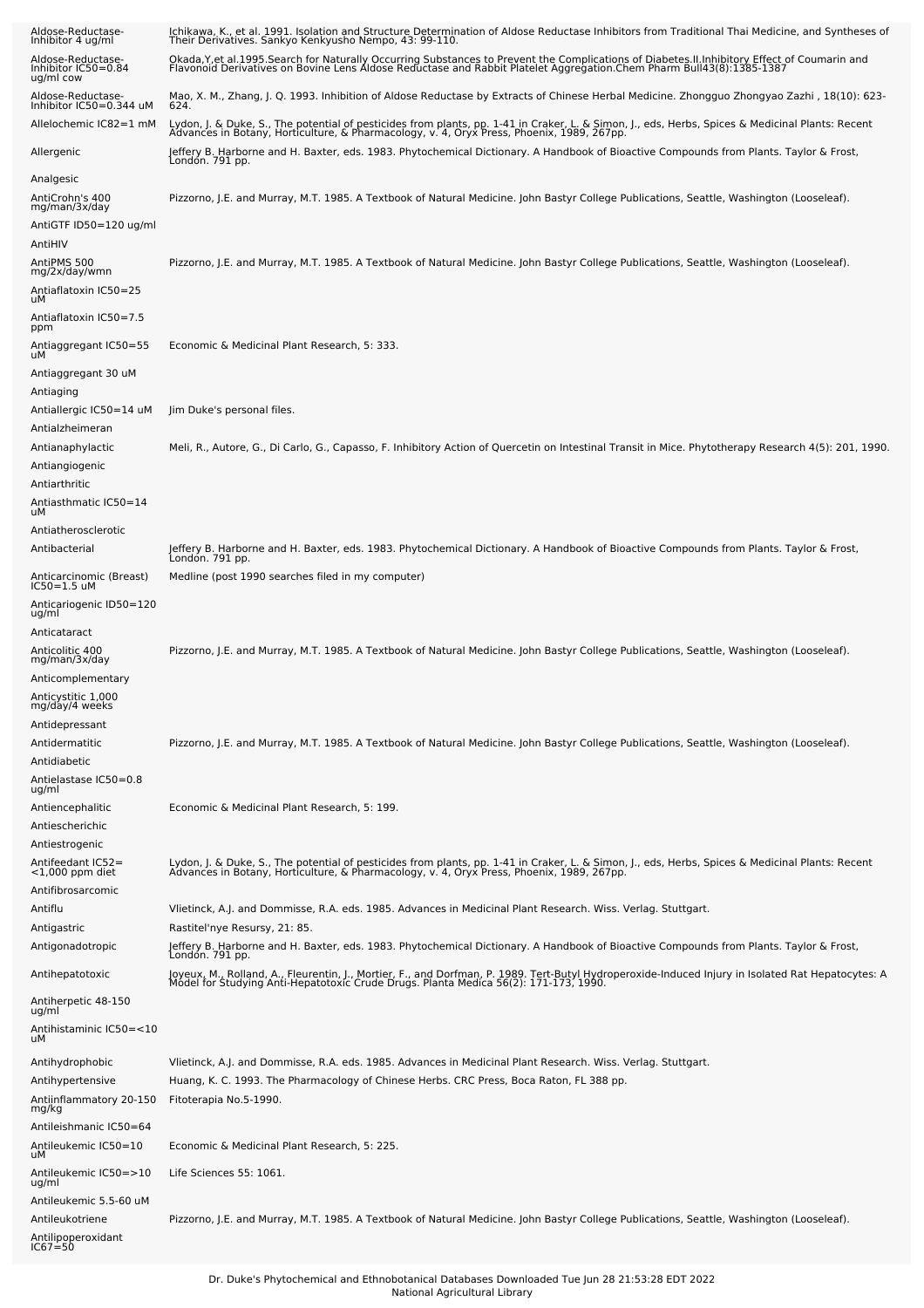| Antimalarial IC50=1-6.4<br>ug/ml                       | Medicinal and Poisonous Plants of the Tropics. Leeuwenberg, A.J.M., ed. Pudoc, Wageningen. 1987.                                                                                                                                  |
|--------------------------------------------------------|-----------------------------------------------------------------------------------------------------------------------------------------------------------------------------------------------------------------------------------|
| Antimelanomic                                          |                                                                                                                                                                                                                                   |
| Antimetastatic                                         |                                                                                                                                                                                                                                   |
| Antimutagenic ID50=2-5<br>nМ                           | Phenolic Compounds in Food and Their Effects on Health. Antioxidants & Cancer Prevention. Huang, M.T., Ho, C.T. and Lee, C.Y. eds. 1992. ACS<br>Symposium Series 507.ACS, Washington 402 pp.                                      |
| Antimutagenic<br>ID50=0.62 ug/ml                       |                                                                                                                                                                                                                                   |
| Antimyocarditic                                        | Economic & Medicinal Plant Research, 5: 199.                                                                                                                                                                                      |
| Antinitrosaminic                                       |                                                                                                                                                                                                                                   |
| Antinociceptive                                        |                                                                                                                                                                                                                                   |
| Antioxidant IC96=300<br>ppm                            | Phenolic Compounds in Food and Their Effects on Health. Antioxidants & Cancer Prevention. Huang, M.T., Ho, C.T. and Lee, C.Y. eds. 1992. ACS<br>Symposium Series 507.ACS, Washington 402 pp.                                      |
| Antioxidant ED50=2.3<br>uМ                             | Seidel, V., Verholle, M., Malard, Y., Tillequin, F., Fruchart, J-C., Duriez, P., Bailleul, F., Teissier, E. 2000. Phenylpropanoids from Ballota nigra L.<br>Inhibit in vitro LDL Peroxidation. Phytotherapy Research, 14(2): 93-9 |
| Antioxidant 4.7 x Vit. E<br>Antioxidant IC47=10 uM     |                                                                                                                                                                                                                                   |
| Antipancreatitic                                       | Joseph, J., Nadeau, D. and Underwood, A. 2001. The Color Code. Hyperion, NY.                                                                                                                                                      |
| Antiperiodontal<br>Antiperistaltic<br>Antipermeability | Pizzorno, J.E. and Murray, M.T. 1985. A Textbook of Natural Medicine. John Bastyr College Publications, Seattle, Washington (Looseleaf).                                                                                          |
| Antiperoxidant                                         | Planta Medica, 57: A110, 1991.                                                                                                                                                                                                    |
| Antipharyngitic                                        | Pizzorno, J.E. and Murray, M.T. 1985. A Textbook of Natural Medicine. John Bastyr College Publications, Seattle, Washington (Looseleaf).                                                                                          |
| Antiplaque                                             | Pizzorno, J.E. and Murray, M.T. 1985. A Textbook of Natural Medicine. John Bastyr College Publications, Seattle, Washington (Looseleaf).                                                                                          |
| Antiplasmodial IC50=13-<br>64                          |                                                                                                                                                                                                                                   |
| Antipodriac                                            |                                                                                                                                                                                                                                   |
| Antipolio<br>Antiproliferant 10 nM                     | Pizzorno, J.E. and Murray, M.T. 1985. A Textbook of Natural Medicine. John Bastyr College Publications, Seattle, Washington (Looseleaf).                                                                                          |
| Antiprostanoid                                         |                                                                                                                                                                                                                                   |
| Antiprostatitic                                        | Joseph, J., Nadeau, D. and Underwood, A. 2001. The Color Code. Hyperion, NY.                                                                                                                                                      |
| Antipsoriac                                            | Pizzorno, J.E. and Murray, M.T. 1985. A Textbook of Natural Medicine. John Bastyr College Publications, Seattle, Washington (Looseleaf).                                                                                          |
| Antiradicular IC50=4.6<br>uМ                           | Planta Medica, 56(6): 695, 1990.                                                                                                                                                                                                  |
| Antispasmodic                                          |                                                                                                                                                                                                                                   |
| Antistreptococcic<br>ID50=120 ug/ml                    |                                                                                                                                                                                                                                   |
| Antithiamin<br>Antithrombic                            | Phenolic Compounds in Food and Their Effects on Health, 69.                                                                                                                                                                       |
| Antitrypanosomic<br>IC50=13                            |                                                                                                                                                                                                                                   |
| Antitumor 10 uM                                        |                                                                                                                                                                                                                                   |
| Antitumor (Bladder)                                    |                                                                                                                                                                                                                                   |
| Antitumor (Breast)                                     |                                                                                                                                                                                                                                   |
| Antitumor (Colon)                                      |                                                                                                                                                                                                                                   |
| Antitumor (Lung)                                       |                                                                                                                                                                                                                                   |
| Antitumor (Ovary)                                      |                                                                                                                                                                                                                                   |
| Antitumor (Skin) 20 uM                                 |                                                                                                                                                                                                                                   |
| Antitumor-Promoter                                     | Pizzorno, J.E. and Murray, M.T. 1985. A Textbook of Natural Medicine. John Bastyr College Publications, Seattle, Washington (Looseleaf).                                                                                          |
| Antiulcer<br>Antiviral IC50=10 uM                      | Economic & Medicinal Plant Research, 5: 225.                                                                                                                                                                                      |
| Antiviral 48-150 ug/ml                                 | Amoros, M., Simoes, C.M.O., Girre, L., et al. Synergistic Effect Of Flavones And Flavonols Against Herpes Simplex Virus Type 1 In Cell Culture.<br>Comparison With The Antiviral Activity Of Propolis. J. of Natural Products 55( |
| Apoptotic 20-60 uM<br>Bacteristat 10 mg/ml             |                                                                                                                                                                                                                                   |
| Bradycardiac                                           | Huang, K. C. 1993. The Pharmacology of Chinese Herbs. CRC Press, Boca Raton, FL 388 pp.                                                                                                                                           |
| COMT-Inhibitor                                         |                                                                                                                                                                                                                                   |
| $COX-2$ -Inhibitor $<$ 40 uM                           |                                                                                                                                                                                                                                   |
| Calmodulin-Antagonist                                  | Pizzorno, J.E. and Murray, M.T. 1985. A Textbook of Natural Medicine. John Bastyr College Publications, Seattle, Washington (Looseleaf).                                                                                          |
| Cancer-Preventive                                      | Stitt, P. A. Why George Should Eat Broccoli. Dougherty Co, Milwaukee, WI, 1990, 399 pp.                                                                                                                                           |
| Candidicide                                            |                                                                                                                                                                                                                                   |
| Capillariprotective                                    | Merck 11th Edition                                                                                                                                                                                                                |
| Carcinogenic 40,000<br>ppm (diet) mus<br>Catabolic     | Nigg, H.N. and Seigler, D.S., eds. 1992. Phytochemical Resources for Medicine and Agriculture. Plenum Press, New York. 445 pp.                                                                                                    |
| Copper-Chelator                                        |                                                                                                                                                                                                                                   |
| Cyclooxygenase-Inhibitor                               |                                                                                                                                                                                                                                   |
| Cytochrome-P450-1A2-<br>Inhibitor                      |                                                                                                                                                                                                                                   |
| Cytotoxic ED50=70<br>ug/ml<br>Cytotoxic IC82=100       | Matsukawa, Y., et al. The Effect of Quercetin and Other Flavonoids on Cell Cycle Progresssion and Growth of Human Gastric Cancer Cells. Planta<br>Medica, 56(6): 677, 1990.<br>Planta Medica, 57: A113, 1991.                     |
| ug/ml                                                  |                                                                                                                                                                                                                                   |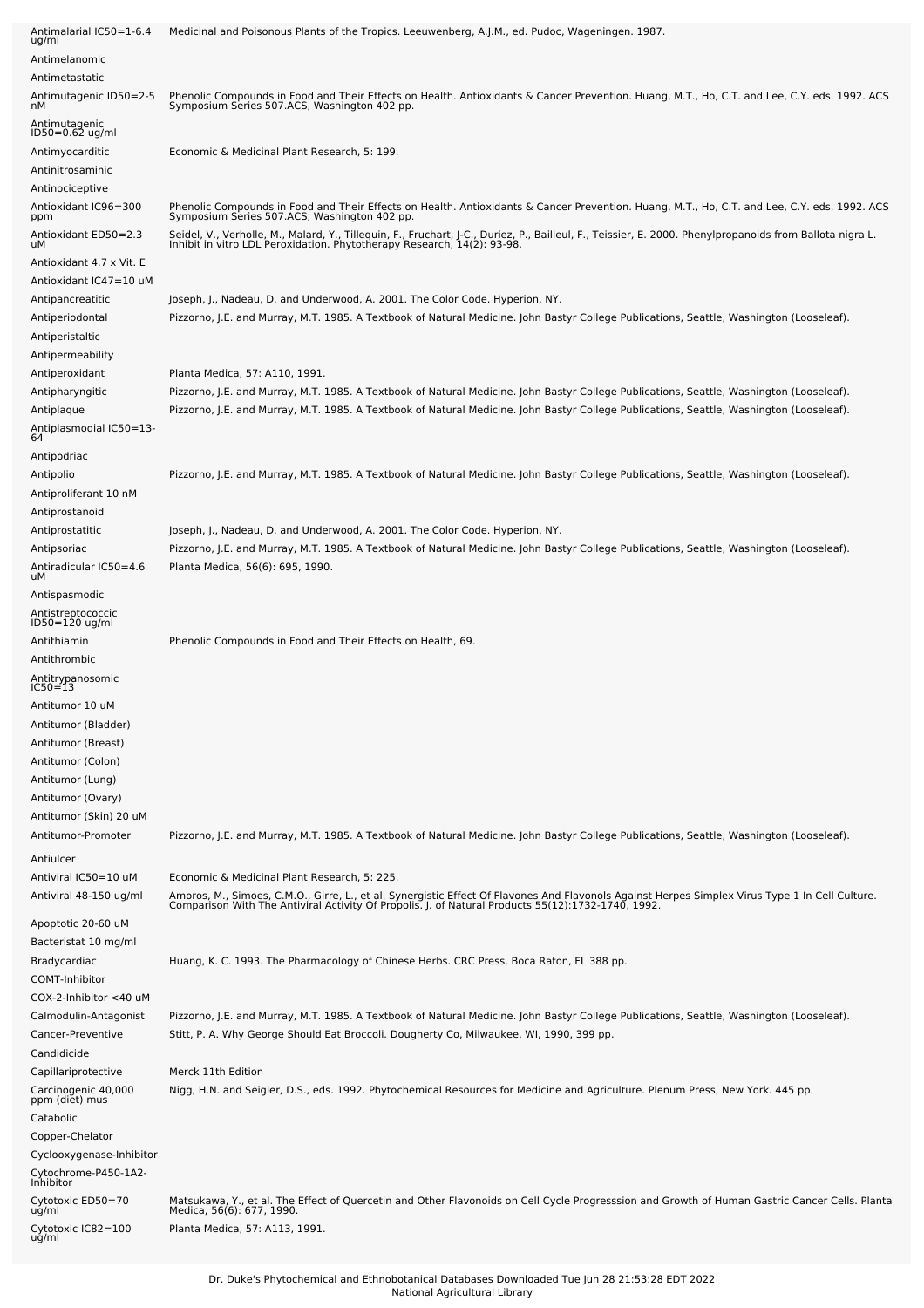| Deiodinase-Inhibitor                               | Jim Duke's personal files.                                                                                                                                                                                                                                                                                                                                                   |
|----------------------------------------------------|------------------------------------------------------------------------------------------------------------------------------------------------------------------------------------------------------------------------------------------------------------------------------------------------------------------------------------------------------------------------------|
| Diaphoretic?                                       | Lawrence Review of Natural Products, Dec-90.                                                                                                                                                                                                                                                                                                                                 |
| Differentiator 5.5 uM                              |                                                                                                                                                                                                                                                                                                                                                                              |
| Estrogenic 10% genistein                           |                                                                                                                                                                                                                                                                                                                                                                              |
| Fungicide                                          |                                                                                                                                                                                                                                                                                                                                                                              |
| Glucosyl-Transferase-<br>Inhibitor ID50=120 ug/ml  |                                                                                                                                                                                                                                                                                                                                                                              |
| HIV-RT-Inhibitor IC50=<1<br>ug/ml<br>Hemostat      | Nakane, H., Fukushima, M., and Ono*, K. Differential Inhibition Of Reverse Transcriptase And Various DNA Polymerases By Digallic Acid And Its Derivatives. Journal of Natural Products, 53(5): 1234-1240, 1990.<br>Huang, K. C. 1993. The Pharmacology of Chinese Herbs. CRC Press, Boca Raton, FL 388 pp.                                                                   |
|                                                    | Phenolic Compounds in Food and Their Effects on Health. Antioxidants & Cancer Prevention. Huang, M.T., Ho, C.T. and Lee, C.Y. eds. 1992. ACS<br>Symposium Series 507.ACS, Washington 402 pp.                                                                                                                                                                                 |
| Hepatomagenic 5,000<br>ppm (diet) rat              |                                                                                                                                                                                                                                                                                                                                                                              |
| Hepatoprotective<br>Hypoglycemic 100 mg/kg         | Ivorra, M.D., Paya, M., and Villar, A. 1989. A Review of Natural Products and Plants as Potential Antidiabetic Drugs. Journal of                                                                                                                                                                                                                                             |
| orl rat                                            | Ethnopharmacology, 27: 243-275, 1989.                                                                                                                                                                                                                                                                                                                                        |
| Inotropic                                          |                                                                                                                                                                                                                                                                                                                                                                              |
| Insulinogenic<br>Juvabional                        | Pizzorno, J.E. and Murray, M.T. 1985. A Textbook of Natural Medicine. John Bastyr College Publications, Seattle, Washington (Looseleaf).<br>Lydon, J. & Duke, S., The potential of pesticides from plants, pp. 1-41 in Craker, L. & Simon, J., eds, Herbs, Spices & Medicinal Plants: Recent<br>Advances in Botany, Horticulture, & Pharmacology, v. 4, Oryx Press, Phoenix, |
| Larvistat 8,000 ppm diet                           | Lydon, J. & Duke, S., The potential of pesticides from plants, pp. 1-41 in Craker, L. & Simon, J., eds, Herbs, Spices & Medicinal Plants: Recent<br>Advances in Botany, Horticulture, & Pharmacology, v. 4, Oryx Press, Phoenix,                                                                                                                                             |
| Lipoxygenase-Inhibitor<br>IC11=1.25 mM             | Oszmianski, J. and Lee, C.Y. 1990. Inhibitory Effect of Phenolics on Carotene Bleaching in Vegetables. J. Agric. Food Chem. 38: 688-690.                                                                                                                                                                                                                                     |
| Lipoxygenase-Inhibitor<br>IC50=0.1-5 uM            |                                                                                                                                                                                                                                                                                                                                                                              |
| MAO-A-Inhibitor                                    |                                                                                                                                                                                                                                                                                                                                                                              |
| MMP-9-Inhibitor 20 uM<br>Mast-Cell-Stabilizer      |                                                                                                                                                                                                                                                                                                                                                                              |
| Metal-Chelator (Copper)                            | Seidel, V., Verholle, M., Malard, Y., Tillequin, F., Fruchart, J-C., Duriez, P., Bailleul, F., Teissier, E. 2000. Phenylpropanoids from Ballota nigra L.<br>Inhibit in vitro LDL Peroxidation. Phytotherapy Research, 14(2): 93-9                                                                                                                                            |
| Metalloproteinase-<br>Inhibitor IC50=>42 uM        |                                                                                                                                                                                                                                                                                                                                                                              |
| Mutagenic<br>NADH-Oxidase-Inhibitor                |                                                                                                                                                                                                                                                                                                                                                                              |
| NEP-Inhibitor IC50=>42<br>uМ                       |                                                                                                                                                                                                                                                                                                                                                                              |
| NF-kB-Inhibitor<br>NO-Inhibitor IC>50=125<br>uМ    |                                                                                                                                                                                                                                                                                                                                                                              |
| NO-Inhibitor IC50=20 uM                            |                                                                                                                                                                                                                                                                                                                                                                              |
| NO-Synthase-Inhibitor 5-<br>50 uM                  |                                                                                                                                                                                                                                                                                                                                                                              |
| Neuroprotective 5-25 uM                            |                                                                                                                                                                                                                                                                                                                                                                              |
| Ornithine-Decarboxylase-<br>Inhibitor <10 uM       |                                                                                                                                                                                                                                                                                                                                                                              |
| P450-Inducer 5 uM                                  | Father Nature's Farmacy: The aggregate of all these three-letter citations.                                                                                                                                                                                                                                                                                                  |
| P450-Inhibitor 50-100 uM                           | Father Nature's Farmacy: The aggregate of all these three-letter citations.                                                                                                                                                                                                                                                                                                  |
| PGE2-Inhibitor                                     |                                                                                                                                                                                                                                                                                                                                                                              |
| PTK-Inhibitor 0.4-24 uM                            |                                                                                                                                                                                                                                                                                                                                                                              |
| Pesticide<br>Phospholipase-Inhibitor               |                                                                                                                                                                                                                                                                                                                                                                              |
| Plasmodicide                                       | Neuwinger, H. D. 1996. African Ethnobotany - Poisons and Drugs. Chapman & Hall, New York. 941 pp.                                                                                                                                                                                                                                                                            |
| Proliferant                                        |                                                                                                                                                                                                                                                                                                                                                                              |
| Prostaglandin-Synthesis-<br>Inhibitor 40 ug/ml     | Ibewuike, J. C., Ogungbamila, F. O., Ogundaini, A. O., Okeke, I. N., Bohlin, L. 1997. Antiinflammatory and Antibacterial Activities of C-<br>methylflavonol from Piliostigma thonningii. Phytotherapy Research, 11(4): 281-284.                                                                                                                                              |
| Protein-Kinase-C-<br>Inhibitor                     | Naim, M., Zehavi, U., Nagy, S., and Rouseff, R.L. Hydroxycinnamic Acids as Off-Flavor Precursors in Citrus Fruits and Their Products. Phenolic                                                                                                                                                                                                                               |
| Quinone-Reductase-<br>Inducer 6 uM                 | Compounds in Food and Their Effects on Health, Ch.14.<br>Uda, Y., Price, K. R., Williamson, G., Rhodes, M. J. C. 1997. Induction of the Anticarcinogenic Marker Enzyme, Quinone Reductase, in Murine<br>Hepatoma Cells In Vitro by Flavonoids. Cancer Lett., 120 (2): 213-216.                                                                                               |
| Quinone-Reductase-<br>Inducer 13 uM                |                                                                                                                                                                                                                                                                                                                                                                              |
| TNF-alpha-Inhibitor<br>IC50=3.11 uM                |                                                                                                                                                                                                                                                                                                                                                                              |
| Teratologic                                        |                                                                                                                                                                                                                                                                                                                                                                              |
| Topoisomerase-I-<br>Inhibitor IC50=12.8<br>ug/ml   |                                                                                                                                                                                                                                                                                                                                                                              |
| Topoisomerase-I-<br>Inhibitor IC50=42 uM           |                                                                                                                                                                                                                                                                                                                                                                              |
| Topoisomerase-II-<br>Inhibitor IC50=1-6.9<br>ug/ml |                                                                                                                                                                                                                                                                                                                                                                              |
| Topoisomerase-II-<br>Inhibitor IC50=23-40 uM       |                                                                                                                                                                                                                                                                                                                                                                              |
| Tumorigenic 0.1% diet<br>orl rat/yr                | Jim Duke's personal files.                                                                                                                                                                                                                                                                                                                                                   |
| Tyrosinase-Inhibitor<br>ID50=70 uM                 |                                                                                                                                                                                                                                                                                                                                                                              |
| Tyrosine-Kinase-Inhibitor                          | Economic & Medicinal Plant Research, 6: 170.                                                                                                                                                                                                                                                                                                                                 |
| VEGF-Inhibitor                                     |                                                                                                                                                                                                                                                                                                                                                                              |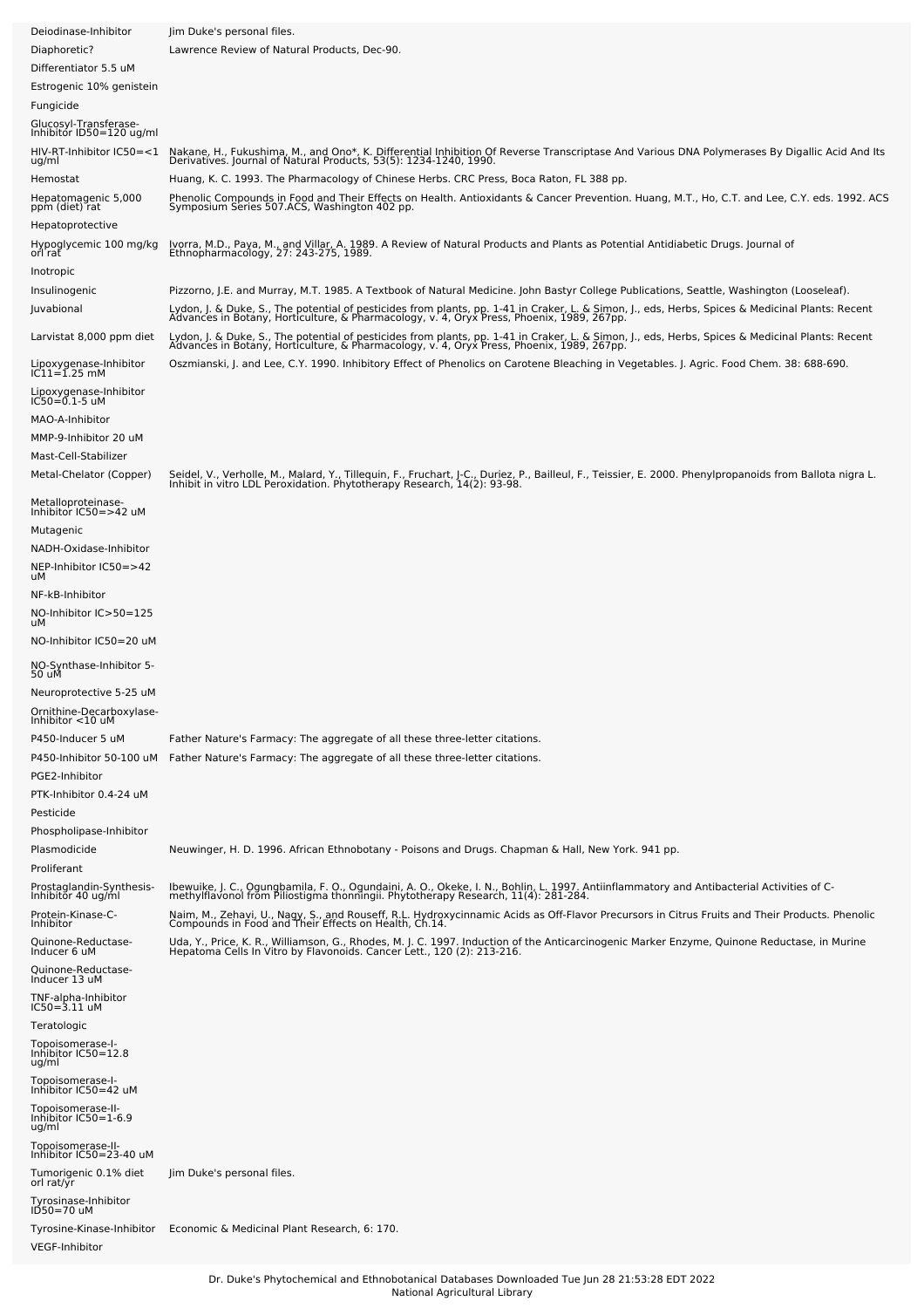| Vasodilator<br>Xanthine-Oxidase-<br>Inhibitor IC50=>0.4<br>ug/ml | Chem. & Pharm. Bull. 38: 1772. |                   |                        |                          |         |                                                                                                                                          |  |
|------------------------------------------------------------------|--------------------------------|-------------------|------------------------|--------------------------|---------|------------------------------------------------------------------------------------------------------------------------------------------|--|
| Xanthine-Oxidase-<br>Inhibitor IC50=10.6<br>ug/ml                |                                |                   |                        |                          |         |                                                                                                                                          |  |
| Xanthine-Oxidase-<br>Inhibitor 3.1 uM                            |                                |                   |                        |                          |         |                                                                                                                                          |  |
| CAMP-<br>Phosphodiesterase-<br>Inhibitor                         |                                |                   |                        |                          |         | Pizzorno, J.E. and Murray, M.T. 1985. A Textbook of Natural Medicine. John Bastyr College Publications, Seattle, Washington (Looseleaf). |  |
| iNOS-Inhibitor IC50=20<br>uМ                                     |                                |                   |                        |                          |         |                                                                                                                                          |  |
| QUERCETIN-3'-GLUCOSIDE                                           |                                | Leaf              | --                     | --                       |         | Jim Duke's personal files.                                                                                                               |  |
| <b>Activities (2)</b>                                            |                                |                   |                        |                          |         |                                                                                                                                          |  |
| Antibacterial                                                    |                                |                   |                        |                          |         |                                                                                                                                          |  |
| Pesticide                                                        |                                |                   |                        |                          |         |                                                                                                                                          |  |
| QUERCETIN-3-SINAPOYL-SOPHOROSIDE                                 |                                | Leaf              | --                     | $\overline{\phantom{a}}$ |         | Jim Duke's personal files.                                                                                                               |  |
| QUERCETIN-3-SOPHOROSIDE                                          |                                | Leaf              | $\overline{a}$         | $\overline{\phantom{a}}$ |         | Jim Duke's personal files.                                                                                                               |  |
| QUERCETIN-3-SOPHOROSIDE-7-GLUCOSIDE                              |                                | Leaf              | $\overline{a}$         | $\overline{\phantom{a}}$ |         | Jim Duke's personal files.                                                                                                               |  |
| QUINIC-ACID                                                      |                                | Leaf              | --                     | --                       |         | Jim Duke's personal files.                                                                                                               |  |
| Activities (1)                                                   |                                |                   |                        |                          |         |                                                                                                                                          |  |
| Choleretic                                                       |                                |                   | Fitoterapia No.5-1986. |                          |         |                                                                                                                                          |  |
| <b>RHODANIDES</b>                                                |                                | Leaf              | ٠.                     | $\overline{\phantom{a}}$ |         | $\ast$                                                                                                                                   |  |
| <b>RIBOFLAVIN</b>                                                |                                | Leaf              | $\overline{a}$         | 4.0                      | $-0.16$ | $\ast$                                                                                                                                   |  |
| Activities (15)                                                  |                                |                   |                        |                          |         |                                                                                                                                          |  |
| AntiLyme 50 mg/day                                               |                                |                   |                        |                          |         |                                                                                                                                          |  |
| Antiarabiflavinotic 2-10 mg/day orl                              |                                | Martindale's 28th |                        |                          |         |                                                                                                                                          |  |
| Anticarpal-Tunnel 50 mg/day                                      |                                |                   |                        |                          |         | Werbach, M. 1993. Healing with Food. Harper Collins, New York, 443 pp.                                                                   |  |
| Anticataract 15 mg/day                                           |                                |                   |                        |                          |         | Werbach, M. 1993. Healing with Food. Harper Collins, New York, 443 pp.                                                                   |  |
| Anticephalagic                                                   |                                |                   |                        |                          |         |                                                                                                                                          |  |
| Anticervicaldysplasic 1.6-10 mg/day                              |                                |                   |                        |                          |         |                                                                                                                                          |  |
| Anticheilitic<br>Antidecubitic                                   |                                |                   |                        |                          |         |                                                                                                                                          |  |
| Antiglossitic                                                    |                                |                   |                        |                          |         | Davies, S., and Stewart, A. 1990. Nutritional Medicine. Avon Books, New York. 509pp.                                                     |  |
| Antikeratitic                                                    |                                |                   |                        |                          |         |                                                                                                                                          |  |
| Antimigraine                                                     |                                |                   |                        |                          |         |                                                                                                                                          |  |
| Antioxidant                                                      |                                |                   |                        |                          |         |                                                                                                                                          |  |
| Antipellagric                                                    |                                |                   |                        |                          |         |                                                                                                                                          |  |
| Antiphotophobic                                                  |                                |                   |                        |                          |         |                                                                                                                                          |  |
| Cancer-Preventive                                                |                                |                   |                        |                          |         | Davies, S., and Stewart, A. 1990. Nutritional Medicine. Avon Books, New York. 509pp.                                                     |  |
|                                                                  |                                |                   |                        |                          |         | Stitt, P. A. Why George Should Eat Broccoli. Dougherty Co, Milwaukee, WI, 1990, 399 pp.                                                  |  |
| <b>RUBIDIUM</b>                                                  |                                | Leaf              | 0.4                    | 27.5                     | $-0.5$  | ACTA AGRIC SCAND SUPPL 22: 1980                                                                                                          |  |
| RUBROBRASSINCHLORIDE                                             |                                | Leaf              | $\frac{1}{2}$          | --                       |         | List, P.H. and Horhammer, L., Hager's Handbuch der<br>Pharmazeutischen Praxis, Vols. 2-6, Springer-Verlag, Berlin,<br>1969-1979.         |  |
| S-METHYL-CYSTEINE-SULFOXIDE                                      |                                | Leaf              | Ξ.                     | $\overline{a}$           |         | $\ast$                                                                                                                                   |  |
| Activities (2)                                                   |                                |                   |                        |                          |         |                                                                                                                                          |  |
| Antidiabetic                                                     |                                |                   |                        |                          |         |                                                                                                                                          |  |
| Antihypercholesterolemic                                         |                                |                   |                        |                          |         |                                                                                                                                          |  |
| S-METHYL-METHIONINE-SULFOXIDE                                    |                                | Leaf              | --                     | $\overline{\phantom{a}}$ |         | $\ast$                                                                                                                                   |  |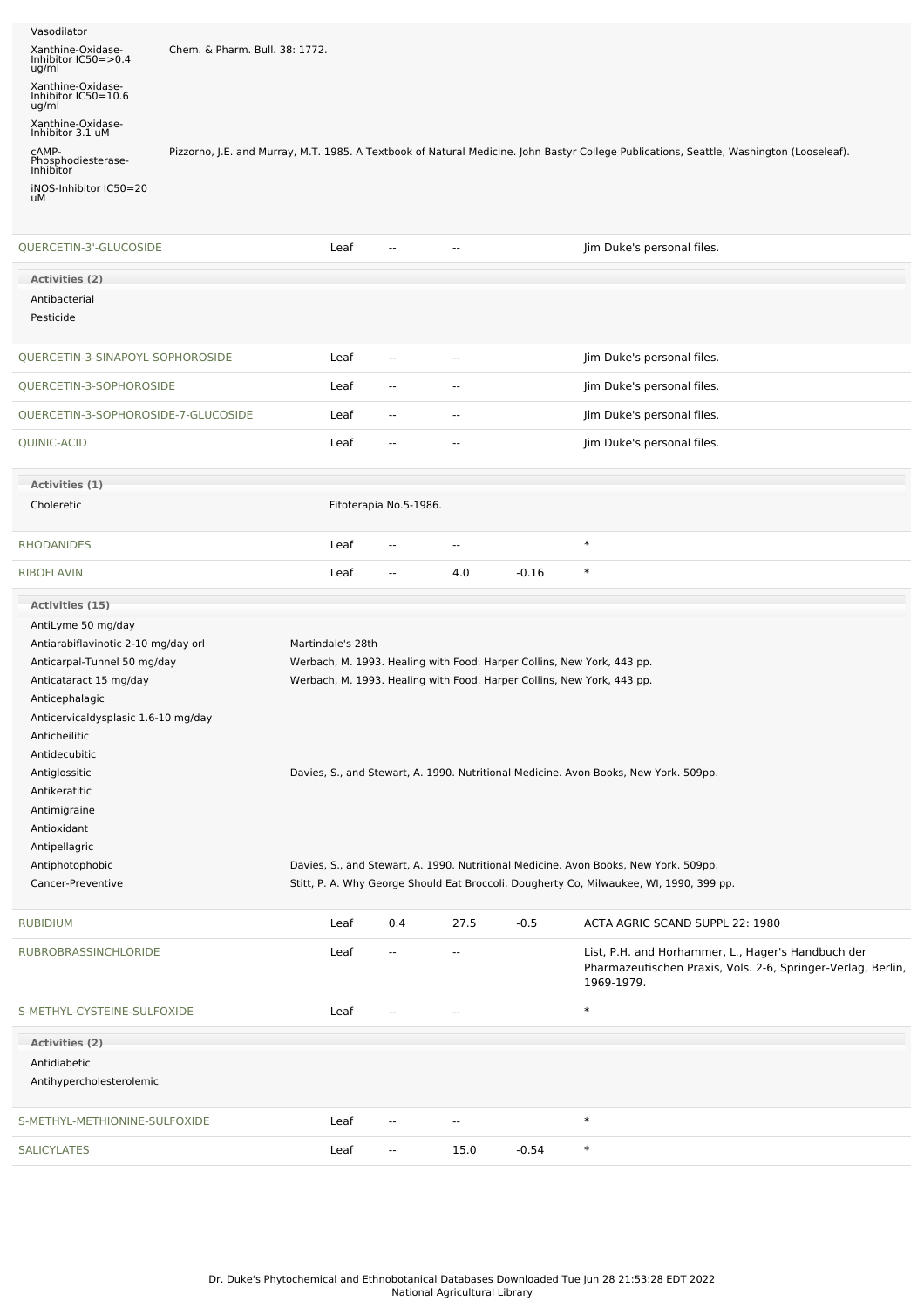| <b>Activities (7)</b> |                                                                                                                                                                 |
|-----------------------|-----------------------------------------------------------------------------------------------------------------------------------------------------------------|
| Antiaggregant         | Newall, C. A., Anderson, L. A. and Phillipson, J. D. 1996. Herbal Medicine - A Guide for Health-care Professionals. The Pharmaceutical Press, London.<br>296pp. |
| Antiinflammatory      | Newall, C. A., Anderson, L. A. and Phillipson, J. D. 1996. Herbal Medicine - A Guide for Health-care Professionals. The Pharmaceutical Press, London.<br>296pp. |
| Antipyretic           | Newall, C. A., Anderson, L. A. and Phillipson, J. D. 1996. Herbal Medicine - A Guide for Health-care Professionals. The Pharmaceutical Press, London.<br>296pp. |
| Antiuricosuric        | Newall, C. A., Anderson, L. A. and Phillipson, J. D. 1996. Herbal Medicine - A Guide for Health-care Professionals. The Pharmaceutical Press, London.<br>296pp. |
| Hyperglycemic         | Newall, C. A., Anderson, L. A. and Phillipson, J. D. 1996. Herbal Medicine - A Guide for Health-care Professionals. The Pharmaceutical Press, London.<br>296pp. |
| Hypoglycemic          | Newall, C. A., Anderson, L. A. and Phillipson, J. D. 1996. Herbal Medicine - A Guide for Health-care Professionals. The Pharmaceutical Press, London.<br>296pp. |
| Uricosuric            | Newall, C. A., Anderson, L. A. and Phillipson, J. D. 1996. Herbal Medicine - A Guide for Health-care Professionals. The Pharmaceutical Press, London.<br>296pp. |

[SEC-BUTYL-ISOTHIOCYANATE](file:///phytochem/chemicals/show/16100) SEed -- - - - - - Jim Duke's personal files.

| <b>SELENIUM</b>                              |                                                                                      | Leaf | 0.003 | 0.25 | $-0.36$ | $\ast$                                                                                                                                                                                                 |
|----------------------------------------------|--------------------------------------------------------------------------------------|------|-------|------|---------|--------------------------------------------------------------------------------------------------------------------------------------------------------------------------------------------------------|
| Activities (60)                              |                                                                                      |      |       |      |         |                                                                                                                                                                                                        |
| AP-1-Inhibitor 2-50 uM                       |                                                                                      |      |       |      |         |                                                                                                                                                                                                        |
| Analgesic 200 ug/day                         | Werbach, M. 1993. Healing with Food. Harper Collins, New York, 443 pp.               |      |       |      |         |                                                                                                                                                                                                        |
| Anorexic                                     |                                                                                      |      |       |      |         | Cooper-Driver, G. A., Chemical substances in plants toxic to animals, pp. 213-47 in Rechcigl, M., Jr., ed. CRC Handbook of Naturally<br>Occurring Food Toxicants, CRC Press, Boca Raton, 1983, 339 pp. |
| AntiHIV                                      |                                                                                      |      |       |      |         |                                                                                                                                                                                                        |
| AntiNF-kB                                    |                                                                                      |      |       |      |         |                                                                                                                                                                                                        |
| Antiacne 200 ug/day                          | Werbach, M. 1993. Healing with Food. Harper Collins, New York, 443 pp.               |      |       |      |         |                                                                                                                                                                                                        |
| Antiaggregant                                |                                                                                      |      |       |      |         | Pizzorno, J.E. and Murray, M.T. 1985. A Textbook of Natural Medicine. John Bastyr College Publications, Seattle, Washington (Looseleaf).                                                               |
| Antiangiogenic 2 uM                          |                                                                                      |      |       |      |         |                                                                                                                                                                                                        |
| Antiangiogenic 230 ug/kg orl<br>rat          |                                                                                      |      |       |      |         |                                                                                                                                                                                                        |
| Antiarthritic                                |                                                                                      |      |       |      |         |                                                                                                                                                                                                        |
| Antiasthmatic                                |                                                                                      |      |       |      |         |                                                                                                                                                                                                        |
| Antiatherosclerotic                          |                                                                                      |      |       |      |         |                                                                                                                                                                                                        |
| Anticataract 400 ug/day                      |                                                                                      |      |       |      |         |                                                                                                                                                                                                        |
| Anticirrhotic                                | Davies, S., and Stewart, A. 1990. Nutritional Medicine. Avon Books, New York. 509pp. |      |       |      |         |                                                                                                                                                                                                        |
| Anticlimacteric 200 ug/day                   |                                                                                      |      |       |      |         |                                                                                                                                                                                                        |
| Anticoronary 200 ug/day                      |                                                                                      |      |       |      |         |                                                                                                                                                                                                        |
| Antidandruff                                 | Davies, S., and Stewart, A. 1990. Nutritional Medicine. Avon Books, New York. 509pp. |      |       |      |         |                                                                                                                                                                                                        |
| Antidepressant 200 ug/day                    |                                                                                      |      |       |      |         |                                                                                                                                                                                                        |
| Antidote (Mercury)                           | Davies, S., and Stewart, A. 1990. Nutritional Medicine. Avon Books, New York. 509pp. |      |       |      |         |                                                                                                                                                                                                        |
| Antifibrotic 400 ug                          |                                                                                      |      |       |      |         |                                                                                                                                                                                                        |
| Antigout 200 ug                              |                                                                                      |      |       |      |         |                                                                                                                                                                                                        |
| Antikeshan                                   | Davies, S., and Stewart, A. 1990. Nutritional Medicine. Avon Books, New York. 509pp. |      |       |      |         |                                                                                                                                                                                                        |
| Antileukemic 1.6 mg/kg ipr<br>mus            |                                                                                      |      |       |      |         |                                                                                                                                                                                                        |
| Antileukotriene                              |                                                                                      |      |       |      |         | Pizzorno, J.E. and Murray, M.T. 1985. A Textbook of Natural Medicine. John Bastyr College Publications, Seattle, Washington (Looseleaf).                                                               |
| Antimaculitic                                |                                                                                      |      |       |      |         |                                                                                                                                                                                                        |
| Antimelanomic 480 ug/kg                      |                                                                                      |      |       |      |         |                                                                                                                                                                                                        |
| Antimenopausal 200 ug/day                    |                                                                                      |      |       |      |         |                                                                                                                                                                                                        |
| Antimetastatic 480 ug/kg                     |                                                                                      |      |       |      |         |                                                                                                                                                                                                        |
| Antimyalgic 200 ug/day                       | Werbach, M. 1993. Healing with Food. Harper Collins, New York, 443 pp.               |      |       |      |         |                                                                                                                                                                                                        |
| Antiosteoarthritic                           |                                                                                      |      |       |      |         |                                                                                                                                                                                                        |
| Antioxidant 100-200 (-400)<br>ug/man/day     |                                                                                      |      |       |      |         |                                                                                                                                                                                                        |
| Antiparkinsonian 200-400<br>ug/day           |                                                                                      |      |       |      |         |                                                                                                                                                                                                        |
| Antiproliferant 2 uM                         |                                                                                      |      |       |      |         |                                                                                                                                                                                                        |
| Antiradicular 100-200 (-400)<br>ug/man/day   | insulin resistance. John Wiley & Sons, New York. 272 pp. \$24.95                     |      |       |      |         | Challem, J., Berkson, Burt, and Smith, Melissa Dianne. 2000. Syndrome X - The complete nutritional program to prevent and reservse                                                                     |
| Antirheumatic                                |                                                                                      |      |       |      |         |                                                                                                                                                                                                        |
| Antisyndrome-X 100-200 (-<br>400) ug/man/day | insulin resistance. John Wiley & Sons, New York. 272 pp. \$24.95                     |      |       |      |         | Challem, J., Berkson, Burt, and Smith, Melissa Dianne. 2000. Syndrome X - The complete nutritional program to prevent and reservse                                                                     |
| Antitumor 100-200 (-400)<br>ug/man/day       |                                                                                      |      |       |      |         | Challem, J., Berkson, Burt, and Smith, Melissa Dianne. 2000. Syndrome X - The complete nutritional program to prevent and reservse<br>insulin resistance. John Wiley & Sons, New York. 272 pp. \$24.95 |
| Antitumor (Breast) 333.6<br>ug/day           |                                                                                      |      |       |      |         |                                                                                                                                                                                                        |
| Antitumor (Breast) 0.8 mg/kg<br>scu mus      |                                                                                      |      |       |      |         |                                                                                                                                                                                                        |

Antitumor (Breast) 150 ug/kg diet rat Antitumor (Breast) 230 ug/kg orl rat Antitumor (Lung) 240 ug/kg diet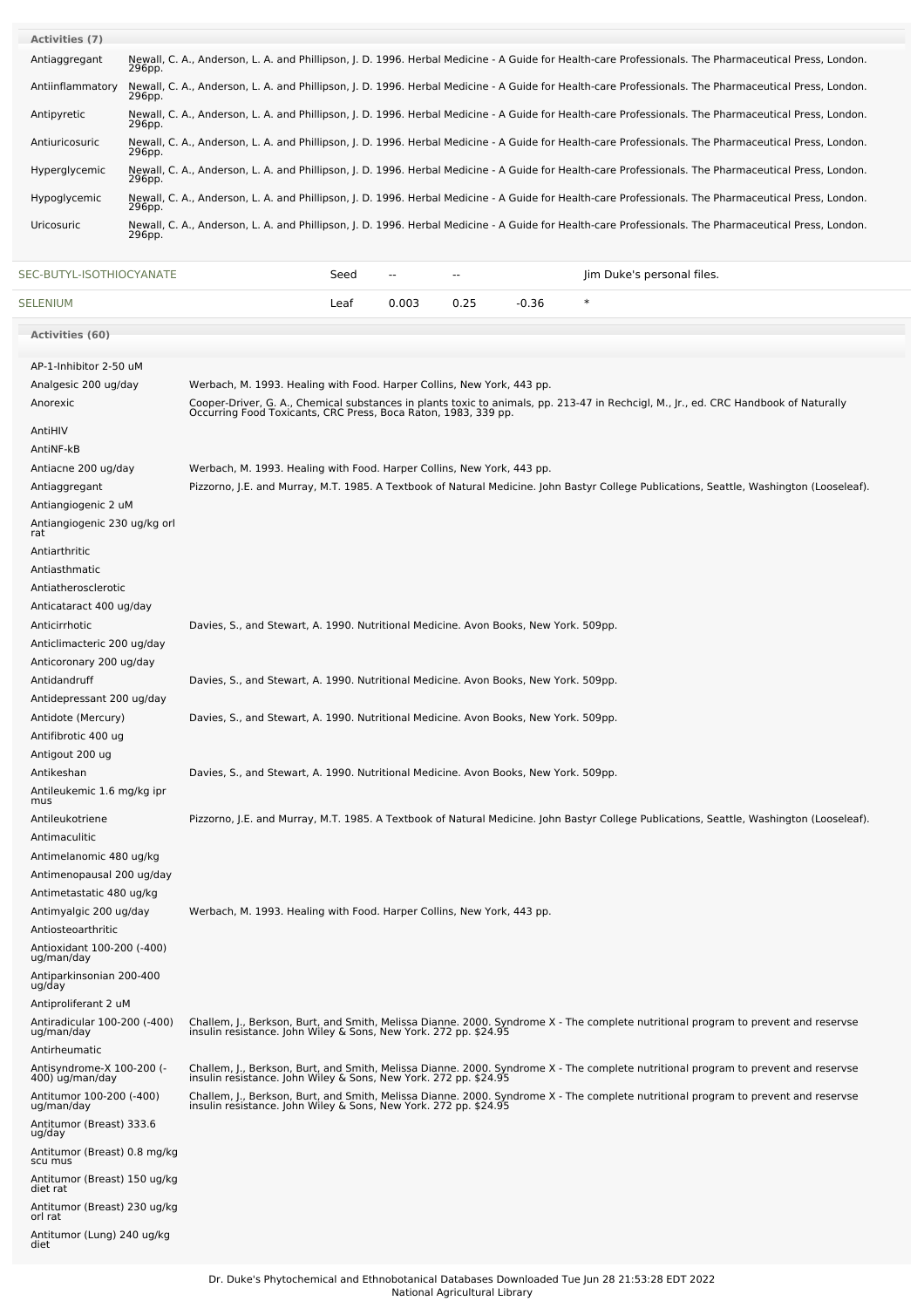| Antitumor (Prostate)<br>Antitumor (brain) 38-150<br>ug/kg                                                       |                                                                                         |      |       |                   |         |                                                                                                                                                                                                                                |
|-----------------------------------------------------------------------------------------------------------------|-----------------------------------------------------------------------------------------|------|-------|-------------------|---------|--------------------------------------------------------------------------------------------------------------------------------------------------------------------------------------------------------------------------------|
| Antiulcerogenic                                                                                                 |                                                                                         |      |       |                   |         | Rafatullah, S., Tariq, M., Al-Yahya, M.A., Mossa, J.S., and Ageel, A.M. 1989. Evaluation of Turmeric (Curcuma longa) for Gastric and<br>Duodenal Antiulcer Activity in Rats. J. of Ethnopharmacology, 29: 25-34, 1990.         |
| Anxiolytic                                                                                                      |                                                                                         |      |       |                   |         |                                                                                                                                                                                                                                |
| Apoptotic<br>Cancer-Preventive                                                                                  | Davies, S., and Stewart, A. 1990. Nutritional Medicine. Avon Books, New York. 509pp.    |      |       |                   |         |                                                                                                                                                                                                                                |
| Cardioprotective 200 ug/day<br>Depressant<br>Fungicide                                                          | Davies, S., and Stewart, A. 1990. Nutritional Medicine. Avon Books, New York. 509pp.    |      |       |                   |         | Cooper-Driver, G. A., Chemical substances in plants toxic to animals, pp. 213-47 in Rechcigl, M., Jr., ed. CRC Handbook of Naturally Occurring Food Toxicants, CRC Press, Boca Raton, 1983, 339 pp.                            |
| Immunomodulator<br>Immunostimulant 100-200 (-<br>400) ug/man/day<br>NF-kB-Inhibitor                             |                                                                                         |      |       |                   |         | Challem, J., Berkson, Burt, and Smith, Melissa Dianne. 2000. Syndrome X - The complete nutritional program to prevent and reservse<br>insulin resistance. John Wiley & Sons, New York. 272 pp. \$24.95                         |
| Ornithine-Decarboxylase-<br>Inhibitor<br>Pesticide<br>Polyamine-Synthesis-<br>Inhibitor<br>Prostaglandin-Sparer |                                                                                         |      |       |                   |         | Fujita, T., Nakatani, E., Funaishi, N., Sakuma, S., Fujimoto, Y. Potent inhibition of prostaglandin inactivation in rabbit gastric antral mucosal<br>slices by selenium ions in-vitro. J. Pharm. Pharmacol. 42: 655-657, 1990. |
| Protein-Kinase-C-Inhibitor<br>IC50=2-50 uM<br><b>VEGF-Inhibitor</b>                                             |                                                                                         |      |       |                   |         |                                                                                                                                                                                                                                |
| SERINE                                                                                                          |                                                                                         | Leaf | 710.0 | 9493.0            | $-0.29$ | USDA's Ag Handbook 8 and sequelae)                                                                                                                                                                                             |
| Activities (1)                                                                                                  |                                                                                         |      |       |                   |         |                                                                                                                                                                                                                                |
| Cancer-Preventive                                                                                               | Stitt, P. A. Why George Should Eat Broccoli. Dougherty Co, Milwaukee, WI, 1990, 399 pp. |      |       |                   |         |                                                                                                                                                                                                                                |
| SILICON                                                                                                         |                                                                                         | Leaf | 1.0   | 25.0              | $-0.34$ | ACTA AGRIC SCAND SUPPL 22: 1980                                                                                                                                                                                                |
| Activities (4)<br>Antiarteriosclerotic<br>Antionychyotic<br>Antiosteoporotic<br>Cardioprotective                | Davies, S., and Stewart, A. 1990. Nutritional Medicine. Avon Books, New York. 509pp.    |      |       |                   |         |                                                                                                                                                                                                                                |
| SILVER                                                                                                          |                                                                                         | Leaf | 0.07  | 0.58              | 1.33    | USDA's Ag Handbook 8 and sequelae)                                                                                                                                                                                             |
| Activities (3)                                                                                                  |                                                                                         |      |       |                   |         |                                                                                                                                                                                                                                |
| Antibacterial<br>Astringent<br>Pesticide                                                                        |                                                                                         |      |       | Martindale's 28th |         |                                                                                                                                                                                                                                |
| SINAPIC-ACID                                                                                                    |                                                                                         | Leaf | 13.0  | 67.0              | $-0.36$ | $\ast$                                                                                                                                                                                                                         |
| <b>Activities (9)</b><br>Antibacterial                                                                          |                                                                                         |      |       |                   |         | Jeffery B. Harborne and H. Baxter, eds. 1983. Phytochemical Dictionary. A Handbook of Bioactive Compounds from Plants. Taylor & Frost,                                                                                         |
| Antihepatotoxic                                                                                                 | Londón. 791 pp.                                                                         |      |       |                   |         | Jeffery B. Harborne and H. Baxter, eds. 1983. Phytochemical Dictionary. A Handbook of Bioactive Compounds from Plants. Taylor & Frost,                                                                                         |
| Antioxidant IC27=30 ppm                                                                                         | Londón. 791 pp.                                                                         |      |       |                   |         |                                                                                                                                                                                                                                |
| Antiperoxynitrite IC39=5<br>uМ                                                                                  |                                                                                         |      |       |                   |         |                                                                                                                                                                                                                                |
| Antiperoxynitrite IC60=20<br>uМ                                                                                 |                                                                                         |      |       |                   |         |                                                                                                                                                                                                                                |
| Antiperoxynitrite IC75=100<br>uM                                                                                |                                                                                         |      |       |                   |         |                                                                                                                                                                                                                                |
| Cancer-Preventive                                                                                               | Stitt, P. A. Why George Should Eat Broccoli. Dougherty Co, Milwaukee, WI, 1990, 399 pp. |      |       |                   |         |                                                                                                                                                                                                                                |
| Fungicide                                                                                                       |                                                                                         |      |       |                   |         | Jeffery B. Harborne and H. Baxter, eds. 1983. Phytochemical Dictionary. A Handbook of Bioactive Compounds from Plants. Taylor & Frost,<br>London. 791 pp.                                                                      |
| Pesticide                                                                                                       |                                                                                         |      |       |                   |         |                                                                                                                                                                                                                                |
| SINIGRIN                                                                                                        |                                                                                         | Seed | --    | 44.7              | $-1.0$  | Abstract (See species file)                                                                                                                                                                                                    |
|                                                                                                                 |                                                                                         |      |       |                   |         |                                                                                                                                                                                                                                |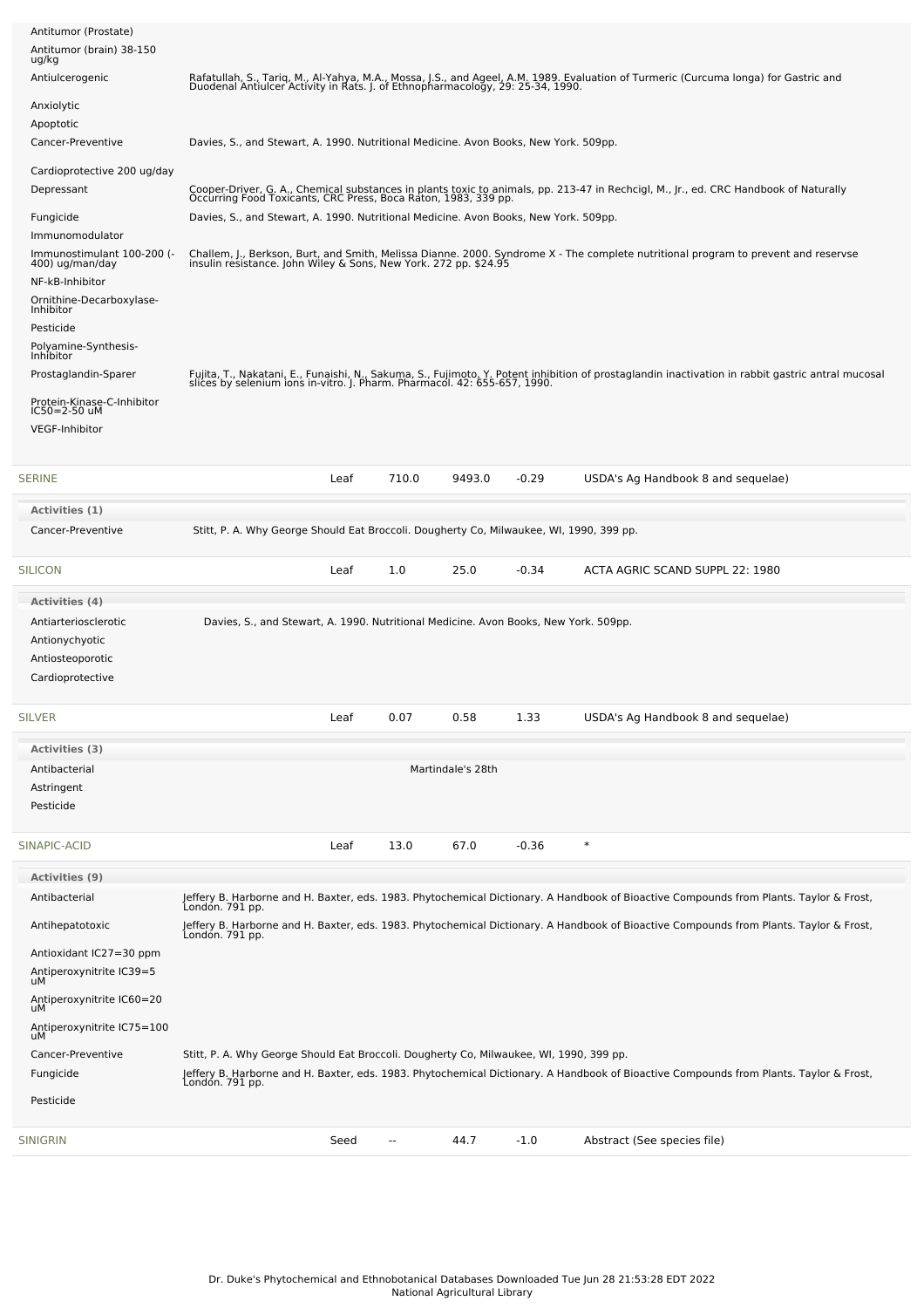| Activities (7)                          |                                                                                                          |                                                                                         |                          |                          |         |                                                                                                                                                                                                                                   |
|-----------------------------------------|----------------------------------------------------------------------------------------------------------|-----------------------------------------------------------------------------------------|--------------------------|--------------------------|---------|-----------------------------------------------------------------------------------------------------------------------------------------------------------------------------------------------------------------------------------|
| Antifeedant                             | pp.                                                                                                      |                                                                                         |                          |                          |         | Jeffery B. Harborne and H. Baxter, eds. 1983. Phytochemical Dictionary. A Handbook of Bioactive Compounds from Plants. Taylor & Frost, London. 791                                                                                |
| Cancer-Preventive                       |                                                                                                          | Stitt, P. A. Why George Should Eat Broccoli. Dougherty Co, Milwaukee, WI, 1990, 399 pp. |                          |                          |         |                                                                                                                                                                                                                                   |
| Larvicide                               |                                                                                                          |                                                                                         |                          |                          |         |                                                                                                                                                                                                                                   |
| Mutagenic                               |                                                                                                          |                                                                                         |                          |                          |         | Nigg, H.N. and Seigler, D.S., eds. 1992. Phytochemical Resources for Medicine and Agriculture. Plenum Press, New York. 445 pp.                                                                                                    |
| Pesticide                               |                                                                                                          |                                                                                         |                          |                          |         |                                                                                                                                                                                                                                   |
| Phagocytotic                            | Jacobson, M., Glossary of Plant-Derived Insect Deterrents, CRC Press, Inc., Boca Raton, FL, 213 p, 1990. |                                                                                         |                          |                          |         |                                                                                                                                                                                                                                   |
| Quinone-<br>Reductase-<br>Inducer 15 uM |                                                                                                          |                                                                                         |                          |                          |         | Tawfig, N. Heaney, R.K., Plumb, J.A., Fenwick, G.R., Musk, S.R.R., Williamson, G.1995. Dietary Glucosinolates as Blocking Agents Against Carcinogenesis:<br>Glucosinolate Breakdown Products Assessed Induction of Quinone Reduct |
| SODIUM                                  |                                                                                                          | Leaf                                                                                    | 141.0                    | 4510.0                   | 0.15    | $\ast$                                                                                                                                                                                                                            |
| Activities (1)                          |                                                                                                          |                                                                                         |                          |                          |         |                                                                                                                                                                                                                                   |
| Hypertensive                            | Davies, S., and Stewart, A. 1990. Nutritional Medicine. Avon Books, New York. 509pp.                     |                                                                                         |                          |                          |         |                                                                                                                                                                                                                                   |
| SPATHULENOL                             |                                                                                                          | Shoot                                                                                   | $\sim$                   | 90.0                     | 0.08    | $\ast$                                                                                                                                                                                                                            |
| SPIROBRASSININ                          |                                                                                                          | Leaf                                                                                    | --                       | 35.0                     |         | Jim Duke's personal files.                                                                                                                                                                                                        |
| Activities (2)                          |                                                                                                          |                                                                                         |                          |                          |         |                                                                                                                                                                                                                                   |
| Pesticide                               |                                                                                                          |                                                                                         |                          |                          |         |                                                                                                                                                                                                                                   |
| Phytoalexin                             |                                                                                                          |                                                                                         |                          |                          |         |                                                                                                                                                                                                                                   |
| STEARIC-ACID                            |                                                                                                          | Leaf                                                                                    | 10.0                     | 134.0                    | $-0.53$ | USDA's Ag Handbook 8 and sequelae)                                                                                                                                                                                                |
| <b>Activities (8)</b>                   |                                                                                                          |                                                                                         |                          |                          |         |                                                                                                                                                                                                                                   |
| 5-Alpha-Reductase-<br>Inhibitor         |                                                                                                          |                                                                                         |                          |                          |         |                                                                                                                                                                                                                                   |
| Cosmetic                                | Londón. 791 pp.                                                                                          |                                                                                         |                          |                          |         | Jeffery B. Harborne and H. Baxter, eds. 1983. Phytochemical Dictionary. A Handbook of Bioactive Compounds from Plants. Taylor & Frost,                                                                                            |
| FLavor FEMA 2-4,000                     | Aloe Research Council - Duke writeup of non-peer reviewd book by Coats and draft by Henry                |                                                                                         |                          |                          |         |                                                                                                                                                                                                                                   |
| Hypocholesterolemic                     |                                                                                                          |                                                                                         |                          |                          |         | Spiller, G. A. 1996 (Spiller, G. A. Ed. 1996. CRC Handbook of Lipids in Human Nutrition. CRC Press. Boca Raton, FL. 233 pp.)                                                                                                      |
| Lubricant                               |                                                                                                          |                                                                                         |                          |                          |         | Jeffery B. Harborne and H. Baxter, eds. 1983. Phytochemical Dictionary. A Handbook of Bioactive Compounds from Plants. Taylor & Frost,<br>London. 791 pp.                                                                         |
| Perfumery                               | Aloe Research Council - Duke writeup of non-peer reviewd book by Coats and draft by Henry                |                                                                                         |                          |                          |         |                                                                                                                                                                                                                                   |
| Propecic                                |                                                                                                          |                                                                                         |                          |                          |         |                                                                                                                                                                                                                                   |
| Suppository                             | London. 791 pp.                                                                                          |                                                                                         |                          |                          |         | Jeffery B. Harborne and H. Baxter, eds. 1983. Phytochemical Dictionary. A Handbook of Bioactive Compounds from Plants. Taylor & Frost,                                                                                            |
| <b>STRONTIUM</b>                        |                                                                                                          | Leaf                                                                                    | 3.0                      | 870.0                    | 1.03    | $\ast$                                                                                                                                                                                                                            |
| SUCCINIC-ACID                           |                                                                                                          | Leaf                                                                                    | $\overline{\phantom{a}}$ | $\overline{\phantom{a}}$ |         | Jim Duke's personal files.                                                                                                                                                                                                        |
| Activities (7)                          |                                                                                                          |                                                                                         |                          |                          |         |                                                                                                                                                                                                                                   |
| Additive FEMA 200-2,000<br>Antifeedant  |                                                                                                          |                                                                                         |                          |                          |         | Aloe Research Council - Duke writeup of non-peer reviewd book by Coats and draft by Henry                                                                                                                                         |

| Bruchiphobe         | Jacobson, M., Glossary of Plant-Derived Insect Deterrents, CRC Press, Inc., Boca Raton, FL, 213 p, 1990. |  |  |  |  |  |  |  |
|---------------------|----------------------------------------------------------------------------------------------------------|--|--|--|--|--|--|--|
| Cancer-Preventive   | Stitt, P. A. Why George Should Eat Broccoli. Dougherty Co, Milwaukee, WI, 1990, 399 pp.                  |  |  |  |  |  |  |  |
| Dye                 | Merck 11th Edition                                                                                       |  |  |  |  |  |  |  |
| Perfumery           | Merck 11th Edition                                                                                       |  |  |  |  |  |  |  |
| Pesticide           |                                                                                                          |  |  |  |  |  |  |  |
|                     |                                                                                                          |  |  |  |  |  |  |  |
| <b>SULFORAPHANE</b> | Jeffery B. Harborne and H. Baxter, eds. 1983.<br>Leaf<br>$- -$<br>$- -$                                  |  |  |  |  |  |  |  |
|                     | Phytochemical Dictionary. A Handbook of Bioactive                                                        |  |  |  |  |  |  |  |
|                     | Compounds from Plants. Taylor & Frost, London. 791 pp.                                                   |  |  |  |  |  |  |  |

| <b>Activities (5)</b>                                       |                                                                                                                                                                                                                       |
|-------------------------------------------------------------|-----------------------------------------------------------------------------------------------------------------------------------------------------------------------------------------------------------------------|
| Antioxidant                                                 | Joseph, J., Nadeau, D. and Underwood, A. 2001. The Color Code. Hyperion, NY.                                                                                                                                          |
| Quinone-Reductase-Inducer<br>$IC50=11$ uM                   |                                                                                                                                                                                                                       |
| Ouinone-Reductase-Inducer<br>15 uM gas mus                  | Cho, C. G., Posner, G. H., Talalay, P., Zhang, Y. S. 1995. Chemoprotective Isothiocyanates. Patent-US-5,411,986: 1-22.                                                                                                |
| Ouinone-Reductase-Inducer<br>15 uM jas mus                  | Zhang, Y., Talalay, P., Cho, C. G., Posner, G. H. 1992. A Major Inducer of Anticarcinogenic Protective Enzymes from Broccoli: Isolation and<br>Elucidation of Structure. Proc. Nat. Acad. Sci., 89: 2399-2403.        |
| Ouinone-Reductase-Inducer<br>$l\text{C}50 = 5 - 0.03$ ug/ml | Lee, S. K., Song, Y., Mata-Greenwood, E., Kelloff, G. J., Steele, V. E., Pezzuto, J. M. 1999. Modulation of in vitro Biomarkers of the<br>Carcinogenic Process by Chemopreventive Agents. Anticancer Res., 19: 35-44. |
| <b>SULFUR</b>                                               | $\ast$<br>385.0<br>0.92<br>8750.0<br>Leaf                                                                                                                                                                             |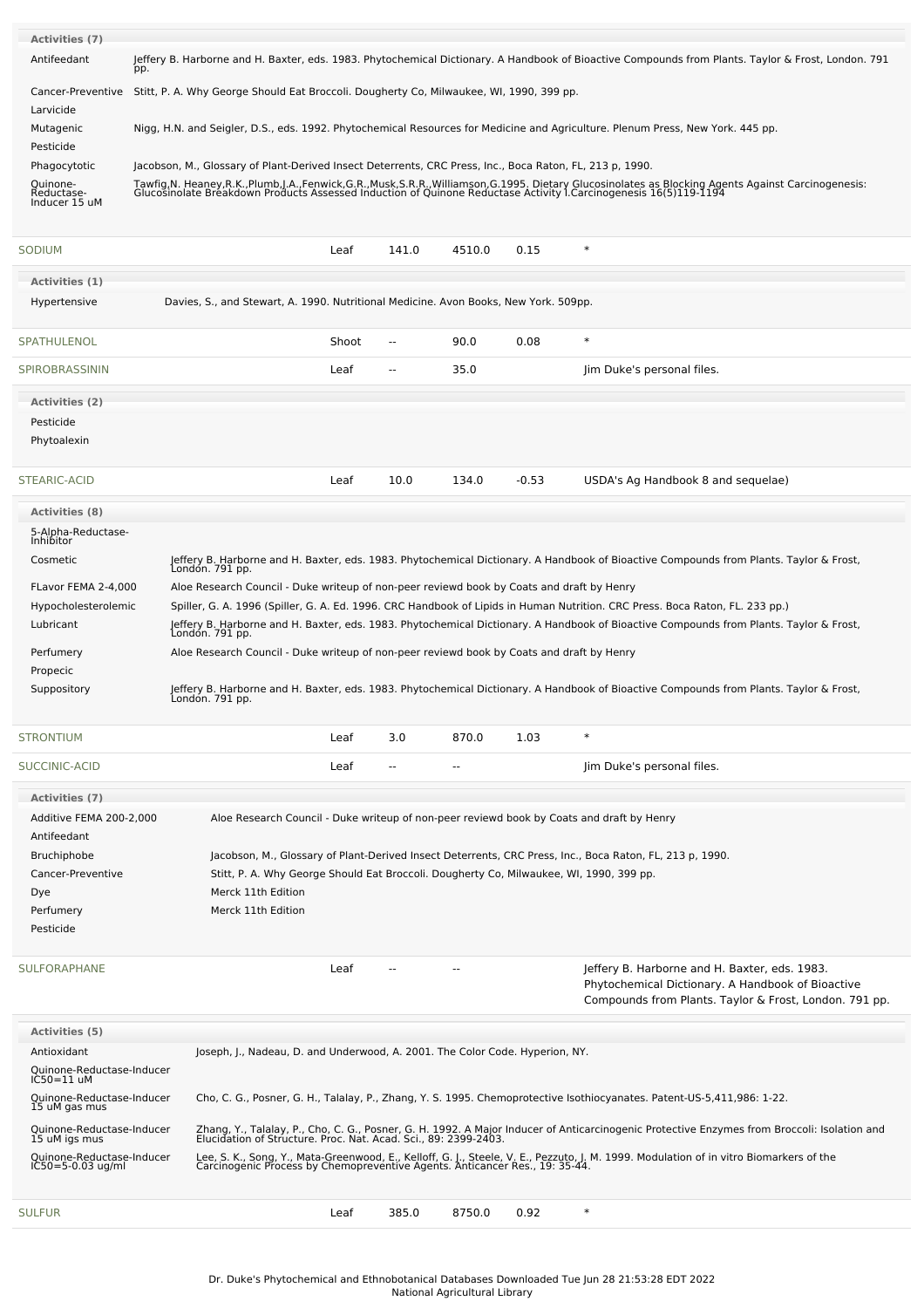| Activities (14)                            |                                                                                                                                                                                                                                   |
|--------------------------------------------|-----------------------------------------------------------------------------------------------------------------------------------------------------------------------------------------------------------------------------------|
| Acarifuge                                  |                                                                                                                                                                                                                                   |
| Antiacne                                   | Martindale's 29th                                                                                                                                                                                                                 |
| Antiarthritic                              | Werbach, M. 1993. Healing with Food. Harper Collins, New York, 443 pp.                                                                                                                                                            |
| Antidandruff                               | Martindale's 29th                                                                                                                                                                                                                 |
|                                            |                                                                                                                                                                                                                                   |
| Antigrey                                   | Martindale's 29th                                                                                                                                                                                                                 |
| Antiosteoarthritic                         | Werbach, M. 1993. Healing with Food. Harper Collins, New York, 443 pp.                                                                                                                                                            |
| Antiseborrheic                             | Martindale's 29th                                                                                                                                                                                                                 |
| Antiseptic                                 | Martindale's 29th                                                                                                                                                                                                                 |
| Comedogenic                                | Martindale's 29th                                                                                                                                                                                                                 |
| Keratolytic                                | Martindale's 29th                                                                                                                                                                                                                 |
| Laxative                                   | Martindale's 29th                                                                                                                                                                                                                 |
| Parasiticide                               | Martindale's 29th                                                                                                                                                                                                                 |
| Pesticide                                  |                                                                                                                                                                                                                                   |
| Scabicide                                  | Martindale's 29th                                                                                                                                                                                                                 |
|                                            |                                                                                                                                                                                                                                   |
| TERPINEN-4-OL                              | 22.0<br>$\ast$<br>$-0.16$<br>Shoot<br>$\overline{a}$                                                                                                                                                                              |
| <b>Activities (23)</b>                     |                                                                                                                                                                                                                                   |
| Allelopathic                               |                                                                                                                                                                                                                                   |
|                                            | Wright,C.W.(Ed)2002.Medicinal&Aromatic Plants-Industrial Profiles.Artemisia.344pp.Maffei,M.(Ed)2002.Vetiveria.The Genus<br>Vetiveria.Taylor&Francis.NY,NY.191pp.Southwell,I.,Lowe,R.(Eds)1999.Tea Tree.The Genus Melaleuca.Harwoo |
| Antiacetylcholinesterase<br>IC21-24=1.2 mM |                                                                                                                                                                                                                                   |
| Antiacne                                   |                                                                                                                                                                                                                                   |
| Antiallergic                               |                                                                                                                                                                                                                                   |
| Antiasthmatic                              | Chin. J. Tuber. Respir. Dis., 4:203, 1982.                                                                                                                                                                                        |
| Antibacterial                              |                                                                                                                                                                                                                                   |
| Antioxidant                                |                                                                                                                                                                                                                                   |
| Antiseptic                                 | Flav. & Frag. J. 9: 129.                                                                                                                                                                                                          |
|                                            |                                                                                                                                                                                                                                   |
| Antispasmodic                              |                                                                                                                                                                                                                                   |
| Antitussive                                | Chin. J. Tuber. Respir. Dis.                                                                                                                                                                                                      |
| Antiulcer                                  |                                                                                                                                                                                                                                   |
| <b>Bacteriostatic</b>                      | Chin. J. Tuber. Respir. Dis.                                                                                                                                                                                                      |
| Diuretic 0.1 ml/rat                        |                                                                                                                                                                                                                                   |
| Fungicide                                  |                                                                                                                                                                                                                                   |
| Herbicide IC50=200 mM                      | Lydon, J. & Duke, S., The potential of pesticides from plants, pp. 1-41 in Craker, L. & Simon, J., eds, Herbs, Spices & Medicinal Plants: Recent<br>Advances in Botany, Horticulture, & Pharmacology, v. 4, Oryx Press, Phoenix,  |
|                                            |                                                                                                                                                                                                                                   |
| Herbicide IC50=22 uM                       | Keeler, R.F. and Tu, A.T. eds. 1991. Toxicology of Plant and Fungal Compounds. (Handbook of Natural Toxins Vol. 6) Marcel Dekker, Inc. NY. 665<br>pp.                                                                             |
| Insectifuge                                |                                                                                                                                                                                                                                   |
| Irritant                                   |                                                                                                                                                                                                                                   |
|                                            | Newall, C. A., Anderson, L. A. and Phillipson, J. D. 1996. Herbal Medicine - A Guide for Health-care Professionals. The Pharmaceutical Press,<br>London. 296pp.                                                                   |
| Nematicide MLC=1<br>mg/ml                  | Shoyakugaku Zasshi, 44: 183.                                                                                                                                                                                                      |
| Pesticide                                  |                                                                                                                                                                                                                                   |
| Renoirritant                               |                                                                                                                                                                                                                                   |
|                                            | Newall, C. A., Anderson, L. A. and Phillipson, J. D. 1996. Herbal Medicine - A Guide for Health-care Professionals. The Pharmaceutical Press,<br>London. 296pp.                                                                   |
| Spermicide<br>ED100=0.015                  |                                                                                                                                                                                                                                   |
| Vulnerary                                  | Lawrence Review of Natural Products, Jan-91.                                                                                                                                                                                      |
|                                            |                                                                                                                                                                                                                                   |
| TERPINOLENE                                | $\ast$<br>3.6<br>$-0.7$<br>Shoot<br>$\overline{\phantom{a}}$                                                                                                                                                                      |
|                                            |                                                                                                                                                                                                                                   |
| <b>Activities (9)</b>                      |                                                                                                                                                                                                                                   |
| Allelochemic                               |                                                                                                                                                                                                                                   |
| Antifeedant                                |                                                                                                                                                                                                                                   |
| Antinitrosaminic                           |                                                                                                                                                                                                                                   |
| Antioxidant                                |                                                                                                                                                                                                                                   |
| Deodorant                                  | Jeffery B. Harborne and H. Baxter, eds. 1983. Phytochemical Dictionary. A Handbook of Bioactive Compounds from Plants. Taylor & Frost, London. 791                                                                                |
| FLavor FEMA 15-                            | pp.<br>Aloe Research Council - Duke writeup of non-peer reviewd book by Coats and draft by Henry                                                                                                                                  |
| 60                                         |                                                                                                                                                                                                                                   |
| Fungicide                                  | Keeler, R.F. and Tu, A.T. eds. 1991. Toxicology of Plant and Fungal Compounds. (Handbook of Natural Toxins Vol. 6) Marcel Dekker, Inc. NY. 665 pp.                                                                                |
| Perfumery                                  | Aloe Research Council - Duke writeup of non-peer reviewd book by Coats and draft by Henry                                                                                                                                         |
| Pesticide                                  |                                                                                                                                                                                                                                   |
|                                            |                                                                                                                                                                                                                                   |
| THIAMIN                                    | $\ast$<br>0.5<br>10.0<br>0.35<br>Leaf                                                                                                                                                                                             |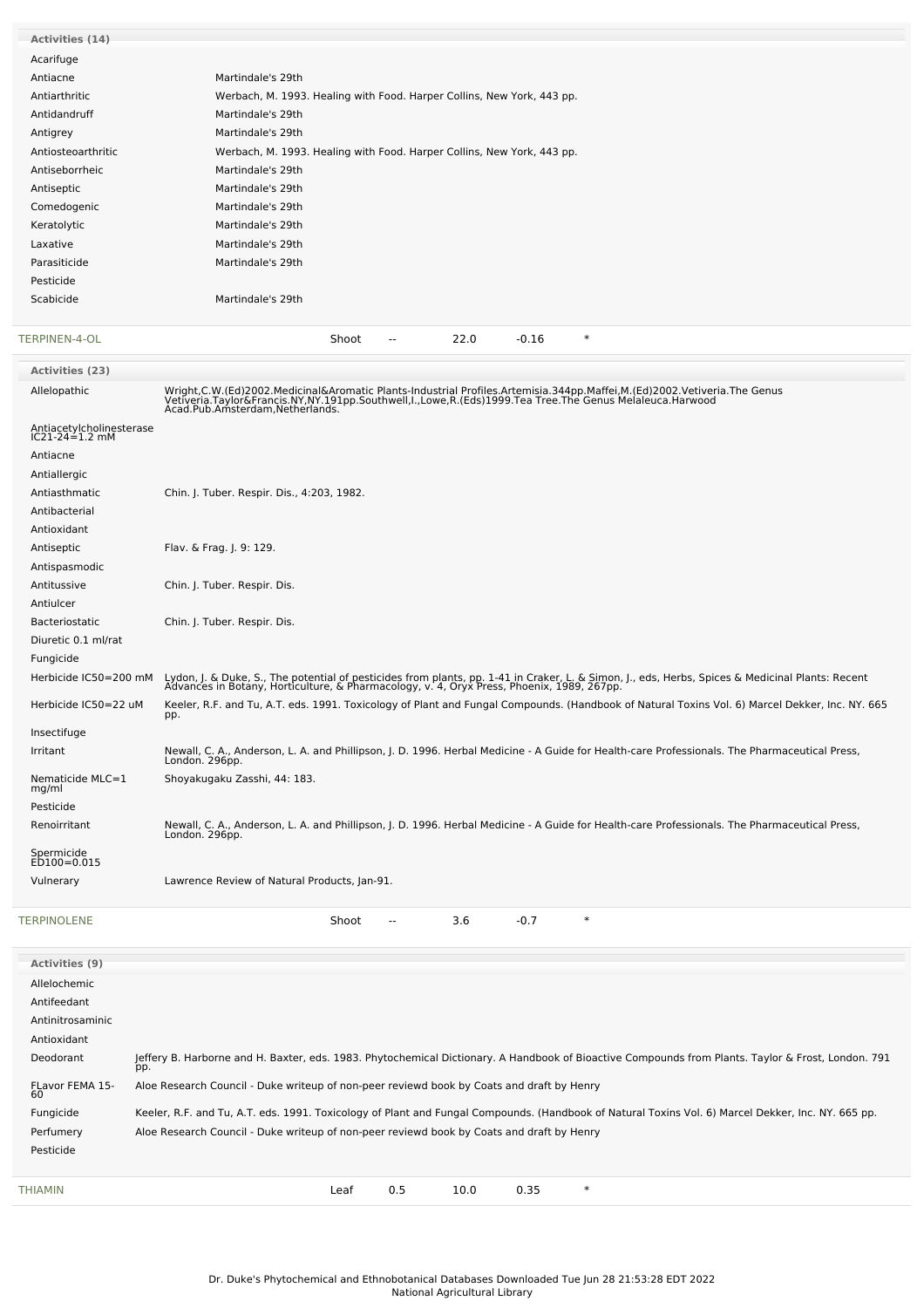| <b>Activities (31)</b><br>Analgesic 1-4 g/day | Werbach, M. 1993. Healing with Food. Harper Collins, New York, 443 pp.                    |       |                          |                          |        |                                                                                                                                                                 |
|-----------------------------------------------|-------------------------------------------------------------------------------------------|-------|--------------------------|--------------------------|--------|-----------------------------------------------------------------------------------------------------------------------------------------------------------------|
| AntiLyme 50 mg                                |                                                                                           |       |                          |                          |        |                                                                                                                                                                 |
| Antialcoholic 50-100 mg/day                   |                                                                                           |       |                          |                          |        |                                                                                                                                                                 |
| Antialzheimeran 100-3,000<br>mg/day           | Werbach, M. 1993. Healing with Food. Harper Collins, New York, 443 pp.                    |       |                          |                          |        |                                                                                                                                                                 |
| Antianorectic                                 | Londón. 791 pp.                                                                           |       |                          |                          |        | Jeffery B. Harborne and H. Baxter, eds. 1983. Phytochemical Dictionary. A Handbook of Bioactive Compounds from Plants. Taylor & Frost,                          |
| Antibackache 1-4 g/day                        | Werbach, M. 1993. Healing with Food. Harper Collins, New York, 443 pp.                    |       |                          |                          |        |                                                                                                                                                                 |
| Antiberiberi<br>Anticanker                    |                                                                                           |       |                          |                          |        |                                                                                                                                                                 |
| Anticardiospasmic                             |                                                                                           |       |                          |                          |        |                                                                                                                                                                 |
| Anticataract                                  |                                                                                           |       |                          |                          |        |                                                                                                                                                                 |
| Anticolitic                                   |                                                                                           |       |                          |                          |        |                                                                                                                                                                 |
| Antidecubitic                                 |                                                                                           |       |                          |                          |        |                                                                                                                                                                 |
| Antideliriant                                 |                                                                                           |       |                          |                          |        |                                                                                                                                                                 |
| Antidementia                                  |                                                                                           |       |                          |                          |        |                                                                                                                                                                 |
| Antidyspeptic                                 |                                                                                           |       |                          |                          |        |                                                                                                                                                                 |
| Antiencephalopathic                           | Martindale's 29th                                                                         |       |                          |                          |        |                                                                                                                                                                 |
| Antifatigue                                   | Londón. 791 pp.                                                                           |       |                          |                          |        | Jeffery B. Harborne and H. Baxter, eds. 1983. Phytochemical Dictionary. A Handbook of Bioactive Compounds from Plants. Taylor & Frost,                          |
| Antigastritic                                 | Londón. 791 pp.                                                                           |       |                          |                          |        | Jeffery B. Harborne and H. Baxter, eds. 1983. Phytochemical Dictionary. A Handbook of Bioactive Compounds from Plants. Taylor & Frost,                          |
| Antihangover 50 mg                            |                                                                                           |       |                          |                          |        |                                                                                                                                                                 |
| Antiheartburn                                 |                                                                                           |       |                          |                          |        |                                                                                                                                                                 |
| Antiherpetic<br>Antimigraine                  |                                                                                           |       |                          |                          |        |                                                                                                                                                                 |
| Antimyocarditic                               |                                                                                           |       |                          |                          |        |                                                                                                                                                                 |
| Antineuralgic 1-4 g/day                       | Werbach, M. 1993. Healing with Food. Harper Collins, New York, 443 pp.                    |       |                          |                          |        |                                                                                                                                                                 |
| Antineurasthenic                              |                                                                                           |       |                          |                          |        |                                                                                                                                                                 |
| Antineuritic                                  |                                                                                           |       |                          |                          |        |                                                                                                                                                                 |
| Antineuropathic 50 mg                         | Werbach, M. 1993. Healing with Food. Harper Collins, New York, 443 pp.                    |       |                          |                          |        |                                                                                                                                                                 |
| Antipoliomyelitic                             |                                                                                           |       |                          |                          |        |                                                                                                                                                                 |
| Insectifuge 75-150<br>mg/man/day              | Martindale's 28th                                                                         |       |                          |                          |        |                                                                                                                                                                 |
| Neuroprotective                               |                                                                                           |       |                          |                          |        |                                                                                                                                                                 |
| Pesticide                                     |                                                                                           |       |                          |                          |        |                                                                                                                                                                 |
|                                               |                                                                                           |       |                          |                          |        |                                                                                                                                                                 |
| THREO-1-CYANO-2-HYDROXY-3,4-EPITHIOBUTANE     |                                                                                           | Plant | --                       | --                       |        | $\ast$                                                                                                                                                          |
| THREO-1-CYANO-2-HYDROXY-3,4-EPITHIOBUTANE     |                                                                                           | Leaf  | --                       | --                       |        |                                                                                                                                                                 |
| <b>THREONINE</b>                              |                                                                                           | Leaf  | 420.0                    | 5615.0                   | $-1.4$ | USDA's Ag Handbook 8 and sequelae)                                                                                                                              |
| <b>Activities (4)</b>                         |                                                                                           |       |                          |                          |        |                                                                                                                                                                 |
| Antioxidant?                                  |                                                                                           |       |                          |                          |        |                                                                                                                                                                 |
| Martindale's 29th<br>Antiulcer                |                                                                                           |       |                          |                          |        |                                                                                                                                                                 |
| Essential<br>pp.                              |                                                                                           |       |                          |                          |        | Jeffery B. Harborne and H. Baxter, eds. 1983. Phytochemical Dictionary. A Handbook of Bioactive Compounds from Plants. Taylor & Frost, London. 791              |
| FLavor FEMA<br>1,000                          | Aloe Research Council - Duke writeup of non-peer reviewd book by Coats and draft by Henry |       |                          |                          |        |                                                                                                                                                                 |
|                                               |                                                                                           |       |                          |                          |        |                                                                                                                                                                 |
| TITANIUM                                      |                                                                                           | Leaf  | 0.35                     | 203.0                    | 0.18   | $\ast$                                                                                                                                                          |
| TRANS-2-HEXENAL                               |                                                                                           | Leaf  | $\overline{\phantom{a}}$ | $\overline{\phantom{a}}$ |        | Wealth of India.                                                                                                                                                |
| <b>Activities (4)</b>                         |                                                                                           |       |                          |                          |        |                                                                                                                                                                 |
| FLavor FEMA 0.7-20                            | Aloe Research Council - Duke writeup of non-peer reviewd book by Coats and draft by Henry |       |                          |                          |        |                                                                                                                                                                 |
| Paramecicide                                  |                                                                                           |       |                          |                          |        | ANON. 1948-1976. The Wealth of India raw materials. Publications and Information Directorate, CSIR, New Delhi. 11 volumes.                                      |
| Pesticide                                     |                                                                                           |       |                          |                          |        |                                                                                                                                                                 |
| Prosticide                                    |                                                                                           |       |                          |                          |        | ANON. 1948-1976. The Wealth of India raw materials. Publications and Information Directorate, CSIR, New Delhi. 11 volumes.                                      |
| TRANS-2-PENTENOL                              |                                                                                           | Leaf  |                          | ۰.                       |        | Wealth of India.                                                                                                                                                |
| TRIACONTAN-1-OL                               |                                                                                           | Leaf  | $\overline{a}$           | $\overline{a}$           |        | $\ast$                                                                                                                                                          |
| Activities (1)                                |                                                                                           |       |                          |                          |        |                                                                                                                                                                 |
|                                               |                                                                                           |       |                          |                          |        | Hormonal Jeffery B. Harborne and H. Baxter, eds. 1983. Phytochemical Dictionary. A Handbook of Bioactive Compounds from Plants. Taylor & Frost, London. 791 pp. |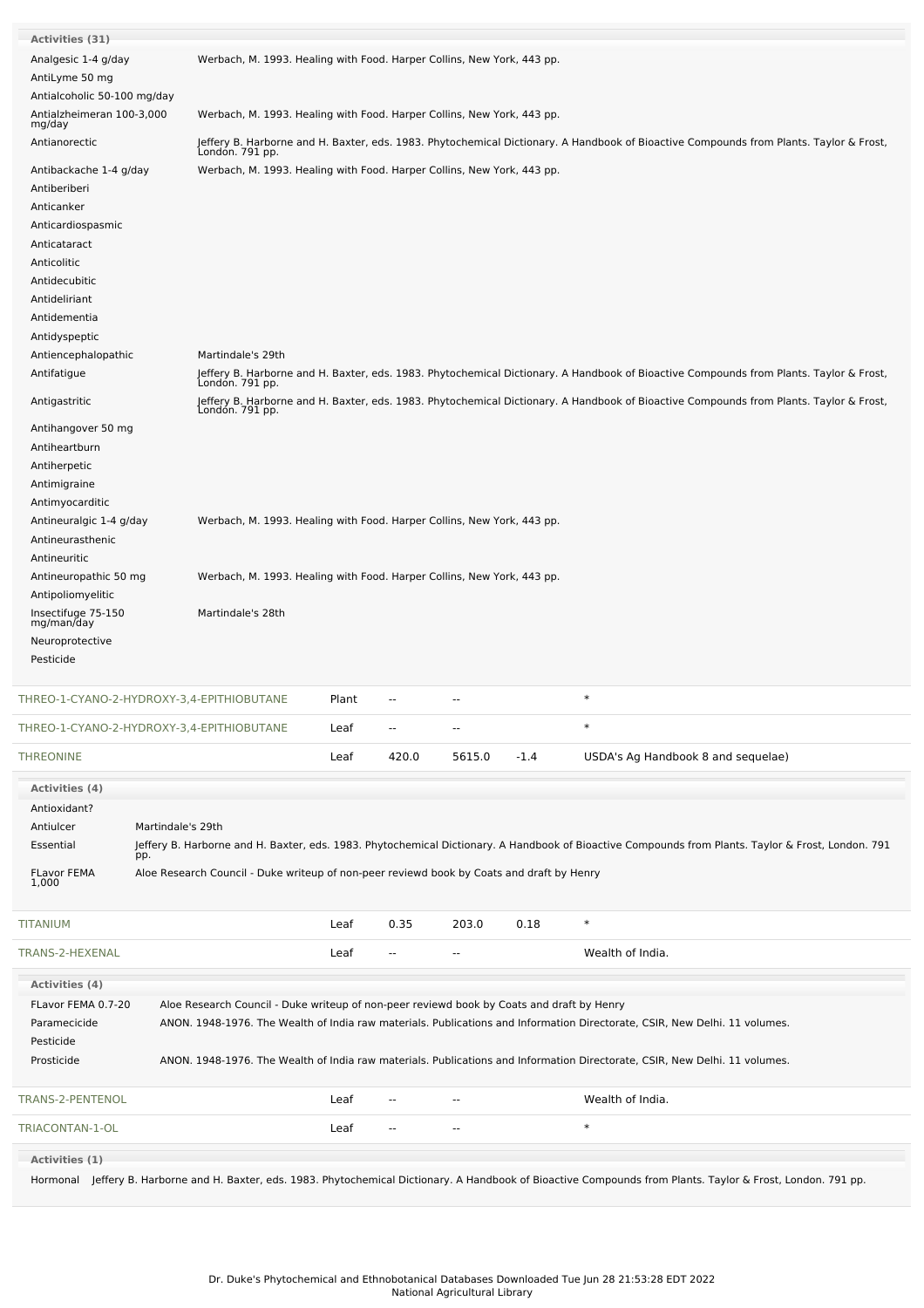| <b>TRITHIONE</b>                       |                                                                                         | Leaf |       |        |         | List, P.H. and Horhammer, L., Hager's Handbuch der<br>Pharmazeutischen Praxis, Vols. 2-6, Springer-Verlag, Berlin,<br>1969-1979.                                                  |
|----------------------------------------|-----------------------------------------------------------------------------------------|------|-------|--------|---------|-----------------------------------------------------------------------------------------------------------------------------------------------------------------------------------|
| <b>TRYPTOPHAN</b>                      |                                                                                         | Leaf | 120.0 | 1604.0 | $-1.44$ | USDA's Ag Handbook 8 and sequelae)                                                                                                                                                |
| <b>Activities (29)</b>                 |                                                                                         |      |       |        |         |                                                                                                                                                                                   |
| Analgesic 750<br>mg/4x/day/orl/man     | Martindale's 29th                                                                       |      |       |        |         |                                                                                                                                                                                   |
| Antianxiety 500-1,000 mg/meal          | Werbach, M. 1993. Healing with Food. Harper Collins, New York, 443 pp.                  |      |       |        |         |                                                                                                                                                                                   |
| Antidementia 3 g/day                   | Werbach, M. 1993. Healing with Food. Harper Collins, New York, 443 pp.                  |      |       |        |         |                                                                                                                                                                                   |
| Antidepressant 1-3<br>g/3x/day/orl/man | Martindale's 29th                                                                       |      |       |        |         |                                                                                                                                                                                   |
| Antidyskinetic 2-8<br>g/orl/wmn/day    | Martindale's 29th                                                                       |      |       |        |         |                                                                                                                                                                                   |
| Antihypertensive                       | J. Agri. & Food Chemistry, 36: 1079.                                                    |      |       |        |         |                                                                                                                                                                                   |
| Antiinsomniac 1-3 g/day                | Werbach, M. 1993. Healing with Food. Harper Collins, New York, 443 pp.                  |      |       |        |         |                                                                                                                                                                                   |
| Antimanic 12 g/man/day/orl             |                                                                                         |      |       |        |         | Pizzorno, J.E. and Murray, M.T. 1985. A Textbook of Natural Medicine. John Bastyr College Publications, Seattle, Washington (Looseleaf).                                          |
| Antimenopausal 6 g/day                 | Werbach, M. 1993. Healing with Food. Harper Collins, New York, 443 pp.                  |      |       |        |         |                                                                                                                                                                                   |
| Antimigraine 500<br>mg/man/4x/day      | Martindale's 29th                                                                       |      |       |        |         |                                                                                                                                                                                   |
| Antioxidant 125 ug/ml                  |                                                                                         |      |       |        |         |                                                                                                                                                                                   |
| Antiparkinsonian 2 g 3 x/day           | Werbach, M. 1993. Healing with Food. Harper Collins, New York, 443 pp.                  |      |       |        |         |                                                                                                                                                                                   |
| Antiphenylketonuric                    | Martindale's 29th                                                                       |      |       |        |         |                                                                                                                                                                                   |
| Antiprostaglandin 250 pg/ml            |                                                                                         |      |       |        |         |                                                                                                                                                                                   |
| Antipsychotic 12 g/man/day             | Martindale's 29th                                                                       |      |       |        |         |                                                                                                                                                                                   |
| Antirheumatic                          | Martindale's 29th                                                                       |      |       |        |         |                                                                                                                                                                                   |
| Antiscoliotic                          |                                                                                         |      |       |        |         |                                                                                                                                                                                   |
| Carcinogenic                           | CRC Handbook of Medicinal Herbs and/or CRC Handbook of Proximate Analyses               |      |       |        |         |                                                                                                                                                                                   |
| Essential                              |                                                                                         |      |       |        |         | Jeffery B. Harborne and H. Baxter, eds. 1983. Phytochemical Dictionary. A Handbook of Bioactive Compounds from Plants. Taylor & Frost,<br>London. 791 pp.                         |
| Hypnotic                               | Martindale's 29th                                                                       |      |       |        |         |                                                                                                                                                                                   |
| Hypoglycemic                           | Economic & Medicinal Plant Research, 6: 157.                                            |      |       |        |         |                                                                                                                                                                                   |
| Hypotensive 3 g/day                    | Werbach, M. 1993. Healing with Food. Harper Collins, New York, 443 pp.                  |      |       |        |         |                                                                                                                                                                                   |
| Insulinase-Inhibitor                   | Economic & Medicinal Plant Research, 6: 157.                                            |      |       |        |         |                                                                                                                                                                                   |
| Insulinotonic                          | J. Agri. & Food Chemistry, 36: 1079.                                                    |      |       |        |         |                                                                                                                                                                                   |
| Monoamine-Precursor                    |                                                                                         |      |       |        |         | Pizzorno, J.E. and Murray, M.T. 1985. A Textbook of Natural Medicine. John Bastyr College Publications, Seattle, Washington (Looseleaf).                                          |
| Prolactinogenic                        |                                                                                         |      |       |        |         | Pizzorno, J.E. and Murray, M.T. 1985. A Textbook of Natural Medicine. John Bastyr College Publications, Seattle, Washington (Looseleaf).                                          |
| Sedative 3-10 g/man/day                |                                                                                         |      |       |        |         |                                                                                                                                                                                   |
| Serotoninergic 6-12<br>g/day/orl/man   | Martindale's 28th                                                                       |      |       |        |         |                                                                                                                                                                                   |
| Tumor-Promoter                         | J. Agri. & Food Chemistry, 36: 1079.                                                    |      |       |        |         |                                                                                                                                                                                   |
|                                        |                                                                                         |      |       |        |         |                                                                                                                                                                                   |
| <b>TYROSINE</b>                        |                                                                                         | Leaf | 210.0 | 2807.0 | -1.44   | USDA's Ag Handbook 8 and sequelae)                                                                                                                                                |
| <b>Activities (8)</b>                  |                                                                                         |      |       |        |         |                                                                                                                                                                                   |
| Antidepressant?                        |                                                                                         |      |       |        |         |                                                                                                                                                                                   |
| Antiencephalopathic                    | Martindale's 29th                                                                       |      |       |        |         |                                                                                                                                                                                   |
| Antiparkinsonian 100                   | Werbach, M. 1993. Healing with Food. Harper Collins, New York, 443 pp.                  |      |       |        |         |                                                                                                                                                                                   |
| mg/kg/day                              |                                                                                         |      |       |        |         |                                                                                                                                                                                   |
| Antiphenylketonuric                    | Martindale's 29th                                                                       |      |       |        |         |                                                                                                                                                                                   |
| Antiulcer 256 mg scu                   | O. Box 287, Caldwell NJ 07006.                                                          |      |       |        |         | Borchard, R. E., Barnes, C. D., and Eltherton, L. G. 1991. Drug Dosage in Laboratory Animals: A Handbook. (3rd Ed.) The Telford Press, Inc., P.                                   |
| Antiulcer 400 mg/kg ipr<br>rat         |                                                                                         |      |       |        |         | Borchard, R. E., Barnes, C. D., and Eltherton, L. G. 1991. Drug Dosage in Laboratory Animals: A Handbook. (3rd Ed.) The Telford Press, Inc., P.<br>O. Box 287, Caldwell NJ 07006. |
| Cancer-Preventive                      | Stitt, P. A. Why George Should Eat Broccoli. Dougherty Co, Milwaukee, WI, 1990, 399 pp. |      |       |        |         |                                                                                                                                                                                   |
| Monoamine-Precursor                    |                                                                                         |      |       |        |         | Pizzorno, J.E. and Murray, M.T. 1985. A Textbook of Natural Medicine. John Bastyr College Publications, Seattle, Washington (Looseleaf).                                          |
| UBIQUINONE                             |                                                                                         | Leaf |       |        |         | List, P.H. and Horhammer, L., Hager's Handbuch der<br>Pharmazeutischen Praxis, Vols. 2-6, Springer-Verlag, Berlin,                                                                |

1969-1979.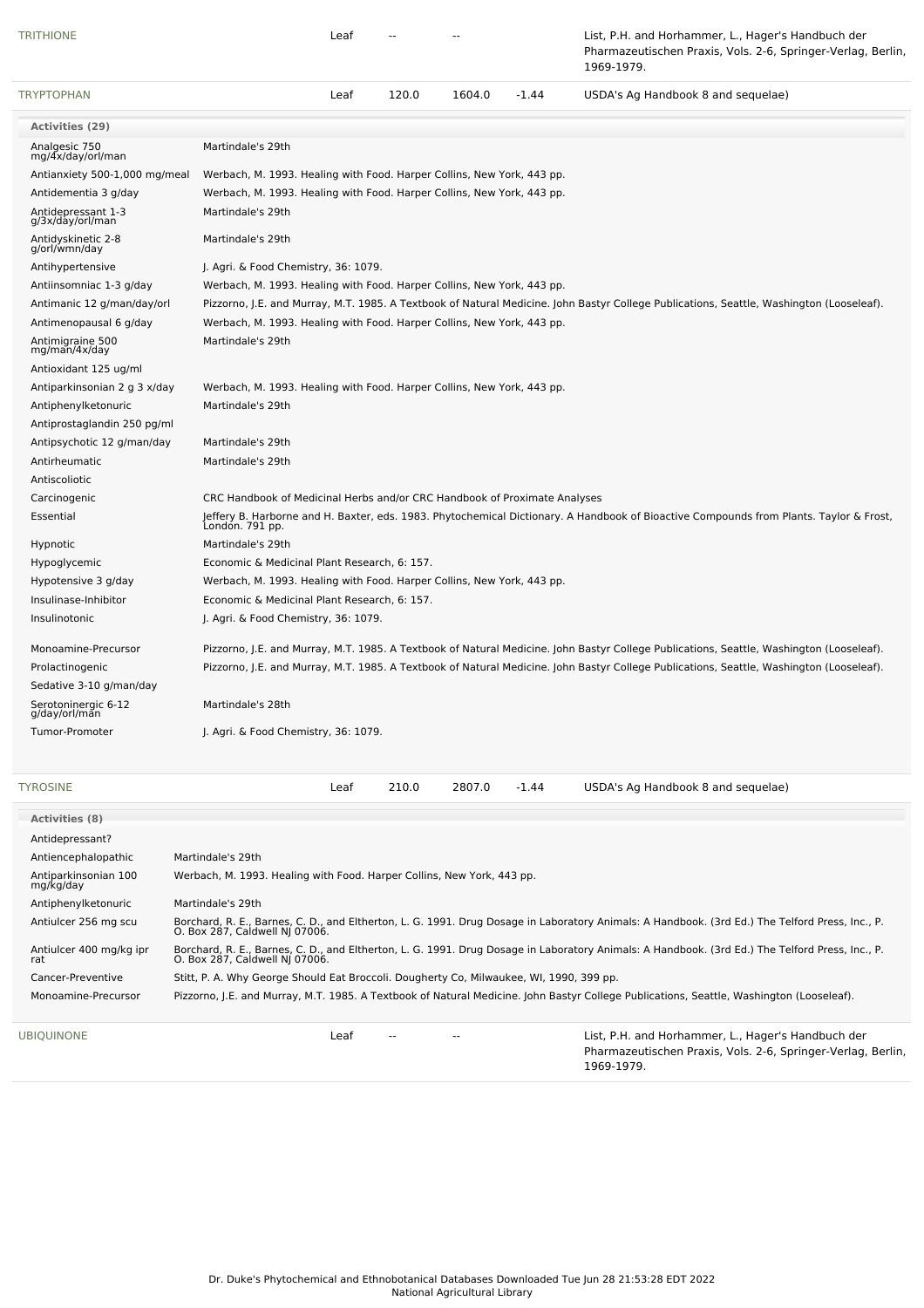| <b>Activities (8)</b>                   |                                                                                                                                                                                                        |
|-----------------------------------------|--------------------------------------------------------------------------------------------------------------------------------------------------------------------------------------------------------|
| Antianginal 150 mg/dat/4 wks            | Pizzorno, J.E. and Murray, M.T. 1985. A Textbook of Natural Medicine. John Bastyr College Publications, Seattle, Washington (Looseleaf).                                                               |
| Antigingivitic                          | Pizzorno, J.E. and Murray, M.T. 1985. A Textbook of Natural Medicine. John Bastyr College Publications, Seattle, Washington (Looseleaf).                                                               |
| Antiischemic                            |                                                                                                                                                                                                        |
| Antioxidant                             | Pizzorno, J.E. and Murray, M.T. 1985. A Textbook of Natural Medicine. John Bastyr College Publications, Seattle, Washington (Looseleaf).                                                               |
| Antiperiodontitic                       | Pizzorno, J.E. and Murray, M.T. 1985. A Textbook of Natural Medicine. John Bastyr College Publications, Seattle, Washington (Looseleaf).                                                               |
| Antiradicular                           |                                                                                                                                                                                                        |
| Immunostimulant                         |                                                                                                                                                                                                        |
| Phagocytotic 100 ug/ml                  |                                                                                                                                                                                                        |
|                                         |                                                                                                                                                                                                        |
| VALINE                                  | 520.0<br>6952.0<br>$-1.61$<br>Leaf<br>USDA's Ag Handbook 8 and sequelae)                                                                                                                               |
| Activities (3)                          |                                                                                                                                                                                                        |
| Antiencephalopathic                     | Martindale's 29th                                                                                                                                                                                      |
| Essential                               |                                                                                                                                                                                                        |
| FLavor FEMA 1,000-2,000                 | Aloe Research Council - Duke writeup of non-peer reviewd book by Coats and draft by Henry                                                                                                              |
|                                         |                                                                                                                                                                                                        |
| VANADIUM                                | 14.5<br>1.31<br>Leaf<br>0.48<br>USDA's Ag Handbook 8 and sequelae)                                                                                                                                     |
|                                         |                                                                                                                                                                                                        |
| <b>Activities (16)</b>                  |                                                                                                                                                                                                        |
| ATPase-Inhibitor<br>Antiatherosclerotic | Pizzorno, J.E. and Murray, M.T. 1985. A Textbook of Natural Medicine. John Bastyr College Publications, Seattle, Washington (Looseleaf).                                                               |
| Antidiabetic ?25-100                    | Davies, S., and Stewart, A. 1990. Nutritional Medicine. Avon Books, New York. 509pp.                                                                                                                   |
| ug/man/day?                             | Challem, J., Berkson, Burt, and Smith, Melissa Dianne. 2000. Syndrome X - The complete nutritional program to prevent and reservse insulin<br>resistance. John Wiley & Sons, New York. 272 pp. \$24.95 |
| Antiinfertility                         | Davies, S., and Stewart, A. 1990. Nutritional Medicine. Avon Books, New York. 509pp.                                                                                                                   |
| Antiinsulinogenic                       | Challem, J., Berkson, Burt, and Smith, Melissa Dianne. 2000. Syndrome X - The complete nutritional program to prevent and reservse insulin<br>resistance. John Wiley & Sons, New York. 272 pp. \$24.95 |
| Antimanic                               | Davies, S., and Stewart, A. 1990. Nutritional Medicine. Avon Books, New York. 509pp.                                                                                                                   |
| Antisyndrome-X ?25-100<br>ug/man/day?   | Challem, J., Berkson, Burt, and Smith, Melissa Dianne. 2000. Syndrome X - The complete nutritional program to prevent and reservse insulin<br>resistance. John Wiley & Sons, New York. 272 pp. \$24.95 |
| Cancer-Preventive?                      |                                                                                                                                                                                                        |
| Cardioprotective?                       | Davies, S., and Stewart, A. 1990. Nutritional Medicine. Avon Books, New York. 509pp.                                                                                                                   |
| Hypocholesterolemic                     | Davies, S., and Stewart, A. 1990. Nutritional Medicine. Avon Books, New York. 509pp.                                                                                                                   |
| Hypoglycemic                            | Challem, J., Berkson, Burt, and Smith, Melissa Dianne. 2000. Syndrome X - The complete nutritional program to prevent and reservse insulin<br>resistance. John Wiley & Sons, New York. 272 pp. \$24.95 |
| Hypotensive                             | Challem, J., Berkson, Burt, and Smith, Melissa Dianne. 2000. Syndrome X - The complete nutritional program to prevent and reservse insulin<br>resistance. John Wiley & Sons, New York. 272 pp. \$24.95 |
| Hypotriglyceridemic                     | Challem, J., Berkson, Burt, and Smith, Melissa Dianne. 2000. Syndrome X - The complete nutritional program to prevent and reservse insulin<br>resistance. John Wiley & Sons, New York. 272 pp. \$24.95 |
| Nephrotoxic                             | Challem, J., Berkson, Burt, and Smith, Melissa Dianne. 2000. Syndrome X - The complete nutritional program to prevent and reservse insulin resistance. John Wiley & Sons, New York. 272 pp. \$24.95    |
| Pancreatoxic                            | Challem, J., Berkson, Burt, and Smith, Melissa Dianne. 2000. Syndrome X - The complete nutritional program to prevent and reservse insulin<br>resistance. John Wiley & Sons, New York. 272 pp. \$24.95 |
| Toxic                                   | Challem, J., Berkson, Burt, and Smith, Melissa Dianne. 2000. Syndrome X - The complete nutritional program to prevent and reservse insulin<br>resistance. John Wiley & Sons, New York. 272 pp. \$24.95 |

| <b>VERBENONE</b> | $\ast$<br>7.2<br>$-0.25$<br>Shoot<br>$\overline{\phantom{a}}$                             |
|------------------|-------------------------------------------------------------------------------------------|
| Activities (5)   |                                                                                           |
| Allelochemic     |                                                                                           |
| Coleopterifuge   |                                                                                           |
| Insectifuge      |                                                                                           |
| Perfumery        | Aloe Research Council - Duke writeup of non-peer reviewd book by Coats and draft by Henry |
| Pesticide        |                                                                                           |
|                  |                                                                                           |

[VIOLAXANTHIN](file:///phytochem/chemicals/show/17978) **And Contain the Contract Contract Contract Contract Leaf** -- The Contract Contract Contract Contract Contract Contract Contract Contract Contract Contract Contract Contract Contract Contract Contract Contract

**Activities (2)**

Colorant Jeffery B. Harborne and H. Baxter, eds. 1983. Phytochemical Dictionary. A Handbook of Bioactive Compounds from Plants. Taylor & Frost, London. 791 pp. Ubiquiot Jeffery B. Harborne and H. Baxter, eds. 1983. Phytochemical Dictionary. A Handbook of Bioactive Compounds from Plants. Taylor & Frost, London. 791 pp.

| $VIT-B-6$        | Leaf | 0.8      | 14.0     | $-0.13$ | USDA's Ag Handbook 8 and sequelae) |
|------------------|------|----------|----------|---------|------------------------------------|
| VIT-U            | Leaf | 2.0      | 25.0     |         | Jim Duke's personal files.         |
| <b>WATER</b>     | Leaf | 891000.0 | 950000.0 | 0.71    | USDA's Ag Handbook 8 and sequelae) |
| <b>YTTERBIUM</b> | Leaf | 0.19     | 8.7      | 0.41    | USDA's Ag Handbook 8 and sequelae) |
| <b>YTTRIUM</b>   | Leaf | 0.48     | 29.0     | 1.72    | USDA's Ag Handbook 8 and sequelae) |
| <b>ZINC</b>      | Leaf | 2.0      | 41.0     | $-0.28$ | $\ast$                             |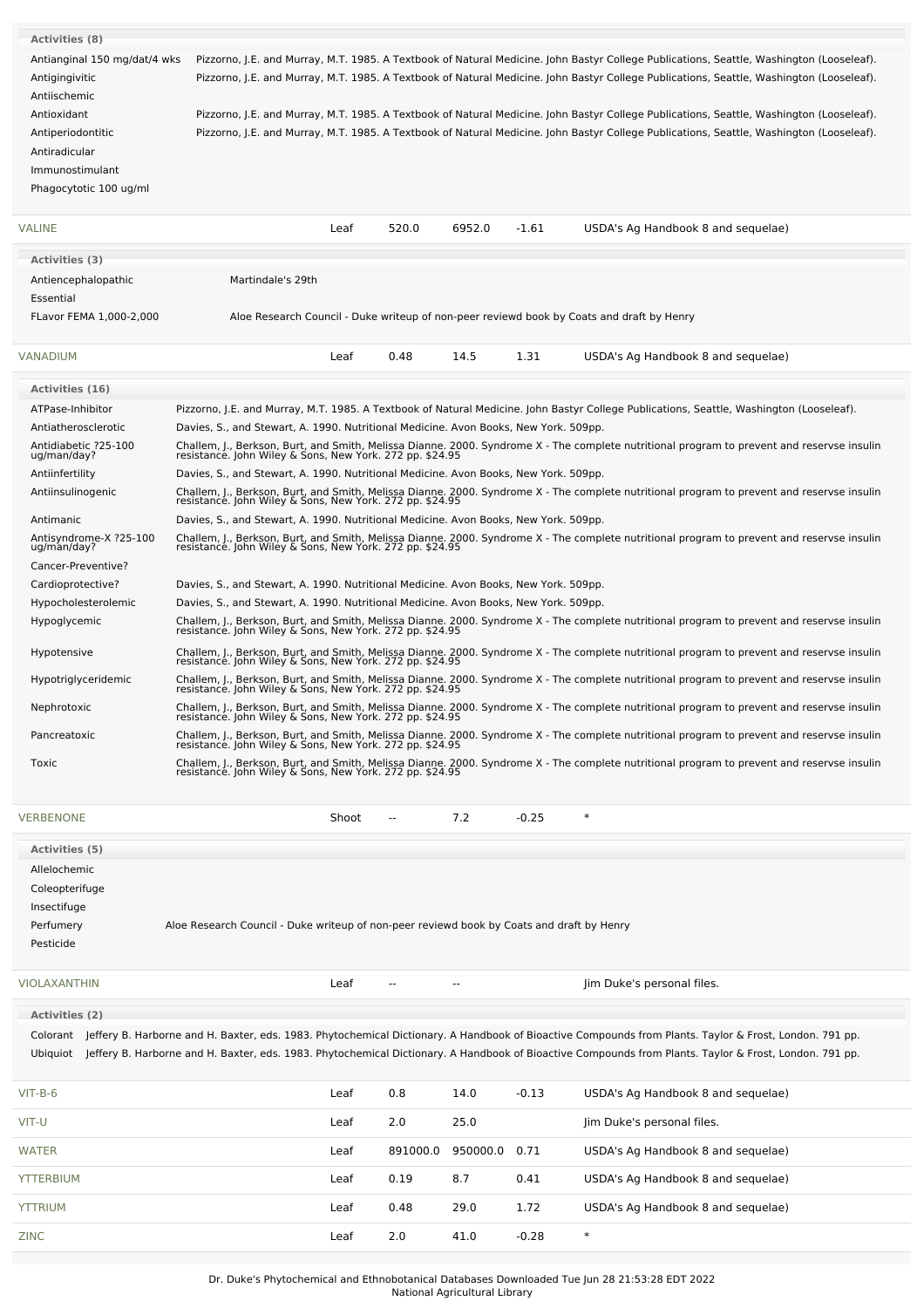| <b>Activities (77)</b>                    |                                                                                                                                                                                                        |
|-------------------------------------------|--------------------------------------------------------------------------------------------------------------------------------------------------------------------------------------------------------|
| ACE-Inhibitor                             |                                                                                                                                                                                                        |
| Analgesic                                 |                                                                                                                                                                                                        |
|                                           |                                                                                                                                                                                                        |
| AntiBPH 25-60 mg/day                      |                                                                                                                                                                                                        |
| AntiCrohn's                               | Davies, S., and Stewart, A. 1990. Nutritional Medicine. Avon Books, New York. 509pp.                                                                                                                   |
| AntiHIV                                   |                                                                                                                                                                                                        |
| Antiacne 135 mg/day                       |                                                                                                                                                                                                        |
| Antiacrodermatitic 8-34<br>mg/day/orl/chd | Martindale's 29th                                                                                                                                                                                      |
| Antialcoholic                             |                                                                                                                                                                                                        |
|                                           |                                                                                                                                                                                                        |
| Antialopecic                              | Davies, S., and Stewart, A. 1990. Nutritional Medicine. Avon Books, New York. 509pp.                                                                                                                   |
| Antialzheimeran 50 mg/day                 | Werbach, M. 1993. Healing with Food. Harper Collins, New York, 443 pp.                                                                                                                                 |
| Antiangiogenic                            |                                                                                                                                                                                                        |
| Antianorexic                              | Martindale's 29th                                                                                                                                                                                      |
| Antiarthritic 50<br>mg/3x/day/orl/man     |                                                                                                                                                                                                        |
| Anticanker 100 mg/day                     | Werbach, M. 1993. Healing with Food. Harper Collins, New York, 443 pp.                                                                                                                                 |
| Anticataract 30 mg/day                    | Werbach, M. 1993. Healing with Food. Harper Collins, New York, 443 pp.                                                                                                                                 |
|                                           | Martindale's 28th                                                                                                                                                                                      |
| Anticoeliac                               |                                                                                                                                                                                                        |
| Anticold 50 mg                            | Davies, S., and Stewart, A. 1990. Nutritional Medicine. Avon Books, New York. 509pp.                                                                                                                   |
| Anticolitic                               | Davies, S., and Stewart, A. 1990. Nutritional Medicine. Avon Books, New York. 509pp.                                                                                                                   |
| Anticoronary 30 mg/day                    | Challem, J., Berkson, Burt, and Smith, Melissa Dianne. 2000. Syndrome X - The complete nutritional program to prevent and reservse<br>insulin resistance. John Wiley & Sons, New York. 272 pp. \$24.95 |
| Antidandruff                              | Davies, S., and Stewart, A. 1990. Nutritional Medicine. Avon Books, New York. 509pp.                                                                                                                   |
| Antidementia                              |                                                                                                                                                                                                        |
| Antidiabetic 30 mg/day                    |                                                                                                                                                                                                        |
|                                           | Challem, J., Berkson, Burt, and Smith, Melissa Dianne. 2000. Syndrome X - The complete nutritional program to prevent and reservse<br>insulin resistance. John Wiley & Sons, New York. 272 pp. \$24.95 |
| Antidote (Cadmium)                        | Let's Live, May 1989.                                                                                                                                                                                  |
| Antidysgeuzic                             |                                                                                                                                                                                                        |
| Antieczemic 150 mg/day                    | Werbach, M. 1993. Healing with Food. Harper Collins, New York, 443 pp.                                                                                                                                 |
| Antiencephalopathic                       | Martindale's 29th                                                                                                                                                                                      |
| Antiepileptic 100 mg/day                  | Werbach, M. 1993. Healing with Food. Harper Collins, New York, 443 pp.                                                                                                                                 |
| Antifibrotic 30 mg                        |                                                                                                                                                                                                        |
| Antifuruncular 45<br>mg/3x/day/man        | Martindale's 28th                                                                                                                                                                                      |
|                                           |                                                                                                                                                                                                        |
| Antihangover 15 mg                        |                                                                                                                                                                                                        |
| Antiherpetic? 25-60 mg/day                |                                                                                                                                                                                                        |
| Antiimpotence                             | Martindale's 29th                                                                                                                                                                                      |
| Antiinfective 50 mg/day                   | Werbach, M. 1993. Healing with Food. Harper Collins, New York, 443 pp.                                                                                                                                 |
| Antiinfertility 60 mg/day                 | Werbach, M. 1993. Healing with Food. Harper Collins, New York, 443 pp.                                                                                                                                 |
| Antiinsomniac                             | Davies, S., and Stewart, A. 1990. Nutritional Medicine. Avon Books, New York. 509pp.                                                                                                                   |
| Antilepric                                | Martindale's 29th                                                                                                                                                                                      |
| Antileukonychic                           |                                                                                                                                                                                                        |
| Antilymphomic                             |                                                                                                                                                                                                        |
| Antimaculitic                             |                                                                                                                                                                                                        |
| Antimetastatic                            |                                                                                                                                                                                                        |
|                                           |                                                                                                                                                                                                        |
| Antineuropathic                           |                                                                                                                                                                                                        |
| Antinyctalopic                            |                                                                                                                                                                                                        |
| Antiobesity 30 mg/day                     | Challem, J., Berkson, Burt, and Smith, Melissa Dianne. 2000. Syndrome X - The complete nutritional program to prevent and reservse insulin resistance. John Wiley & Sons, New York. 272 pp. \$24.95    |
| Antiosteoporotic                          |                                                                                                                                                                                                        |
| Antiperiodontitic                         |                                                                                                                                                                                                        |
| Antiplaque                                | Martindale's 29th                                                                                                                                                                                      |
| Antiprolactin                             | Pizzorno, J.E. and Murray, M.T. 1985. A Textbook of Natural Medicine. John Bastyr College Publications, Seattle, Washington (Looseleaf).                                                               |
| Antiprostatitic 50                        | Pizzorno, J.E. and Murray, M.T. 1985. A Textbook of Natural Medicine. John Bastyr College Publications, Seattle, Washington (Looseleaf).                                                               |
| mg/man/day/orl                            |                                                                                                                                                                                                        |
| Antirheumatic                             | Davies, S., and Stewart, A. 1990. Nutritional Medicine. Avon Books, New York. 509pp.                                                                                                                   |
| Antiseptic 50 mg/day                      | Werbach, M. 1993. Healing with Food. Harper Collins, New York, 443 pp.                                                                                                                                 |
| Antispare-Tire 30 mg/day                  | Challem, J., Berkson, Burt, and Smith, Melissa Dianne. 2000. Syndrome X - The complete nutritional program to prevent and reservse<br>insulin resistance. John Wiley & Sons, New York. 272 pp. \$24.95 |
|                                           |                                                                                                                                                                                                        |
| Antistomatitic 50<br>mg/man/3x/day        | Martindale's 28th                                                                                                                                                                                      |
| Antisyndrome-X 30 mg/day                  |                                                                                                                                                                                                        |
|                                           | Challem, J., Berkson, Burt, and Smith, Melissa Dianne. 2000. Syndrome X - The complete nutritional program to prevent and reservse<br>insulin resistance. John Wiley & Sons, New York. 272 pp. \$24.95 |
| Antitinnitic 60-120 mg/day                | Werbach, M. 1993. Healing with Food. Harper Collins, New York, 443 pp.                                                                                                                                 |
| Antitriglyceride 30 mg/day                | Challem, J., Berkson, Burt, and Smith, Melissa Dianne. 2000. Syndrome X - The complete nutritional program to prevent and reservse<br>insulin resistance. John Wiley & Sons, New York. 272 pp. \$24.95 |
|                                           |                                                                                                                                                                                                        |
| Antiulcer 50 mg/3x/day/man                | Martindale's 28th                                                                                                                                                                                      |
| Antiulcer 88 mg/rat/day/15 days           |                                                                                                                                                                                                        |
| Antiviral?                                | Martindale's 29th                                                                                                                                                                                      |
| Astringent                                | Martindale's 28th                                                                                                                                                                                      |
| Collagenic                                |                                                                                                                                                                                                        |